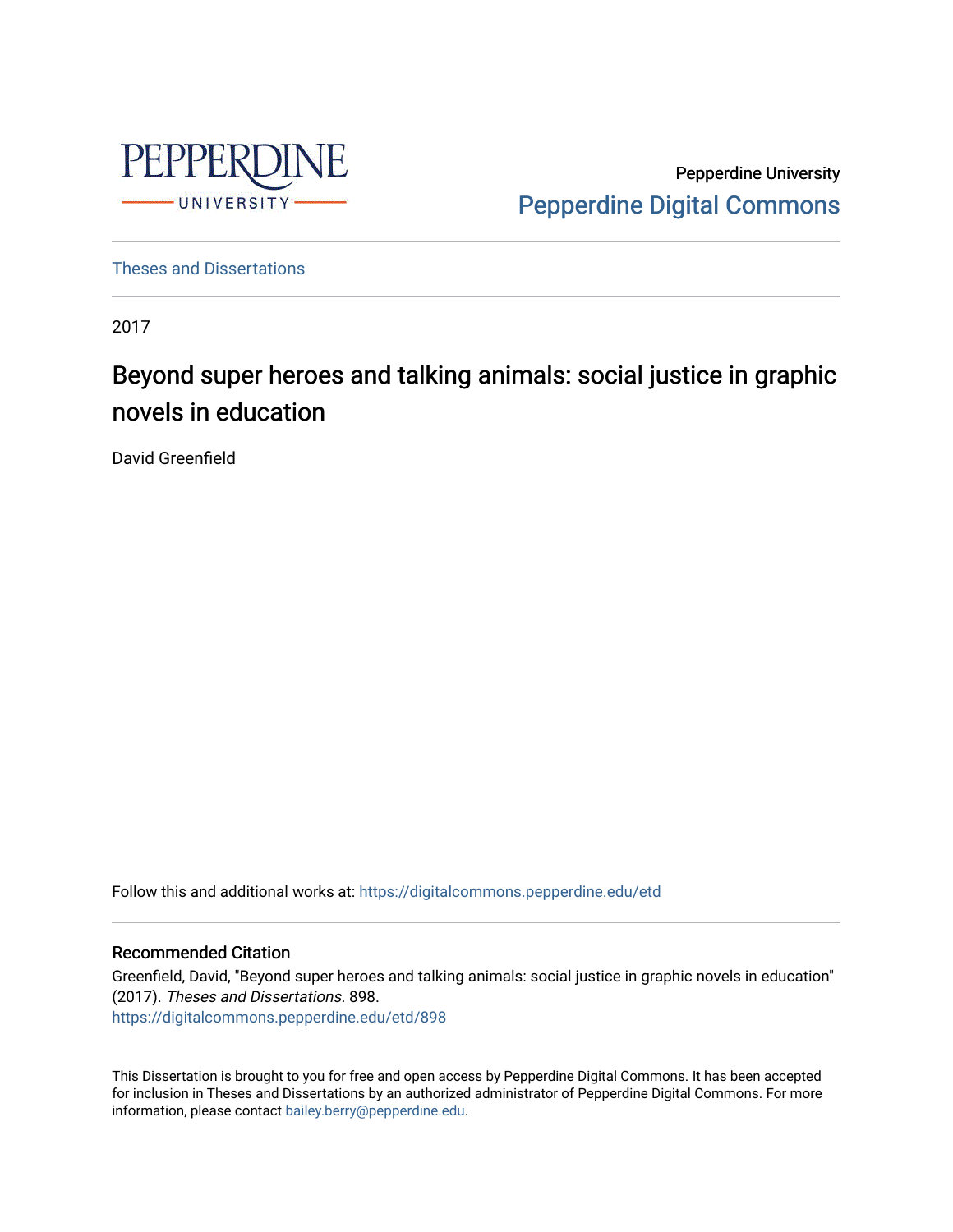Pepperdine University

Graduate School of Education and Psychology

# BEYOND SUPER HEROES AND TALKING ANIMALS: SOCIAL JUSTICE IN GRAPHIC NOVELS IN EDUCATION

A dissertation submitted in partial satisfaction of the requirements for the degree of Doctor of Education in Learning Technologies

by

David Greenfield

December, 2017

Linda G. Polin, Ph.D. ‒ Dissertation Chairperson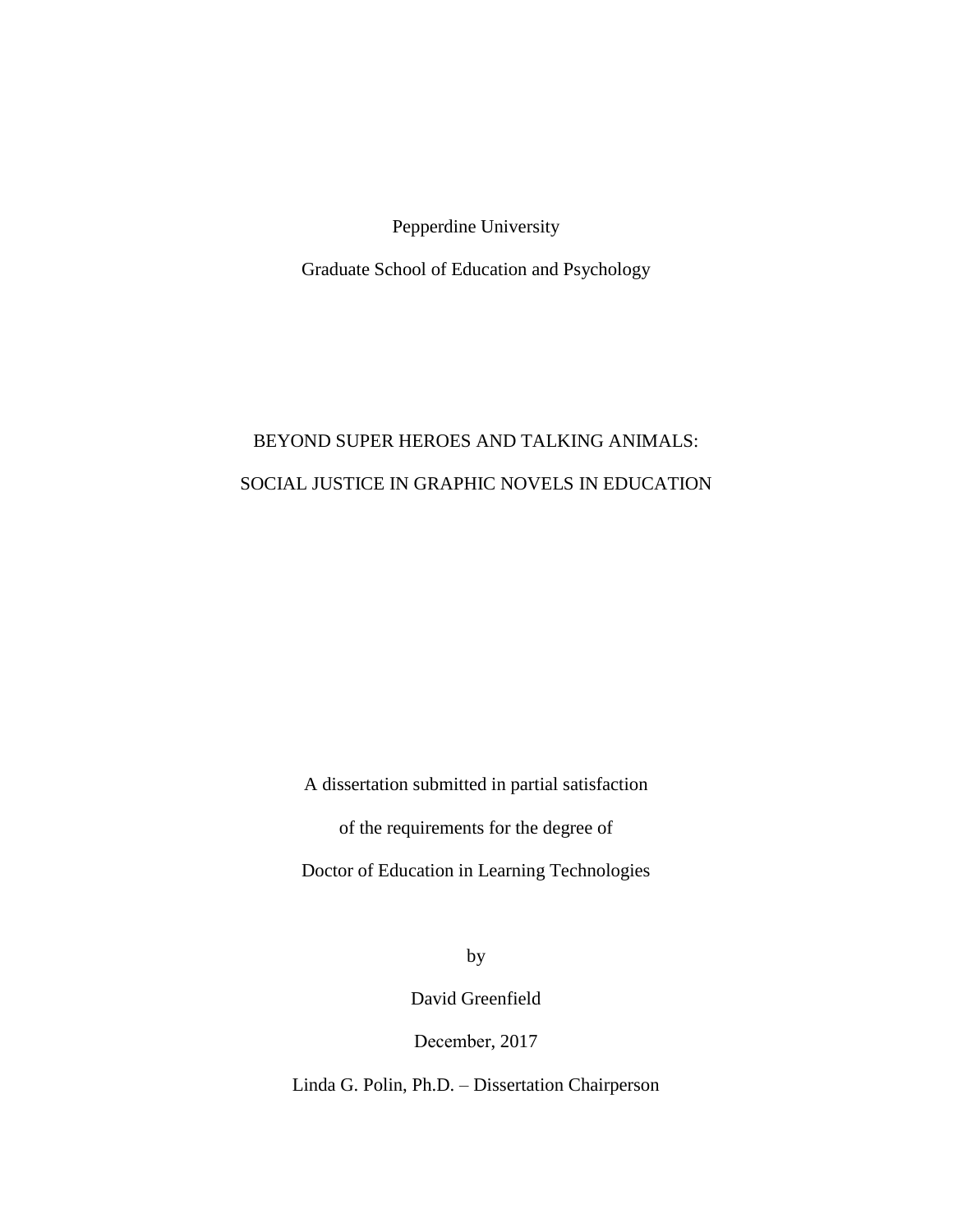This dissertation, written by

#### David Greenfield

under the guidance of a Faculty Committee and approved by its members, has been submitted to and accepted by the Graduate Faculty in partial fulfillment of the requirements for the degree of

## DOCTOR OF EDUCATION

Doctoral Committee:

Linda G. Polin, Ph.D., Chairperson

John McManus, Ph.D.

Paul Sparks, Ph.D.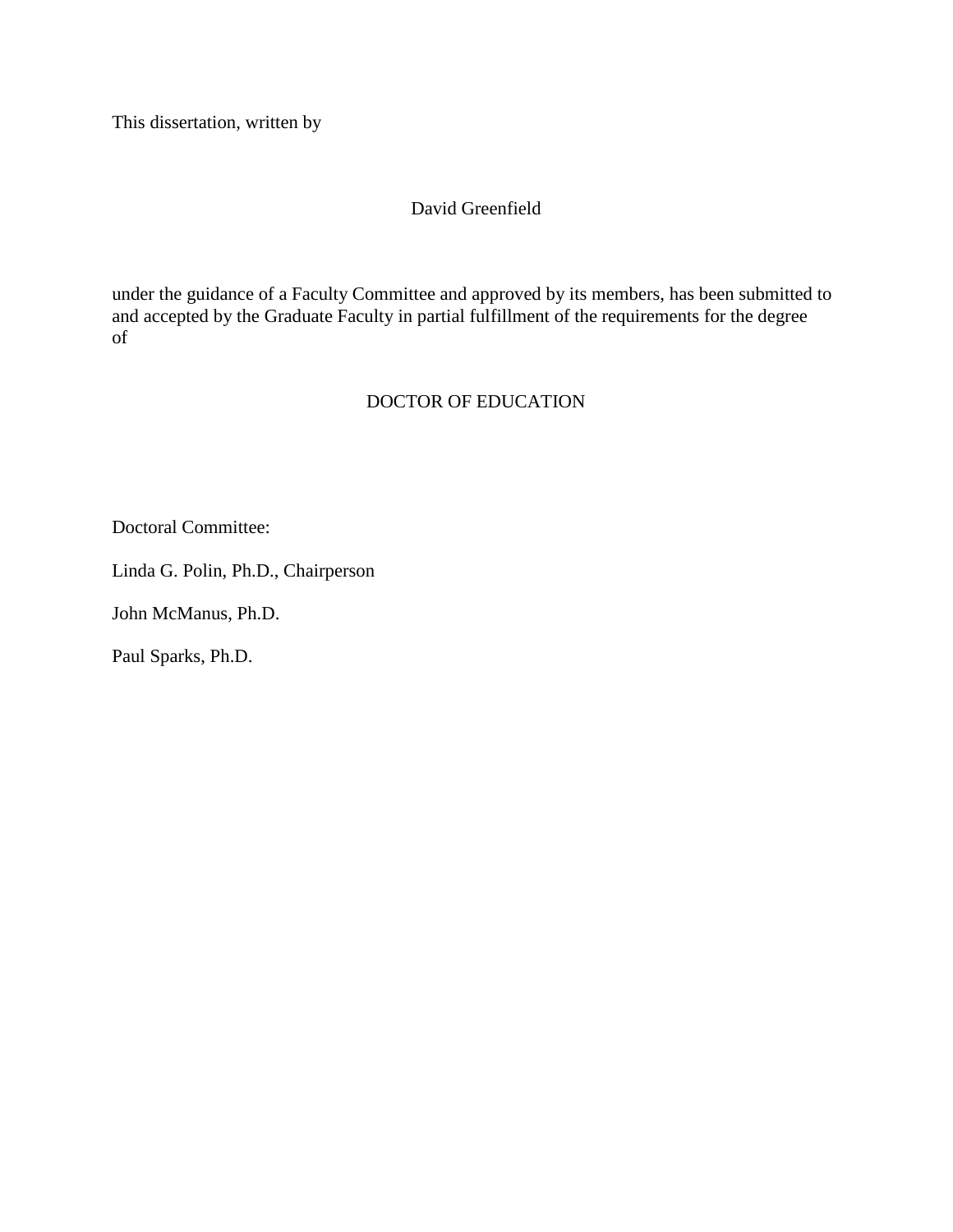© Copyright by David Greenfield (2017)

All Rights Reserved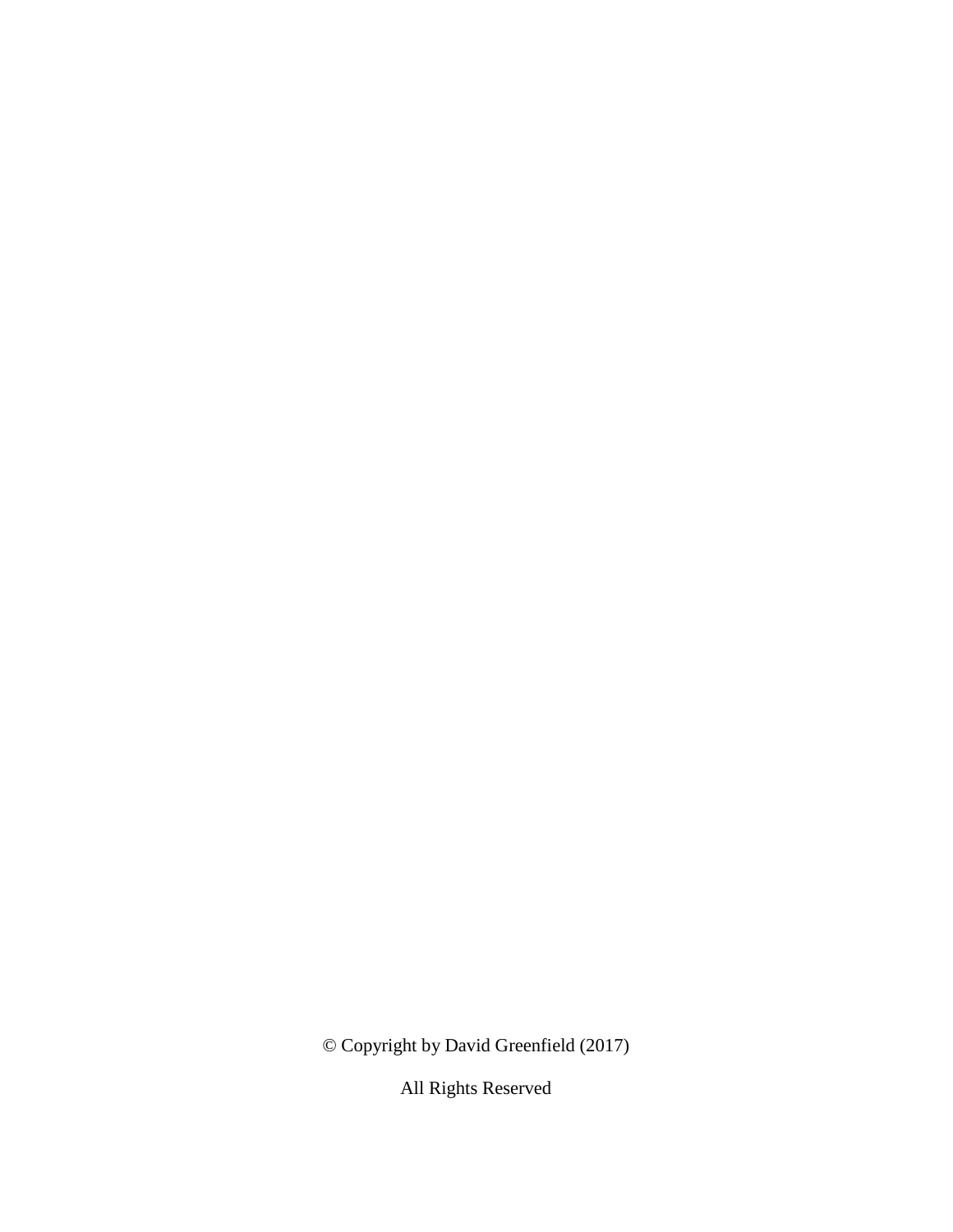## **TABLE OF CONTENTS**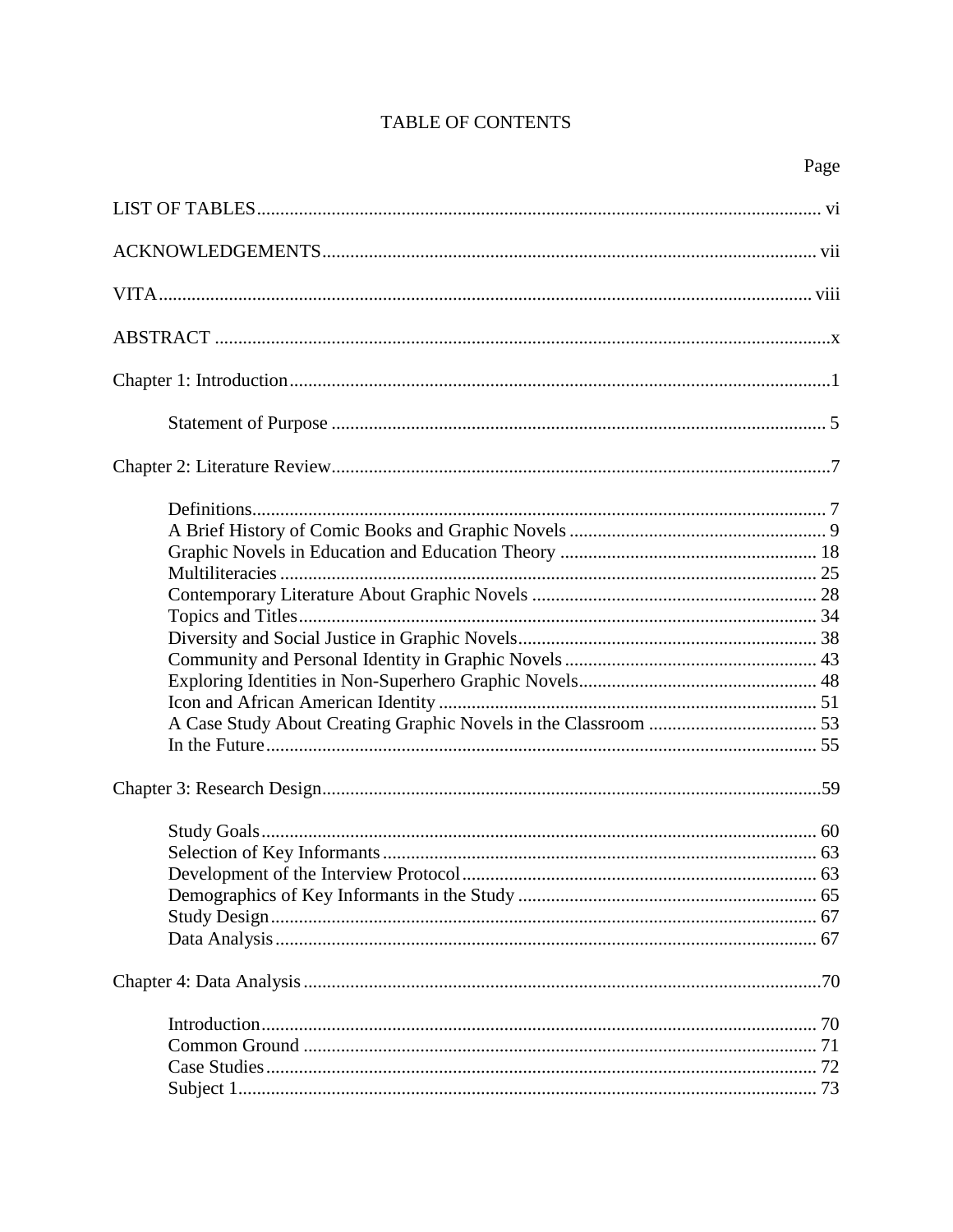# Page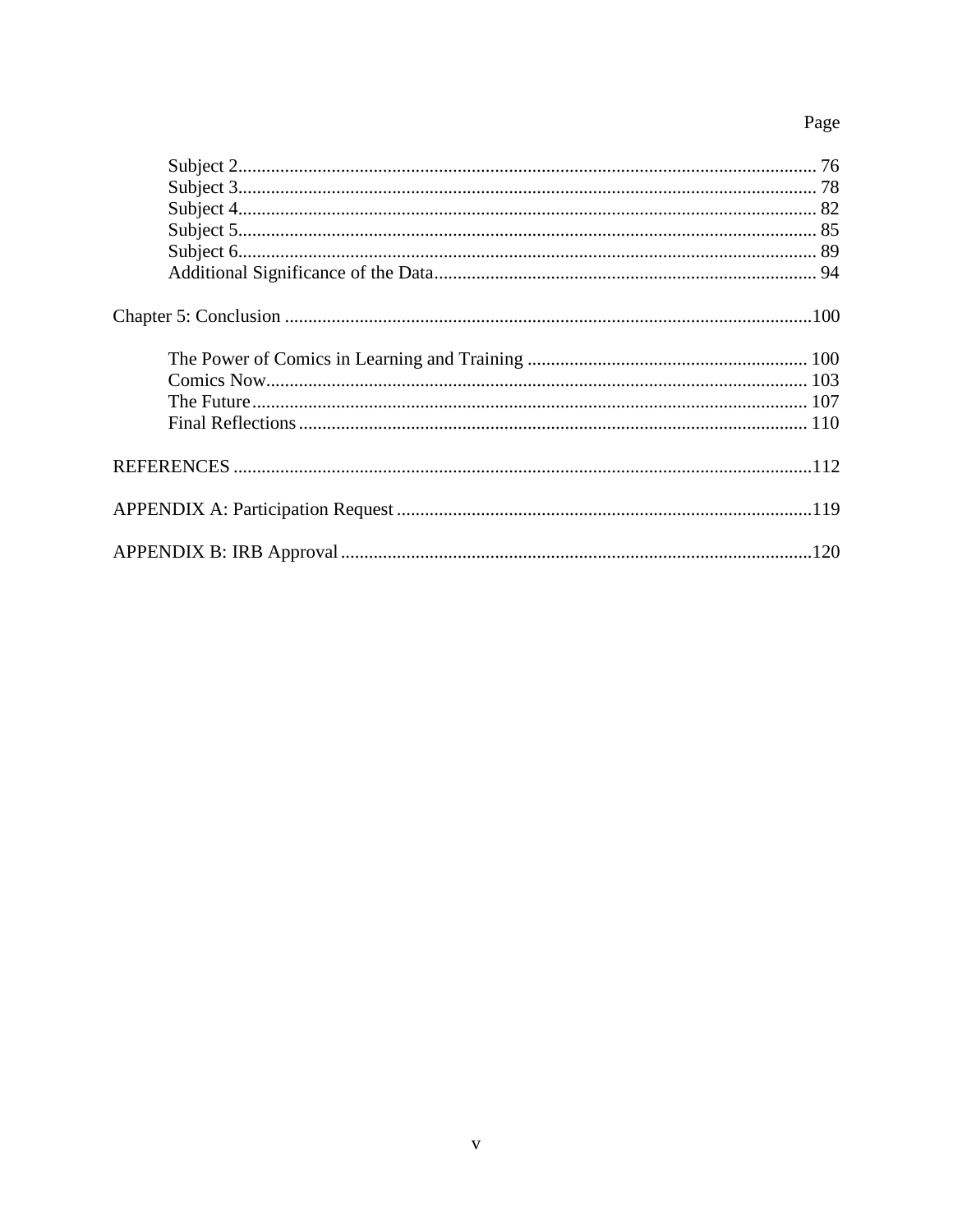## **LIST OF TABLES**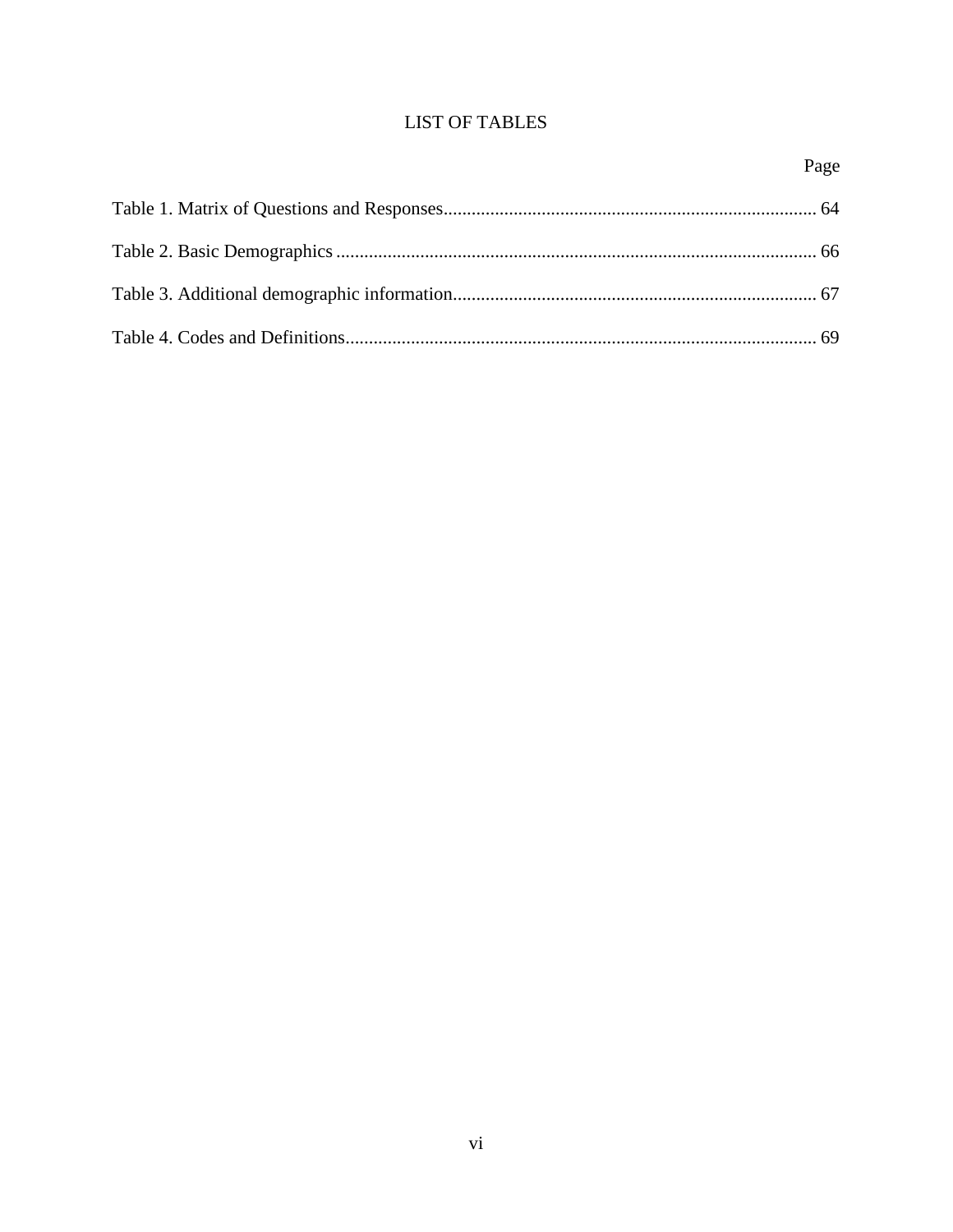#### ACKNOWLEDGEMENTS

The author wishes to acknowledge all his family, friends, teachers, peers, and colleagues whose psychological, emotional, intellectual, and final support helped makes this dissertation possible. To his children, Michal Mazal, and Noam Jacob Benjamin, for their good humor (mostly), creativity and patience, Orit for amazing meals; siblings Barry, Linda, and Laurence for being there, and being cool; my friends Jeff, Renny, Michael, Jill, and Dwight, as well as my research subjects who so freely shared their knowledge and experiences, and so many other friends; teachers and colleagues in education and comics. And especially to my committee, Doctors Linda Polin, Jack McManus, and Paul Sparks for all the encouragement, guidance, patience and great questions, that helped transform me from a student to a peer! I truly stand on the shoulders of giants and I am grateful to you all!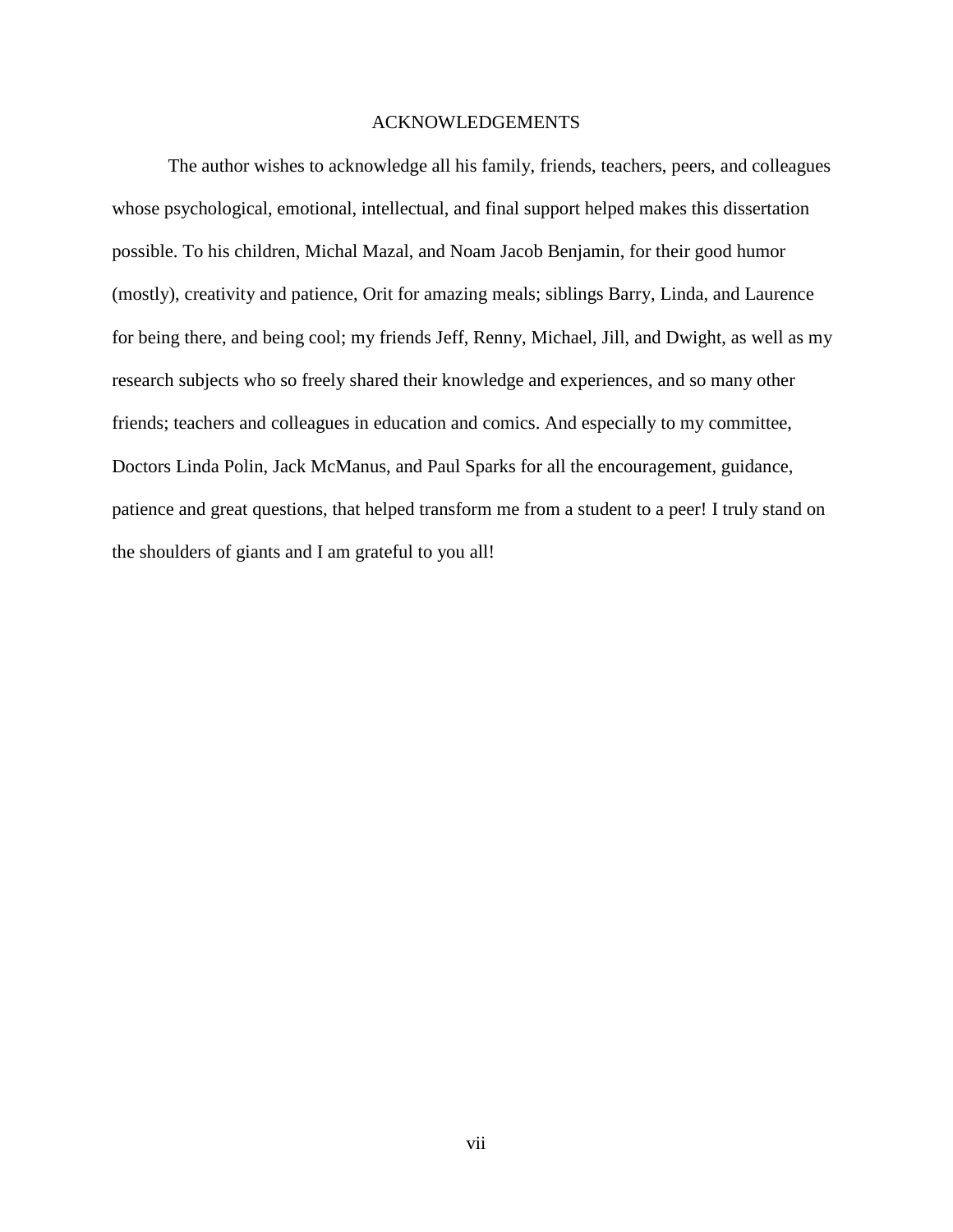## VITA

## **EDUCATION**

| Pepperdine University GSEP<br>Doctor of Education in Learning Technologies                                                                  | 2017      |
|---------------------------------------------------------------------------------------------------------------------------------------------|-----------|
| Pepperdine University GSEP<br>Master of Arts in Educational Technology                                                                      | 2007      |
| University of Judaism<br>Bachelor of Arts in Jewish History (with honors)                                                                   | 1996      |
| PROFESSIONAL EXPERIENCE                                                                                                                     |           |
| Consultant<br>Self Employed, Los Angeles. CA                                                                                                | Present   |
| <b>Graduate Assistant for Special Projects</b><br>Emerson College, Los Angeles. CA                                                          | 2017      |
| <b>Instructional Technologist</b><br>Musicians Institute, Los Angeles. CA                                                                   | 2014-2015 |
| <b>Instructional Technology Analyst</b><br>School of Film & Television/College of Fine Arts<br>Loyola Marymount University, Los Angeles. CA | 2007-2011 |
| New Media Coordinator<br>Skirball Cultural Center, Los Angeles. CA                                                                          | 1998-2003 |

#### **SELECT PUBLICATIONS**

2015

NMC Horizon Report: 2015 Museum Edition. Invited to editorial panel of experts.

2010

Old Theories and New Technologies: Employing geocaching to createauthentic, meaningful and relevant learning experience. Proceedings of the Hawaii International Conference on Education.

Leadership Styles of Educational Non-Profit Institutions. Proceedings of the Hawaii International Conference on Education. With Blue, D., Schoepe, T.

2000

Contextual Links and Non-Linear Narrative. Museums and the Web.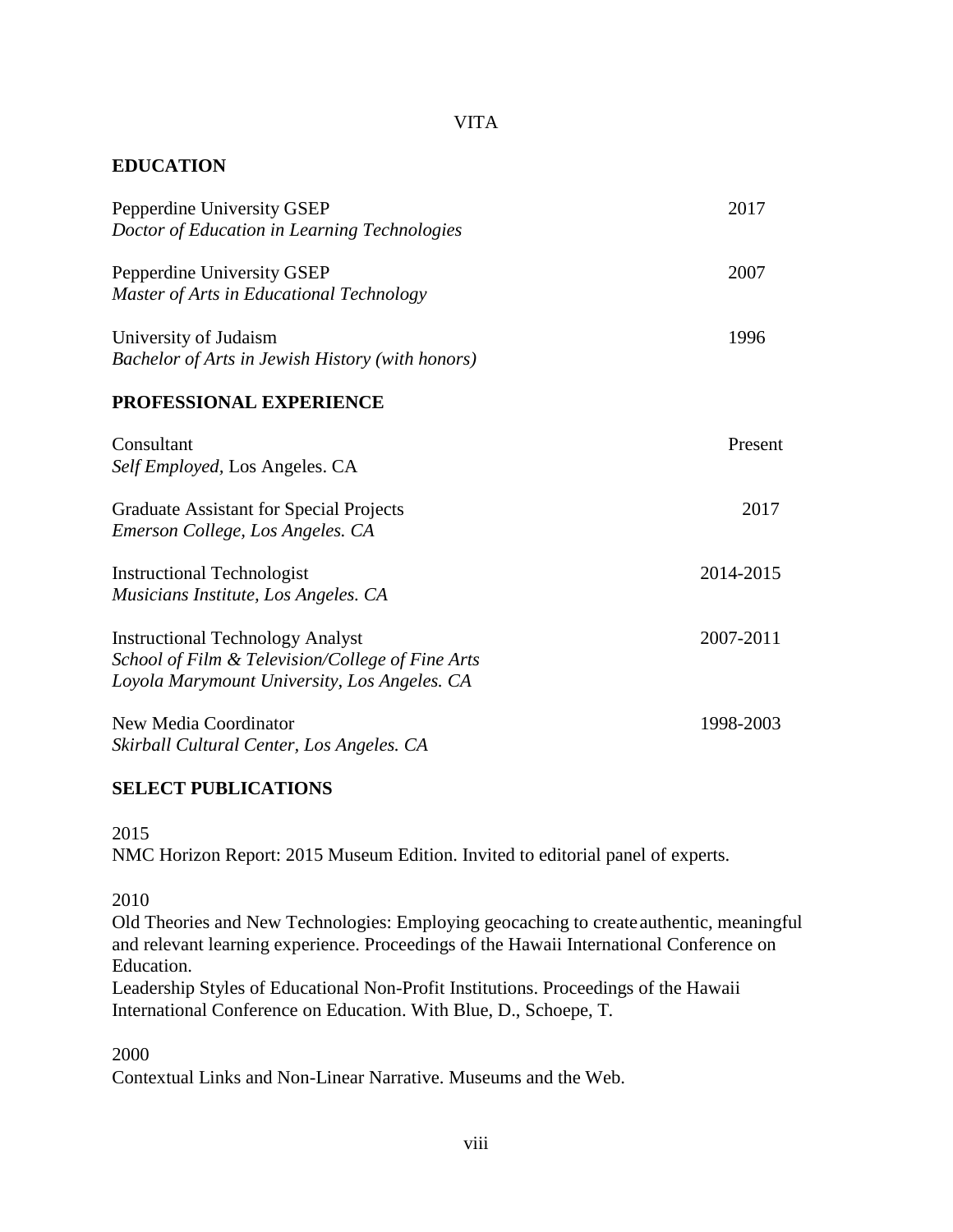## **SELECT PRESENTATIONS AND WORKSHOPS**

## 2016

Comics in the classroom Stan Lee's Comikaze- panel moderater. Diversity in comics. 2016 Long Beach Comic Con. Panel participant.

## 2014

Constructing Knowledge Through Agile Teaching and Learning. Moving the needle: Galvanizing change in our day schools. RAVSAK Jewish Day School Leadership Conference.

## 2013

Major mayhem or a marvelous match? An introduction to museums and MOOCs. Future Salon Los Angeles.

## 2012

STEM, STEAM, & Collaboration. Presentation, Pepperdine University OMET/MALT Alumni Conference.

## 2010

Art and Visualization: Bringing Innovation into the Classroom. EduSoCal'11. Panel moderator.

## 2009

Web 2.0: Create, Share, Learn. EDUCAUSE Western Regional Conference. Co-presented paper with D. Scozzaro.

#### 2008

Creating Global Communities with Web 2.0. Workshop. PeaceJam Conference, Los Angeles. YouTube to MuseTube- Now that we have Web 2.0 tools, how do we use them? Museums and the Web conference. Montreal.

2002

Small Shop, Big Site. Museums and the Web, Boston, MA.

## **AWARDS & HONORS**

2007 WAVES Award for Excellence. Society for Technical Communication

2006 Principal photography for Jewish Holiday Origami.

1988

Artist-in-Residence. Hilai Center for the Creative Arts Ma'alot Tarshiha, Israel.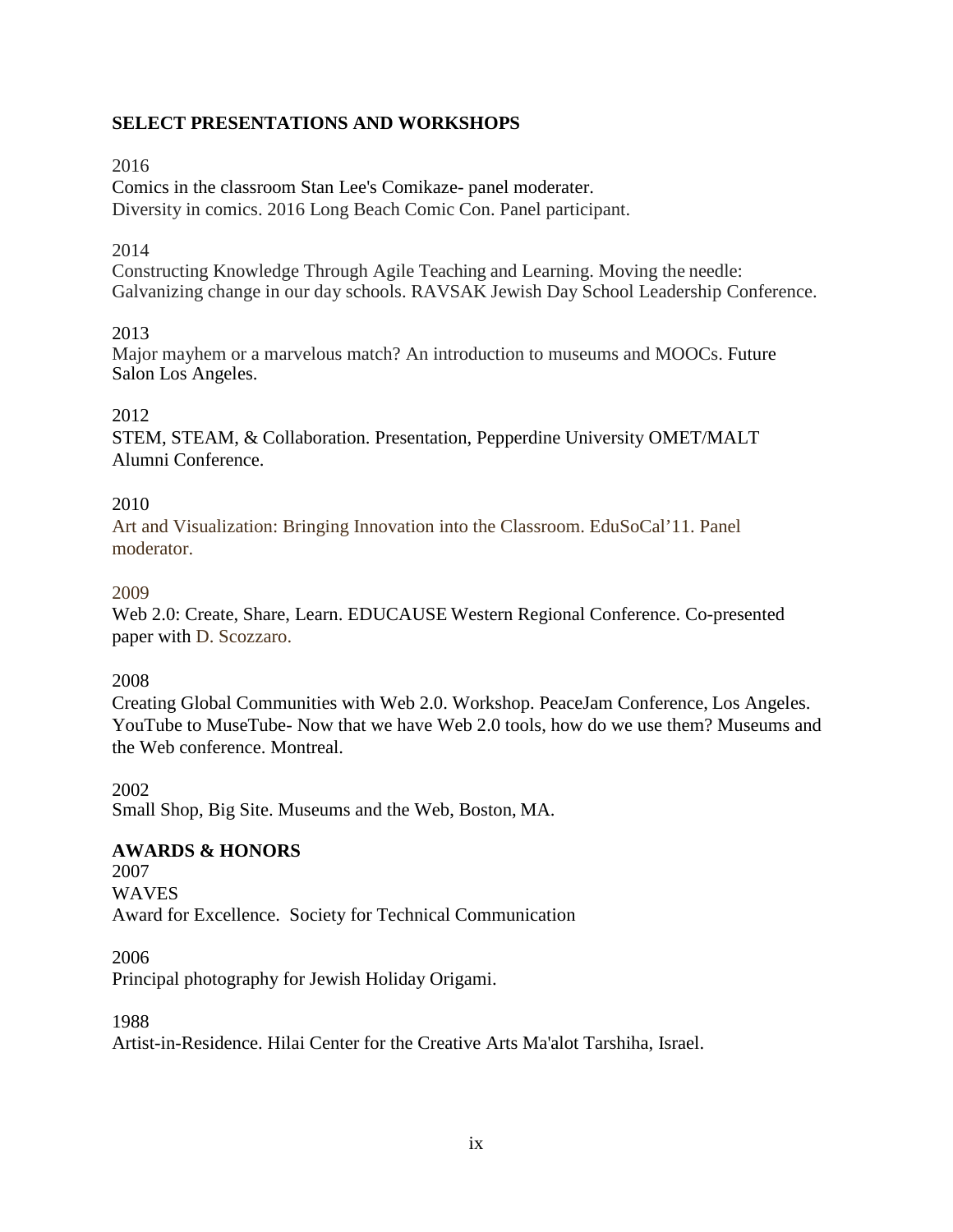#### ABSTRACT

The primary goal of this study was to investigate, document, and understand the reasons that educators who use graphic novels in their classrooms choose to use them, rather than traditional text. Secondary goals were to identify the classes they teach, and to identify commonalities and shared best practices. Interviews were scheduled, to provide the with data about learning objectives, students' reactions, the books they use, types of assignments, the criteria that they use to define the critical elements for success in their classes, as well as the instructors' own relationships with graphic novels.

The phenomenological methodology was determined to be the most appropriate method to understand the teacher's experiences, and allowed the interview subjects to share and expound on their experiences, thoughts, feelings, images, and memories that described a baseline for the practice of using graphic novels in formal learning environment.

The findings of the study were interesting, but not completely conclusive. The primary reason for using comics and graphic novels is teach and promote visual literacy, an important, and a critical skill in contemporary society. Another commonality is high level of student engagement and in the material. Although there are similarities among the other findings, including the encouragement of a love of reading, they actually illustrate the lack of standards and best practices and are based upon the preferences and practices of each individual teacher. The lack of standards also is seen in the teachers approach to using the genre to teach social justice, which ranges from a direct approach to addressing the issue through appropriate titles and assignments, to a more subtle and nuanced one, where individual panels are used rather than a complete book.

x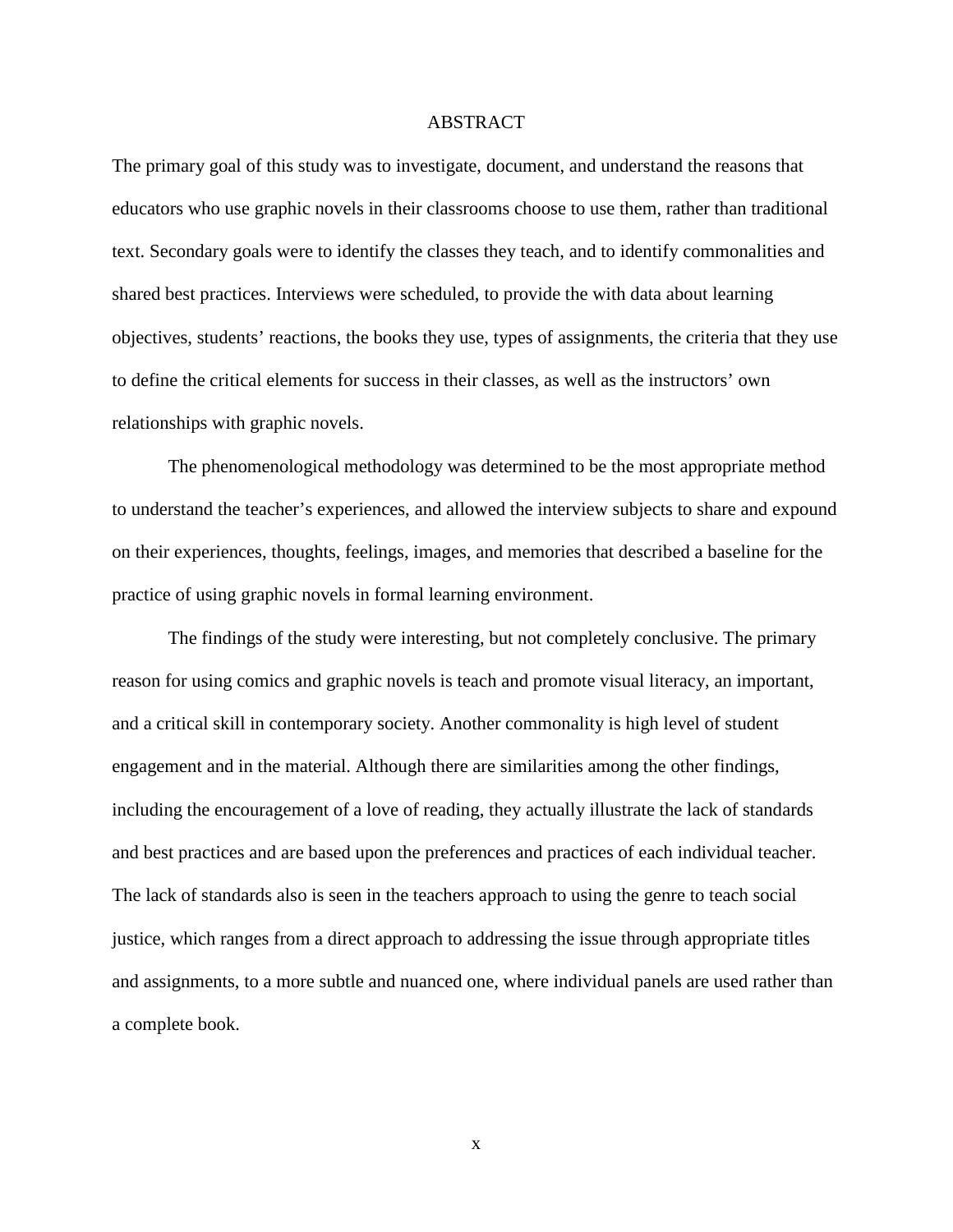#### **Chapter 1: Introduction**

As a visual learner, this author has always been interested in the relationship between images and text, and comic books were a great source of entertainment as well as learning. Devouring super heroes such as Batman, was as engaging as reading illustrated classics, such as *Gulliver's Travels*, *Moby Dick*, or *The Once and Future King*. Leaving childhood behind, the author also left the world of comic books as his sensibilities developed and grew more sophisticated than comic books could provide. In the mid-1980s, the author discovered that the comic books of his youth developed into increasingly sophisticated and intellectually challenging form- the graphic novel. Although there were still super heroes and talking animals, graphic novels now had more complex narratives, with more complicated characters who explored prescient issues such as the role of an individual in society, meditations on right and wrong, and social justice. Super heroes were no longer simple characters out to save the planet, or solve a crime. They were brooding characters, with complex psyches, who wrestled with the meaning of their actions while reflecting on whether they were benign or not, and if the consequences of their actions improved society or made it worse. The author discovered graphic novels, longer books that addressed current issues, such as racism, immigration, urban crime, war and other subjects. The stories were often historically accurate, and did not shy from complex issues. Graphic novels were comic books that had grown up, and were as educational and challenging as they were entertaining. For example, I Saw It tells the story of a young Japanese-American, stuck in Japan during WWII after visiting his family, and through a series of serendipitous events witnessed the bombings of both Hiroshima and Nagasaki.

The early 1980s produced Howard Chaykin's *American Flagg,* a science fiction story set in the near future, is an engaging narrative about global politics (the USA is a large corporation,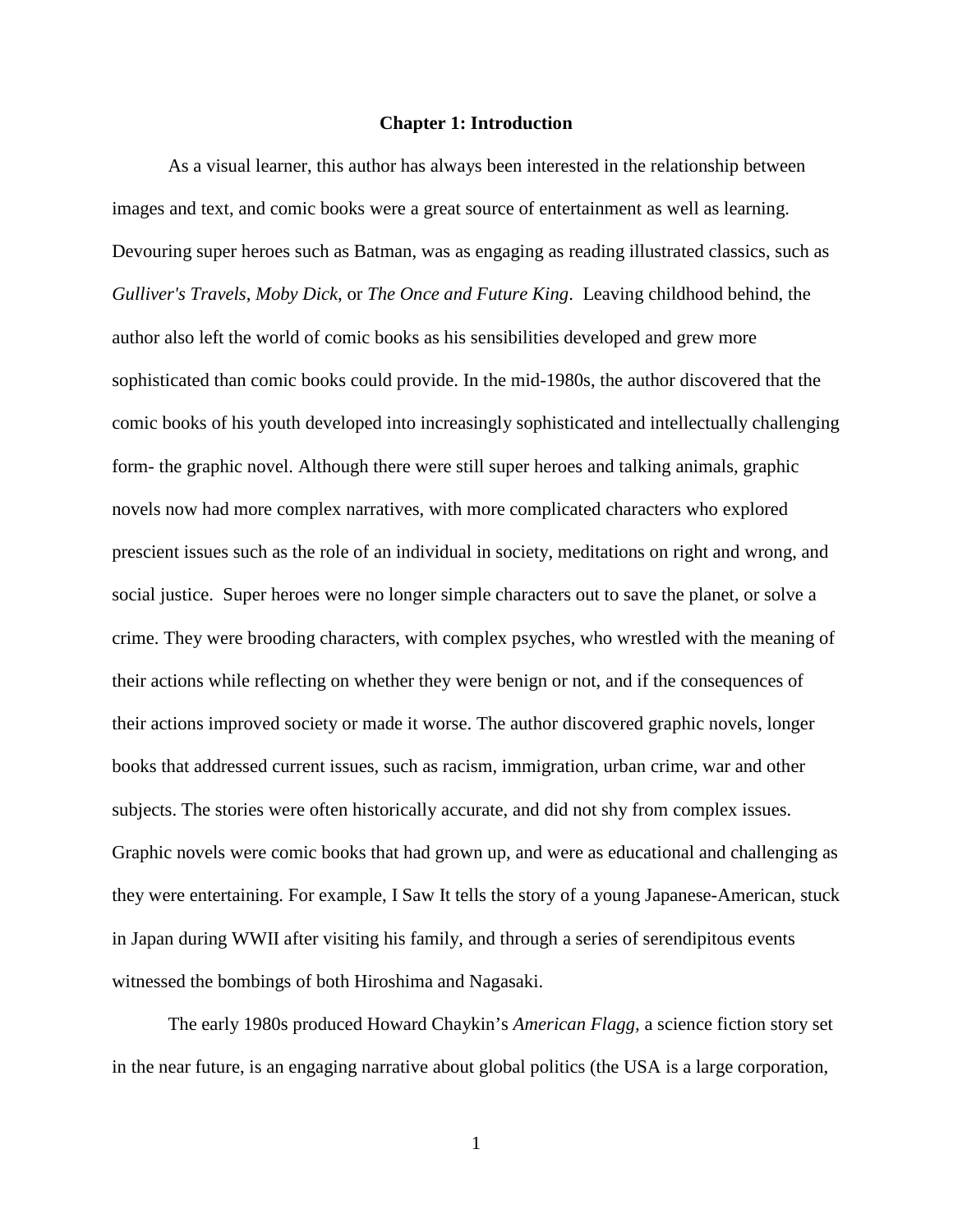Canada is a socialist republic and Brazil has taken over all of South America), shifting economies, AI and robots, genetic mutations, virtual entertainment and even a talking cat working for the police. Comparing *American Flagg* to the current technological and global politics, one cannot help but compare it to the prophetic writings of HG Wells, or Isaac Asimov, except with pictures. Even a title as surreal as *Teenage Mutant Ninja Turtles* examined the consequences of genetic mutation, illegal drugs and urban crime. These and similar titles turned the genre on its head and challenged readers to look beyond the traditional expectations of fun entertainment in a comic book, and to examine the contemporary and real world that surrounds them.

During this period the author experienced a near epiphany when he discovered *Maus*, Pulitzer Prize winning graphic novel about his family's experience during the Holocaust. Originally released as an insert in the oversized experimental graphic publication, *RAW*, Spiegelman told his own story of interviewing his father to learn about his father's experiences, but used talking animals (again) instead of people. The Jews are represented as mice, the Poles as pigs, the Germans as cats, the Americans as dogs. For many years before this discovery, the author learned about the holocaust through histories, memoirs in books, classes, and museums, as well as listening to the stories of survivors in our community. Yet, nothing could have prepared him for the emotional and psychological impact of *Maus*. It was a radical way of telling history, evocative of Plato's allegory of the cave, where truth is found by looking at its shadow, rather than directly at it. This was that story, taking a skewed but authentic look and expressing the horrors of that terrible time. As a visual thinker, a lover of the printed word, and a passionate social activist, encountering this new genre had a profound impact on this author, and he began to seek out, read and acquire new titles, each more interesting than the previous. Like *Maus* or *I*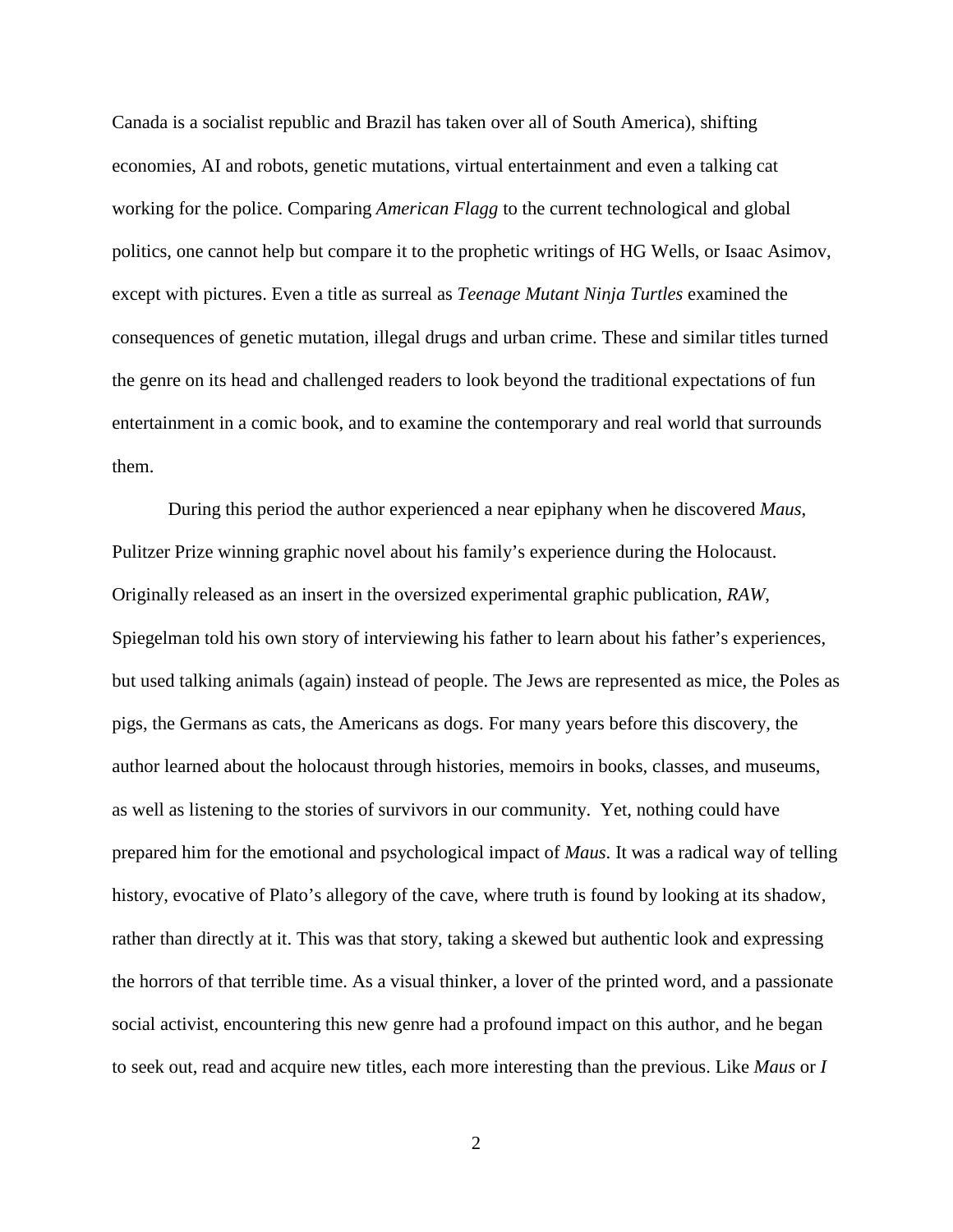*Was There*, some books were serious meditations on the horrors of the past century. Other books were humorous, such as Greenberg's *The Vampire*, found their way into his personal collection. Each year, the popularity of graphic novels increases, and authors explore innovative ways to tell their stories. Some are very personal memoirs, such as *American Born Chinese*, others, like *The Pride of Baghdad* are surreal narratives about current events, such as this story, based on a true event during the Iraq war when a pride of lions escaped the Baghdad zoo, and ran around the city until they were killed by American forces, told from the viewpoint of the lions. These books are engaging and informative, and allow the reader to stop and explore complex images in individual panels or contemplate interesting dialogue, thereby creating a very different kind of experience than a movie, or book. It became apparent to the author that one of the most important and unique attributes of graphic novels is that their point of view more than often describes intimate, human experiences (even lions in *The Pride of Baghdad* share this sensibility). When school textbooks describe historical events, they do so in a sterile, linear manner, often outside of how human beings have experienced these events. Movies can describe similar events, but in a manner that prevents the viewer from being able to stop and reflect on the story, events and characters. Additionally, because of the size, special effects, music and sound effects, the story become a spectacle, with oversized heroes, and villains, and often disconnected from the intimacy of human experience found in graphic novels. In the graphic novel, the reader can stop, reflect, and move around the story, returning to earlier parts to explore story elements that may have been missed. It is these attributes that make *Maus* such powerful book, because the sheer scale of the holocaust can be so overwhelming that the narratives of the individual people, who survived, are often lost to readers.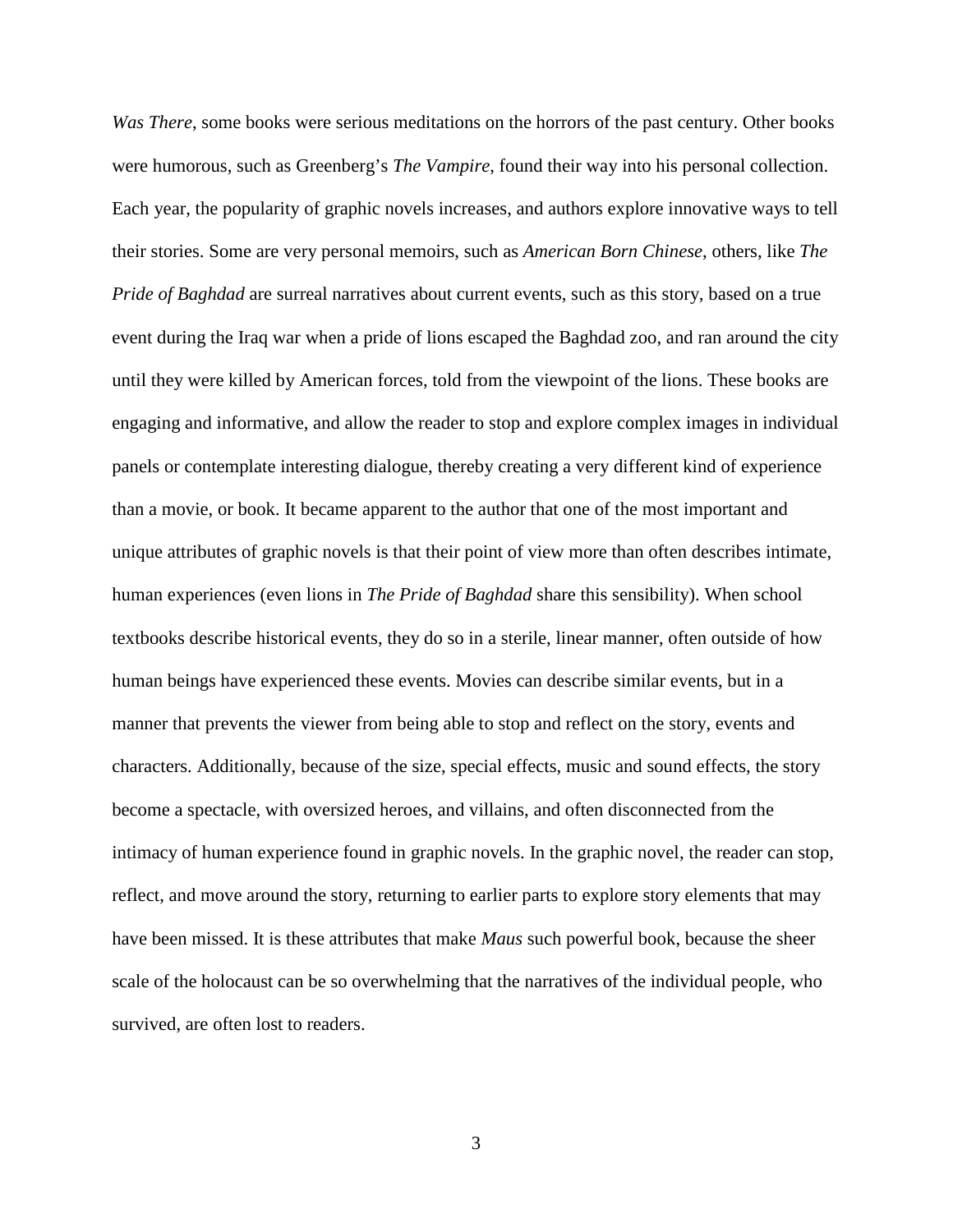Over time, the author's collection grew, especially the sub-genre of Jewish graphic novels. These books explored the Jewish experience throughout time and place. There are talking animals such as the gabby cat in *The Rabbi's Cat*, by Joann Sfarr (2005), where the main character, a cat, engages with his owner, an Algerian rabbi in deep, theological and philosophical discussions about the nature of man, God and community. Super heroes also exist in this genre, such as Ben Grimm, AKA the Thing in the series *The Fantastic Four*. At one point, Grimm discovers that he was adopted and raised by an old Jewish man. With this discovery, comes the desire to have a Bar Mitzvah, the coming of age ritual that Jews celebrate at age 13. But Thing is older than that and goes through with it, celebrating with a large community of his superhero friends and peers. Other books are meditations about the backstory of *Oliver Twist* and *Fagin the Jew* by Will Eisner, hidden Jews of Spanish descent living in New Mexico (*El Iluminado* by Ilan Stavans & Steve Sheinkin, 2012), and even *The Book of Genesis*, illustrated by the great counterculture authors and illustrators, Crumb and Alter (2009).

After years of collecting and reading, the author had the opportunity to teach *The Jewish Graphic Novel* as an honors class at Loyola Marymount University, perhaps one of first times that this class was offered in this country, particularly in a Jesuit university. As with most opportunities, there were also many challenges, such as deciding on the themes of the course and the books to illustrate them. Since most of his class was not Jewish, the author needed to be aware of quantity and quality of background information about Jewish history and customs to insure that the students understood the text and narrative of the books studied in class. Additionally, it was important to choose a selection of books that represented different time periods, as well as culture and communities. As this was the first time that the students studied graphic novels as a unique form or literature, it was also critical to introduce them to the formal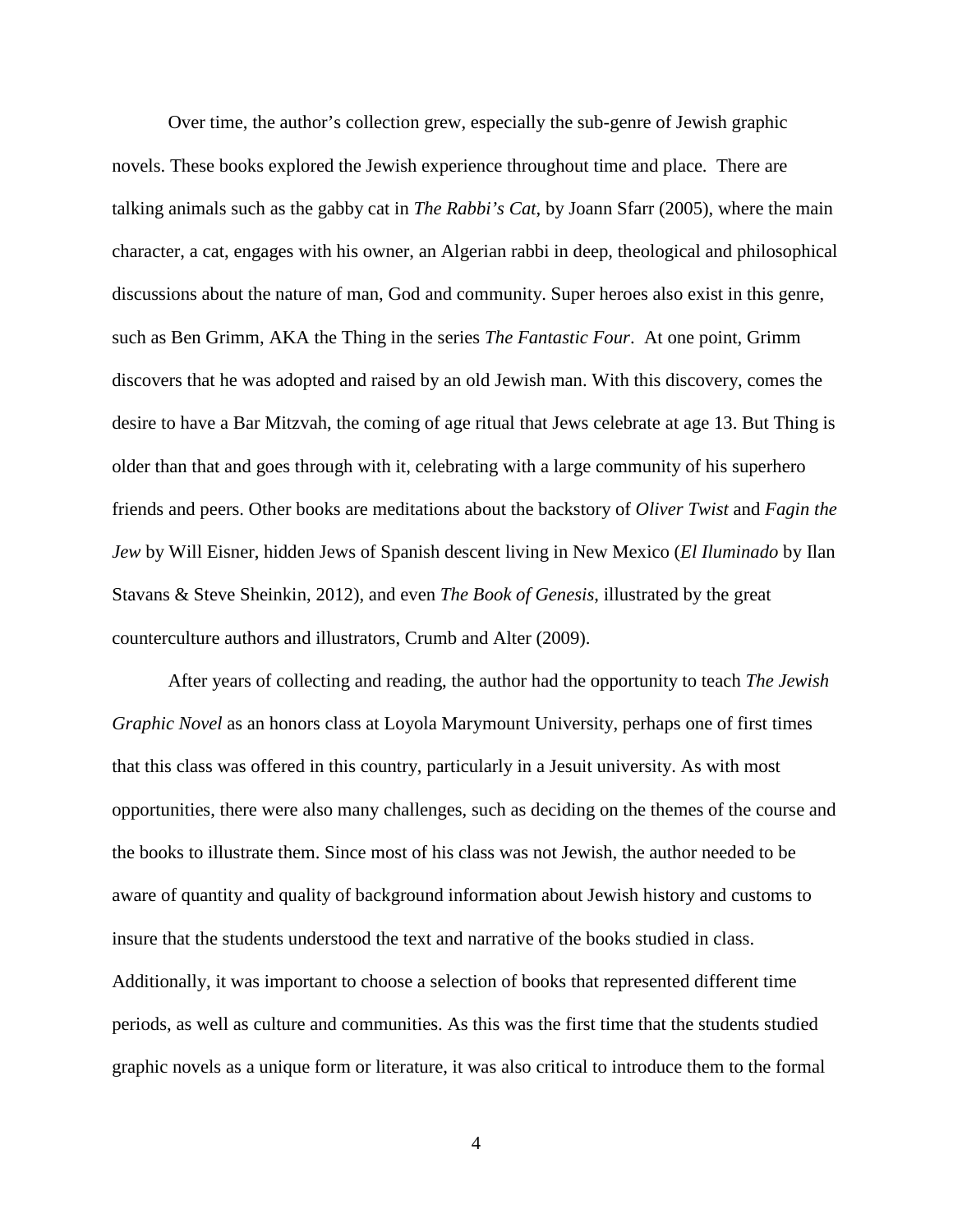elements of graphic novels. Scott McCloud's (1994) excellent book, *Understanding Comics* was an obvious choice. McCloud provides a solid foundation of sequential storytelling that covers how traditional elements found in literature, such as theme, setting, time, characters, and told in the form of a graphic novel. In other words, using the form to teach the form. Other learning opportunities included assignments that used traditional literary analysis of stories, as well as longer essays. For the final project, the students created their own, short graphic novel, incorporating both the formal elements of McCloud, as well as selected themes that were discussed in class. To facilitate learning, the author used Blackboard, the Loyola Marymount University Learning Management System to give and collect assignments. Online discussions and blogs were assigned to give students additional opportunities to explore ideas and help each other.

Although the class syllabus was structured, the class meetings required a dynamic and flexible approach from the author. This insured that new terms, and concepts relevant to specific narratives were addressed in a timely manner, to insure student understanding. Sometimes these terms were specifically about Jewish culture, but other times they were much more global. For example, while discussing a story about Jewish migration across Europe, it became clear that the students were not familiar with the term "diaspora." Not to miss a teaching opportunity of this important phenomenon, a break from the planned lesson let us discuss the term, and what it means in history and current events by discussing the impact on countries and societies as large communities move from one location to another.

#### **Statement of Purpose**

After teaching this class on multiple occasions, the author was impressed by the student's questions, as well as dismayed by the lack of awareness about current events and critical societal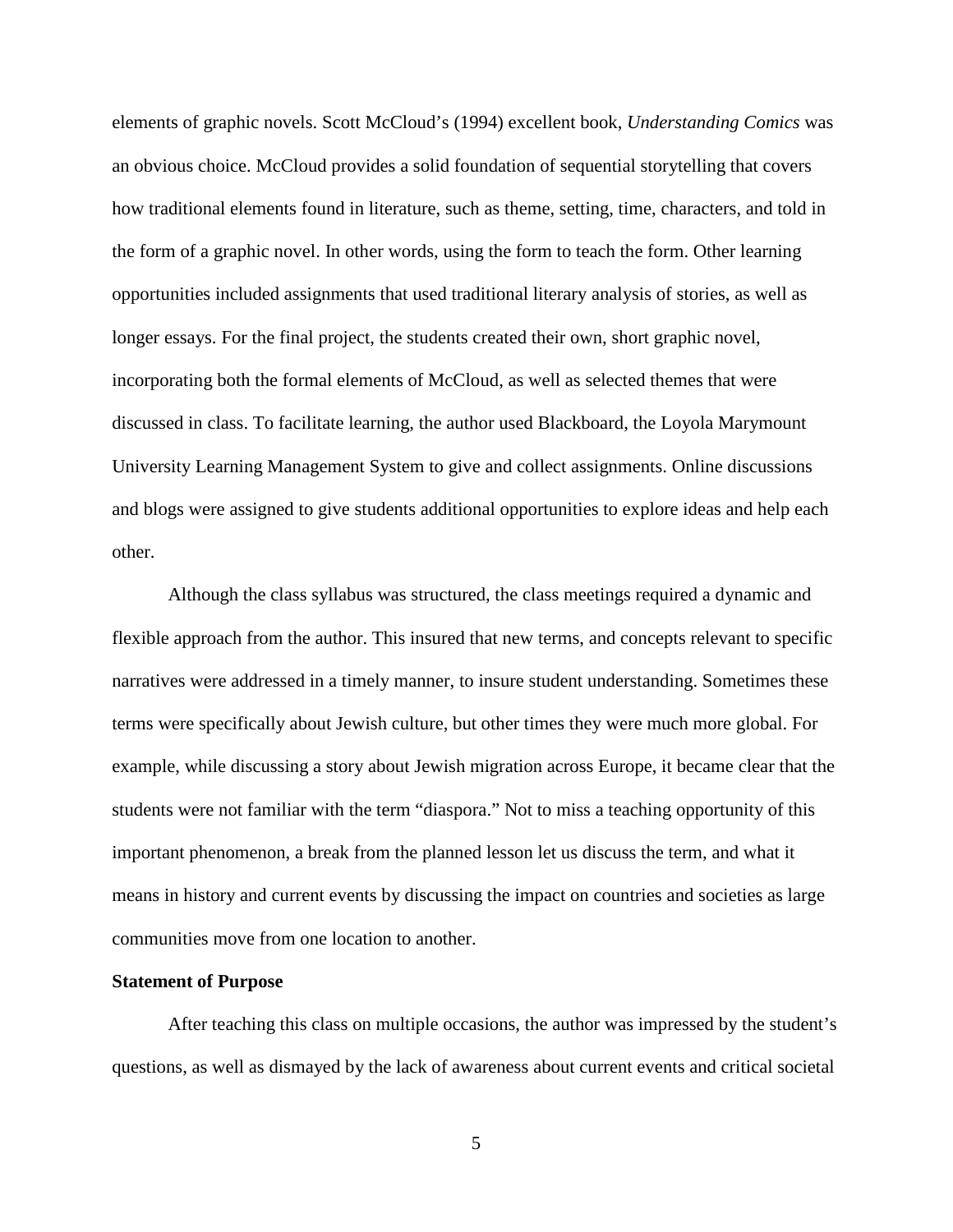issues. He began to search for new books about other cultures, communities, and current events, in order to develop a class on graphic novels and social justice. Specifically, the goal of the class is to see the manner in which graphic novels represent the impact of global conflicts on the human experience, ethnic migrations, and shifting identities of single individuals, as well as members of a community. It was this search that inspired this author to explore how graphic novels are and can be used in educational settings to explore critical issues in authentic, and dynamic ways that challenge and inspire learners of all ages.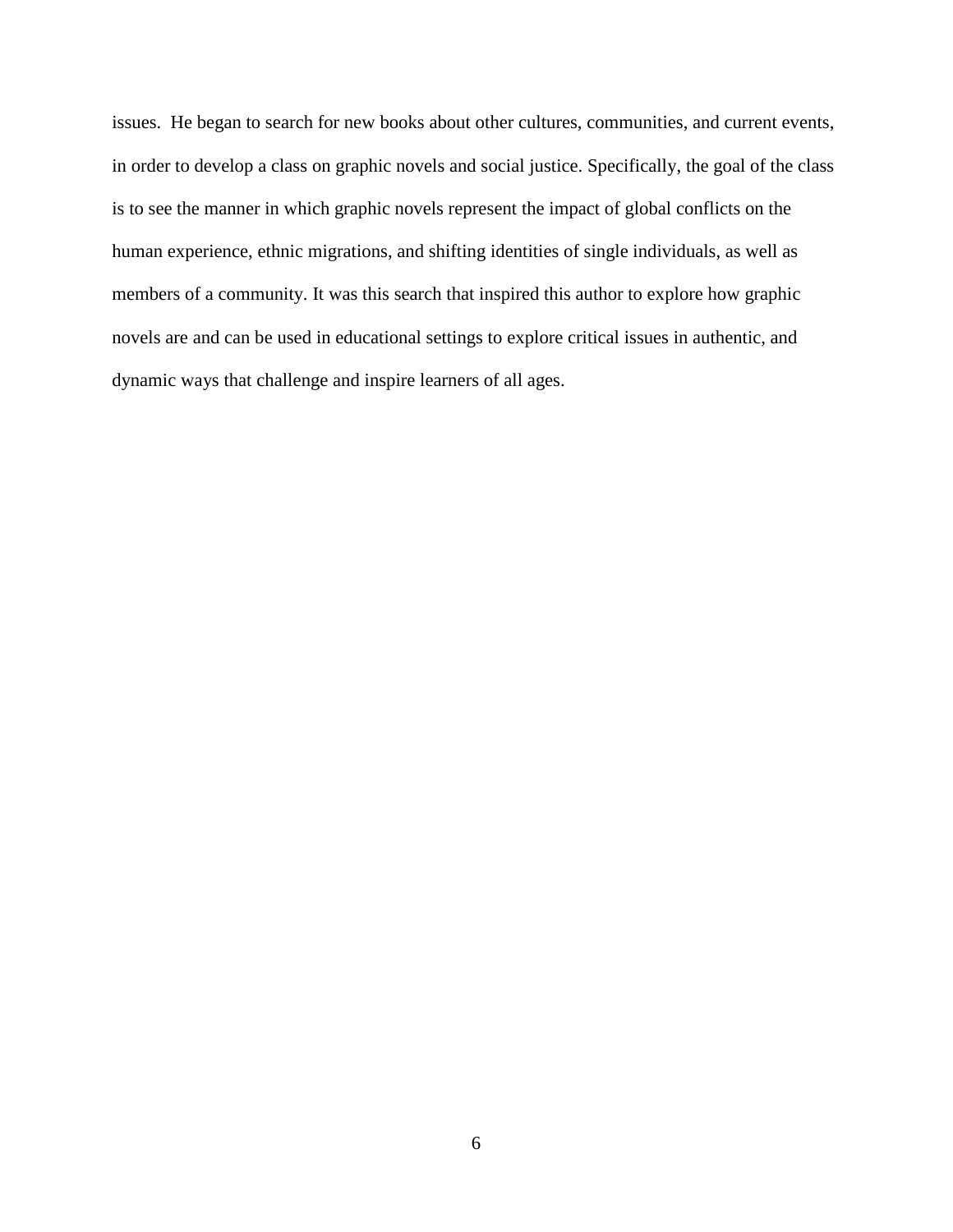#### **Chapter 2: Literature Review**

One of the most salient points Marshall McLuhan describes in his book, *The Medium is the Message* is the relationship between a story, the manner in which it is told, and the medium used to tell it. For example, listening to Orson Well's 1940 radio play *The War of the Worlds* was a very different experience to listeners than that of reading the book, or watching the movie. Understanding the particular media used to tell a story, its unique qualities and strengths, the history of how the specific media has developed over time, make a richer, deeper experience for both the creators and the users. This is particularly true with the genre of graphic novels, a fairly recent addition to narrative genres. The general consensus among fans and experts is that the form of graphic novel was introduced in 1978, and has since grown in popularity for fans, as well as becoming an important income generator for authors, artists, publishers, and even movie studios. We need only to look multiple, successful movie titles based on graphic novels, such as the so-called Marvel Universe to see their influence in Hollywood. This chapter presents a brief history of comic books and graphic novels in this country, a discussion about the definition social justice, in particular how it relates to graphic novels, as well as a list of several titles and how they are used in the classroom.

#### **Definitions**

There are several terms and words that are used throughout this work that have multiple meanings. In order to assist the readers, a list of these words with the relevant descriptions is given below.

• Comic books are thin publications (usually about 32 pages) with narratives consisting of drawn images combined with text. Sometimes there is one story per issue, sometimes several. Many stories are episodic and told in monthly installments. Comic books are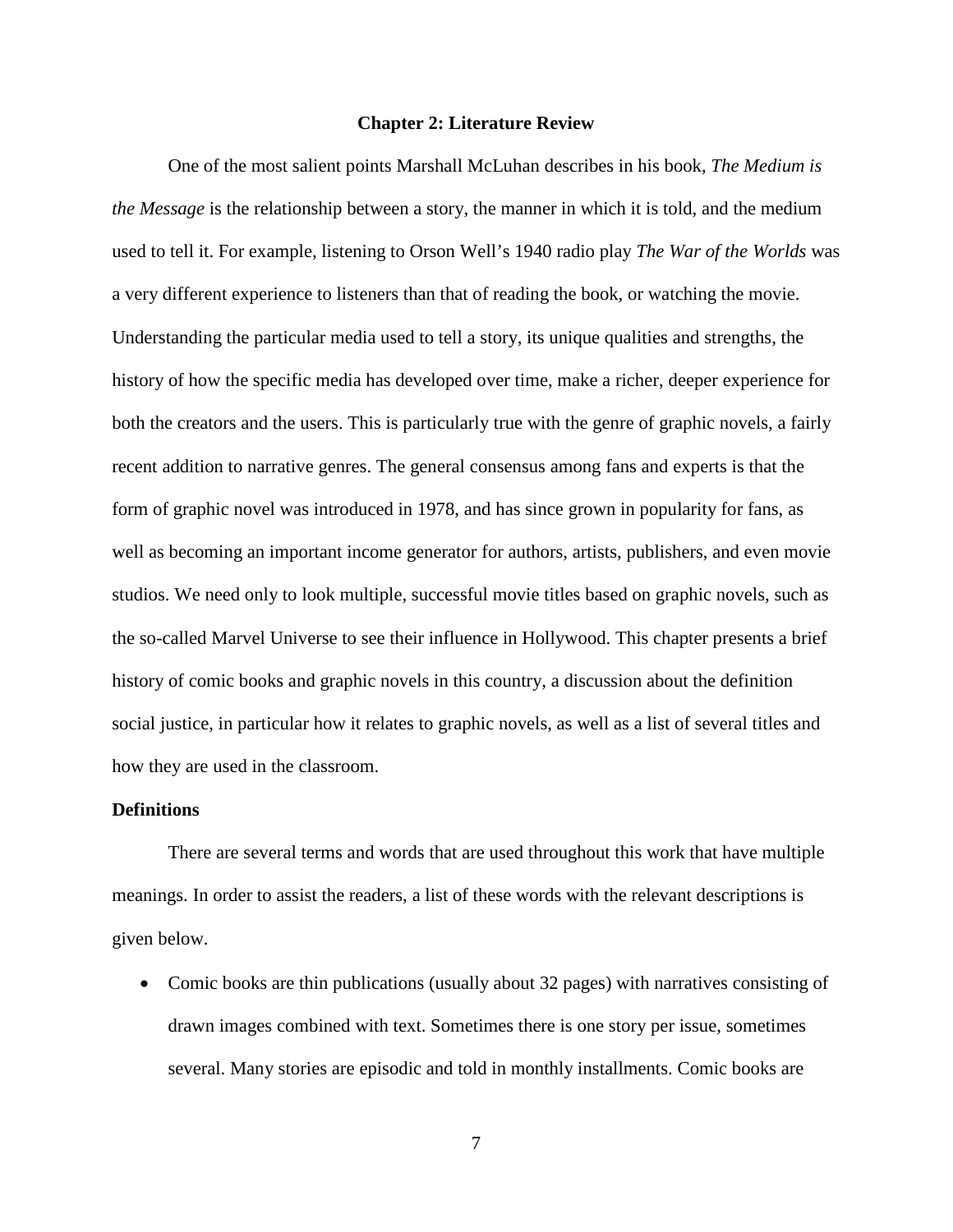usually produced for pure entertainment, with themes that are often about super-heroes, fantasy, science fiction, humor, teen-agers, and more. Social justice and identity issues are usually not associated with this genre, although there are exceptions.

- Diversity is about variety in a particular subject. In relation to this work, there are two conversations about diversity in comics and graphic novels currently taking place. The first is concerned with diversity among producers of comics- the writers, artists, publishers and others involved with making comics. This conversation is similar to others taking place in the wider entertainment industry, and is about the traditional role of white males in all aspects of production. And as in these other entertainment genres, there is a concerted effort to achieve an inclusiveness that matches the general population. The second conversation about diversity concerns the content and titles of comics and graphic novels. There is a relationship with the first conversation, especially for creators from different ethnic or gender communities making traditional comic books with super heroes, etc., this conversation focuses on the actual narratives and characters.
- Graphic novel is used to distinguish between works created as standalone stories, in contrast to collections or compilations of a story arc from a comic book series published in book form. Although there are many graphic novels featuring familiar super heroes such as Batman, the focus of this work is on the independent, standalone stories about specific events, people or communities.
- Sequential novels or sequential art are simply additional terms used to describe comics and graphic novels.
- Social justice is a term that has a narrow definition. As the author began researching this paper, he used a pretty limited definition taken from dictionary.com, which states that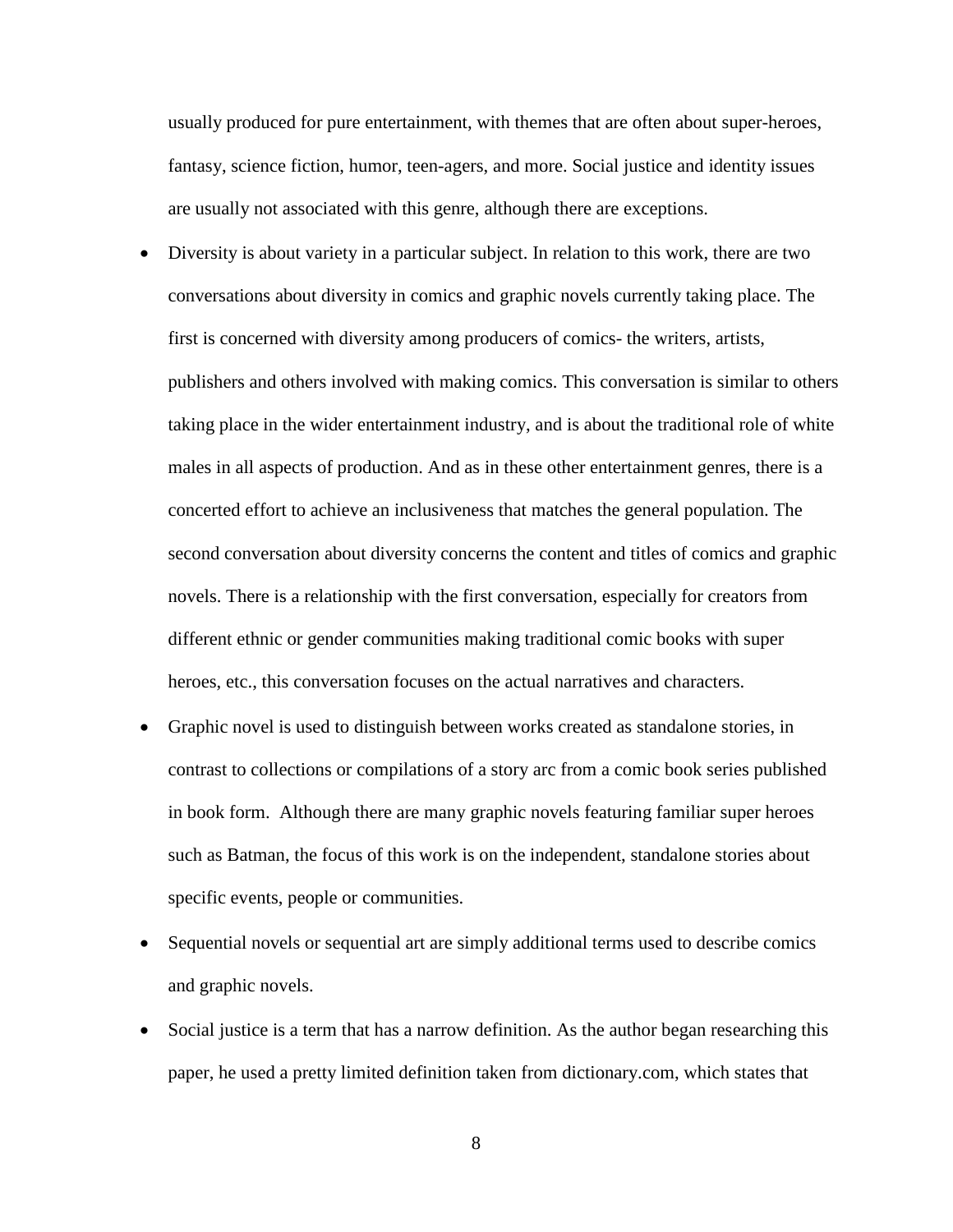$|\mathcal{L}|$ social justice is a noun and is "the distribution of advantages and disadvantages within a society" ("Social justice," n.d.). But, as the research progressed, he felt that this definition was woefully inadequate, and did not fully reflect a current, broader and more dynamic definition of the term. *Wikipedia* describes social justice as:

> the fair and just relation between the individual and society. This is measured by the explicit and tacit terms for the distribution of wealth, opportunities for personal activity and social privileges. In Western as well as in older Asian cultures, the concept of social justice has often referred to the process of ensuring that individuals fulfill their societal roles and receive what was their due from society. In the current global grassroots movements for social justice, the emphasis has been on the breaking of barriers for social mobility, the creation of safety nets and economic justice.

For the purposes of this work, comics, graphic novels and sequential art or novels are interchangeable (the reasons are apparent in Chapter 4). Unless otherwise stated, diversity refers to the content of the stories, and social justice uses the Wikipedia definition, which shifts the term from the realm of a noun to that of a verb, describing an activist approach, closer to that of a change agent. This broader, more inclusive definition has opened up the genre for comic authors and artists to tell personal stories, but also to discuss historical events about that tell about some of the root causes of problems happening today.

#### **A Brief History of Comic Books and Graphic Novels**

1.49 in

To understand the power of graphic novels it is necessary to first review the history, and understand that in general, graphic novels are not standard comic books, but rather are something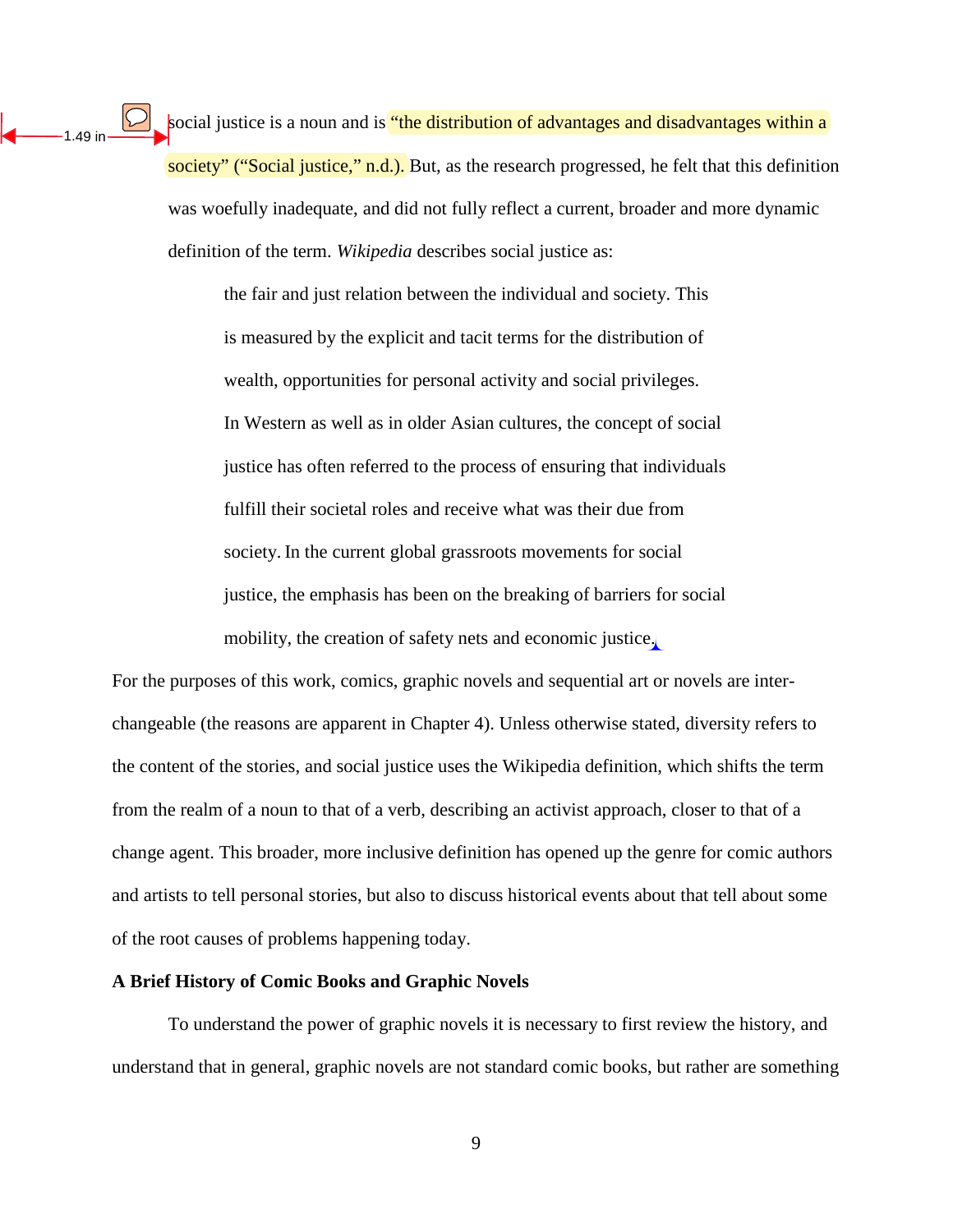more sophisticated, complex and developed. The first modern comic book is considered to be *The Adventures of Obadiah Oldbuck*, published in 1828, by Swiss caricaturist Rodolphe Töpffer. Although some scholars say that this is an example of the first graphic novel, the late comic historian Markstein (2001) argued that,

the pictures carried relatively little of the narrative load and only a bare bones version of the story can be understood from the short captions alone, although the pictures did add a great deal to the humor. But it did tell a story in picture format, even if the story was a little on the thin side. (para. 4)

They proved to be immensely popular to the public and very lucrative for the publishers. Within a short period, the newspapers began to realize the profit potential and began to license and charge for use of their comics. At the same time, the publishers started to commission original content and stories for their new medium. Max Gaines is considered the father of the modern comic book (and coincidentally, was also the father of William Gaines, the original publisher of MAD magazine for 40 years).

The birthplace of the modern comic book was in Cleveland, Ohio in June 1938, when two twenty-year olds, Jerry Siegel and Joe Schuster introduced the character Superman to the world in *Action Comics #1*. The world is familiar with this Man of Steel, arriving on earth as a baby who is sent here by his parents to save him from the impending destruction of their home planet. What is often not mentioned is that this comic is based on the biblical story of Moses. After his parents sent the young Kal-El (future Superman) on a rocket to escape their collapsing planet, the infant crash-landed in an unnamed, rural American farm field. There, he is found and adopted by a farm's owners, a childless couple. They soon realize that he is indeed a very special child, possessing a range of super powers that he must learn to use. With the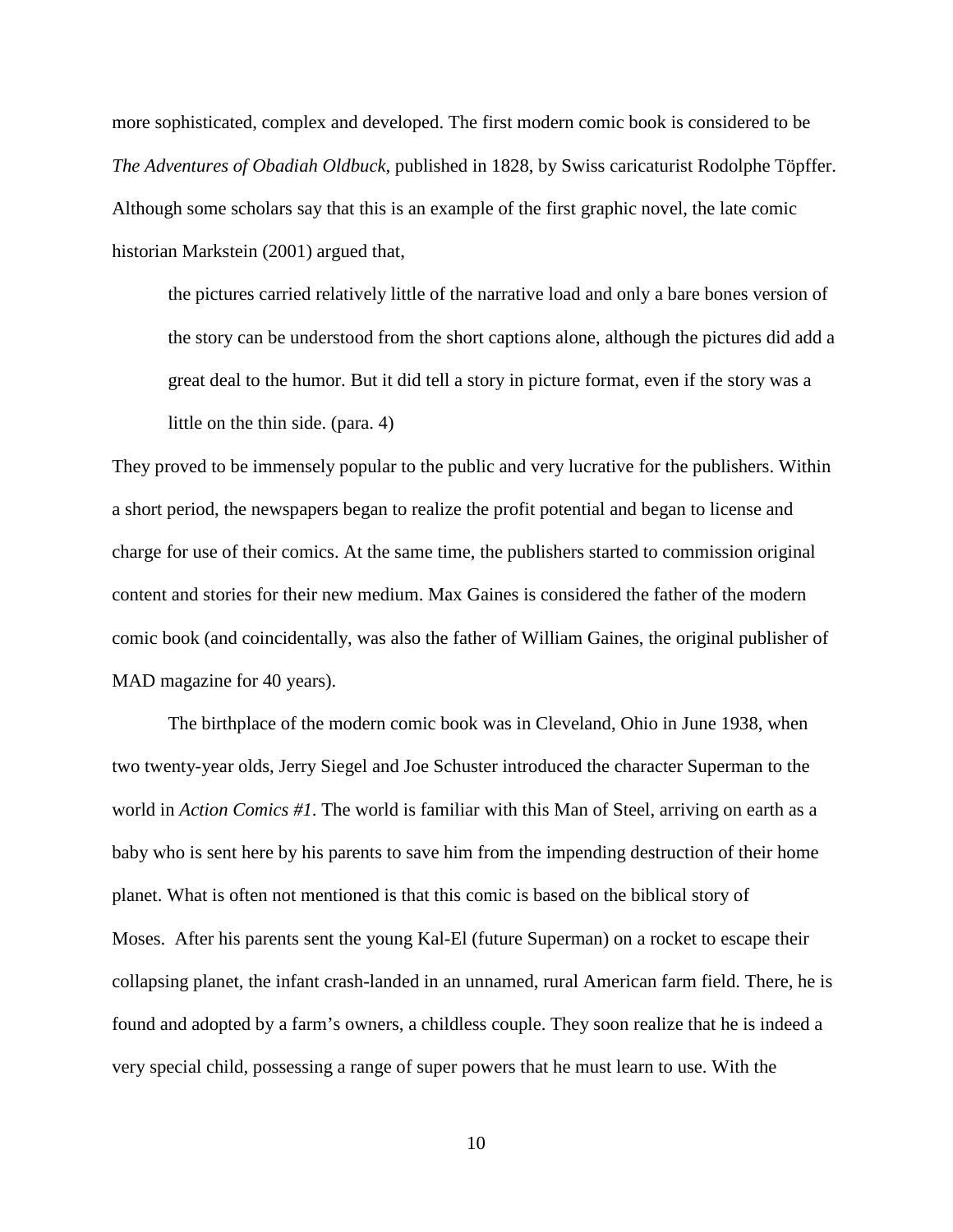assistance and guidance of his adopted parents, he acquires a sense of humanistic ethics and values and learns to use his for the benefit of all of humankind. This story remarkably mirrors the biblical story of Moses, who is placed in a small floating basket on the Nile River to escape the cruelty of the pharaoh. Found by the princess, he is adopted and raised by the royal family, until he discovers his true roots, and becomes a fierce advocate and fighter for the ancient Israelites.

Although *Action Comics* was a comic book, one can argue that it developed the foundation for the modern graphic novel by introducing the archetype of the comic book super hero, as well as the form. At that time, publishers realized that they had a hit on their hands, and continued to publish stories about Superman as a serial, following him from childhood, to his teenage years and adulthood. The legend continued to grow in popularity as well as in the media as the story was adapted to other media, including books, radio, TV, movies, games and more. One could say that this book also was the first example of what Henry Jenkins later described as trans-media. Now, 90 years later, the franchise is still humming along and continues to be adapted into new forms of media as they develop.

In 1978, forty years after the introduction of Superman, Will Eisner wrote *Contract with God and Other Tenement Stories*, considered the first modern graphic novel. There are those who argue that the roots of the graphic novel can be traced to the 20,000 year old cave paintings in southern France, or even the younger hieroglyphs in Egypt (about 5-6,000 years old). But most scholars and fans recognize Eisner, as the author who defined the modern graphic novel as it currently exists, a longer comic book with a more elaborate topical narrative that addresses larger and more complex issues and stories. *Contract with God* explores the stories of refugees in a new land, looking at their dismal living conditions in a New York neighborhood, laden with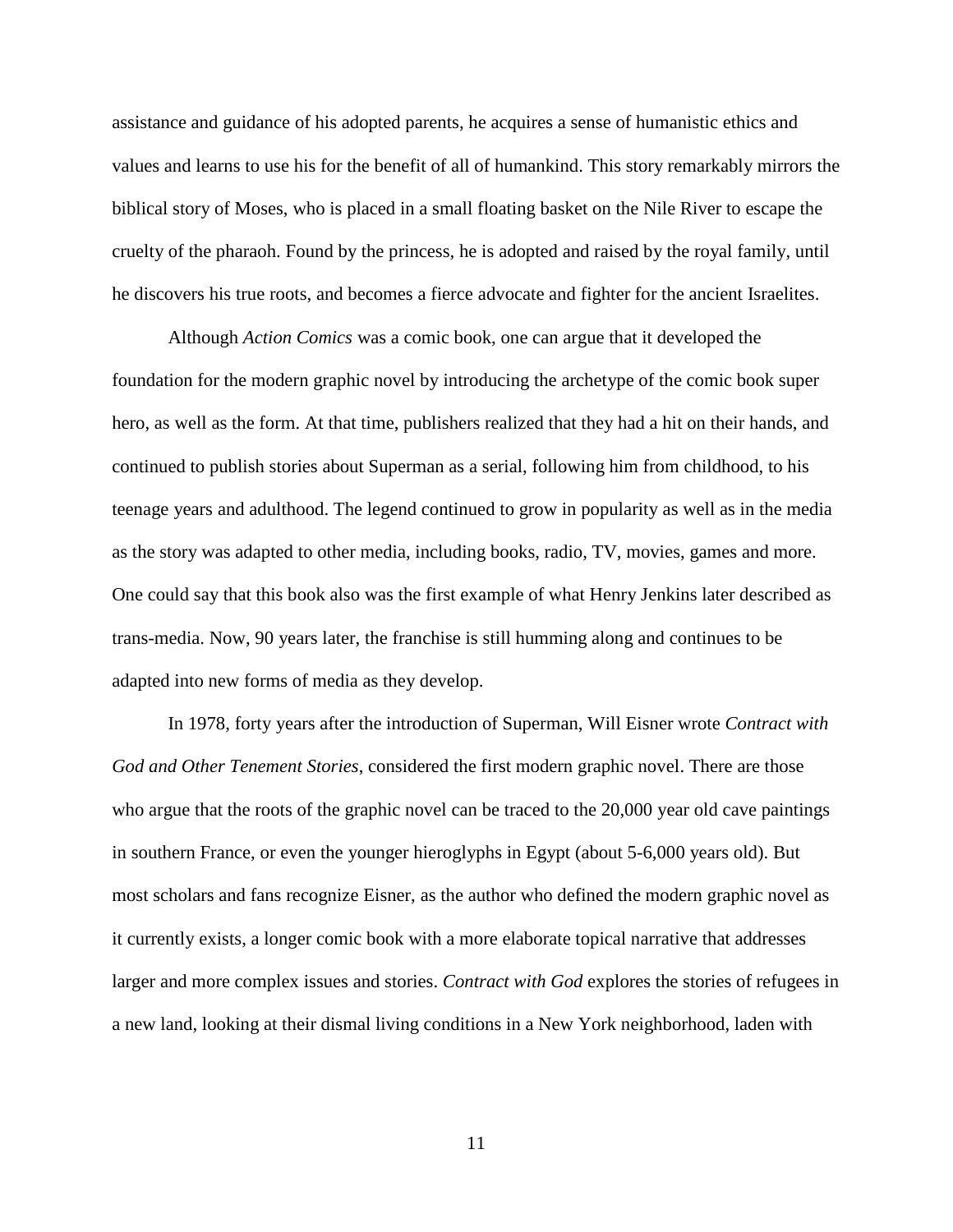poverty, and crime. The characters explored existential, real-life issues about their lives and living situations than would be found in a regular comic book.

In general, most comic books are about superheroes, villains or humorous comic book characters. There are also those that take their stories from classical literature. For example, *Classics Illustrated* released comic book versions such literary classics as *Ivanhoe*, *Robinson Crusoe*, *Moby Dick*, *Hamlet*, and others. In contrast to superhero comic books, graphic novels often take a more serious role in examining serious issues than regular comic books. Christensen (2006) wrote that graphic novels are

nonfiction, full-length, sequential art that explore novels that explore the issues of race, social justice, global conflict, and war, with intelligence and often times humor. The visual component of graphic novels supports text comprehension, making the stories accessible to readers at all levels. (p. 227)

Graphic novels are often similar to novellas, but told in an extended comic book format. They are also described sequential art as "an art form that uses images deployed in sequence for graphic storytelling or to convey information" (Eisner, 1985, p. 6). Although their subjects are sometimes about traditional superhero and villains, they are more often written as full-length novels exploring serious issues with intelligence and humor. Some of the genres that exist in the world of graphic novels include myths, allegories and commentaries, inspired by tales from the bible, historical events, personal commentary and biographies.

This shift in subject matter is important because in contemporary society, visual culture plays an increasingly important role in education as well as entertainment; "literacy educators can profit from the use of graphic novels in the classroom, especially for young adults" (Daniels & Zelman as cited in Christiansen, 2006, p. 228). The book-length fiction or non-fiction story,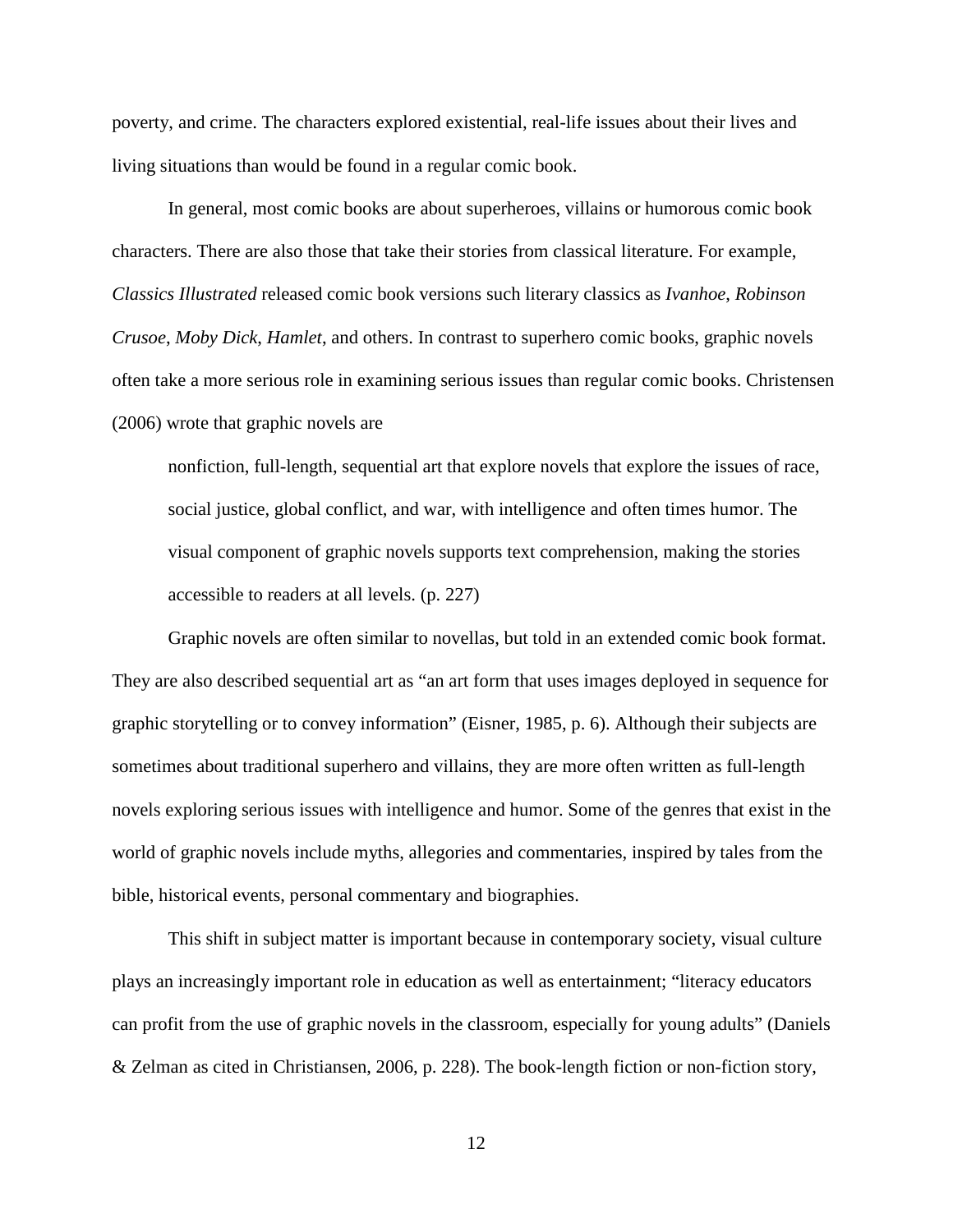written in the form of a comic book can provide opportunities for students of all ages, in both formal (schools) and informal learning environments (museums) to learn while interacting with highly engaging, multimodal texts of numerous genres and subjects. Combining compelling text with engaging images, graphic novels tell stories about people, places and events that we are interested in and care about, "we can visualize in a narrative structure or chronological line that contains danger, conflicts, risks, or choices about real human values, morals, ethical, or political dimensions and ideas that reasonable people can debate, dispute, or disagree about" (Daniels & Zelman as cited by Christiansen, 2006, p. 228). For example, the Pulitzer award winning book *Maus* by Art Spiegelman is really an autobiography, told as an anthropomorphic story exploring Spiegelman's family's history in the holocaust, as well as his own difficult relationship with his father. Journalist and cartoonist Joe Sacco's (1994) stories *Palestine*, and *Safe Area Goražde* are hard-hitting and powerful journalistic narratives about the conflicts in Israel/Palestine, and Bosnia. In *Persepolis*, Marjane Satrapi (2003) tells the story of her experiences as a child in Tehran during the Iranian Revolution of 1979. Another personal historical narrative is Keiji Nakazawa's (1982) powerful story *I Saw It: The Atomic Bombing of Hiroshima*, about a young Japanese American, living in Japan who witnesses and escapes both atomic bombs in Hiroshima and then Nagasaki. Will Eisner (2005) addresses one of the most famous forgeries in history in his book *The Plot: The Secret story of Protocols of the Elders of Zion*, which tells the history of the false story of Jewish control of global banking that was invented by the Czar in Russia to stir hatred and anti-Semitism there, and is still used by hate groups today.

Sometimes fantasy is used to tell stories that educate as well as entertain. For example, in the series *Love and Rockets*, the brothers Jaime and Gilbert Hernandez tell the stories the eccentric residents in the fictional small Mexican town named Palomar. Another example of this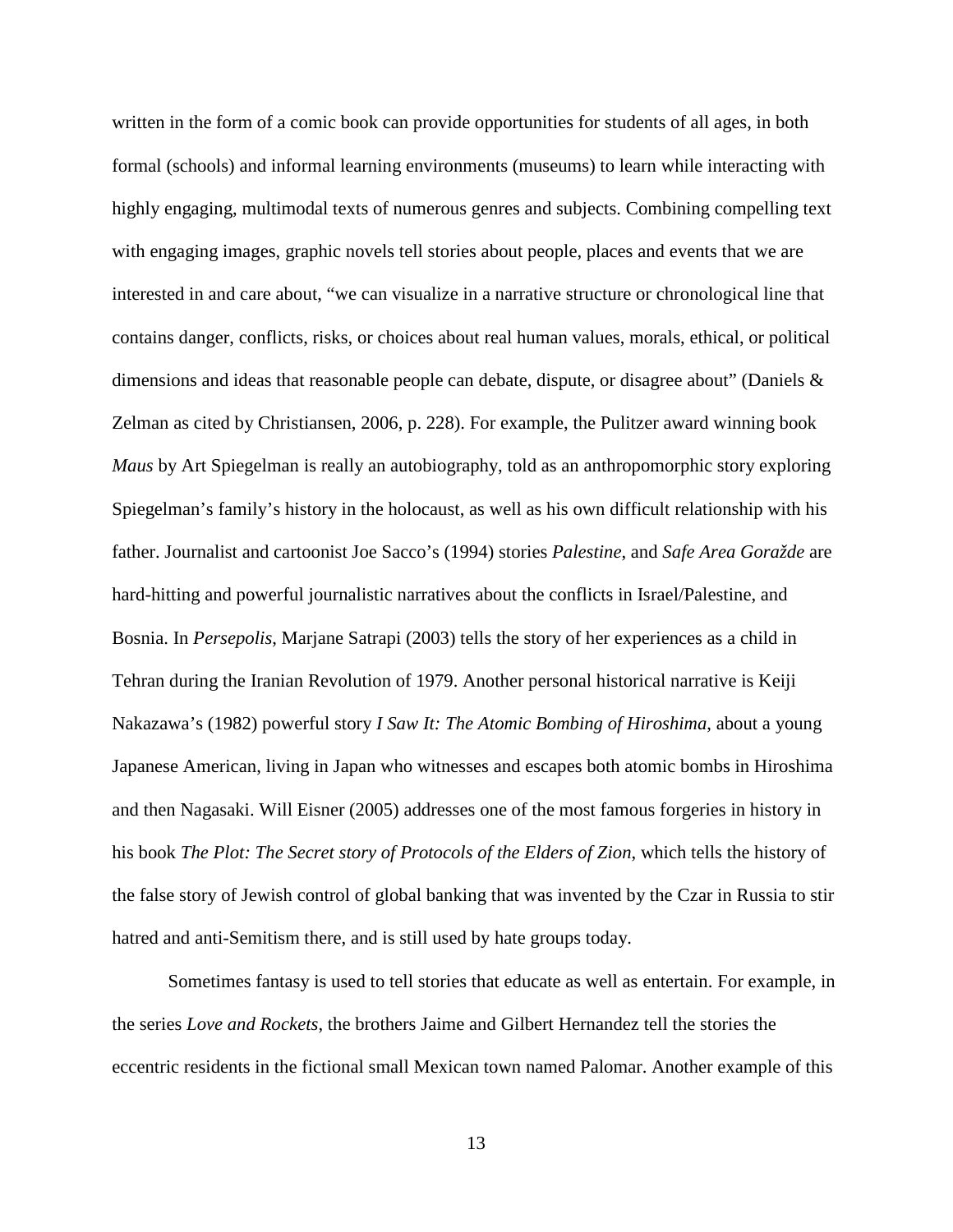genre is Joann Sfar's (2005) engaging tale *The Rabbi's Cat*, where an Algerian rabbi engages in deep, metaphysical discussions about the bible and complicated issues of Jewish law with his talking cat.

But this sensibility, and understanding about the power of comic books and graphic novels to address serious and important stories has not always been the case. Throughout the first decades of comic book, many people in government, education and journalism spoke and wrote about perceived connection between comics and juvenile delinquency. This idea especially gained traction in the early 1950s, where the "criticism leveled against comic books focused on their perceived aesthetic value—or lack thereof" (North as cited in Connors, 2010, p. 66). One of the first journalists to question the propriety of allowing adolescents to read comic books was Sterling North, a literary critic for the *Chicago Daily News*. In his May 8, 1940 editorial, *A National Disgrace* he rebuked comic books for being badly written and badly printed" (North as cited in Connors, 2010). He wrote that parents and teachers needed to be compelled to break the comic magazine, as he identified the antidote. It was necessary, North argued to insure that young readers had recourse to quality literature. "The classics," he wrote, "are full of humor and adventure, plus good writing" (North as cited in Connors, 2010, p. 66).

Although North was specifically describing comic books, his comments could be applied to how graphic novels were (and sometimes still are) perceived by the general public. Critics and educators have written in the past that graphic novels and comics were no serious literature, worthy of formal study, or to examine critical issues. But there was not always a carte-blanche acceptance of these criticisms, as some fans and educators pushed back. For example, one early fan of comics described his appreciation of comics (and sometimes still are) as perceived by the general public, writing about comics that "It's just strange how they can look at something that I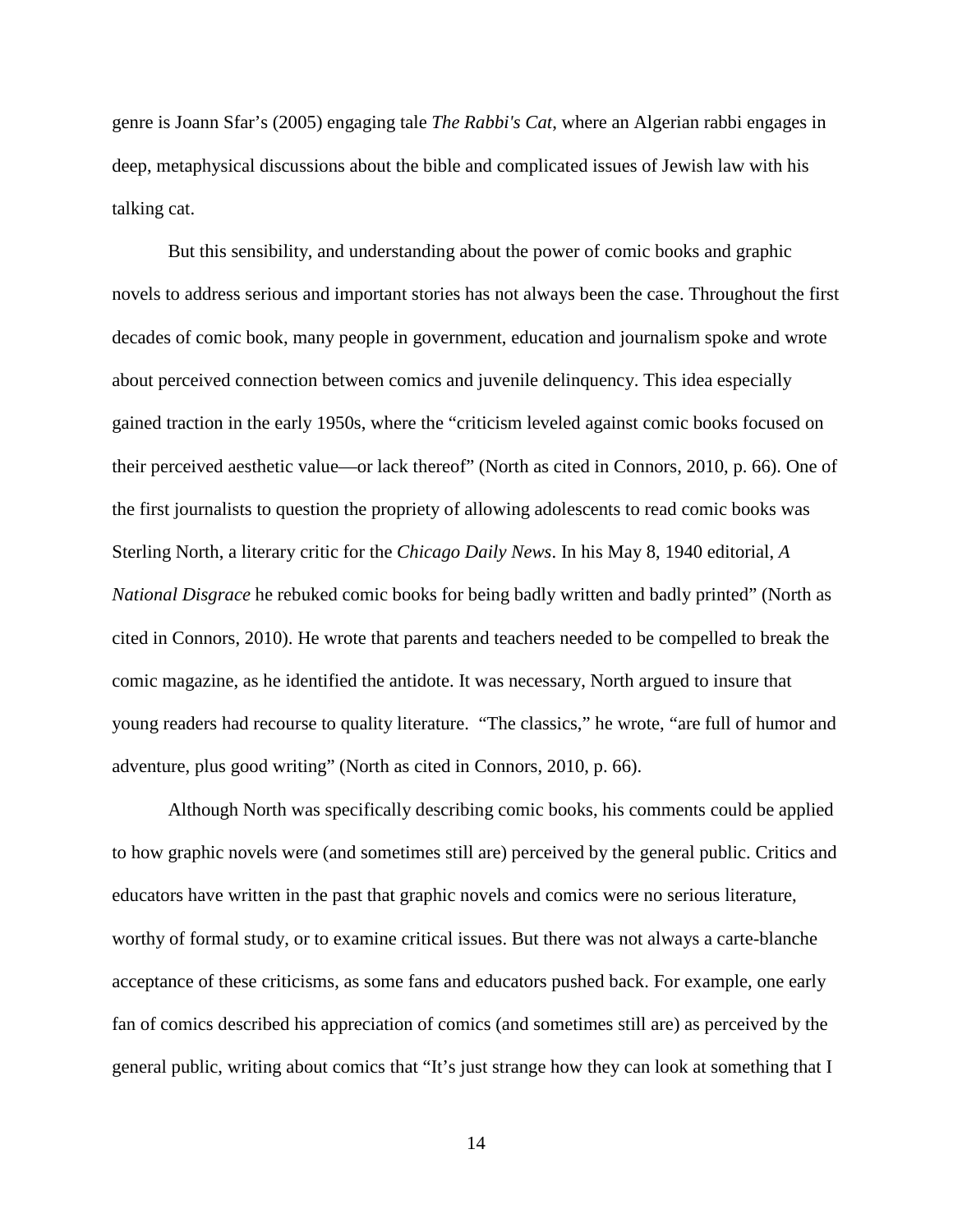find so beautiful, and spit on it without giving a second thought" (Connors, 2010, p. 69). Some students often feel stigmatized by their appreciation of the form. This sense of disdain from their peers often manifests itself by creating obstacles for teachers who choose to incorporate graphic novels into their curriculum.

This perception about the quality of graphic novels used in school curriculum often drives teachers away from using, based on the notion that not all students will automatically accept graphic novels into their learning. The teachers who do use comics and graphic novels in their classes choose books that emulate classic forms of literature to provide academic, intellectual and personal skills that become increasingly self-evident to students as they study them. This leads them to begin to understand that this form of literature can promote equivalent levels of the "self-reflection, capacity to initiate social change, the advocacy of tolerance, and the ability to stimulate the imagination" (Connors, 2010, p. 67) that traditional literature provide. It is only after the students understand the quality of the books can teachers begin to introduce more contemporary, and cutting edge stories.

Despite the reservations and hesitancy of using comics and graphic novels in educational settings, there have been significant changes in the sensibilities and attitudes among teachers, administrators, parents, researchers and students alike. Some examples include:

- Major conferences such as Comic Con regularly have sessions about using comics in education (the author has participated as a panelist as well as a moderator);
- An upsurge in the number of schools that now offer classes and programs in sequential novels and comics. California College of the arts offers an MFA in comics, as well as Savannah College of Art and Design, Yale University, Carnegie Mellon, and others.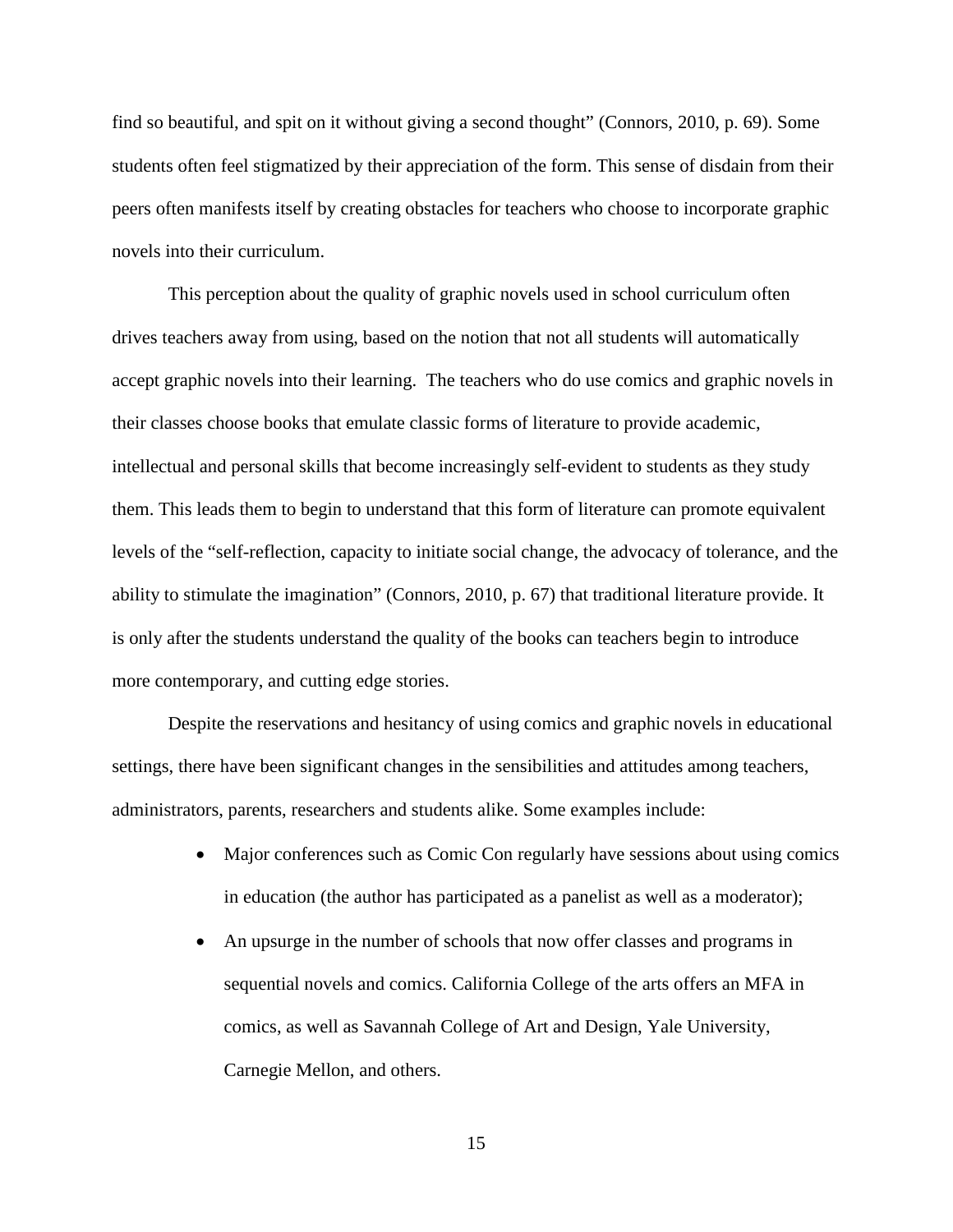- Academic journals such as the Journal of Graphic Novels and Comics, websites such as Graphic Medicine and Listservs such as the ComixScholars from the University of Florida, podcasts about comics, and The Comics Education Offensive recently launched by a group of teachers from the Midwest and East Coast dedicated to spreading the word about the educational potential of comics.
- Schools that specialize in different comics formats such as the Center for Cartoon Studies in Vermont focuses on independent publishers and graphic novels, or The Sequential Artists Workshop in Gainsborough which offers a one year, for-profit certificate program.
- Established schools, such as Stanford, Portland State University, and Emerson College's Graphic Novel Writing and Illustration Online Program.
- An increase of peer-reviewed scholarly articles about graphic novels.
- An increase of books published about graphic novels in journalism, teaching history, social justice and other academic subjects.

These examples show that previous generations' understanding and attitude towards comics and graphic novels is in the process of a radical transformation about their quality and usefulness in areas besides entertainment. It also highlights a willingness for these teachers to tap into different forms of popular media (such as computer games) to use in education. Although the reasons for this phenomenon are not part of this study, a cursory review of some of the observable causes helps to describe this new sensibility. For example, children who were raised with access to comics have entered the teaching profession and are including this familiar genre in their curriculum. Additionally, graphic novels and comics have developed a more sophisticated, and engaging approach to content and narrative then earlier comics. Many recent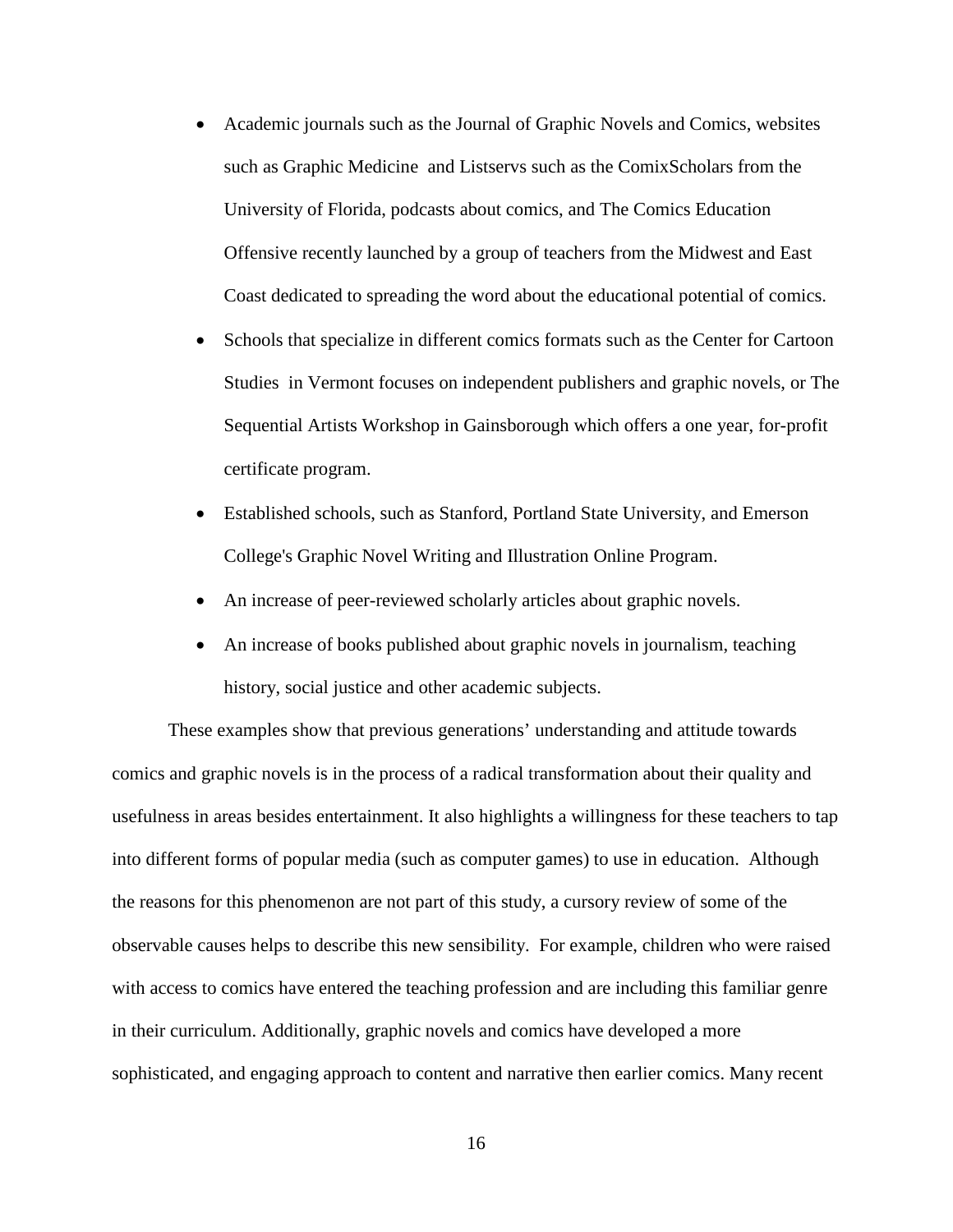graphic novels have narratives that share sensibilities with text-based memoirs about critical personal issues as well as historical events. It is also relevant to acknowledge the shift towards a more visual-oriented society, and its impact on leaning, communication and society in general.

Along with graphic novels with narratives about history, events, or people, authors, artists and fans have also become increasingly interested en exploring and discussing thee formal elements and Meta descriptions that define the media. A sub-genre of graphic novels has cropped up that is self-referential, addresses the formal elements of graphic narrative, and is presented in the graphic novel format. These books are not written as a do-it-yourself-make-a-comic, but rather are philosophical, metaphysical and aesthetic analysis about the form. Two of the best examples are *Understanding Comics* by Scott McCloud (1994), and *Unflattening* by Dr. Nick Sousanis (2015), which also happens to be the first doctoral dissertation written in the form of a graphic novel.

At first glance, *Understanding Comics* resembles a standard black and white graphic novel, with a main character (the author), journeying through a strange land filled with a multitude of characters and backgrounds that flow from straight representation to surreal. But as one starts to read the text, it becomes apparent that this book is deeper than it seems. McCloud (1994) uses the actual form of comics and graphic novels to explain the elements of a graphic novel, such as the panels, the manner in which characters and text are illustrated. He also explains the deeper meanings of how these stories represent time, place, and movement in a manner that resonates with college-level art history and art criticism courses.

On the other hand, *Unflattening* is a more philosophical and metaphysical and investigates the very basic relationship between graphic marks, text, and their cognitive and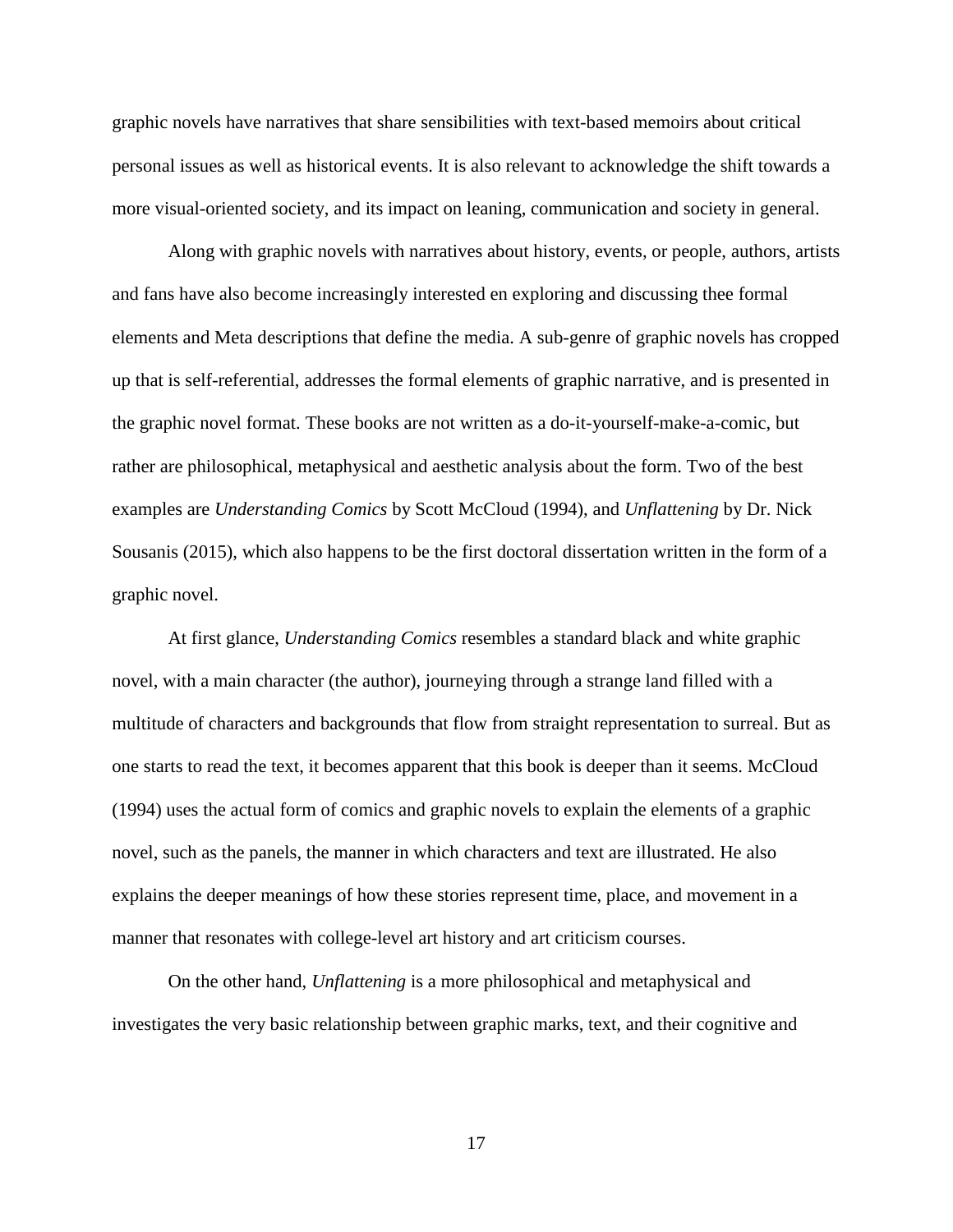narrative meanings. Both books push the boundaries of graphic novels in the way that they explore structure and meanings of the form of sequential art.

#### **Graphic Novels in Education and Education Theory**

There is a difference between acknowledging (or, better yet, appropriating) a form of text and putting it to work in the classroom, and embracing it as a worthwhile form of reading material in its own right. At the current time, anecdotal evidence suggests that many educators continue to remain skeptical of the graphic novel's literary merit. For example, Chute (2008) points to the negative reaction many in the academy have to the notion of 'literary' comics as objects of inquiry" (p. 460).

One of the primary differences between comic books and graphic novels is that the level and style of the content is directed more towards post primary school readers, "graphic novels are popular with teens, using a few well-chosen ones in the classroom to initiate conversations about racism, social justice, war, and global conflict is an intriguing possibility" (Christensen, 2006, p. 227). Christensen also cited Francisca Goldsmith's comments at the American Library Association's 2002 Teen Read Week,

The sequential art within a graphic novel tells germane aspects of the narrative that the words do not. The reader is called upon to understand what is happening in and between the sequences of images (the panels of a graphic novel), as well as have access to the verbal text . . . The ability to read images that portray character, mood, and tone must be developed through experience. (Christensen, 2006, p. 227)

Sequential art also helps "readers who may not naturally see and experience what they read, whether because of operative reading difficulties or because of limited language proficiency" (Wilhem as cited in Christensen, 2006, p. 227). Christensen argues that graphic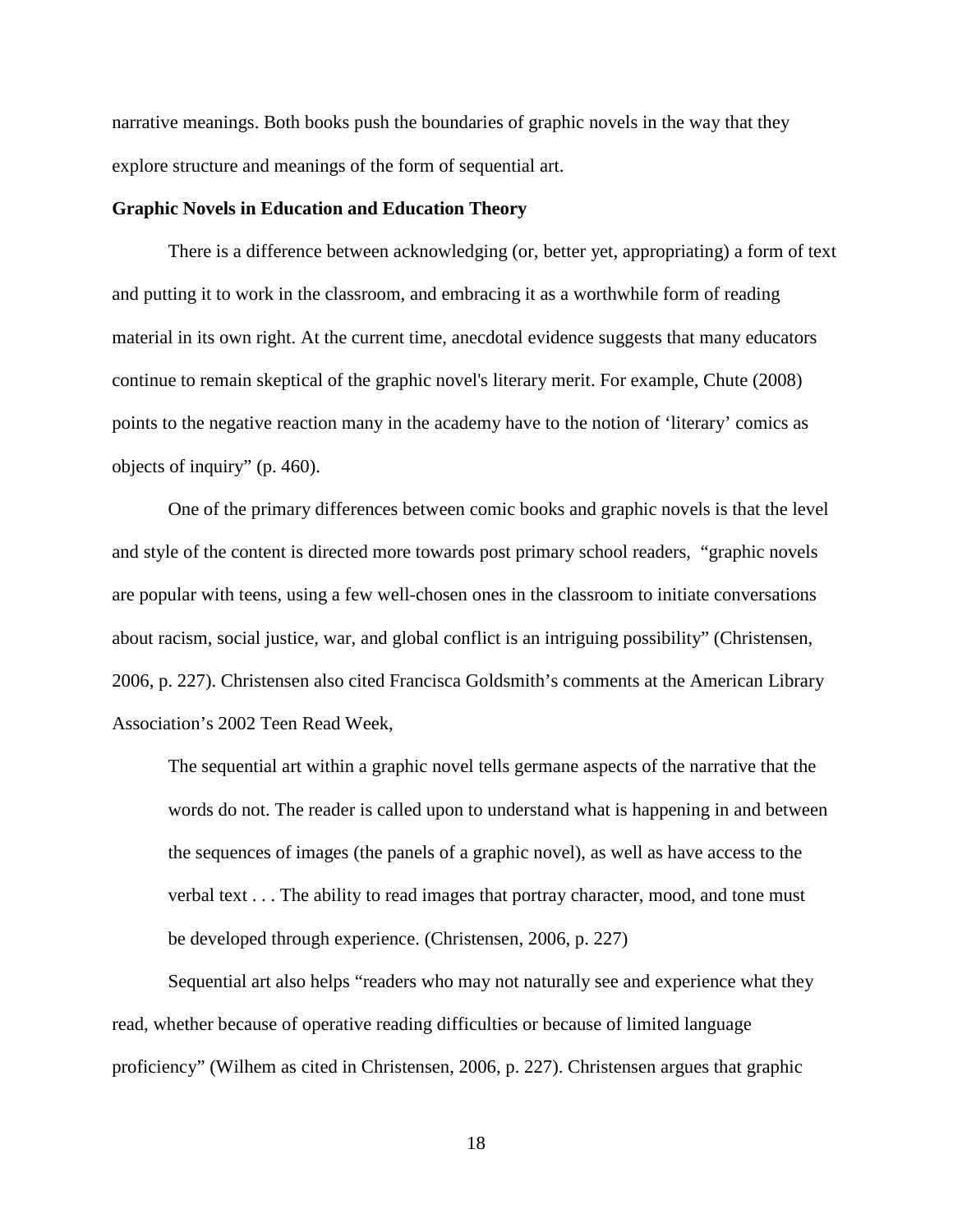novels allow immigrants and refugees from the war-torn countries, many of whom are learning English as a second language, to take part in classroom discussions and contribute their unique experiences and insights.

Educators need not worry that graphic novels discourage text reading. This reflects the findings of Lavin (1998), who suggested that reading graphic novels might require more complex cognitive skills than the reading of text alone. Some English teachers use graphic novels to teach literary terms and techniques such as dialogue, using works like the Victorian murder novel *The Mystery of Mary Rogers* (Geary, 2001) as a bridge to other classics of that period.

Graphic novels offer subject matter students might otherwise never consider; they also help them imagine history. Raymond Briggs' account of his parent's lives in England, called *Ethel and Ernest* (1998), shows the changing look of England over 50 years and how common people reacted to major events like World War II. Likewise, Will Eisner's (1985) *A Contract With God and Other Tenement Stories* depicts daily life in a Bronx tenement during the 1930s in ways both humorous and touching (and sometimes with adult content). Graphic novel creators have even used the superhero story to examine social, political, and economic issues, such as in *Superman: Peace on Earth* (Ross & Dini, 1999), where Superman tackles world hunger.

When the New London Group, created the term called term multimodal meanings in 2000, it described the dynamic relationships between visual, spatial, and other meanings. The group characterized this relationships by describing two designs of meaning: (a) hybridity, or the crossing of conventional boundaries to create new cultural practices; and (b) intertextuality, describing the overlapping and interaction of multiple texts or voices comprising a text. When put into pedagogical practice, designs of meaning are necessarily situated in specific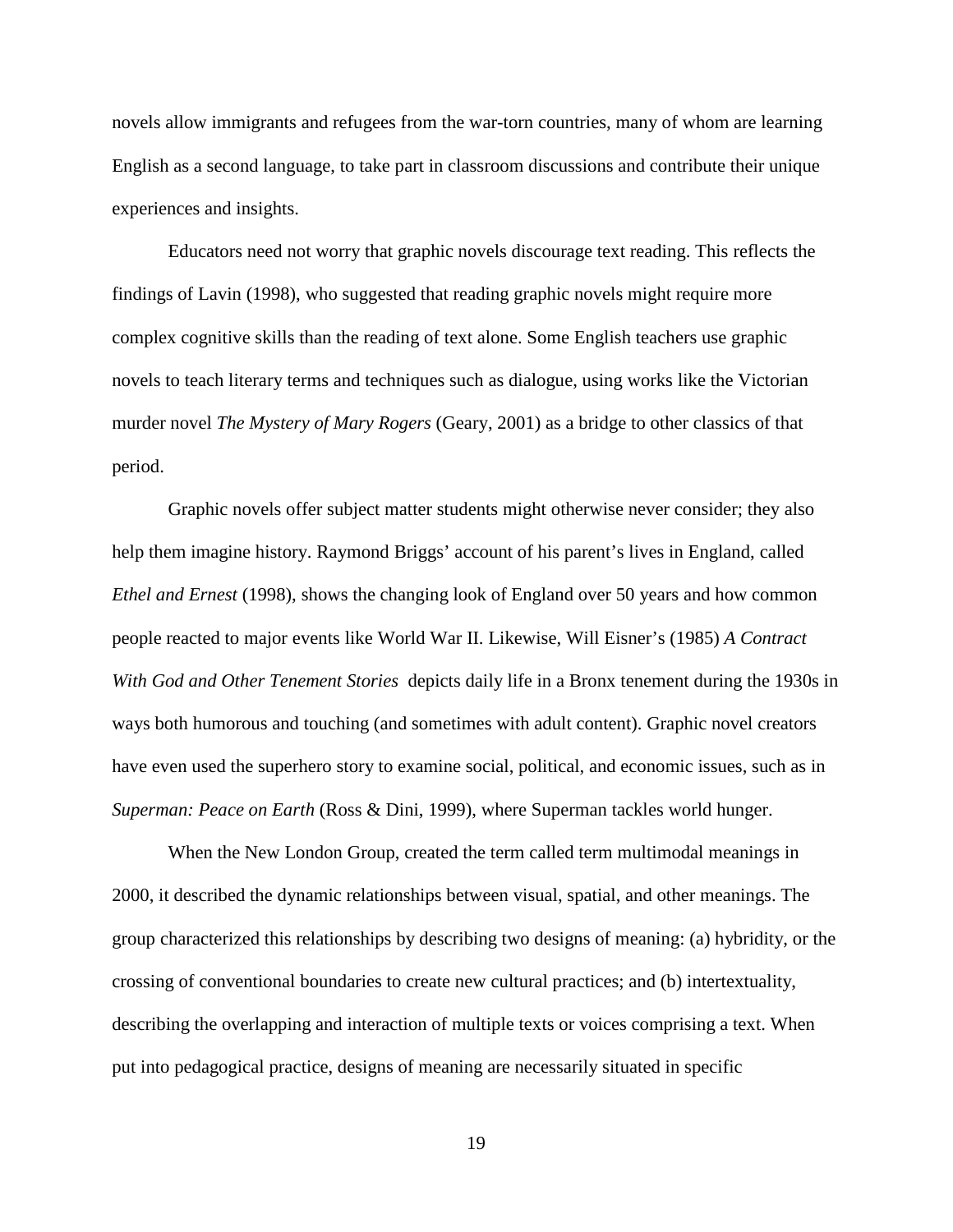sociocultural settings in which, "scaffolded by instruction, learners can develop critical understandings of the world around them" (New London Group as cited by Danzak, 2011, p. 28)

Multicultural students literally or symbolically represent border crossers, and are thus an embodiment of hybridity. This hybridity is expressed at numerous levels in English as a Second Language (ESL) bilingualism and bicultural practices, as well as through their innovative mixing and developing of new linguistic and cultural expressions. One interesting project, called Graphic Journeys is intertextual in nature, representing memories of shared experiences, family stories, and cultural meanings. Thus, they are stories of multiple voices that incorporate the expression of many narrators, both explicit and implicit.

Although there is little to no research available about the relationship between cognitive development and graphic novels, an argument can be made that it is possible to look at research on other, related forms of new interactive media, such as games to extrapolate meaning that can be applied to graphic novels. Scholars such as Sasha Barab of Arizona State University, Mimi Ito of University of California, Irvine, and Henry Jenkins of University of Southern California continue to investigate the impact of games, and transmedia in learning and education. These disciplines relate directly to graphic novels in many ways, including the methods that they engage, empower, and create narratives that place the users themselves at the center of their stories. For example, Barab, Gresalfi, Dodge, & Ingram-Goble (2010) wrote,

education is about revealing possibility and exciting passions, empowering learners with the disciplinary expertise to meaningfully act on problematic contexts in which applying disciplinary knowledge is important. Toward this end, we have been using gaming methodologies and technologies to design curricular dramas that position students as active change agents who use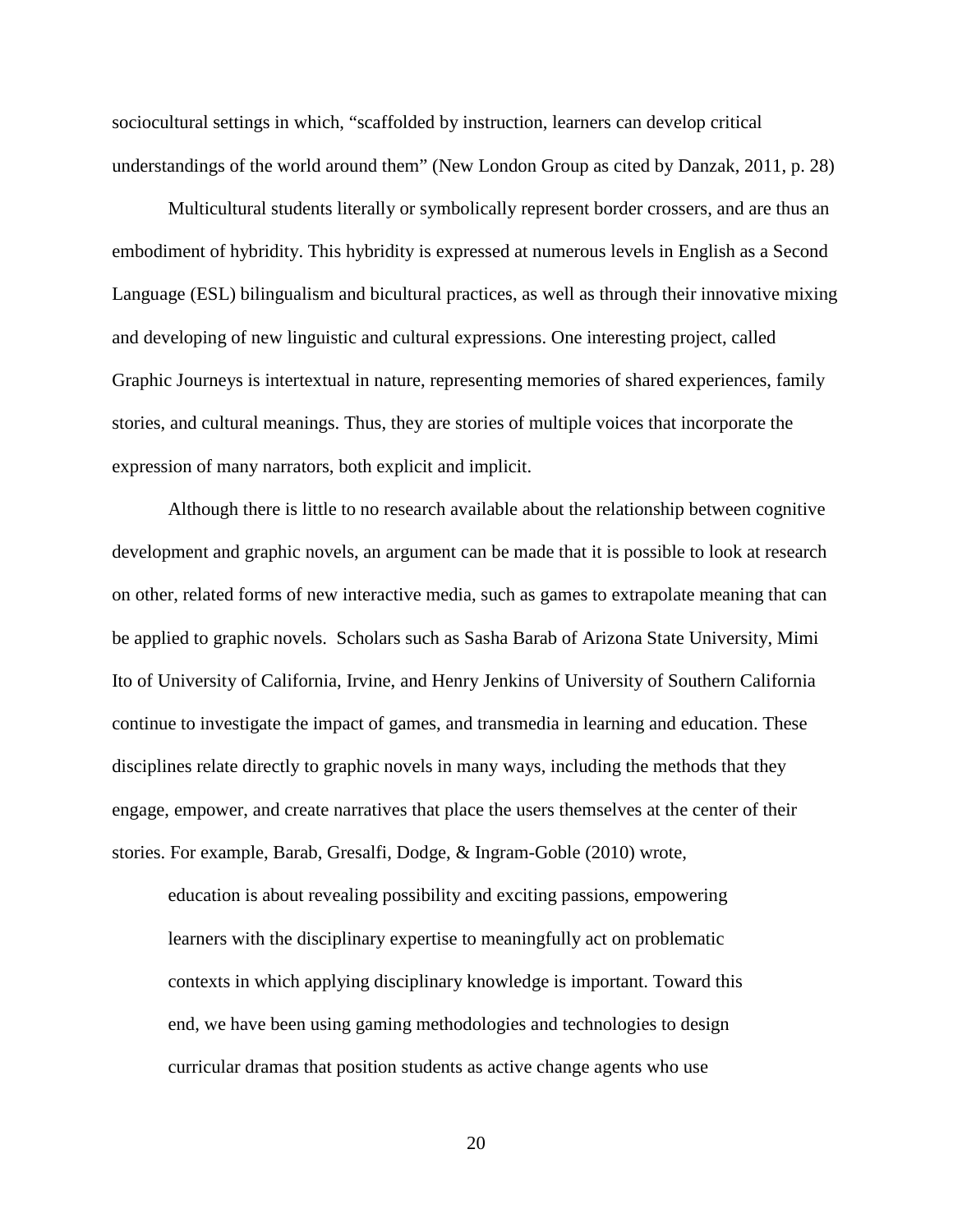knowledge to inquire into particular circumstances and, through their actions, transform the problematic situation into a known. (p. 1)

User-created graphic novels mirror this experience by placing the author at the center of the story through its creation. The author's choices, in narrative, composition and images all make the author an active change agent in exploring and telling their own story, or that of a community. Barab et al. (2010) makes an important point by building on educational theories that promote the use of narrative in learning, such as Rodger Schank's (1995) *Tell Me A Story*. It is critical to contextualize disciplinary understandings, specifically to narratize disciplines, concurrent with disciplinizing narratives, or in other words, to create a contextual link between a discipline (such as science), and the way narrative that describes it. Barab et al. (2010) describe this as a

disciplinary knowledge serves as one of the most valuable tools that one can enlist to act upon the world. Understanding the relations of pH to water quality, for example, can help one recognize the socio- scientific implications of a particular land use policy; likewise, understanding the literary power of simile and metaphor can help to establish oneself as having a compelling My Space homepage. (p. 2)

This is resonant with McLuhan's *The medium is the Message*, where McLuhan describes that each discreet communication medium, such as art, theater, television, or film has a unique way of telling a story. For example, *Star Wars* as a movie is a feast for the auditory and visual senses, and leave little to the imagination. But, *Star Wars* books tell a story that is made to stimulate individuals' imaginations to visualize their own characters, and special effects. In continuing this analogy, a graphic novel tells stories as only a graphic novel can. They promote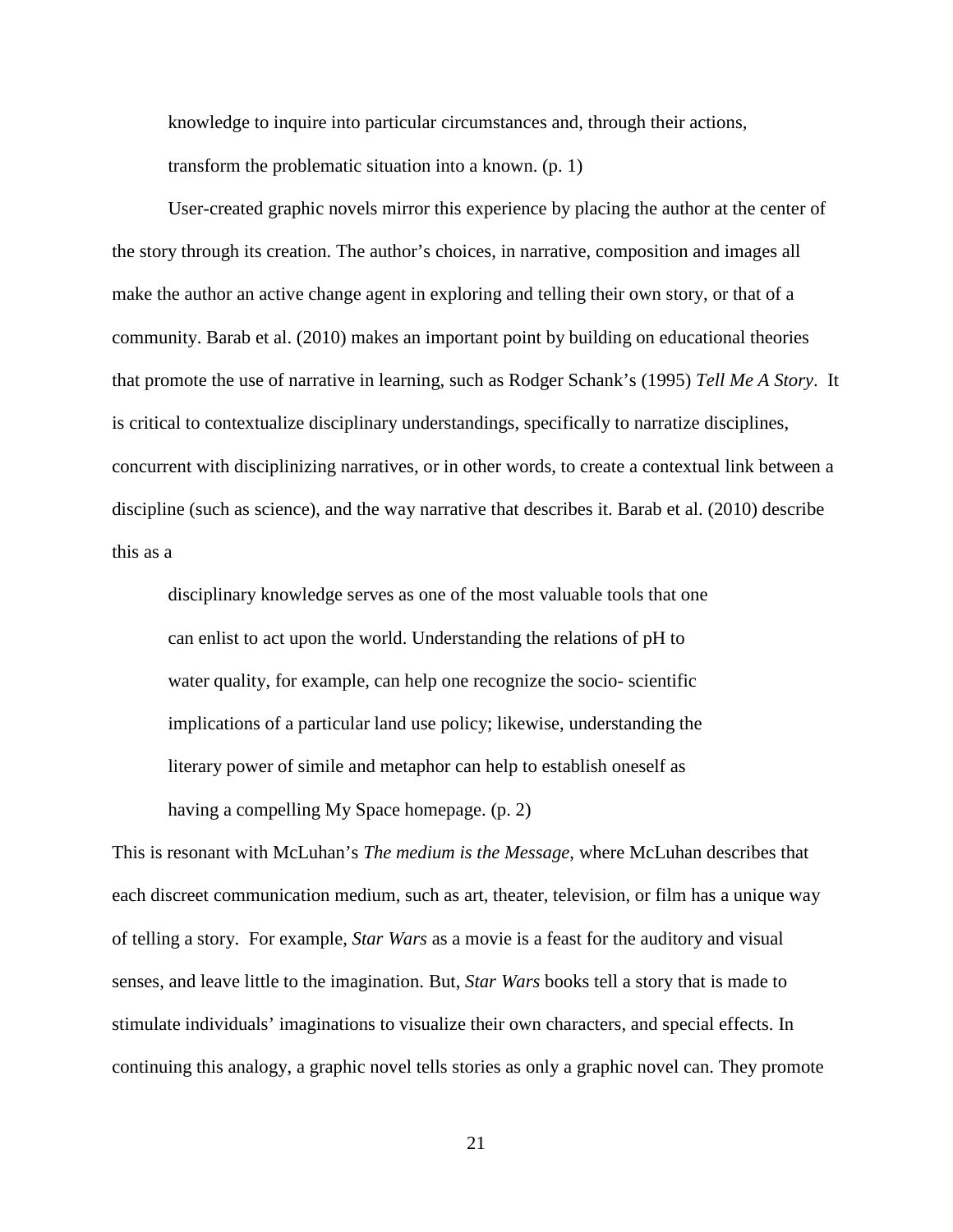active participation of the reader in that they blend both text and images, demanding the reader to read and to interpret text and images. Barab and colleagues also address the power of creating stories, writing,

we have developed a theory around the power of transformational play. Playing transformation- ally involves taking on the role of a protagonist who must employ conceptual understandings to understand and, ultimately, make choices that have the potential to transform a problematic context. (Barab, Gresalfi, Dodge, & Ingram-Goble, 2012, p. 19)

They describe the choices that a student-author makes when telling their story, making the author the protagonist of the story, whether his own, or that of another. The author's choices in this exploration of identity becomes the central element of the story, no matter the kind of story.

About games, Barab et al. (2012) say that they "can be disciplinary worlds, and game play can become a way of disciplinizing the world, using disciplinary content as a tool to understand and take actions on problems in the world" (Roth; Hoyles, Noss, & Pozzi as cited in Barab et al., 2012, p. 19). This relates directly to creating and as well as reading graphic novels. Graphic novels situate the experience of the author or the reader "to establish prototypical situations as exemplars, which serve as the referent that, for the learner, makes visible and valuable the to- be-learned concept. Such work has resonance with simulations and other work designed to situate academic concepts" (Cognition and Technology Group at Vanderbilt, 1991 as cited in Barab et al., 2012, p. 20),

but extends further in that we are concerned with situating contexts such that they are responsive to learner actions. In other words, while some have argued for the importance of the framing context in co-determining the meaning of particular content, games allow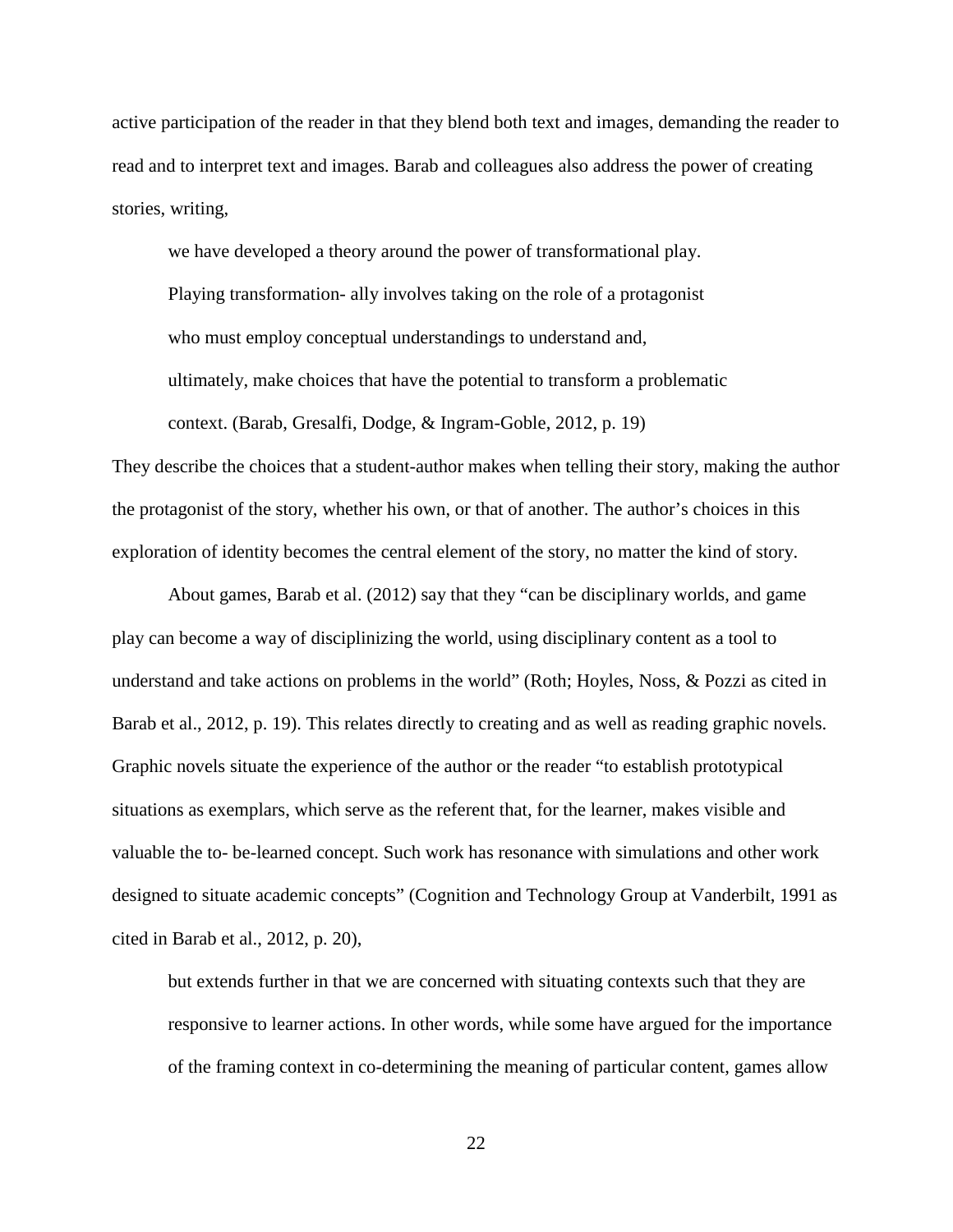us to additionally situate the person as the central protagonist who makes key decisions. (Barab et al., 2012, p. 21)

It is possible to extrapolate that one of the goals of creating or reading a graphic novel, is to "support learners in perceiving themselves as people who can use the content toward meaningful ends with the expectation of allowing them to try on new ways of being in the world." (Barab et al., 2012, p. 21). Graphic novels cannot replicate the active experience of game play, but they can give the reader a new and different perspective on how they are in the world. For example, gamers may read instructions on playing the game, but often ignore them and get right to play. It is up to educators and game designers then to write the manual and instructions, as well as design interactions and rules to help the player to learn how to play. But, in the end, it is up to the students who may or may not read the instructions before actually playing the game. In graphic novels, this choice is not an option (unless there are only images, such as *The Arrival*). Additionally, the pace of most games (especially those designed for teens and older), does not present time for any kind of reflection. This is not the case in graphic novels, whether reading or actually making one, the learner has the ability to stop at any time to reflect and learn.

Popular perception of comics and graphic novels are often not considered serious, so it can be inferred that reading or creating graphic novels relates more to play than to serious learning. But, the renowned developmental psychologist Vygotsky (as cited in Barab et al., 2010) argued that "the influence of play on a child's development is enormous ... [allowing him or her to act] a head above himself" (p. 19). "Through play the child is able to engage in forms of communication, in rule structures, in understandings, and even in identities that are unreachable in more explicit contexts" (Barab et al., 2010, p. 19) and "It is through play that a child can take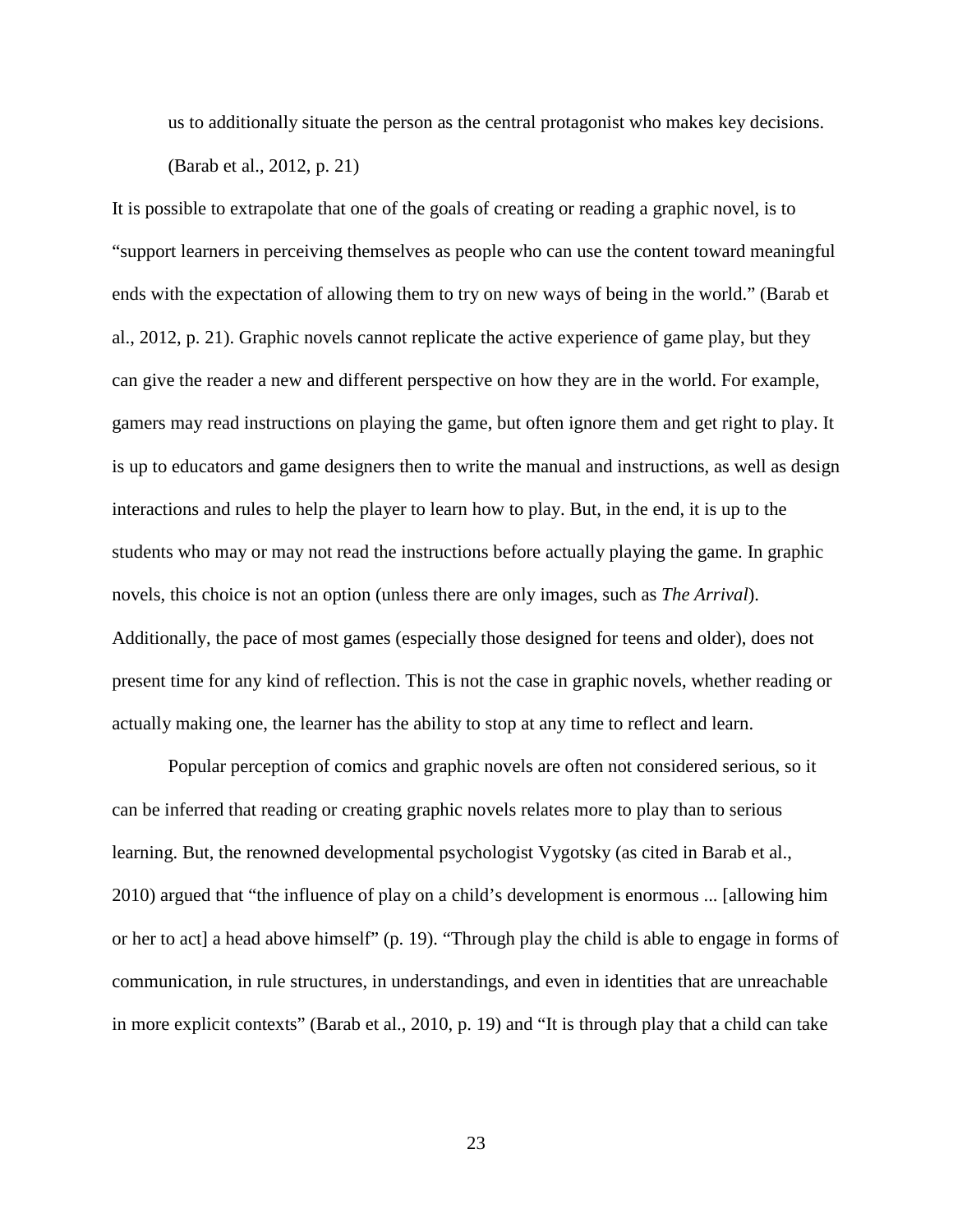on identities and experiment with actions even before she appreciates the meanings associated with these actions" (Barab et al., 2010, p. 19).

Although the experience of reading a graphic novel can be considered a rich, interactive, and active experience, it is not as much as creating an illustrated, sequential novel in which the creator makes the decisions then observes the effects. Barab et al. (2010) provide a good analogy, writing,

it creates a potential for the player to leverage their understanding of a concept (content) to actually transform a storyline (context), this creating opportunities for one to reflect on one's in-game identity (person) as the type of person who uses content to change. In other words, as game play unfolds, the narrative context evolves and changes based on the player's efforts and decisions. (p. 20)

If we apply this analogy to creating a graphic novel instead of playing a game, we substitute player with author, and game play with writing and illustrating a story, we see that they both address active learning,

In 1949, Dewey and Bentley introduced an important concept that they described as the "transactional perspective to characterize the inseparable and mutually constitutive nature of subject and object" (Barab et al., 2012, p. 20). Transaction, according to the *Merriam-Webster Dictionary*, is "a communicative action or activity involving two parties or things that reciprocally affects or influences each other" ("Transaction," n.d.). It is also defined as the "adoption of an intention that is tightly coupled to, and helps to knowledgeably act upon, the environment or situation that allows for the dynamic (transactional) unity of individual, concept, and the environment" (Barab et al., 2010, p. 20). Gadamer (as cited in Barab et al., 2010) said,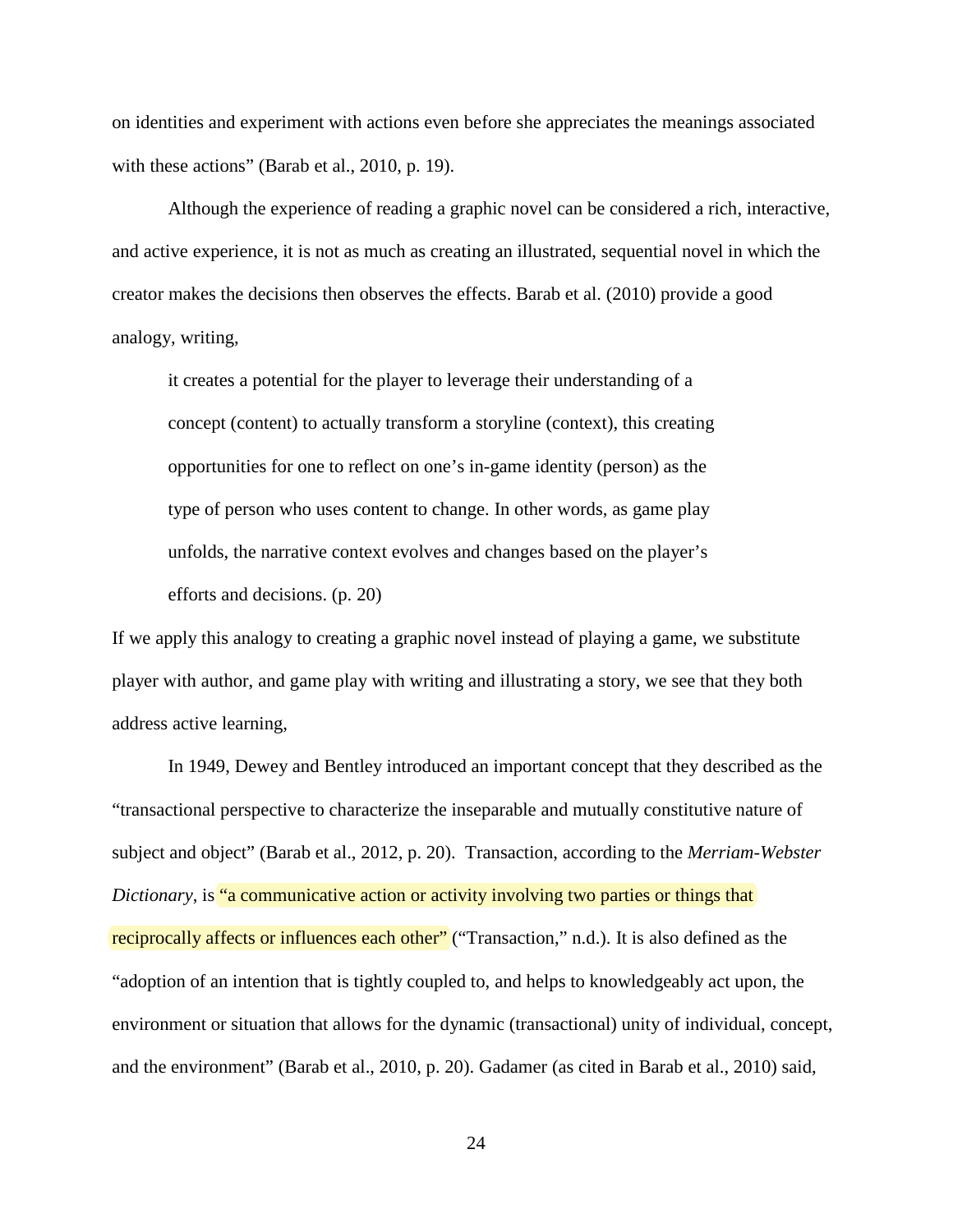play is serious, structured involves the suspension of belief vs. pretense, reality vs. unreality. We play games again and again, experiencing new paths with a palpable set of constraint. We play with ideas, piecing together seemingly useless sets of understanding, sometimes weaving our way into creative contributions. (p. 4)

Well-designed games offers something beyond the traditional simulation: they create a potential for a player to leverage their understanding of a concept (content) to actually transform the storyline (context) thus creating opportunities for one to reflect on one's in-game identity (person) as the type of person to change contexts. This does not always happen to the player, but it can happen to the authors and designers as they develop their stories.

#### **Multiliteracies**

The term multiliteracies was coined by the New London Group, a group of ten academics who met at New London, New Hampshire, in the United States in September 1996 to examine how literacy pedagogy might address the rapid change in literacy due to globalization, technology and increasing cultural and social diversity. The result of this was *Pedagogy of Multiliteracies*, Cope and Kalantzis' 1996 book that introduces a

framework consisting to describe an individual change in literacy due to globalization, technology and increasing cultural and social diversity. The results continue to become more and more diverse and, consequently, have a responsibility to provide inclusive, multicultural and multilingual contexts that support critical pedagogy (New London Group as cited by Danzak, 2011, p. 28).

The term multiliteracies immediately shifts us from the dominant written text form to a more nuanced view that includes a variety of modes of communication and tools for meaningmaking, describing ways that literacy is practiced in the new millennium. Multiliteracies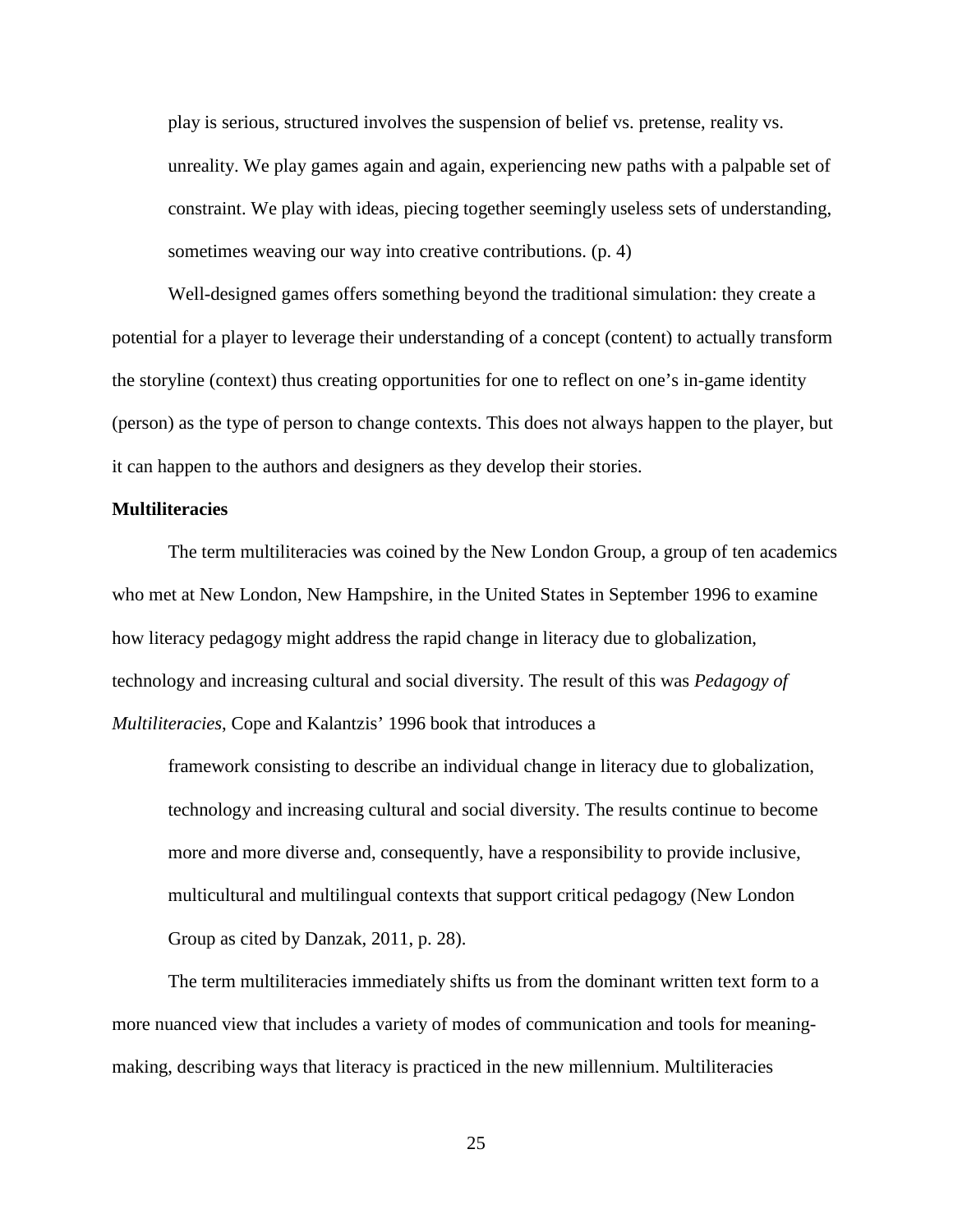therefore refers to the idea that literacy is not limited to a codified, book and text-based pedagogy, but rather a dynamic understanding of models of literacy, such as comics, movies or other media. As a learning theory, this can be considered a practical way of applying Gardner's (2000) ideas pertaining to multiple intelligences. There are those who do not respond to text and reading, but can develop matching critical thinking skills as those who do, by reading topicappropriate graphic novels. This idea relates directly to McLuhan's (1964) book, *The Medium is the Message*, as well as Henry Jenkins more recent work about transmedia. McLuhan suggests that every medium (books, movies, radio, etc.) has its own inherently unique, and strong qualities about how a story is told; each similar, yet different. For example, a story found in a book will be presented differently than that in a movie or radio show. Jenkins' theories regarding transmedia takes these two ideas and adds another layer of understanding. In this case, it is that every meta-story has many micro-stories, the backstories that provide important details or descriptions that are not included as part of the main story. For example, the movie *Star Wars* introduces the main characters and the primary story. And like all good meta-stories, there it also has many micro-stories, telling backstories that provide important details or descriptions not included in the main story, but helpful and sometimes important to adding depth and insight to the primary story.

There are two key premises the New London Group describes that are relevant to current, global educational and social context: "(a) the expanding variety of modes of communication and tools for meaning-making, including the mass media, multimedia, and electronic hypermedia; and (b) the growing importance of cultural and linguistic diversity as our communities become more globally connected" (New London Group as cited by Danzak, 2011, p. 28).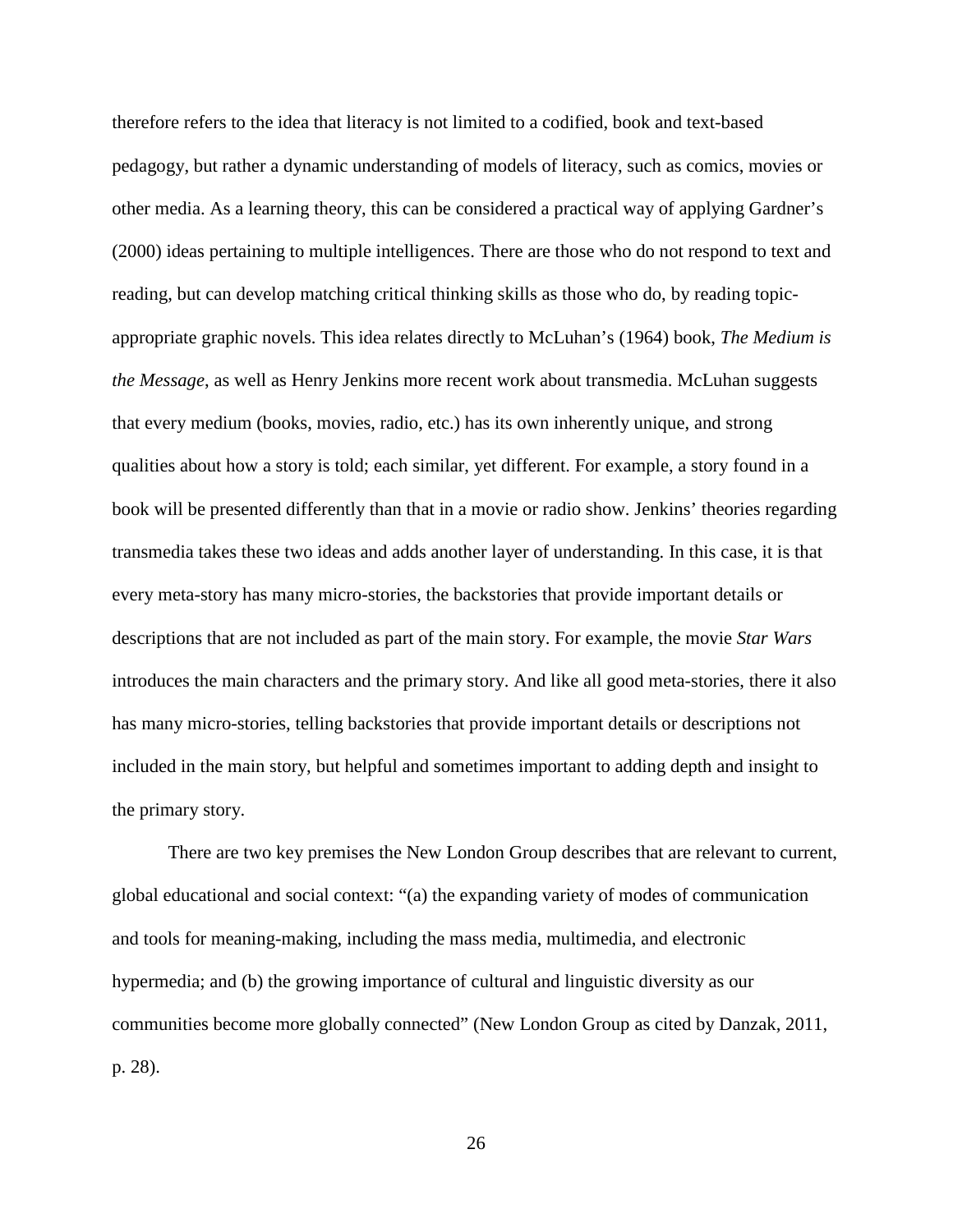When used in school, students begin reading graphic novels during independent reading time in class, take them home to read, and trade volumes with their friends at school. These interactions serve as a basis for instructional conversations about the nature of comics and graphic novels, including the form, or visual/artistic style of the illustrations (e.g., drawings or photographs, black and white or color, realistic or cartoon), as well as the content/genre (e.g., personal narrative, fantasy, historical fiction, biography) of the various texts. Teachers and even librarians, support students by helping them envision and plan how their own graphic stories would take shape, support such discussions. Sones characterized graphic novels as "vehicles with which heir own graphic stories of the school in the improvement of reading, language development, or acquisition of information" (Sones as cited by Conners, 2010, p. 67) and it is possible "to build on students interests' and use comic books constructively as stepping stones to a lasting interest in good literature" (Sones as cited by Conners, 2010, p. 66).

There are many benefits to using graphic novels in education. For example, Connors (2010) cited the following authors to describe the potential of graphic novels in a classroom, writing that graphic novels can:

- Scaffold students for whom reading and writing are difficult  $(\text{Bitz}, 2004; \text{Frey} \& )$ Fisher, 2004; Morrison, Bryan, & Chilcoat, 2002);
- Foster visual literacy (Frey & Fisher, 2004);
- Support English language learners (Ranker, 2007);
- Motivate English language learners (Ranker, 2007);
- Provide a stepping-stone that leads students to transact with more traditional (and presumably more valuable) forms of literature.  $(pp. 1-2)$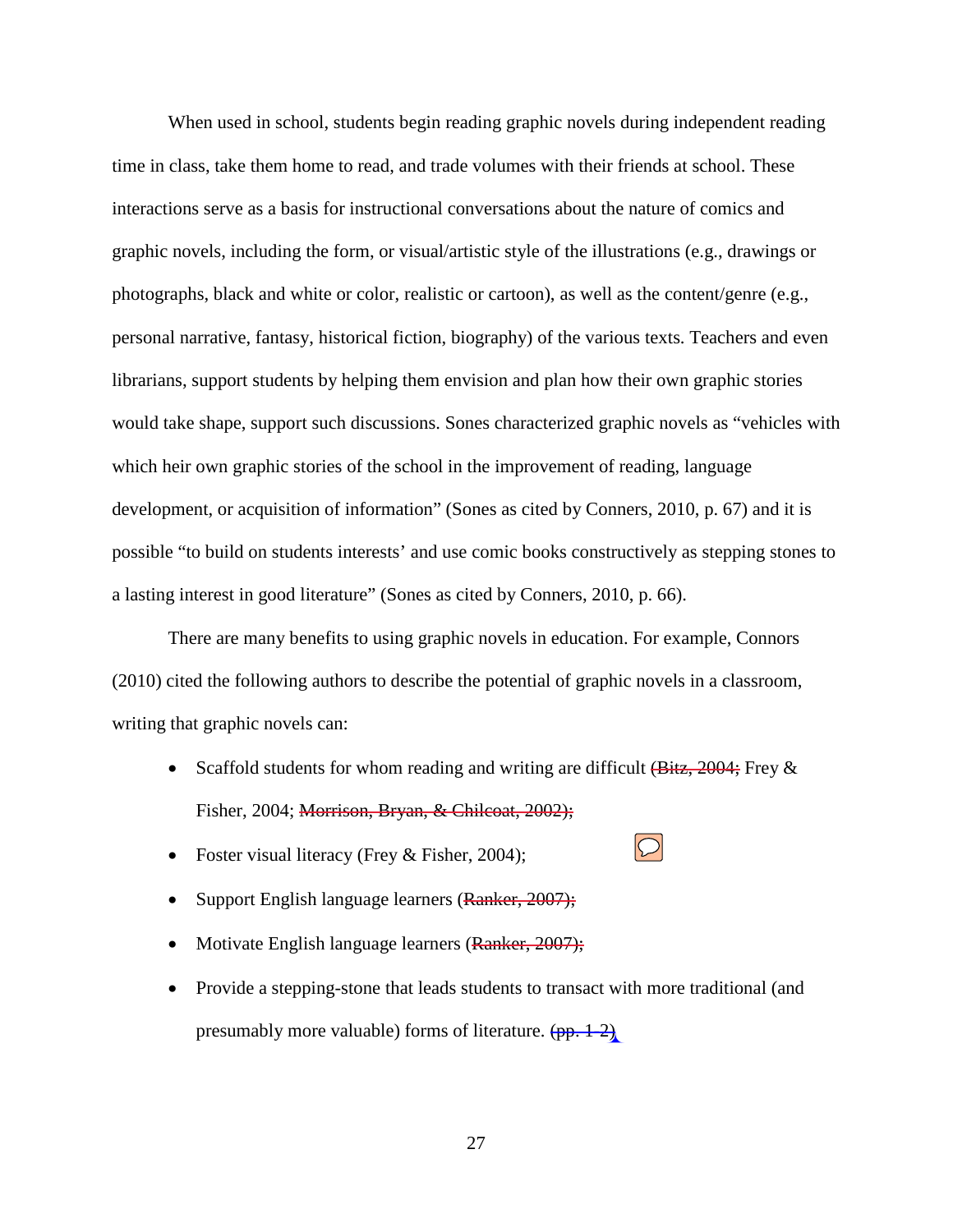Additionally, student authors can use graphic novels for studying a wide range of topics, including: journalism, history, sociology, literature, the arts and more. These novels are not replacement of traditional text, but a different way to reach out to a wider variety of learners, such as visual thinkers. Through the interconnection of text and images, and sequential or nonlinear stories, graphic novels promote critical thinking. The results are stories well suited for the visual learner with rich, detailed images as well as engaging narratives, for all people to understand, enjoy and learn from.

In *The Best of Both Worlds: Rethinking the Literary Merit of Graphic Novels*, Connors argues that parents and educators paid relatively little attention to the comic book when Superman made his debut in *Action Comics* in 1938. Yet, within two years, the commercial success the character experienced, coupled with the legion of imitators he spawned, made it difficult for them not to do so any longer. He observed that from 1938 to 1940, the number of comic books, published in the United States grew from 150 to approximately 700 (Conners, 2010, p. 34).

### **Contemporary Literature About Graphic Novels**

Since the late 1980s (but especially over the past 10 years) there has been an increase in the number of books written about comics and graphic novels. Some are written for the general comic-loving public, the equivalent of coffee-table books, while others are of a more scholarly nature and are directed to academics and educators. When viewed all together, it is possible for serious scholars and interested amateurs to gain an understanding of the media, the genres in a manner similar to other arts scholarship. Additionally, and more important to this paper is that these books help contextualize titles within the genre, interpret meaning and situate them within the context of education and classes. These books not only inform and educate, they excite and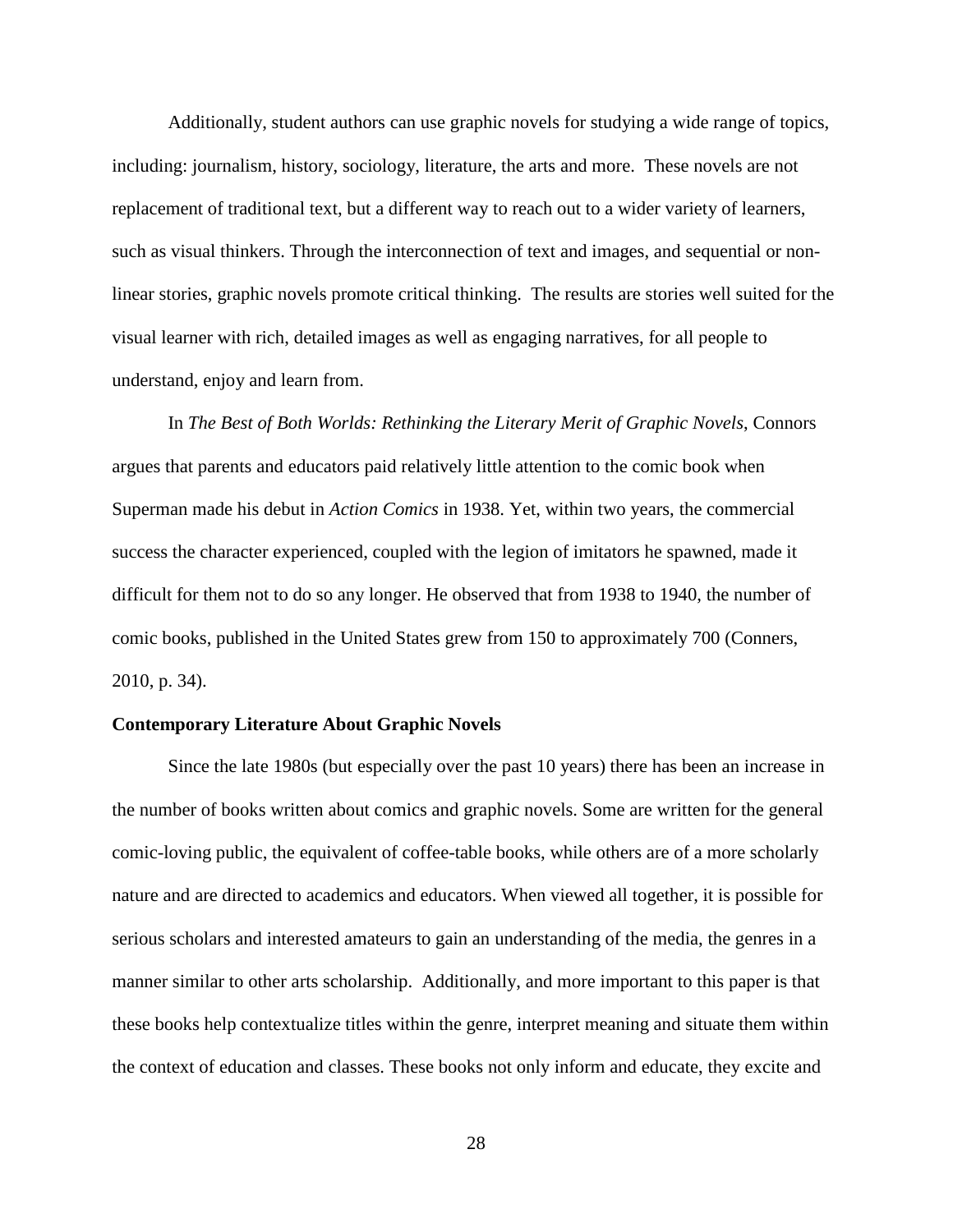encourage the study of graphic novels, and inspire educators to do more. For example, the dedication quote in Joseph Witek's (1989) *Comic Books as History: The Narrative Art of Jack Jackson, Art Spiegelman and Harvey Pekar* states that, "Truth is stranger and a thousand times more thrilling than fiction" (p. i). Explaining his reason for writing this book, Witek (1989) says,

when a growing number of contemporary American comic books are being written as literature aimed at a general readership of adults and concerned, not with the traditionally escapist themes of comics, but with issues such as the clash of cultures in American history, the burdens of guilt and suffering passed on within families, and the trials and small triumphs of the daily workaday world. (p. 3)

In making this point, Witek (1989) writes that the reason that he selected these three authors is that "they have all contributed to a vial body of work that has broken away from traditional comic-book formulas while exploiting the rich, formal, and thematic heritage of the medium" (p. 4). Continuing on this theme, he states, "the comic book, a widely accessible and commercially available medium, is now being chosen a form by serious writers whose themes have traditionally been expresses in the forms of verbal narratives (both literary and historiographical)" (Witek, 1989, p. 6). He concludes by writing

a general reading audience now exists in the United States for narratives written in a medium, which has historically been considered solely the domain of sub-literate adolescent fantasies of the crassest commercial exploitation of rote generic formulas. Comic art is thus a literary medium in transition from mas popularity and cultural distain to a new respectability as a means of expression and communication, and this new respect is evident first in the attitudes of the creators themselves. (Witek, 1989, p. 6)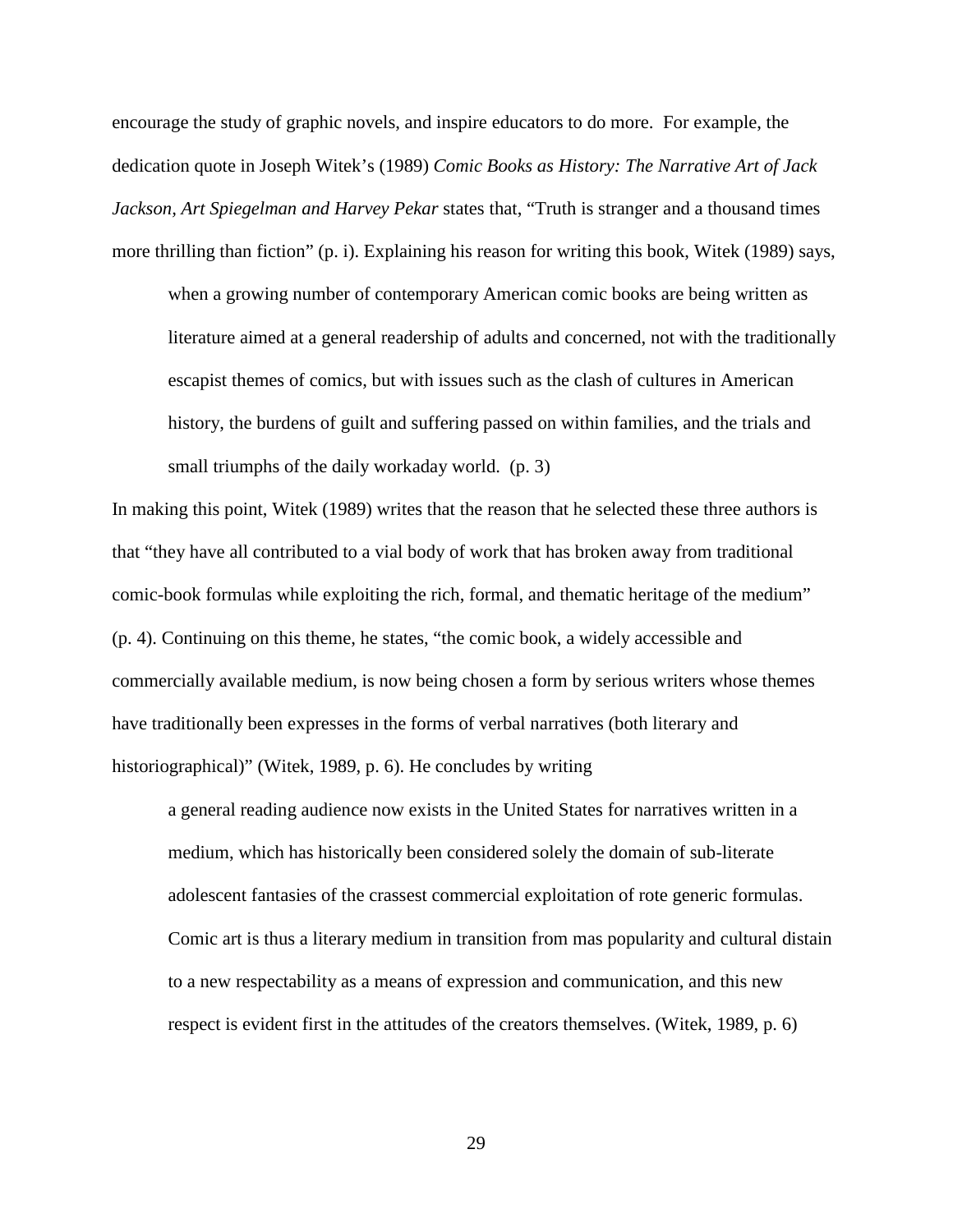This attitude of the creators has found its way to scholars and academics, influencing and inspiring them to consider comics and graphic novels in their curriculum. Two books about this intersection of comics in education are *Wham: Teaching Graphic Novels Across the Curriculum*, by professors William G. Brozo, Gary Moorman and Carla K. Meyer (2014), and *Building Literacy Connections: Page by Page, Panel by Panel,* edited by James Bucky Carter (2007) are both excellent resources for identifying and integrating appropriate titles into curriculum, as well as providing suggestions about how to use them. The former functions as a primer to graphic novels for high school students, introducing teachers to the idea of using comics, and providing direction specifically for English and History teachers. The second book has chapters that compare classic fiction with modern comics. Some of the chapter titles include:

- Are there any Hester Prynnes in our world today? Pairing the Amazing True story of a Teenage Single Mom with *The Scarlet Letter*
- Abandon Every Fear, Ye that Enter: The X-Men Journey through *Dante's Inferno*
- Showing and Telling History through Family Stories in Persepolis and Young Adult Novels
- Visualizing Beowulf: Old English Gets Graphic.

These titles also show that teachers are as creative as the titles that they are teaching!

Some educators have also written about specific titles, and how they address big issues. *Considering Maus: Approaches to Art Spiegelman's "Survivor's Tale" of the Holocaust*, edited by Deborah R. Geis (2003), an Associate Professor of English at DePauw University in Indiana, is one of several books and many articles analyzing the groundbreaking *Maus*. The eight chapters of the book break down the story arc, contextualize it in the history of World War II, as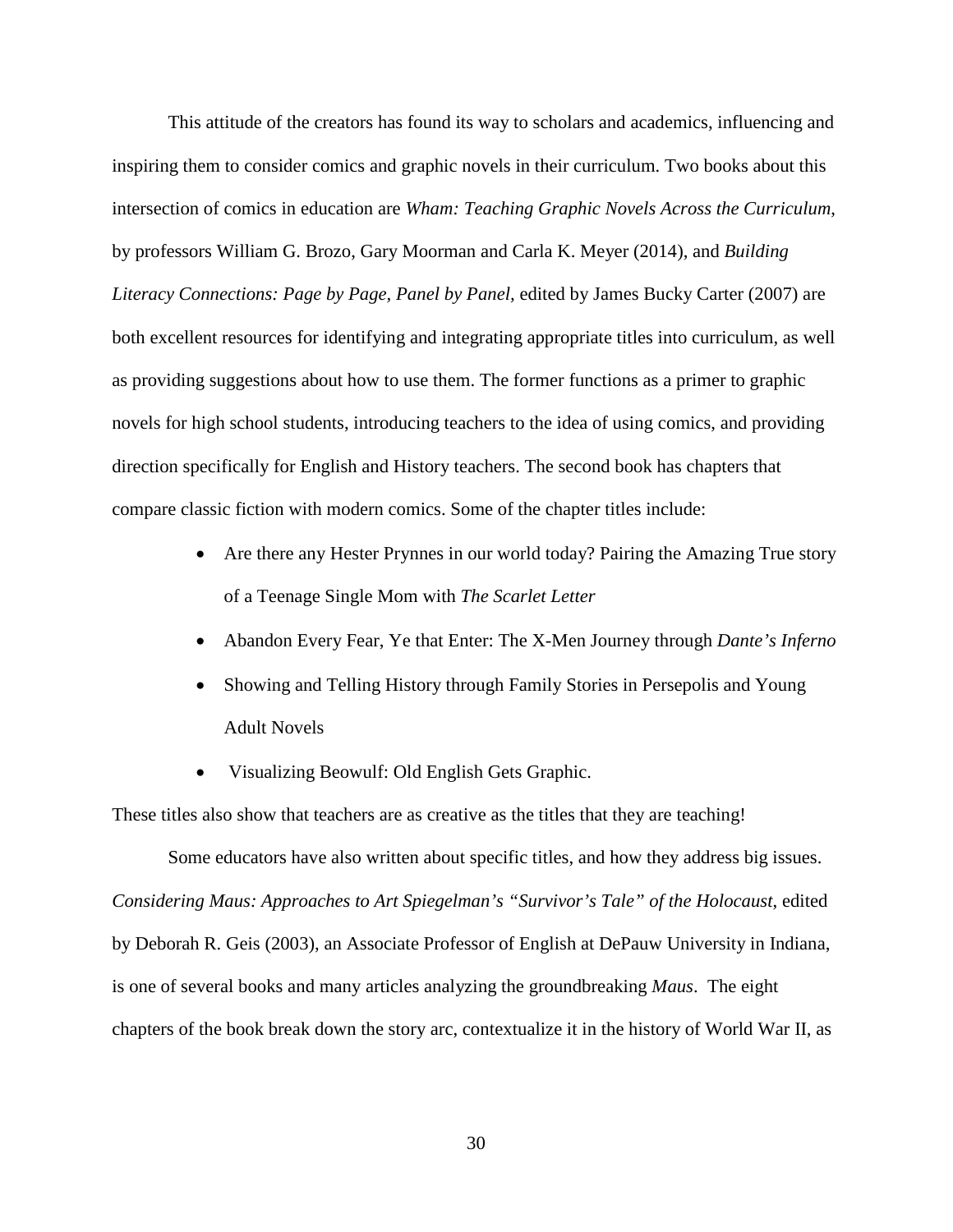well as examine and discuss issues pertaining to being a survivor, stories and history, and the use of comics to describe the horrible events of World War II.

Two books the author used when teaching *The Jewish Graphic Novel*, that look at the subgenre form both a popular view as well as an academic one are *From Krakow to Krypton: Jews and Comic Books*, by Kaplan (2008), and *The Jewish Graphic Novel: A Critical Approach*, edited by Baskind and Omer-Sherman (2008), both are excellent resources for educators. The former takes a light approach to the material and is an excellent book for fans of the genre. It also is an excellent history of the relationship and history of Jews and great comic books (*Superman*, *Batman*, etc.) in the United States, while the latter examines graphic novels that explore serious regarding the Jewish experience in America, in Europe before and after the Holocaust as well as other Jewish communities in the world. Although both of these books are written by males, a recent book, *Graphic Details: Jewish Women's Confessional Comics in Essays and Interviews*, edited by Lightman (2014), is an example of looking at both issues of diversity in graphic novels. The various chapters are about the experience of Jewish women in creating their own stories, as well as the content of the stories themselves. In a personal communication describing her book, Sarah wrote,

I think the current trend of interest in comics is amazing. It's wonderful how many new books are coming out by authors, and all the new research as well. The more people involved in this field as researchers and artist the richer it becomes!

But my focus is not just contemporary artists, and *Graphic Details* is a book that celebrates women's contributions to comics since the 1960's. Many of the artists in the book have work that is very important, but has been overlooked, and is also is not easy to access,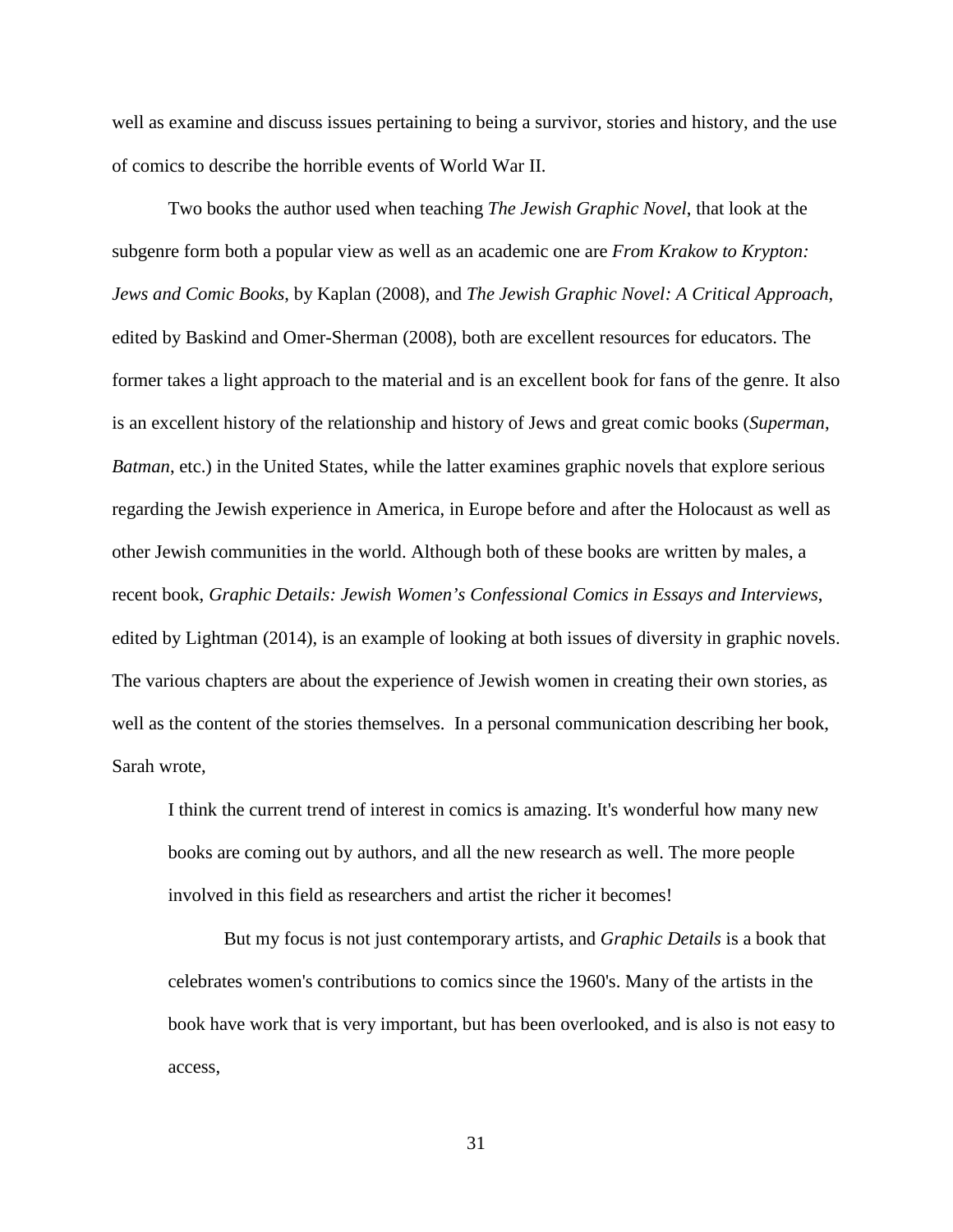My book has so many excellent quality reproductions of works to make it is easier for scholars to read, write and research comics by women from earlier generations. As a curator and editor I have also had this long-term reparative aspect in mind.

There are still so many un-discussed aspects of women's lives that come alive in comics. I love Diane Noomin's comic *Baby Talk* about her four miscarriages that was a key piece in the *Graphic Details* show and book. Women still feel shame and hardly discuss miscarriage, but it is so common. I hope that comics can support this conversation and change the emphasis away from shame and failure, which is what many women feel when it happens to them. (Sarah, personal communication, June 1, 2014)

It is important to note that other ethnic groups are also telling their stories about their stories. In the prologue for Frederick Luis Aldama's *Latinx Comic Book Storytelling: An Odessey by Interview* by, Ricardo Padilla, a professor at California State University, Fullerton describes how he introduced his own children to Comic Con, and while wandering the aisles looking at comics saying that they tugged at his shirt, asking, where are the comic book heroes that look like them? Where are the Aztec super heroes? Where are the Mayan princesses? Aldama explores this question and provides some answers with his interviews of 29 contemporary comic creators. It should be noted that there is a tradition to graphic storytelling in the Latin, and especially Mexican community. One needs only to look at the work of José Guadalupe Posada, whose political graphics and stories told about the corruption in his contemporary Mexico, and could rightly be described as stories about social justice. An example of Posada's work published in 1924 by Blas Vanegas Arroyo shows an original image by Posada combined with an image of a Ku Kus Klansman by an unknown artist.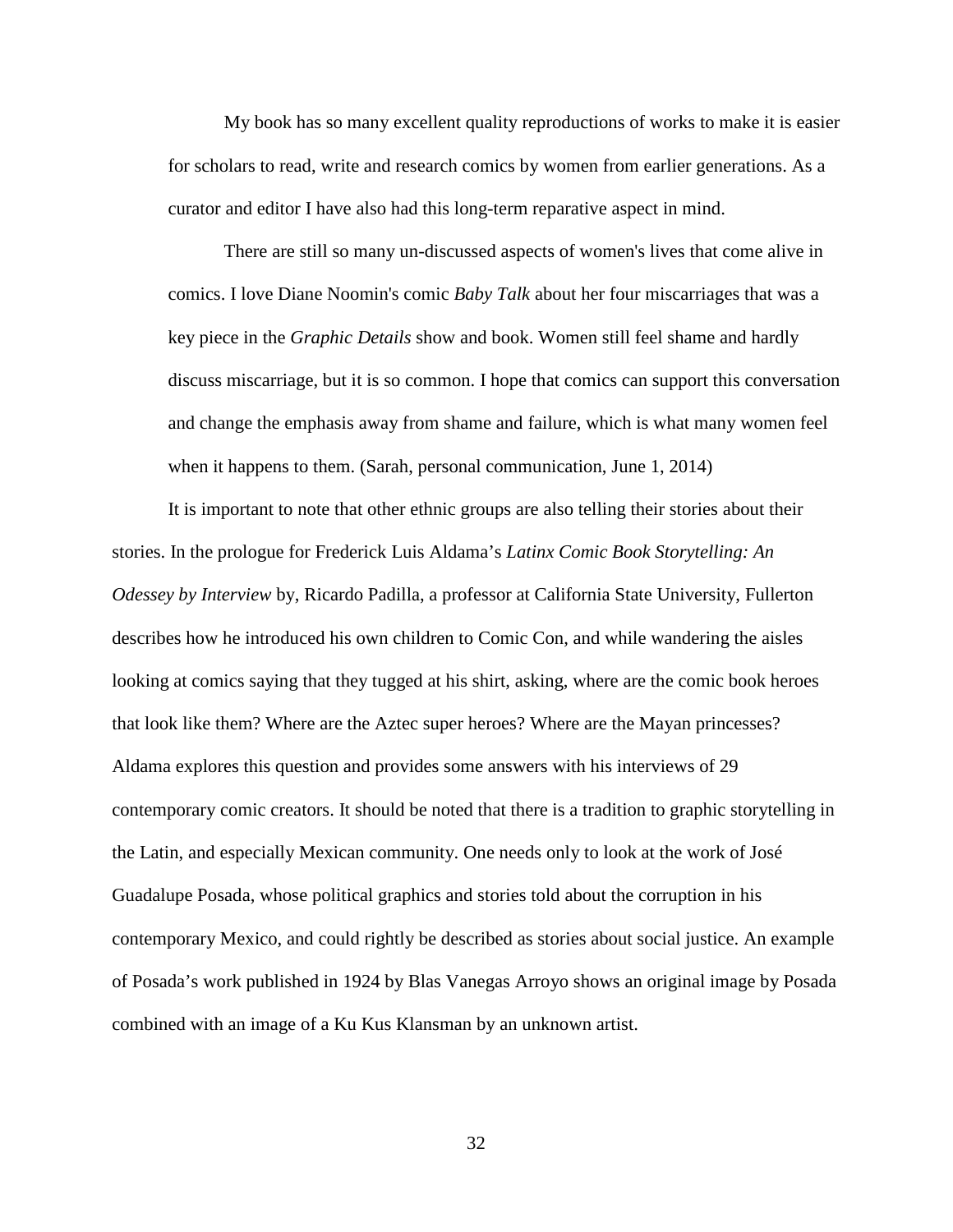But writing about these books is different from making them. In *Creating Comics as Journalism, Memoir and Nonfiction*, Duncan, Taylor, and Stoddard (2016) review stories that fall into these three categories, such as Joe Sacco's (1994) *Palestine*, Riad Sattouf's *The Arab of the Future: A Graphic Memoir* and others. The editors also provide guidance, suggestions and ideas for curriculum and exercises to help students understand the structure of the genre and then to create their own, in a similar manner as print journalists. Creating comics helps address the growing awareness of the need to tell the stories about important and crucial issues facing society in a manner that is at once familiar and accessible, but without infantilizing them. This book shows students how to find stories, use nonfiction narrative techniques, and combine art to create dynamic, and engaging graphic novels.

One of the primary delights in comics and graphic novels is the freedom to surprise us. Author and artist Barry (2015), best known for her long time, autobiographical comics published in alternative comics. Her book, *Syllabus, Notes from an Accidental Professor* is a journal, syllabus and sketchbook documenting a series of writing workshops for non-writers called Writing the Unthinkable, that is best described by the publisher, *Drawn and Quarterly* (2015) as,

the first book to make her innovative lesson plans and writing exercises available to the public for home or classroom use. Barry teaches a method of writing that focuses on the relationship between the hand, the brain, and spontaneous images, both written and visual. It has been embraced by people across North America– prison inmates, postal workers, university students, high-school teachers, and hairdressers– for opening pathways to creativity. (para. 1)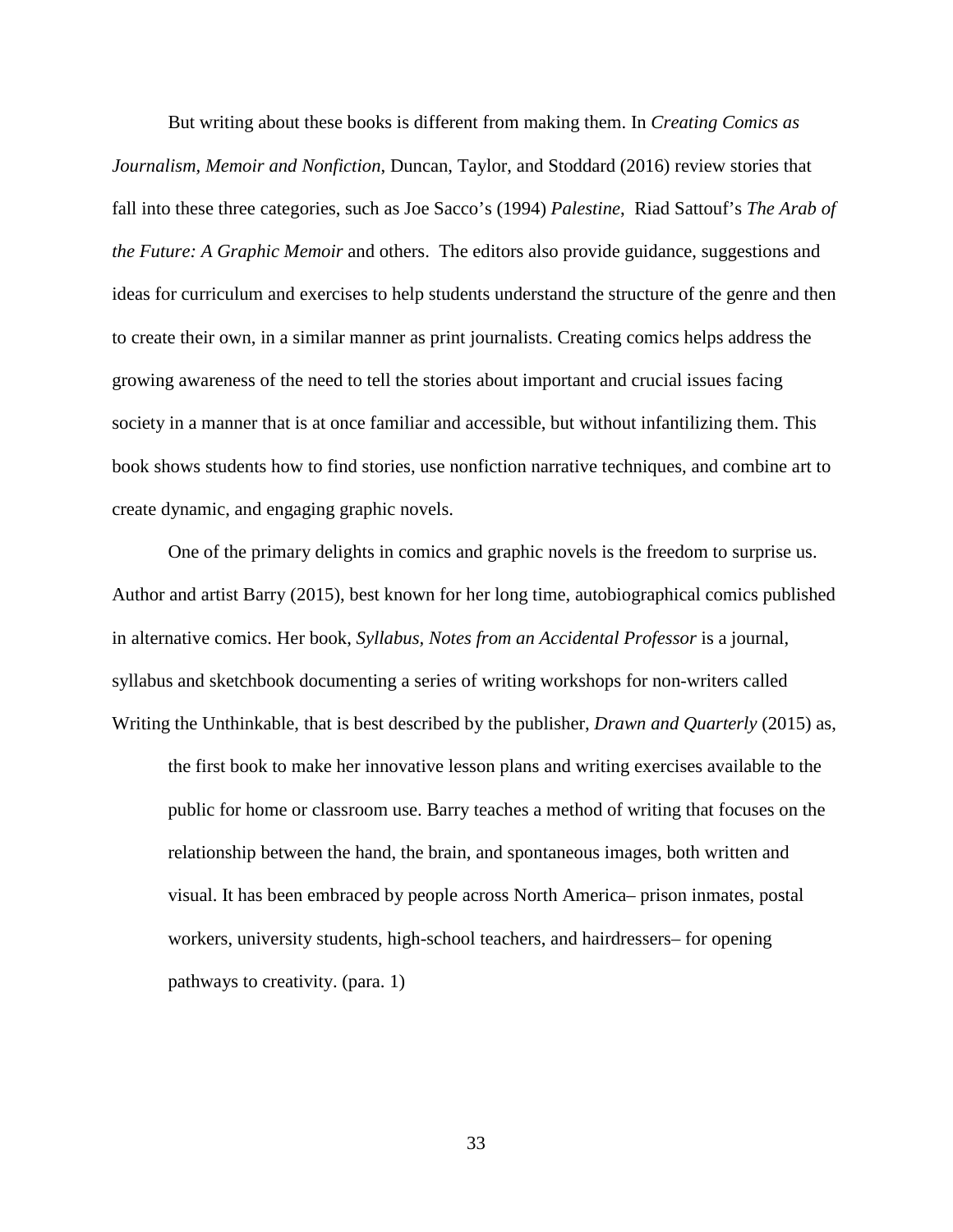# **Topics and Titles**

There are many benefits to integrating graphic novels into school curriculum. For example, they introduce readers to different forms of literature; help immigrants and new arrivals to decode print as well as facial and body expressions; assist in understanding symbolic meanings of certain images and postures; and illustrate allegories of modern life. Yet, there are two common threads that bind together a surprising amount of graphic novels- identity and history. It is possible to see this when perusing the graphic novel section of a book store and seeing a large selection of books that address issues of personal and community history, along with personal and community identity, and an individual's standing, within a specific community.

Since the publication of *Maus* and *Persepolis*, there has been a plethora of graphic novels published that address current events and important issues, such as immigrants and refugees, war, gender equality, the Middle East, LGBT, race relations, anti-Semitism, prison reform, American history and more. Many of these books are geared towards high school students, because they are often in the form of a memoir, and are appropriate for college and university students. Although not the intent of the author to create a comprehensive list of current titles or reviews, the author feels that a select list of titles would be beneficial to this is available.

1. Immigrants and refugees: *Arab in America*, by El Rassi; *American Born Chinese* (Yang, 2006), and *Level Up*, by Yang and Pham (2011); *The Jew of New York*, by Katchor (1998) all describe the experiences of new immigrants to this country, and their struggles in assimilating, learning about, and blending into a new and very foreign culture, while attempting to preserve their home culture and customs.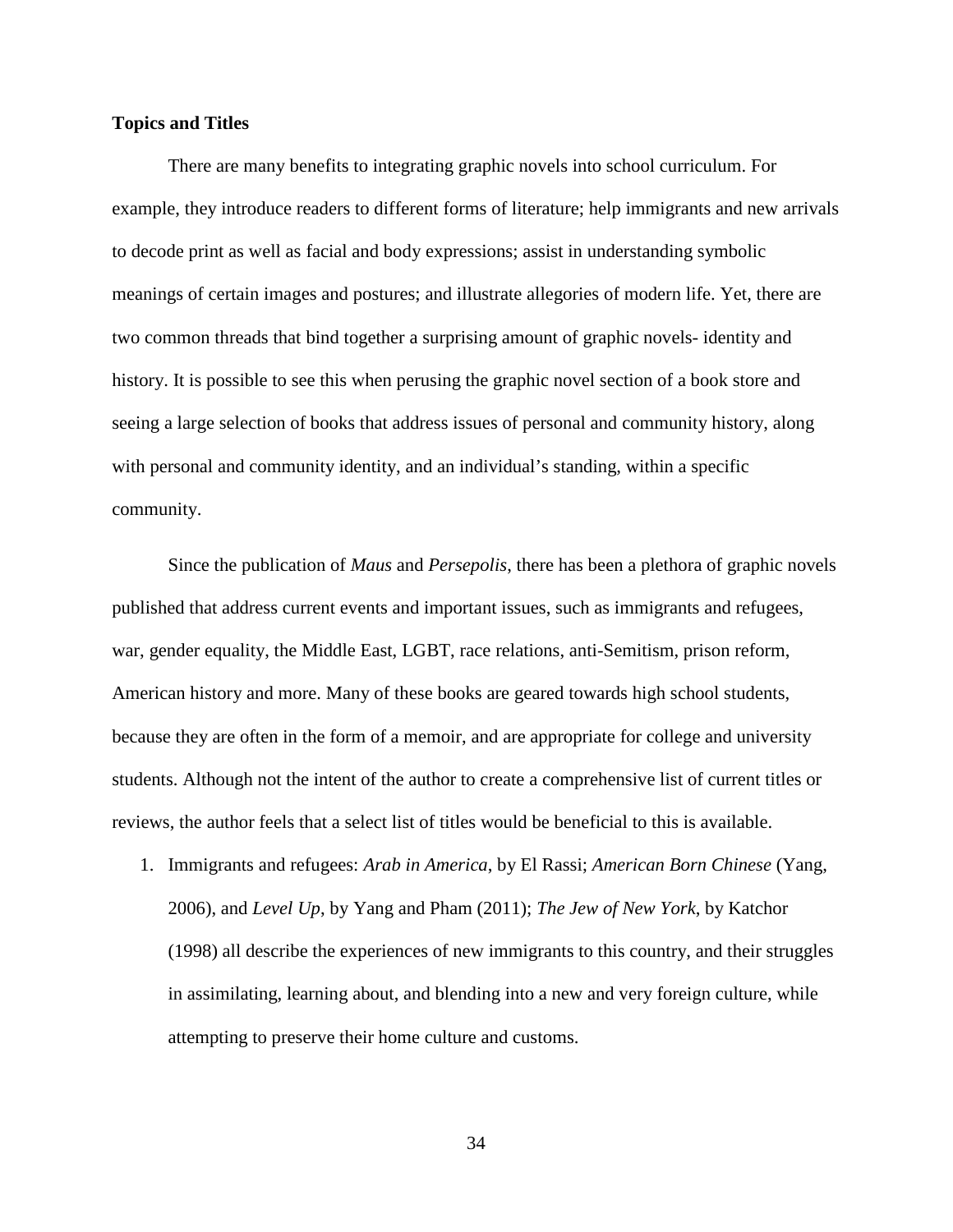- 2. War: *War Brothers: The Graphic Novel*, by McKay and LaFrance (2013) is a powerful, second person memoir about the child soldiers in Uganda, who were drafted to fight for the warlord, Kony; *Terminal Lance: The White Donkey*, by Uriarte (2016), first person account of being a Marine in Afghanistan; *We Are on Our Own*, by Katin (2006) is her personal and harrowing story of fleeing and hiding from the Nazis in Europe, during WWII; *Pride of Baghdad*, by Vaughn and Henderson is a surreal tale of the Iraqi war, as told by a pride of lions who escaped from the Baghdad zoo, and wandered around the city in the midst of the Iraqi war (based on a true story), *Episodes from Auschwitz: Witold's Report*, by Galek & Klimek (2009), is the true story of a captain in the Polish army, who had himself captured by the Nazis in order to get sent to Auschwitz to find out and report on the horrors taking place there.
- 3. Gender equality: In classic comic books, there are many examples of women taking on the traditional roles of male super heroes, such as *Superwoman* (and *Supergirl)*, *Batwoman*, *Wonder Woman*, and others. But graphic novels provide women authors to tell their own stories which are much more powerful than the fictional characters. Books such as Persepolis show the courage and resilience of the author in her journeys outside of Iran during the years of the revolution. *Qahera*, a web comic written by a teenage girl in Egypt is part autobiography and part fantasy, and describes her struggle and fight to be an independent and strong Muslim woman. Also, The Hernandez brothers long running series, *Love and Rockets*, (which has been around since the early 1980s) has several main characters who are incredibly strong, independent, and often sexually ambiguous women.
- 4. The Middle East: *Palestine: A Nation Occupied*, by graphic journalist Sacco (2002), is a record of his travels throughout Palestine, meeting and speaking with Palestinians and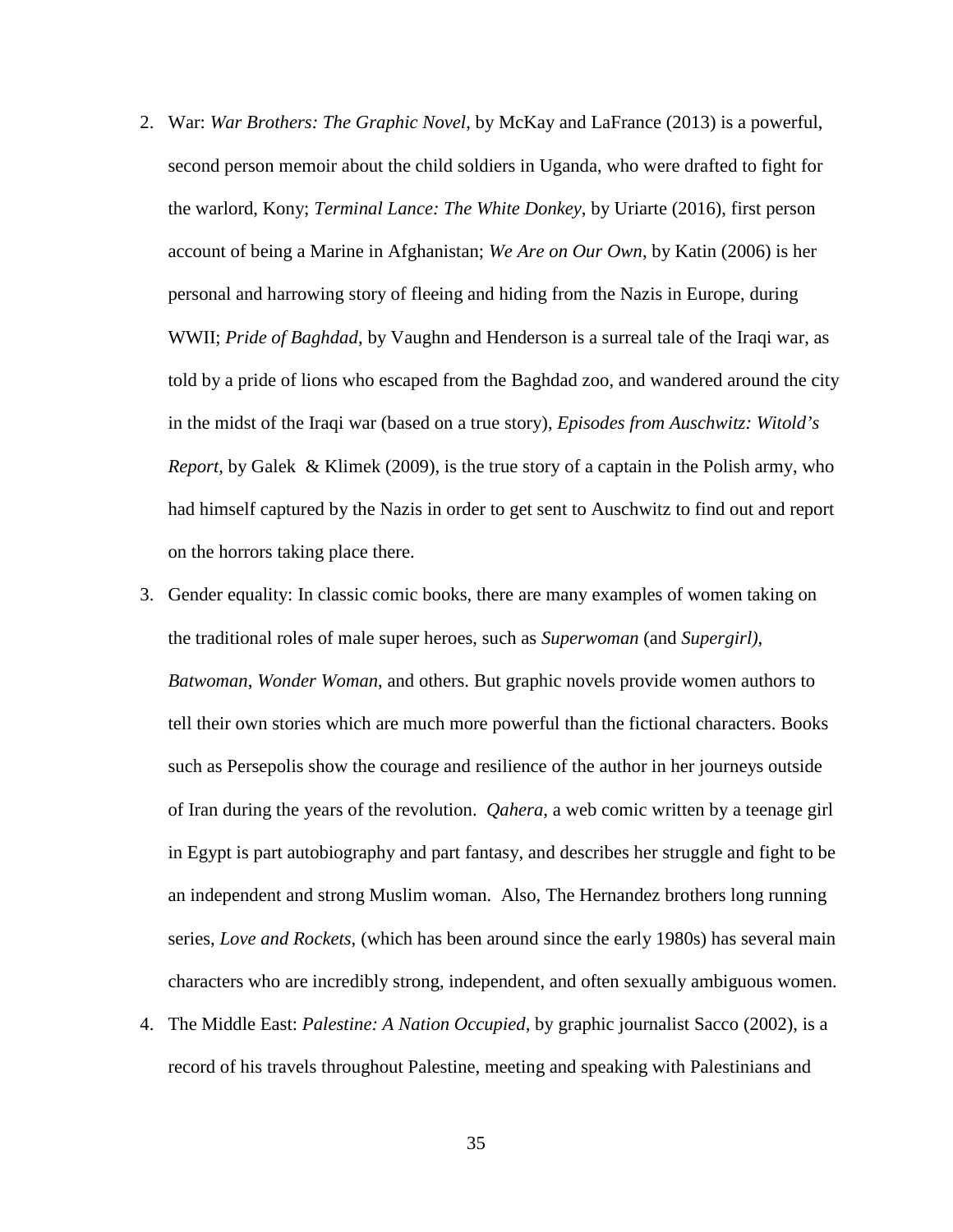Israelis; *Jerusalem: A Family Portrait*, by Yakin and Bertozzi (2013) (now a Hollywood producer) is about his family's life in Jerusalem during the 1948 War of Independence, and is more about tensions between different Jewish communities there (religious, political, social-economic), then the Jewish-Palestinian tensions*; Jerusalem; Chronicles from the Holy City,* by Delisle, Firoud, and Dascher (2016) who happens to be Christian, tells the story of his experiences traveling around the West Bank, and Gaza as he accompanies his wife, a representative of Doctors Without Borders; *I Remember Beirut*, by Abirached, is the authors' memoir of being a child in Beirut at the height of the civil war; *Not the Israel My Parents Promised Me*, by Pekar and Waldman (2012), tells the history of the Jews and Israel, from the time of the second temple, to the Holocaust, the creation of the state, and how his sense of pride transformed to disillusionment as he became aware of modern policies of Israeli government who seemed to distance themselves and the country for the founding values.

- 5. LGBT: *Tales of the Closet*, by Velez (1987) is about high school students wresting with their sexuality and coming out of the closet; *Rainbow Warriors*, by Sarabia (2009), is a surreal comic about a male high school student who transitions to female and becomes a crime-fighter; *Love and Rockets,* a series by the Hernandez brothers, is about a mythical town along the Mexican/American border that has several major characters who are gay.
- 6. Race relations: *Black Hand and Brown Fist*, by Parker and Caleron (2015), addresses tensions between the Black and Latino communities, and provides narratives on ways to improve them; *El Gato Negro*, by Dominguez is about a Mexican-American social worker in Arizona who becomes a super-hero by night, fighting for the justice for his community.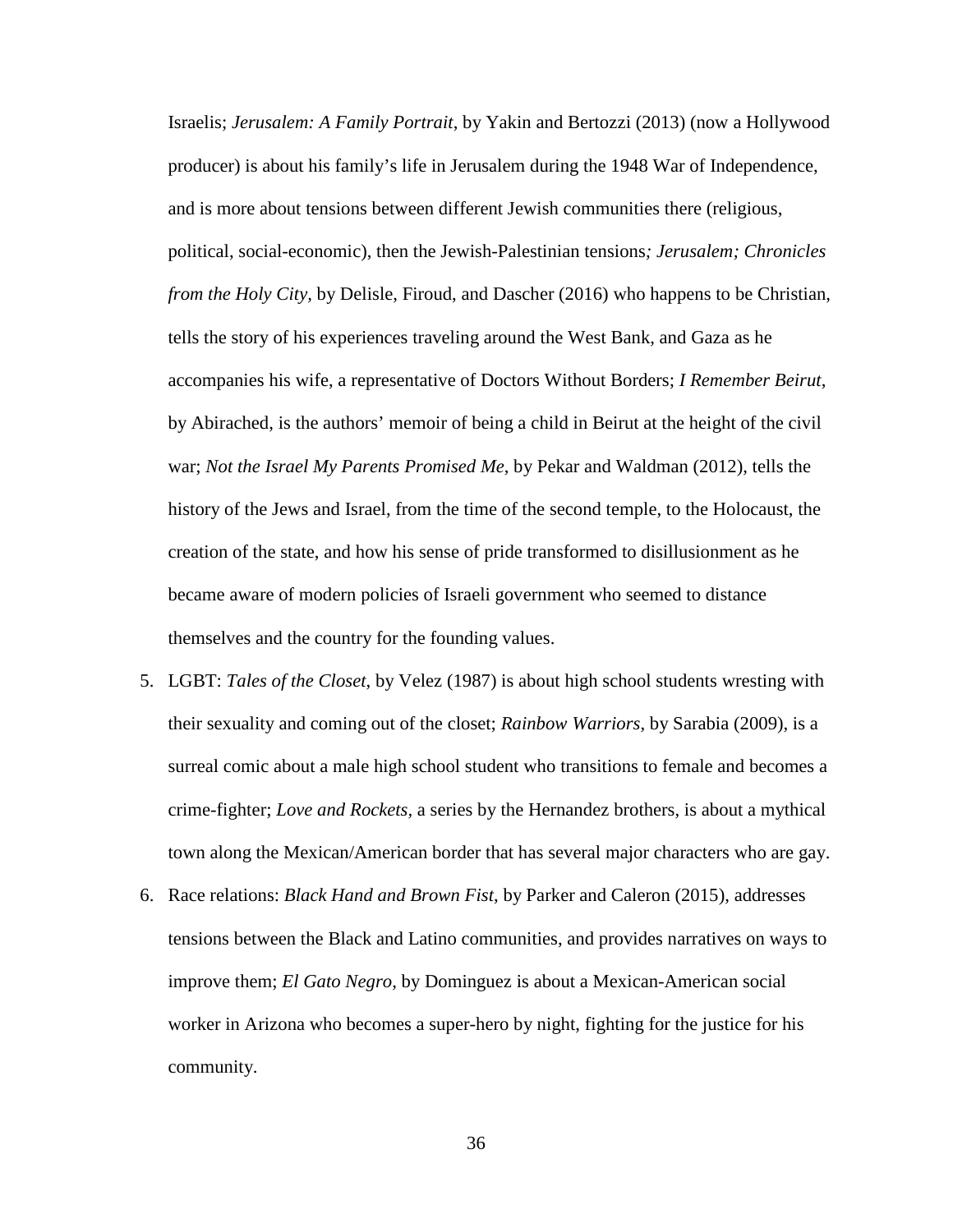- 7. Anti-Semitism and racism: *The Golem's Mighty Swing*, by Strum, tells the story of an itinerant baseball team, traveling through the south after World War I, playing baseball against local teams, and dealing with the KKK, and more subtle anti-Semitism; *Keeping my Hope*, is an impressive story about the Holocaust, written by Huh (2013), a 13 year old student, who spent over a thousand hours researching and writing this story for one of his classes*; The Plot: The Secret Story of the Protocols of the Elders of Zion*, by Eisner (2005), tells the story about the anti-Semitic conspiracy behind the falsified work that has been used by the Czar in Russia, Nazis, white supremacists, and racists around the world; *Muhammad Ali*, by Titeux and Ameziane (2016) is the story of the great boxer and his struggles as an African American as well as a Muslim in this country.
- 8. Prison reform: *The Real Cost of Prisons*, by Ahrens is a primer on the state of the prison system in America, told through vignettes about the real social cost in lives and economics in this country; *Prison Island*, by Frakes (2015), is a graphic memoir of her experience growing up in the last prison island, located in Washington state and was accessible only by plane of boat; *Paracellos*, by Giménez (2016), tells the author's experience in an orphanage in post-WWII Fascist Spain, that although was not an actual prison, it was run as one.
- 9. History: *American Widow*, is the author's memoir about being the widow of one of the victims of the destruction of the Twin Towers, and her road to coming to terms with that experience; *Days of Destruction, Days of Revolt*, by Hedges and Sacco (2012), is a hybrid of full text, combined with graphic stories about the state of American neighborhoods that have been decimated by the long-standing intentional as well as unintentional economic problems; *Zotz: Serpent and Shield*, by Parada (2011) is a story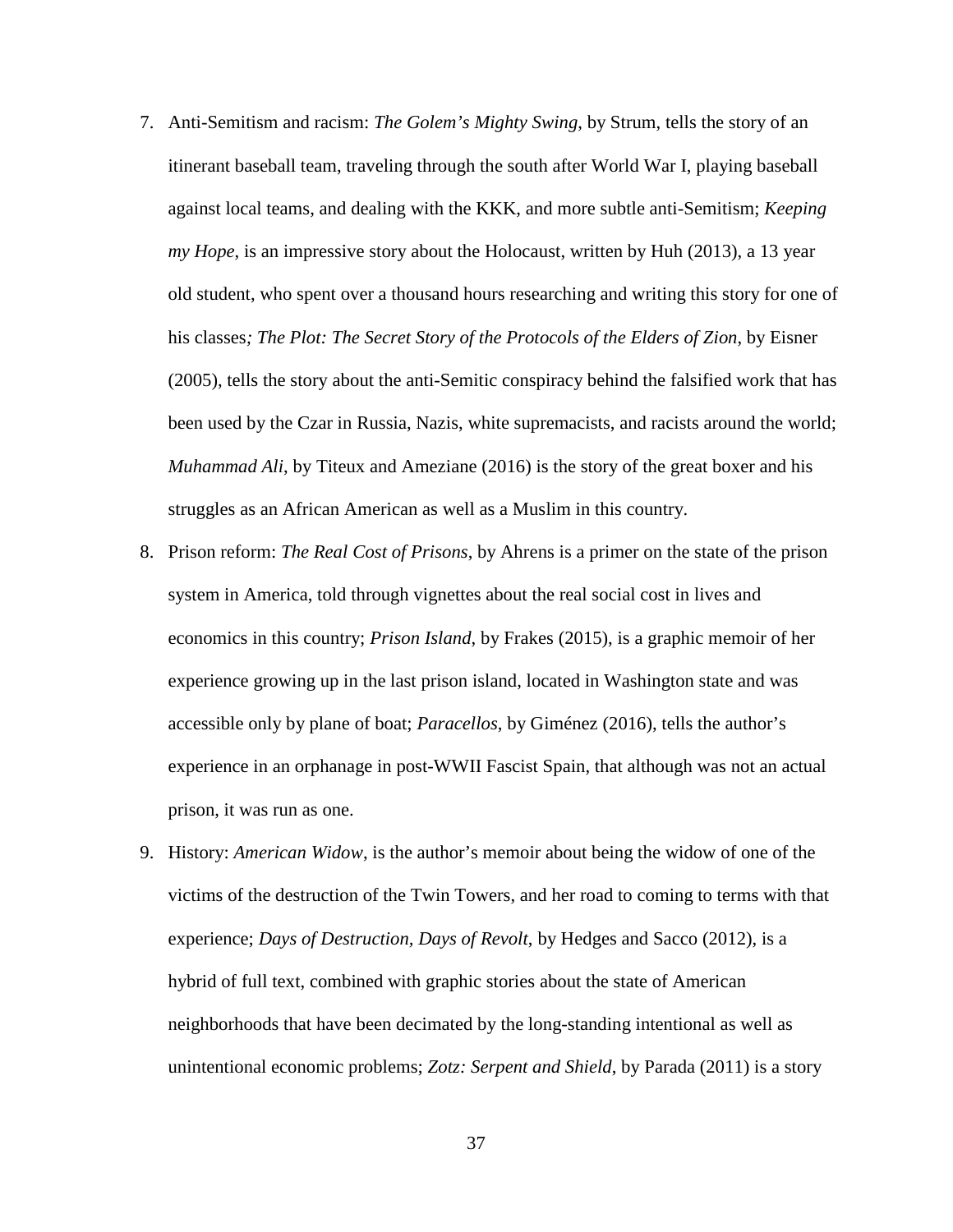about the Aztec peoples first encounter with the Spanish Conquistadors, told through the eyes of the indigenous people; *Latino USA, a Cartoon History*, by Stavans and Alcaraz (2000) is where Stavans (a Mexican Jew) takes on the history the Latino community and culture in the USA.

This list is by no means comprehensive, but it does provide a sample that illustrates the range of topics being explored. It is also very impressive to consider that many of these books have been written in the past 15 years, showing the growing interest in creating as well as reading these kinds of stories.

#### **Diversity and Social Justice in Graphic Novels**

Discussions about diversity are actually two conversations: (a) diversity in content; and (b) diversity in production (authors, artists, publishing houses). There are many examples of traditional comic book stories and characters published as extended stories in the form of a graphic novel, such as: Miller's (1997) book, *Batman: The Dark Knight Returns*; Moore's (2014) *Watchmen*; or Moore's (2015) *Batman vs. Superman: The Greatest Battles*. Additionally, there are many graphic novels that are closer to non-fiction, about personal memoirs, and first person reflections about historical events, identity, and social justice. It is relevant to point out that where most history books are about the BIG events, and trends, graphic novels often tell stories about individuals, their lives, struggles and experiences, thereby putting a human face on these big events.

There are many contemporary graphic novels that have emerged largely from the midtwentieth- century superhero comic-book tradition, and may be prone to the assumption that their treatments of conflict and morality are uniformly Manichean, romanticizing conflict and looking at personal and global struggles in simple terms of black and white, good and evils.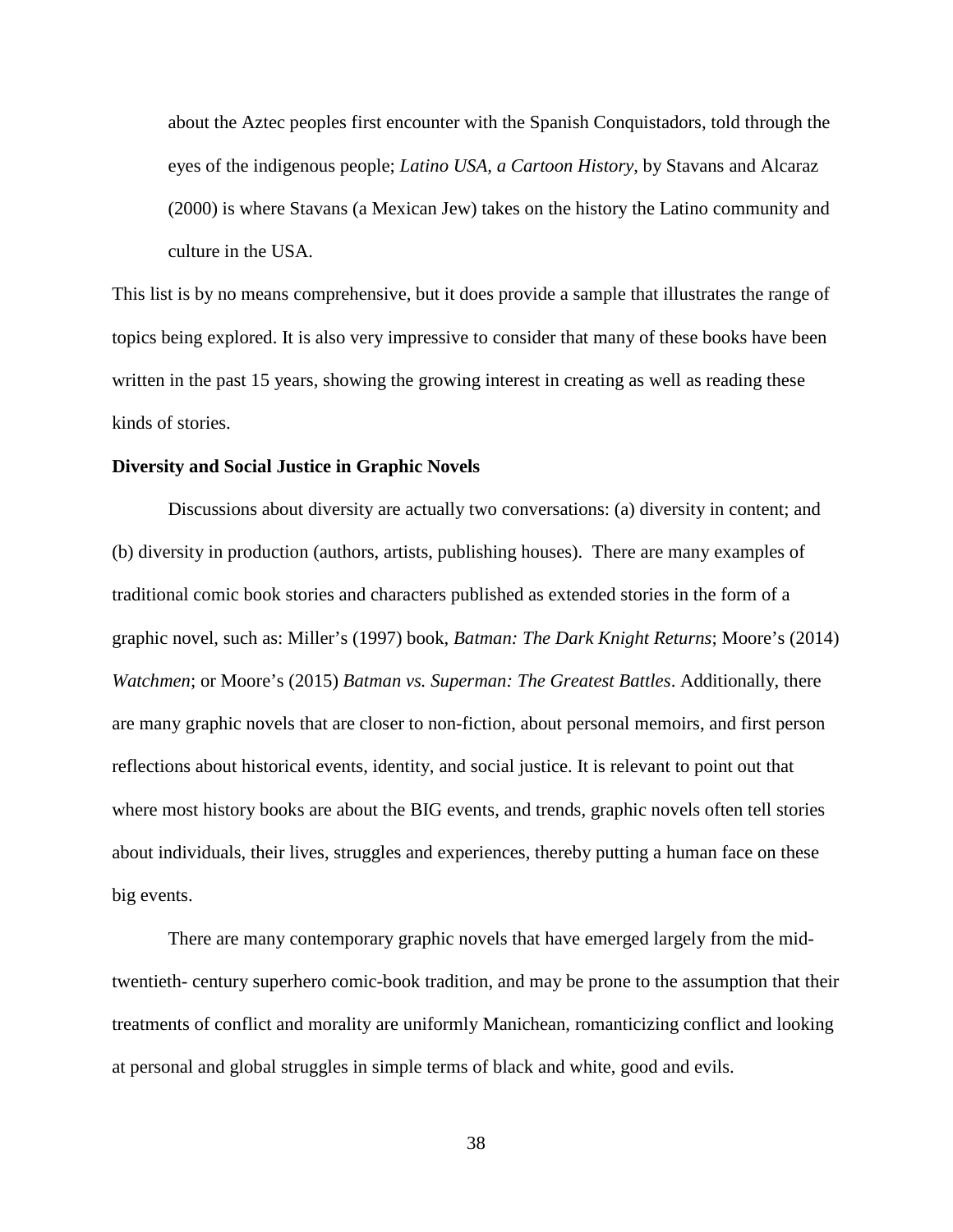Contemporary graphic novels offer a more nuanced view of the world, addressing more complex issues in shades of grey (sometimes quite literally- there are many graphic novels printed in black and white) and share little with their superhero-imbued predecessors beyond a certain stylized aesthetic.

By using a narrative approach told with words and images, authors' focus on narratives about experience that is similar to the image/text stories used in photojournalism, except in the case of graphic novels, they situate themselves directly in the story, as one of the main characters (if not the main one). Using the mix of images and text, graphic novels can emphasize certain aspects of reality that traditional neither fiction nor non-fiction can do. For example, in Sacco's (2002) graphic novel, *Palestine*, Sacco uses his background drawings to illustrate a setting in which Sacco himself plays a part to convey information in a manner that he could not do if he were only using words. In many ways, graphic novels augment theoretical readings by providing concrete examples of abstract generalizations.

In *Paracuellos*, Spanish author Carlos Giménez (2016) tells his own story of the cruelties and pain forced upon him and other children who grew up in a church and state-run orphanage in post-Franco Spain. Reading the story, one is forced to wonder how much violence and social ills exist in Spanish society today because of these horrible institutions. Another big issue of social justice in contemporary society is the aftermath of global conflicts and wars. *I Remember Beirut*'s author Zeina Abirached tells her personal story about growing up and navigating with her family around Beirut in the midst of the civil war. She describes the constant din of gunfire and explosions, and discovering streets that visited with her mother that had been completely destroyed. *War Brothers: The Graphic Novel* by McKay and LaFrance (2013) tells the story of a young boy in Uganda, captured by the warlord Joseph Kony and his Lord's Resistance Army.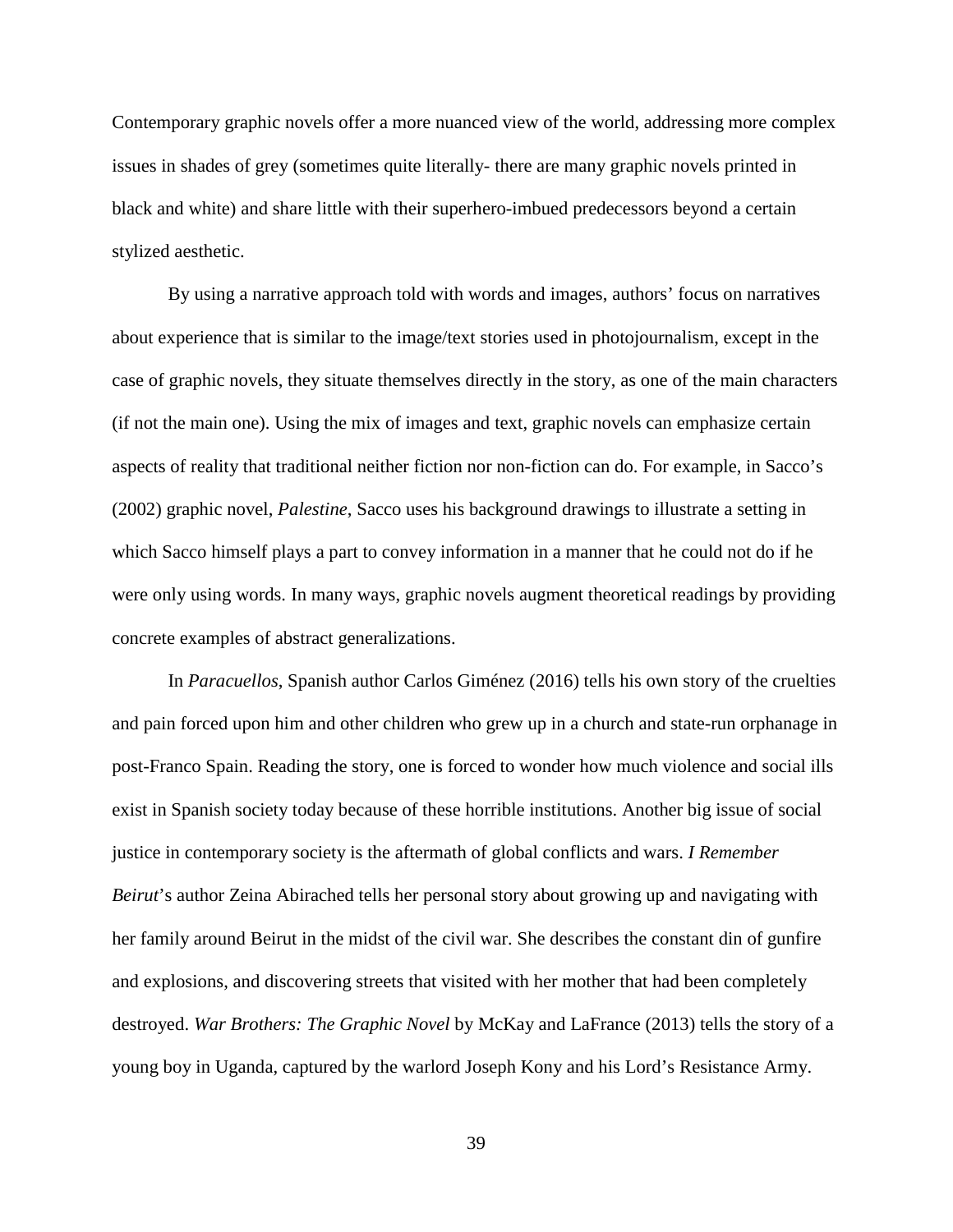Following the boys story from capture to release, the story unflinchingly describes the subhuman conditions that he was forced to live in, and the barbaric activities that he was forced to do. Both of these stories describe true events from the eyes of children, and call out to the reader to engage in social justice activities to help provide for these young veterans while acting and speaking out for social justice, as a verb and not as a noun.

If we consider Gardner's (2000) ideas concerning multiple intelligence, we can see that among other modalities, combining and integrating two important sensibilities- visual and textual thinking in one form, can provide an inductive basis from which to help readers understand both theoretical and practical concepts, and that "pairing text with often powerful visual imagery, graphic novels offer a highly intimate look at real-world issues" (Juneau & Sucharov, 2010, p. 172). Graphic novels are able to explore complex relationships between the individual and their society in ways that books or movies cannot. Graphic novels illustrate aspects of society that are not credibly described in a book, or may pass by too rapidly in a film for the viewer to see. Interesting and often entertaining, graphic novels engage readers intellectually, emotionally, and aesthetically, because they show aspects of subject matter that more conventional tools sometimes cannot. Graphic novels can be an appropriate medium through which to access the stories and versions of each side that other media cannot do as effectively. Again, Sacco's (1994) *Palestine* illustrates the complexity and nuances of the Israeli-Palestinian conflict by creating a context of his narrative through the combination of the text of the narrative with his images of the time and place of his visit, in a sequential story that invites the reader to join the author on their journey of exploration.

Like movies, graphic novels are sensory and immersive; but like books, they require a degree of activeness in the consumer's position. In their optimal form, they combine the leading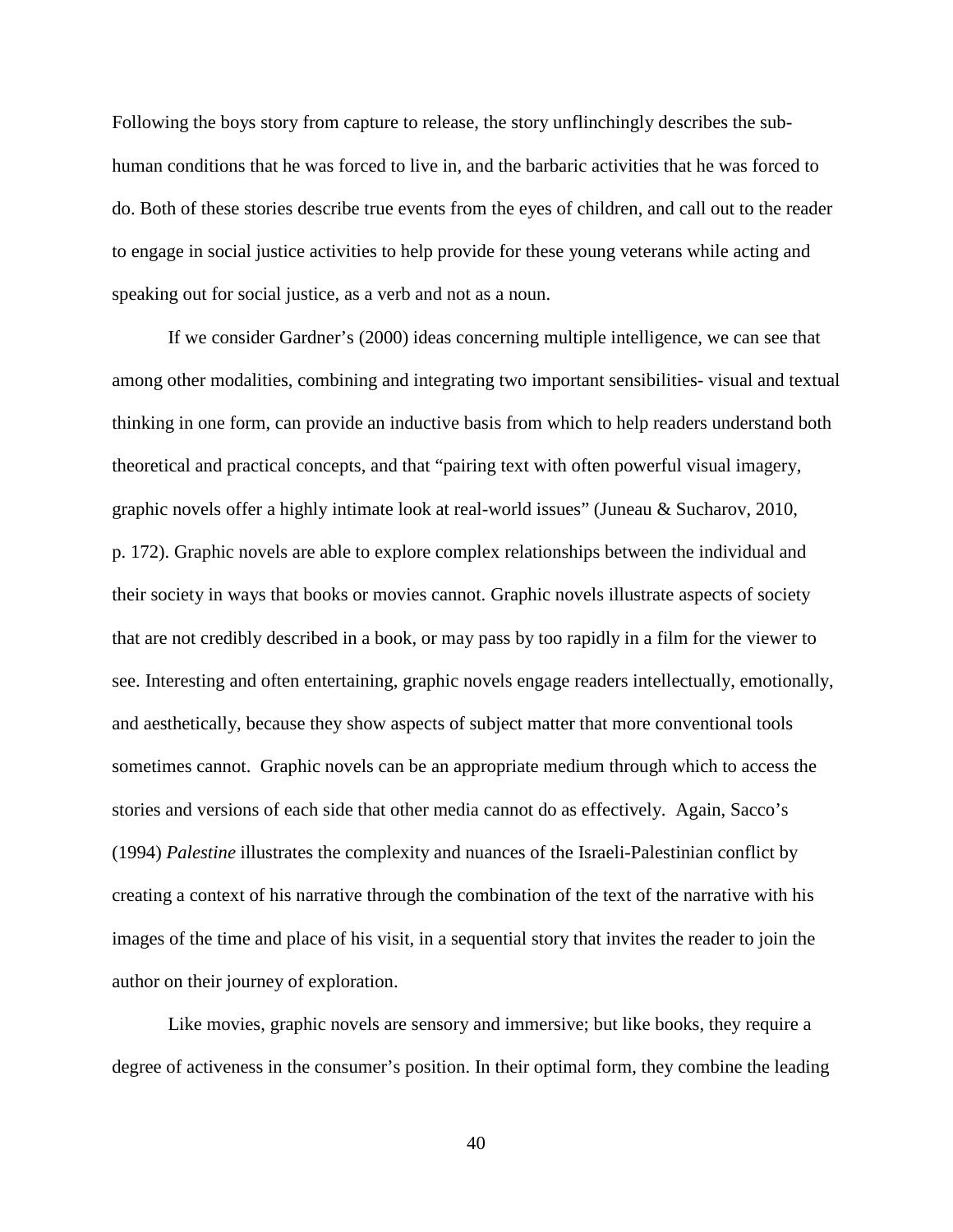aspects of film and prose to deliver a cognitive and affective experience through which to access their subject matter. Graphic novels can also address complex and thorny issues by looking at them obliquely. For example, *The Pride of Baghdad* (Vaughn, 2006) tells the story of the chaos resulting from the 2003 American bombing of Baghdad, but through the eyes of four lions that escaped the destroyed zoo. Looking at the destruction of the city through their eyes is a powerful narrative that transcends political opponents, by looking at the human-created carnage.

Another compelling example of this is Art Spiegelman's brilliant (and Pulitzer Prize winning) *Maus*. Originally published as a serial in the comic's anthology *RAW* magazine, between 1980-1991 before being compiled into two volumes, *Maus* popularized the graphicnovel genre as a way of accessing politics and history. By pairing spare text with often-powerful visual imagery, graphic novels offer a highly intimate look at real-world issues. When used in the classroom, these kinds of graphic novels allow educators to broach difficult subjects such as racism, the Holocaust, nuclear war, cultural and gender identity, and other important and current topics in ways that students may find more compelling.

One way that graphic novels can engage learners can be explained is through the theory of trans-media media, a method of storytelling in which multiple storylines are told through backstories, secondary characters and plot-lines to add additional context of important, and sometimes missing details of the primary story. Oftentimes these back stories are told in media forms that are different from the primary story, such as the *Star Wars* universe, where comics, graphic novels, books, radio plays and other media are used to provide details about characters and subplots to more fully engage the audience. Jenkins notes, novels can engage learners can be explained is through the theory of transmedia media, a method of storytelling across different mediums.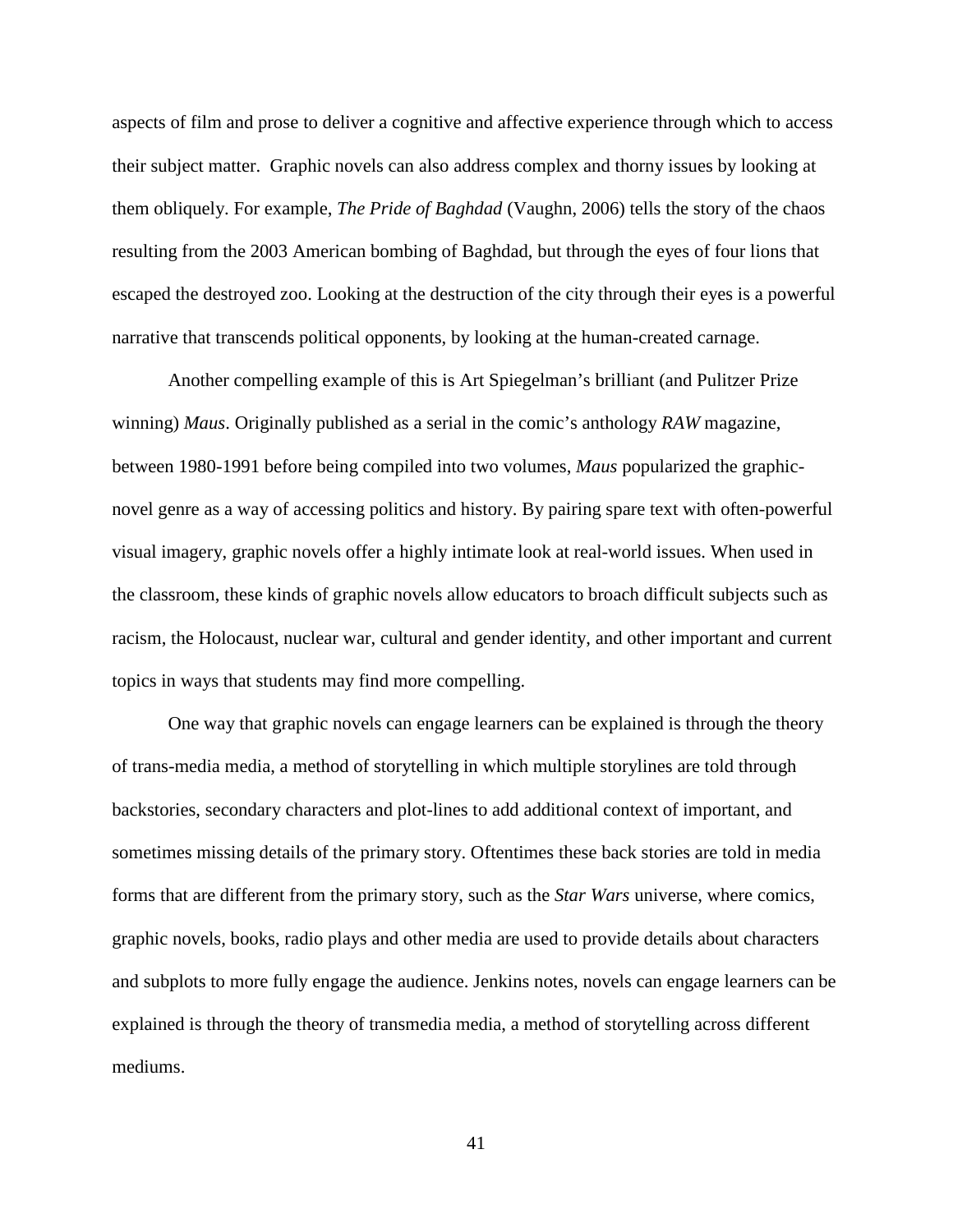Using transmedia storytelling as a pedagogical tool, wherein students interact with platforms, such as Twitter, Facebook, Instagram, or Tumblr permits students' viewpoints, experiences, and resources to establish a shared collective intelligence that is enticing, engaging, and immersive, catching the millennial learners' attention, ensuring learners a stake in the experience. (Transmedia storytelling, n.d., para. 1)

From this, we can extrapolate that graphic novels are part of this shared experience, especially when considering the growing popularity of its students' views about graphic novels and comic books, as well as many yearly and well-attended comic-themed conferences such as Comic Con, Comics Expo, Comickaze and others. Additionally, we see the increase of movies and sequels such as *The Avengers* that are based upon comics and graphic novels.

But even within the world of graphic novels, there are examples of transmedia to tell backstories. One example is Eisner's *Fagin the Jew*, which tells the back-story of Dickens novel *Oliver Twist*. Eisner tells a compelling story about the culture and history of immigrant communities in  $19<sup>th</sup>$  century England, in particular, the two Jewish communities living there- the established Sephardic Jewish community (those from Spanish speaking countries) and the Ashkenazi (new arrivals from Eastern European). This type of story telling relates directly to the earlier example of the *Classics Illustrated* series, where classic novels could be used to help some students acquire an understanding of general stories, rather than slogging through the originals.

Another benefit of back stories is that they can address issues pertaining to social justice because they place important narratives in specific context by addressing important issues such as the distribution of advantages and disadvantages within a society, economic, political and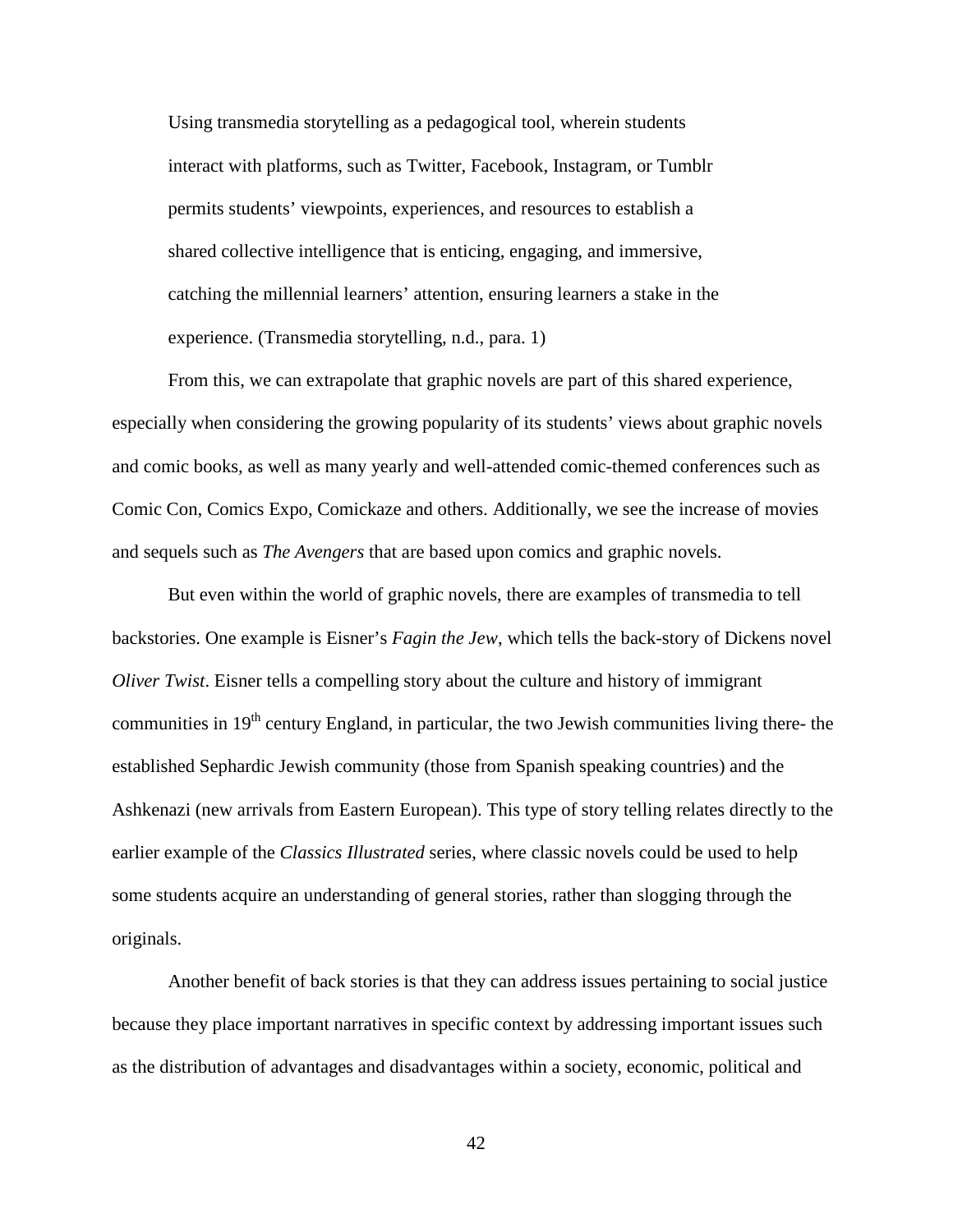social rights and opportunities. Pedagogically, these stories focus on narratives that can help students set aside questions of right and wrong—debates that can easily create a brittle classroom atmosphere—and focus instead on the questions that are critical to understanding how crucial issues such as human rights, the environment, world politics and individual, social and communal identities unfold. For this to happen in different learning environments, it is necessary to help educators and their audiences understand that there is a place for graphic novels in describing and exploring issues of social justice.

The future of this form awaits its participants who truly believe that the application of sequential art, with its interweaving of words and pictures, could provide a dimension of communication that contributes—hopefully on a level never before attained—to the body of literature that concerns itself with the examination of human experience. (Eisner, 2008, p. 141)

#### **Community and Personal Identity in Graphic Novels**

The merging of images with text is the building block that graphic novels and comic books use to tell a story that can be both entertaining and educational. Traditionally, comic books are filled with super heroes, talking animals, teenage angst, romance and satire, leaning more towards the entertainment side of the spectrum. On the other hand, graphic novels can address similar topics, but with a different sensibility that more deeply looks at the qualities, and challenges of the attributes that define us as human beings. For example, the animal characters in Spiegelman's novel, *Maus*, present a very different narrative and emotional connection than that of Mickey Mouse. The oblique way of looking at life issues illustrates the dynamic nature of individual and community identity, enabling readers and learners to explore their own histories, issues and experiences. This is especially valuable for immigrants and new arrivals to this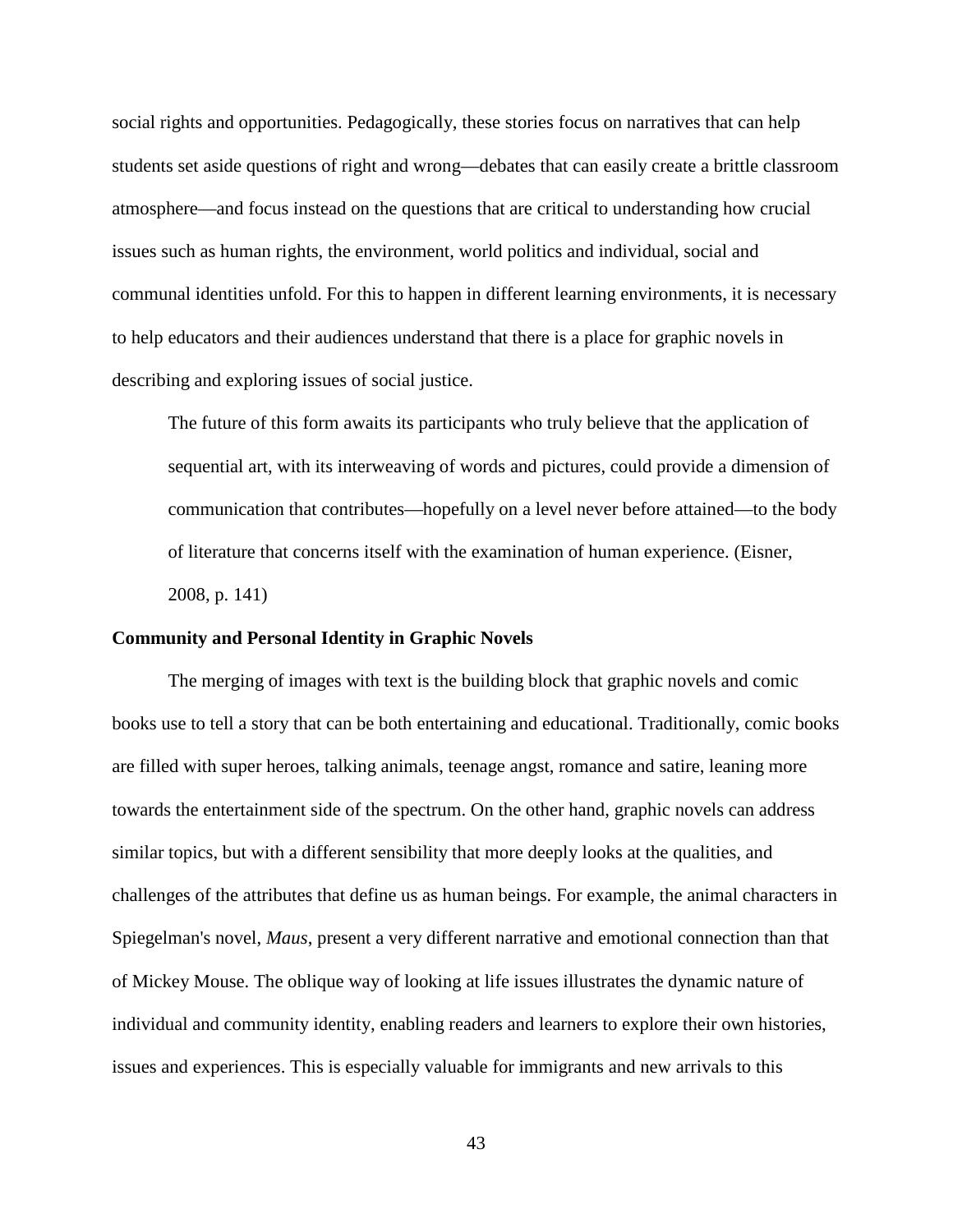country, struggling with defining and creating new identities for themselves in such a diverse, multicultural society. Sociologist Rumbaut, an expert on issues of immigration and refugee resettlement, describes the immigration experience as an identity shift, and that people's immigration stories become a source of defining, redefining and understanding their lives prior to, during and after their immigration experience. Coming to a new country forces immigrants to re-evaluate, re-calibrate, and sometimes re-create personal and communal identities in order to assimilate into their new environment and culture. Having left the familiarity of their communities, cultures, language, and family, they are then faced with new opportunities and challenges. But, it is often the children of immigrants who are challenged the most, and that "many second-generation students may face more identity-related fluctuations as they wrestle with their family traditions, than do those who arrive directly from other countries." (Rumbaut as cited in Danzak, 2011, p. 188)

Graphic novels integrated into school curriculum can be used to start discussions about ideas that are important to students, such as that of multiple personal, national and community identities, the impact of trying to assimilate into the new societies, as well as issues pertaining to gender, or race. Gene Luen Yang, the newly appointed United States National Ambassador for Young People's Literature and author of *American Born Chinese*, compared the immigrant experience to that of Superman, writing "dual identities are a daily reality for the children of immigrants. Many of us use one name at home, another at school...We move between two different sets of expectations the way many superheroes do" (McEvers, 2016, n.d., para. 1). Additionally, Yang says that students can read and relate to instructional strategies that include reflecting on book, composing a short story about their families, home countries, and various aspects of immigration, and then collaboratively editing each other's writing in an instructional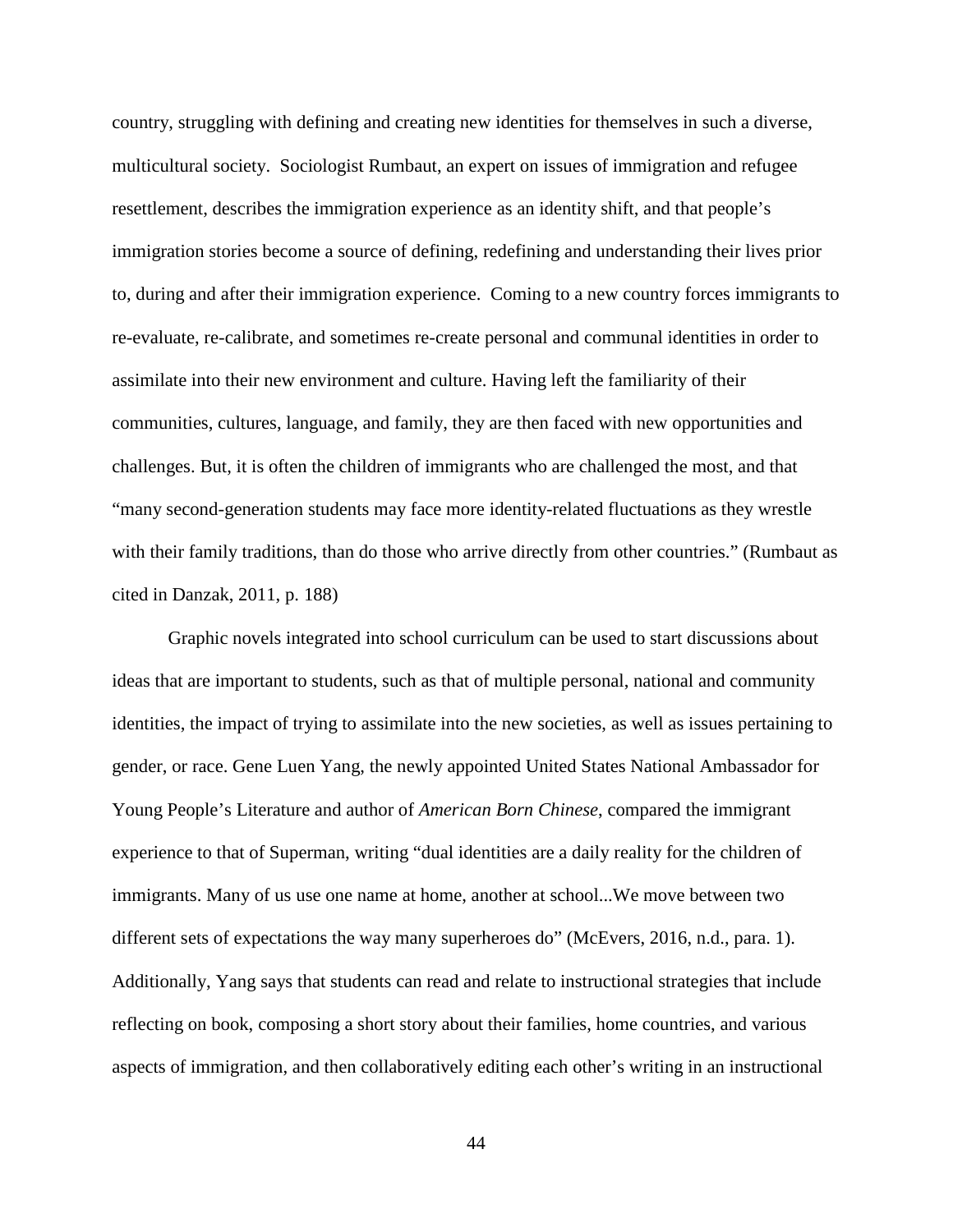context that highlighted various aspects of English syntax, spelling, and mechanics. Yang's ideas illustrate some of the strengths of this art form, combining both text and images that address the needs and styles of both visual and text-based learners, by demonstrating the relationship between text and images. Together, they provide different clues about the characters, setting and narrative that address the cognitive needs of different types of learners. In sequential art (both comics and graphic novels), readers progress their own pace, moving backwards and forwards as they want, stopping at panels or pages of interest to that need greater study. Whereas movies and television are totally in the moment, graphic novels can be both synchronous and asynchronous, as readers move ahead in real time, or stop to reflect on specific text or images. They can be in multiple languages, with translations as part of the panel, which greatly assist in the teaching of English as a second language.

The use of comics to support language learning in the ESL classroom is not a new concept. In the article *Defining Identities Through Multiliteracies*, Danzak cites American comic book writer and editor, George Wright's argument that comics provide visual support for ESL's construction of meaning during reading, and suggested incorporating comics into writing activities for the students. Even a comic such as Archie can provide humorous and enjoyable reading for English learners and can offer cultural insights into teenage life in North America, a feature that the English Learners highly value. Teachers found that Archie supports literacy learning by providing "useful vocabulary and cultural and linguistic understandings of humor" (Danzak, 2011, p. 190). Readers learn to decode print as well facial and body expressions, as well as symbolic meaning of certain images and postures. Educators need only to do simple review of graphic novels and comics' titles to find appropriate books for students for age/subject.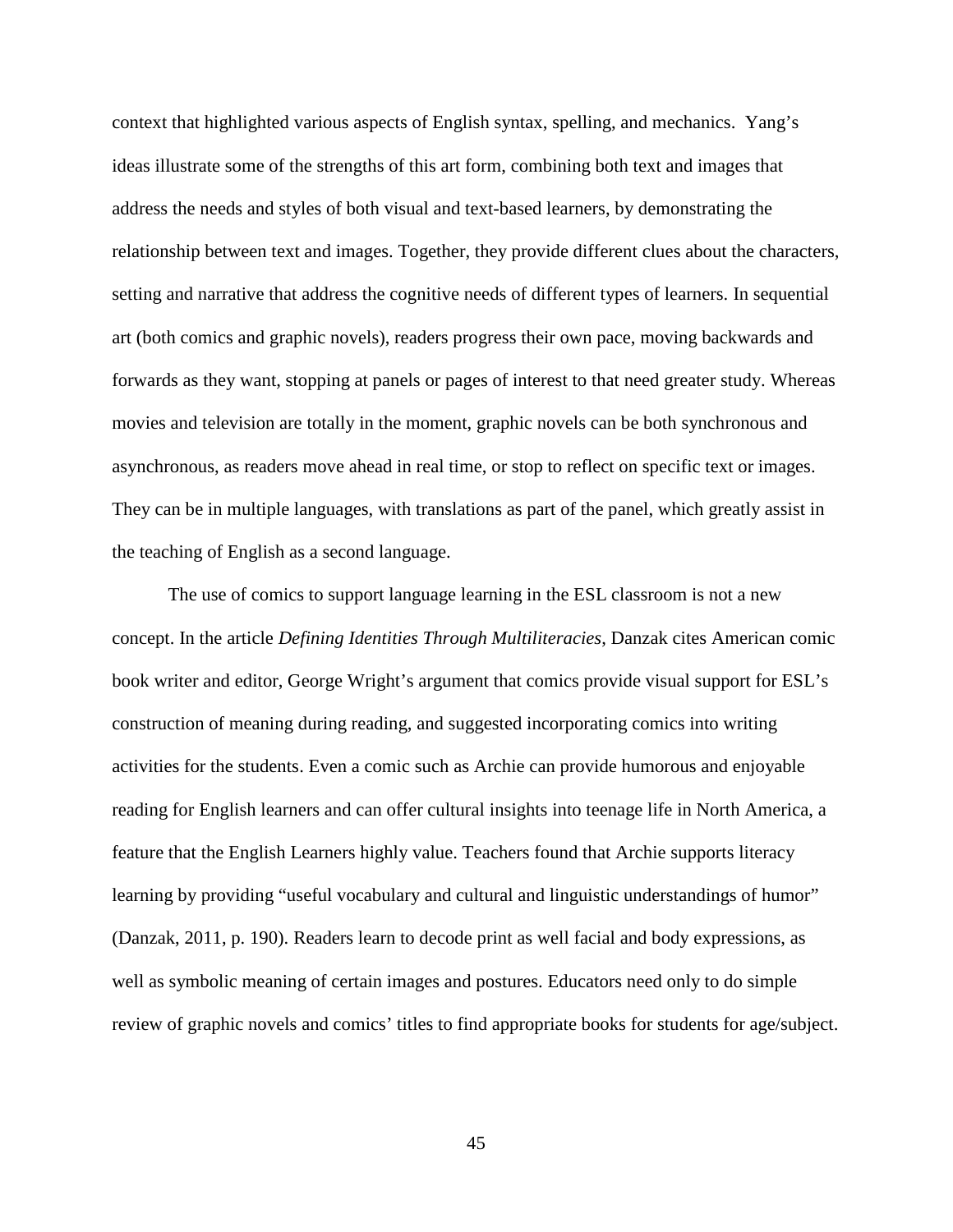Educators Norton and Vanderheyden summarized this, writing, "For learners struggling to understand academic texts in a second language, the comic book represents an exciting opportunity to engage. This statement represents an exciting opportunity to engage with text from a position of strength rather than weakness" (Danzak, 2011, p. 189). This statement represents the abandonment of the learning deficit model that is often employed on English learners, in favor of a perspective that values diversity and emerging bilingualism and biliteracy as strengths.

English Learners can use graphic novels to make special connections with culturally diverse characters struggling through a process of self-inquiry and identity development, such as the teen characters presented in the graphic novels *American Born Chinese* (Yang, 2006) and *Skim* (Tamaki & Tamaki, 2009). They can also focus on the immigration experience such as *Persepolis I* and *Persepolis II* (Satrapi, 2003) and *The Arrival* (Tan, 2007), or *Arab in America* (El Rassi, 2007). Using graphic novels that focus on themes of social inequities and social justice, books such as *Two cents plain* (Lemelman, 2010), *Maus I* and *Maus II* (Spiegelman, 1973, 1986), and *The Arrival* (Tam, 2007). Boatright, an assistant professor of English at the University of Georgia, provides a critical analysis of this process and concludes that " English language arts teachers can assist their students in developing an analytical awareness of graphic novels power to represent immigrant experiences and how these representations privilege certain immigrant experiences while leaving countless other immigrant experiences untold" (Boatright, 2010, p. 475).

Another important benefit of graphic novels is that they present alternative views of culture, history, and human life in general, in ways that are more accessible to a wider range of students and learning styles as well as language skills. This gives voice to minorities, as well as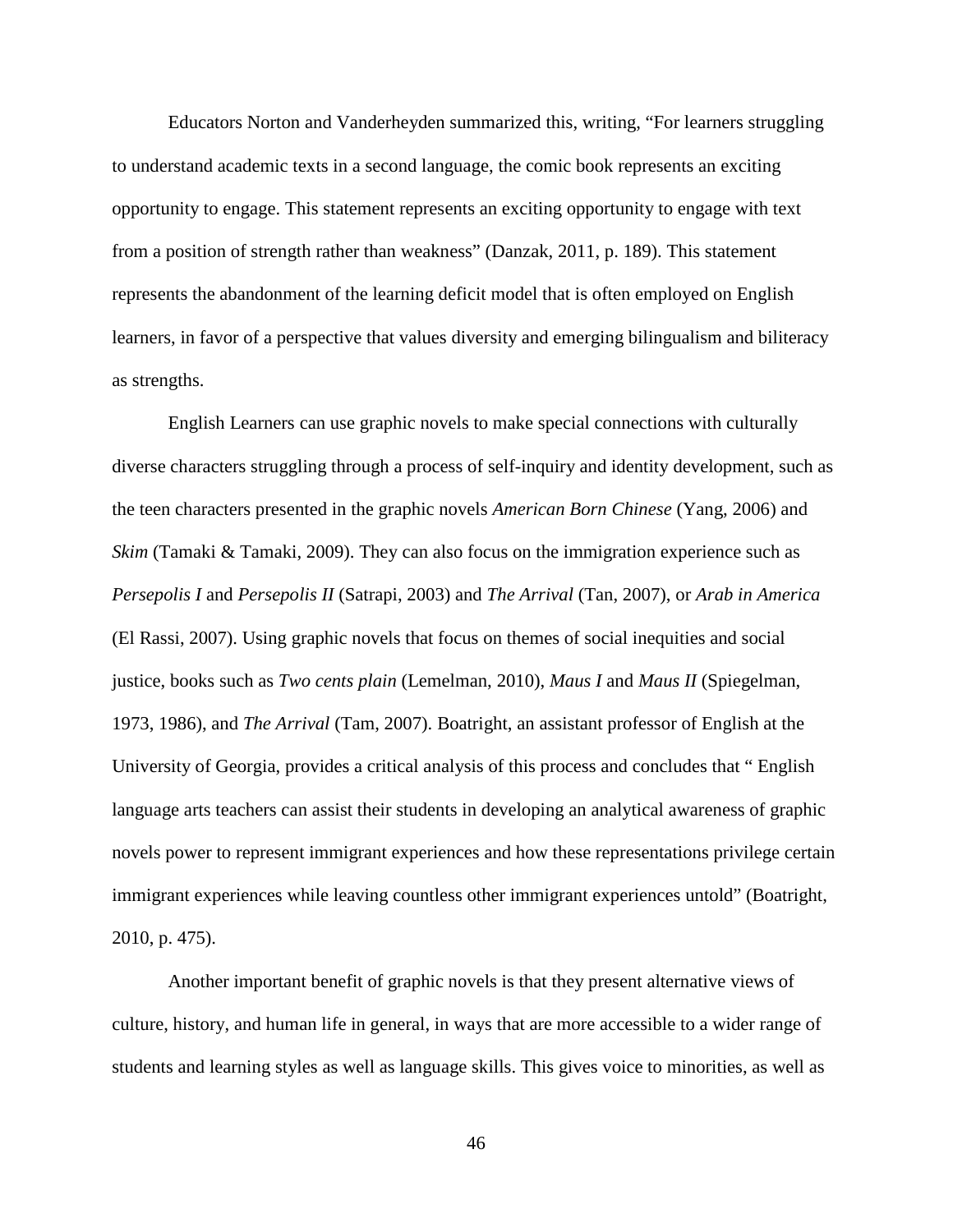people with diverse viewpoints. As an example, *The Four Immigrants* by Japanese-American author Kiyama is an early example of Manga, a Japanese style graphic novel. Originally written in Japanese, it was only recently (late 1990's) rediscovered and translated into English. It describes the life of four Japanese immigrants in San Francisco, California, from 1904 to 1924, in a simple black- and-white entertaining style. The stories, based on Kiyama's real life, provide authentic insight into the lives, struggles, successes and activities of Japanese immigrants in the United States. Kiyama also provided helpful endnotes and a bibliography, making comic book a fun, and instructive read.

Another example of a graphic novel used to explore identity is the *Still I Rise*, a graphic history of African Americans, Laird, Laird, and Bey's (1997) book. Researched and written by African Americans it may be "hard for white Americans to read because of its harsh judgment on U.S. history, but it does celebrate the resilience of African Americans" (Schwartz, 2006, p. 62). *March*, the three volume series by Lewis, Aydin and Powell (2013) tells the remarkable story of Congressman John Powell's life from being raised as a sharecropper, his meeting with Martin Luther King, his beating my white policemen on the Edmund Pettus Bridge, through his education and to his work as a US congressman, speaking out and working to write laws for social justice. The racism and injustice felt by Lewis are echoed in Toufic El Rassi's autobiographical story, *Arab in America*. He was born in Beirut and came to America when he was only one year old, so he considered himself an American Muslim. But things began to change after 9/11 when a nervous neighbor contacted the FBI about him. His story came out to address the realization that the average American couldn't distinguish Arabs and Muslims from other nationalities and faiths.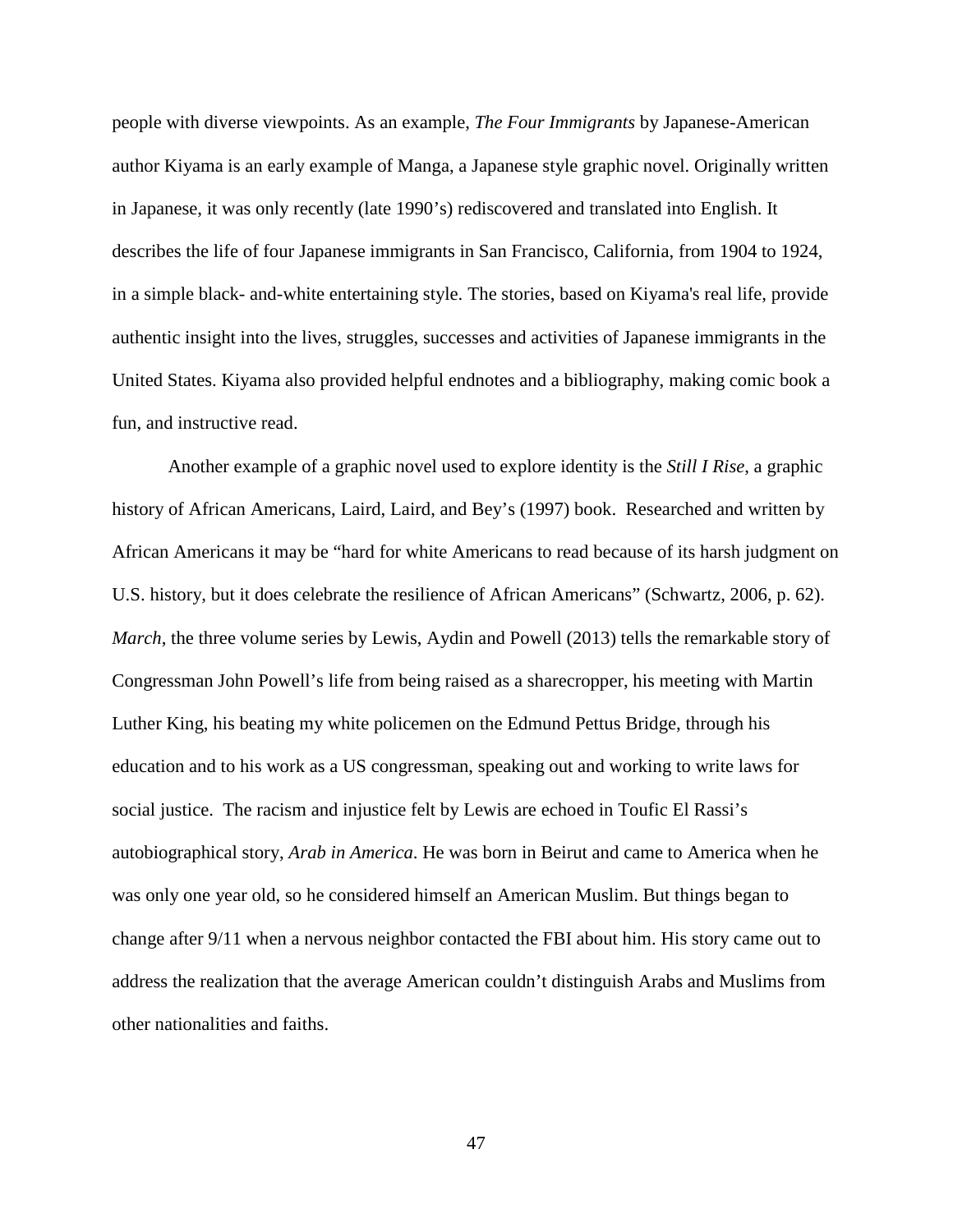# **Exploring Identities in Non-Superhero Graphic Novels**

Graphic novels share a demographic similar to computer games, by appealing to the media consciousness of teens and those in their early through mid-20s. This generation has been raised on television, movies, and computer games, making then very visually literate. Although, there is an overlap of conventions attendees, it can be argued that based on informal observation of people at comic book conventions (such as Comic Con, one of the major annual comic book conventions that take place in cities around the globe), the demographic of fans is much broader than just the gamers, because of its inclusivity of multiple modalities of media.

Subjects that are difficult to broach in the classroom, such as race, religion, and the anxiety about community differences can be introduced to students in graphic novels in ways that other media cannot. Graphic novels are immediate, reversible, and non-linear and can aid untrained teachers on how to handle differences, and start conversations about difficult issues. There are numerous examples of graphic novels that tell stories are about youth growing up in new and different, and how the events that they experience shape them into adults, young adults or even mature youth. These stories describe transitions from childhood to adulthood, and from immigrant or refugee status into a new culture and community. Yang's (2006) *American Born Chinese* explores the issue of identity from multiple perspectives- emotional, personal, social, as well as multicultural perspectives that address cultural and community issues relating to diversity. Graphic novels examine assumptions of complex issues, such as of shifting identities, in an oblique manner, similar to Plato's *Allegory of the Cave*. But in this case, the stories are told as graphic novels rather than shadows.

Comic book classic superheroes, such as *Superman*, *Batman*, and others represent archetypes similar to the heroic figures in classical mythology. It is significant to note that with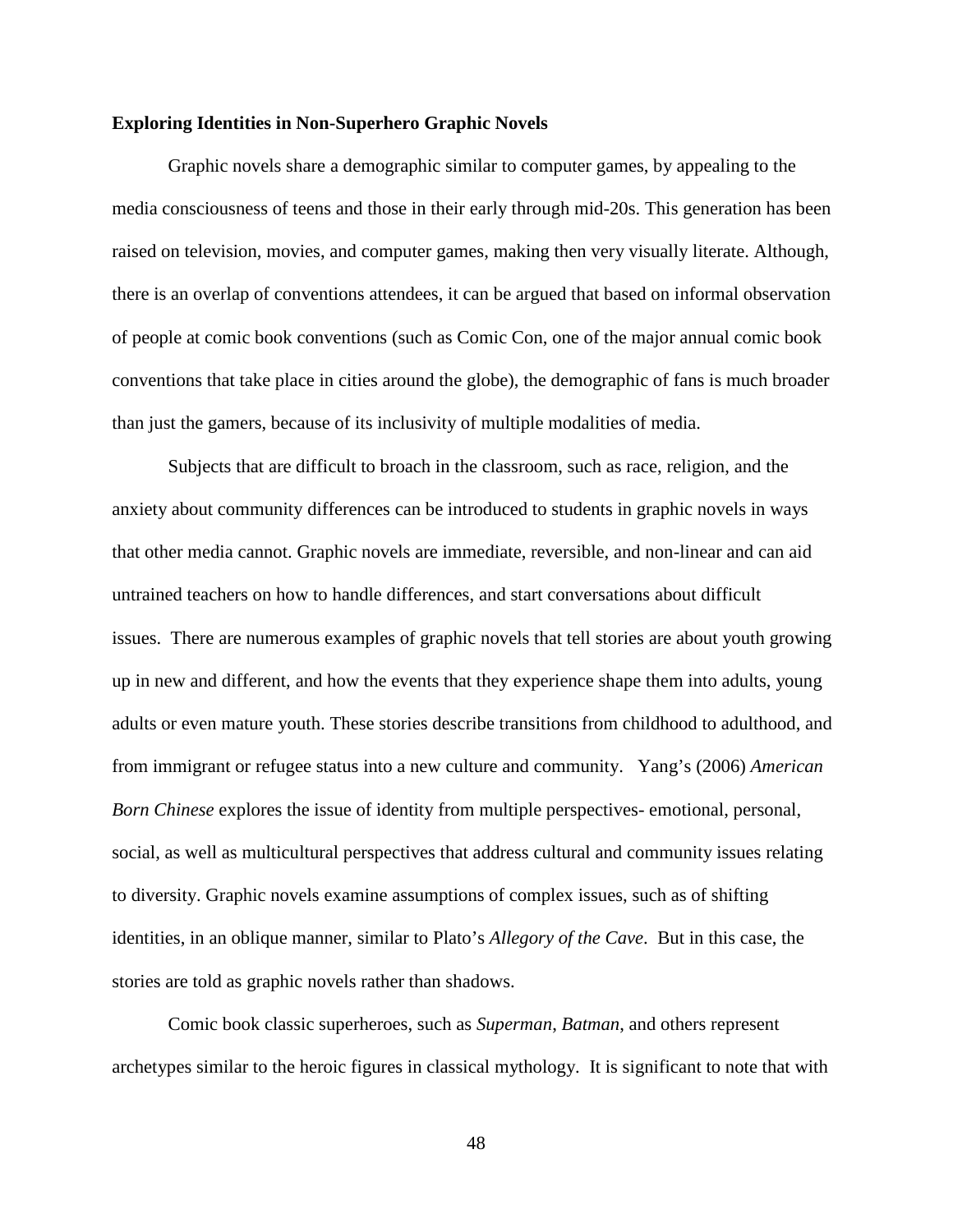few exceptions, such as *Supergirl* or *Wonder Woman*, most superheroes in comic books were white males. The primary reason for this is that in the early years of comic books, the traditional demographic of both readers and writers were white males. But, graphic novels changed this by presenting the stories of regular people facing extraordinary circumstances and events. As these stories have continued to develop, the demographic distribution of authors, artists, and readers has significantly broadened to be including a greater representation of cultures, communities, gender, and race identity. Content of the stories has also broadened as new stories increasingly address critical issues about historical and current events. In a 2014 article, journalist Mark Peters who writes about comic and graphic novels for Salon described current transformation in comics, and said that there are also stories about social justice that integrate contemporary characters or story lines, into the original storyline, and there are contemporary stories about race or gender switch-ups, such as a black Lois Lane or Capitan America, or a female Thor (Peters, 2014).

Many fans complain or reject ideas about switching genders or races, but creators of graphic novels have other ideas. In a July 2015 interview on the fan site *Geek Twins*, Stan Lee, arguably the master of the current super-hero genre, told bloggers Maurice and Nigel Mitchell that,

a lot of [my Twitter followers] have been saying that he (male actors) ought to have a chance to audition for the role. So I tweeted back by saying, as far as I'm concerned ... anybody should have a chance to audition for the role. I certainly think he should have a chance to audition. (Mitchell & Mitchell, 2015, n.d., para. 2)

Lee also believes that characters in existing stories should remain in their gender or race because that is how there were designed. But he also knew characters should be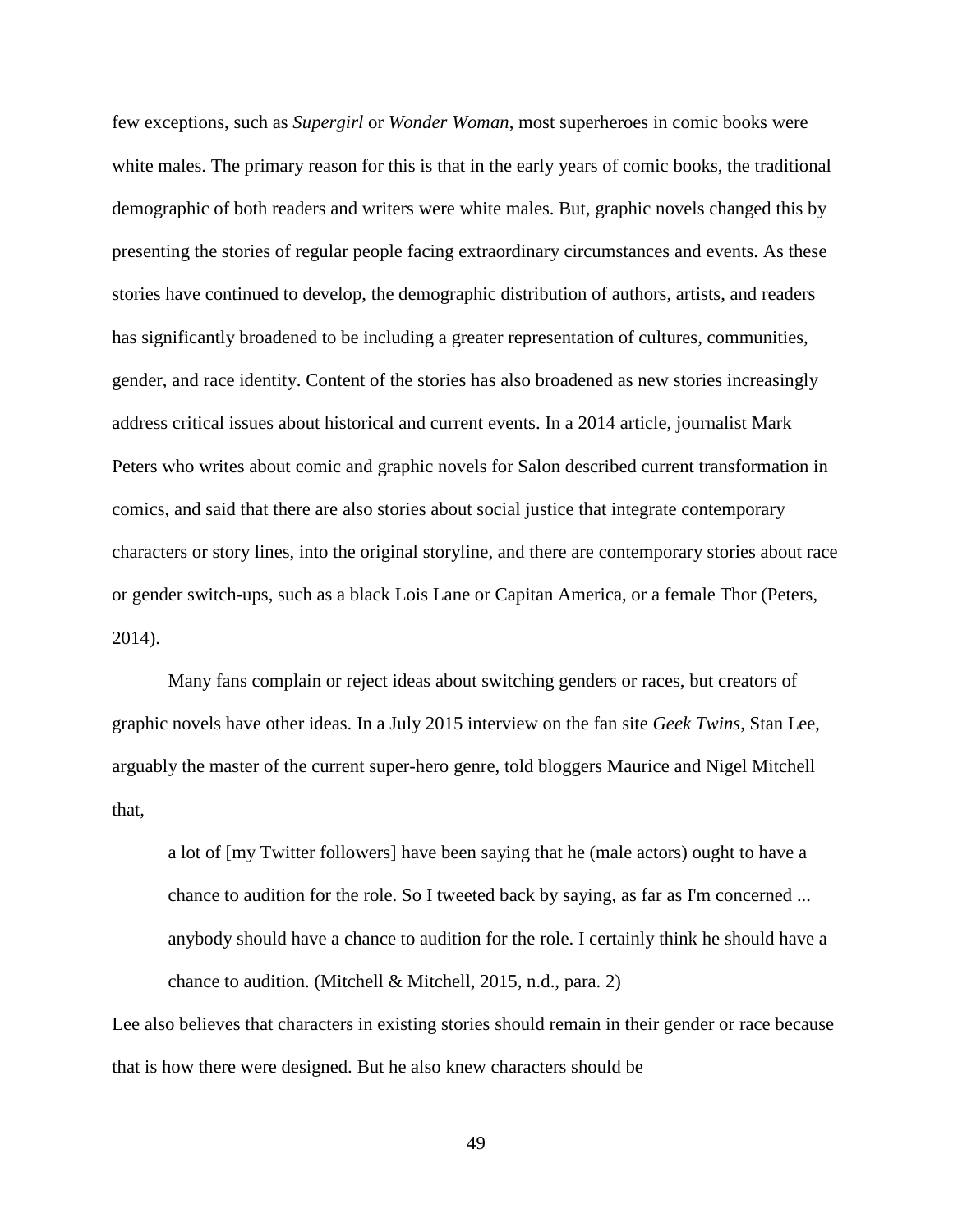open to any actor, black or white [and who] should get to audition for a role as a superhero, saying, "What I like about the costume is that anybody reading Spider-Man in any part of the world can imagine that they themselves are under the costume. And that's a good thing. (Mitchell & Mitchell, 2015, n.d., para. 2)

When asked about the Sony e-mail leaks that said Spider-Man has to be Caucasian, Lee commented that he wouldn't mind if Peter Parker had originally been black, a Latino, an Indian or anything else, that he stays that way. But that they originally made him white. He did not see any reason to change that. He added,

> the fan backlash has nothing to do with anti-black, or anti-Latino, or anything like that. Latino characters should stay Latino. The Black Panther should certainly not be Swiss. I just see no reason to change that which has already been established when it's so easy to add new characters. I say create new characters the way you want to. Over the years Lee has created hundreds of superheroes, so he feels it's easy to create great superheroes of any gender, race or even species. (Mitchell & Mitchell, 2015, n.d., para.3)

These characters have seeped out of the genre of comic books and into the world of graphic novels, allowing authors to break stereotypes and create rich and complex characters and stories.

The reimagining of super heroes is not limited to America. In 2009-2010, the Los Angeles County Museum of Art hosted an exhibition from India called *Hindu Superheroes. Heroes and Villains: The Battle for Good in India's Comics*. Many of the stories in these graphic novels were interpretations of traditional Hindu tales and the characters were drawn in the style of buff American superheroes such as Superman or Batman.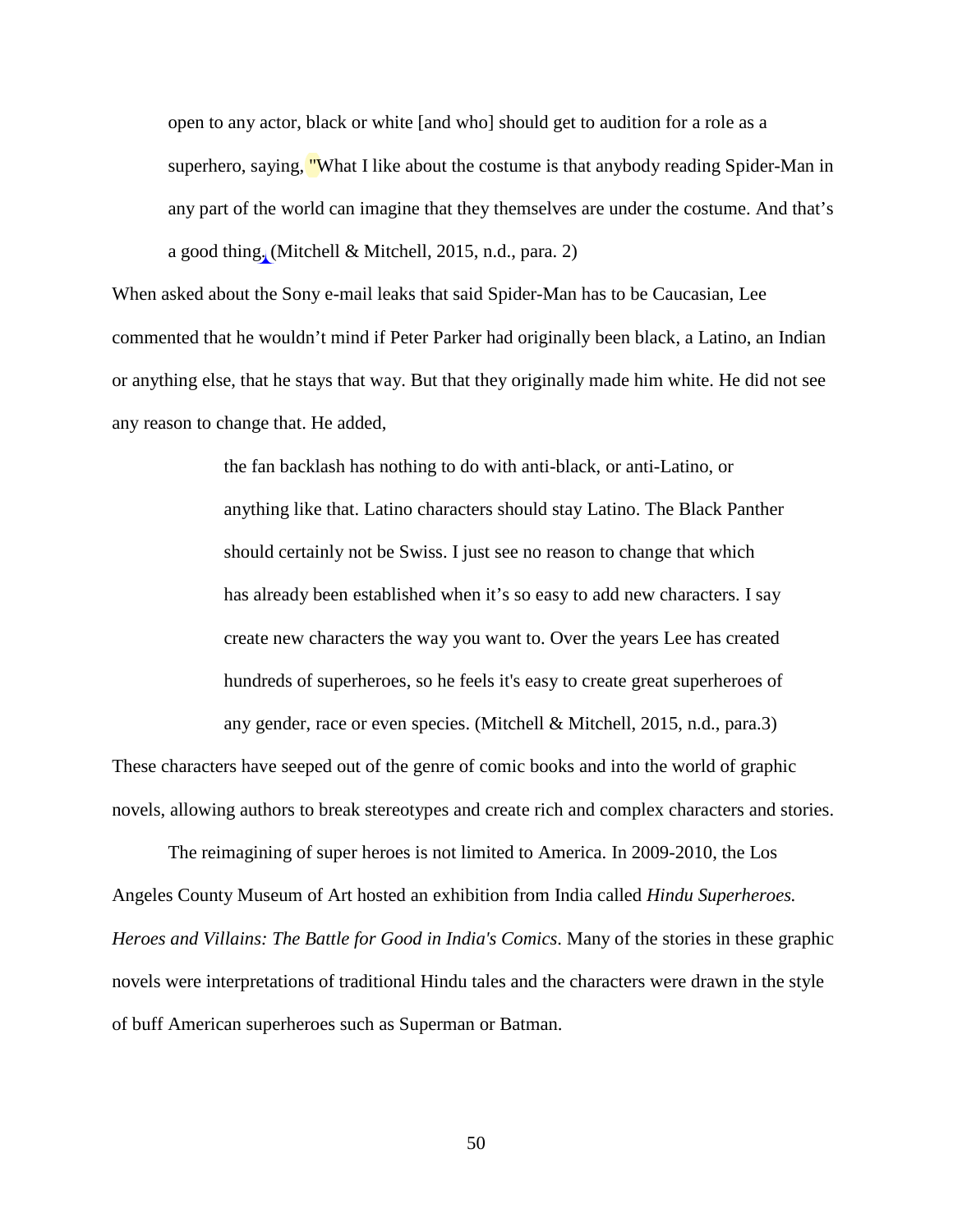# **Icon and African American Identity**

Closer to home is McDuffie's (1997 graphic novel, *Icon: A Hero's Welcome*, which takes a cue from the original Superman story about an alien child from space who leaves his planet, arrives on earth (America) and assumes a new identity, in this case, that of a black man. But there is a twist to this story. This black man has the sensibility of a conservative white man, and it takes a black woman from the ghetto to help him negotiate through all of the issues associated with a white society. She does this by becoming his costumed sidekick, assuming the identity of a social translator/journalist/historian/archivist for this spaceman to help him as well as record his stories as an "African- American Superman" (Brown, 1997, p. 49). Icon, the main character, participates in an origin story that only superficially resembles that of Clark Kent. The first four, text-free pages of the novel depict Icon's voyage to Earth with a gray-skinned, muscular being with three fingers on each hand and no nose, traveling through space when his ship is attacked. He locates an escape vehicle, blasts off, and crashes in a field on Earth just outside of a plantation slave cabin. A young African American woman hears the noise, investigates the strange metal object, and finds a tiny black baby lying on the passenger seat into which Icon was lately strapped, and the ship's sensors and his own alien DNA have prepared him with culturally appropriate camouflage. Icon represents one facet of the universe of black superheroes created by Milestone Media, an independent publishing company founded in 1993 by four African American businessmen, Derek T. Dingle, Dwayne MeDuffie, Denys Cowan, and Michael Davis. These entrepreneurs wrote, illustrated, published, and highlighted this story specifically to "address the lack of minority representation in comics, and the often stereotypical nature of that representation and the quality and diversity of African-American life" (Brown, 1997, p. 31).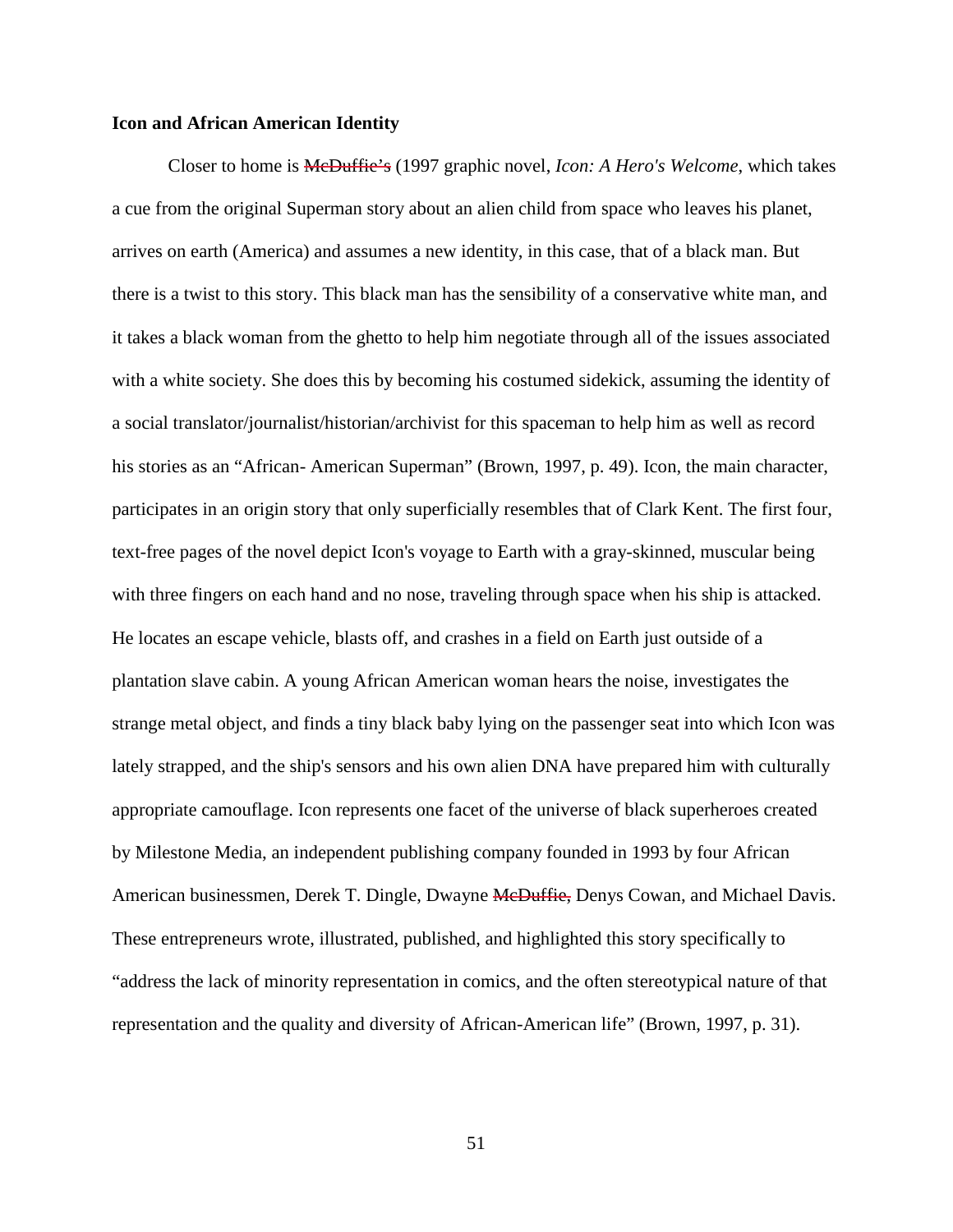The publishers of *Icon* were guided by two central principles when designing their titles: to create characters of several different ethnic groups and to appeal to a broad audience of readers. Attaining both of these goals required a certain amount of delicate negotiation; the founders claim to see their project as "entertainment first and a source of political agency second" (Brown, 1997, p. 32). Brown, author of a book-length study of Milestone's innovations in the field of comics, argues that "it is important for Milestone to avoid being perceived as political so that their business can succeed" (Brown, 1997, p. 55).

While Brown tries to separate the artistic value and fan appeal of Milestone Media's products from their work's political implications, only a brief perusal of *Icon: A Hero's Welcome* is necessary to discern that the comic's authors chose specific settings, themes, storylines, and characters to highlight the social conflicts that grow out of racial difference.

Reading *Icon* in relation to other examples of African American graphic narratives offers insight into the ways in which such narratives rely on the tension between image and text to challenge stereotypical representations of race and gender. As Brown suggests, "the Milestone superheroes [can] function as a focal point for interpreting revisionist notions of African American characters in comparison to more mainstream comic book ideals" (Brown, 1997, p. 2). The company's conscious attention to its characters' social positions translates into complex critiques of contemporary identity politics.

Once again, Rocket both recognizes the potential social ramifications of characters' ethnic identities and uses their experiences to educate Icon about African American life. As his biographer, she also positions their adventures in the context of the overall superhero genre. She understands the textual precedents to their exploits and comments on their participation in narrative conventions with the self-reflexivity that characterizes many superhero comics. That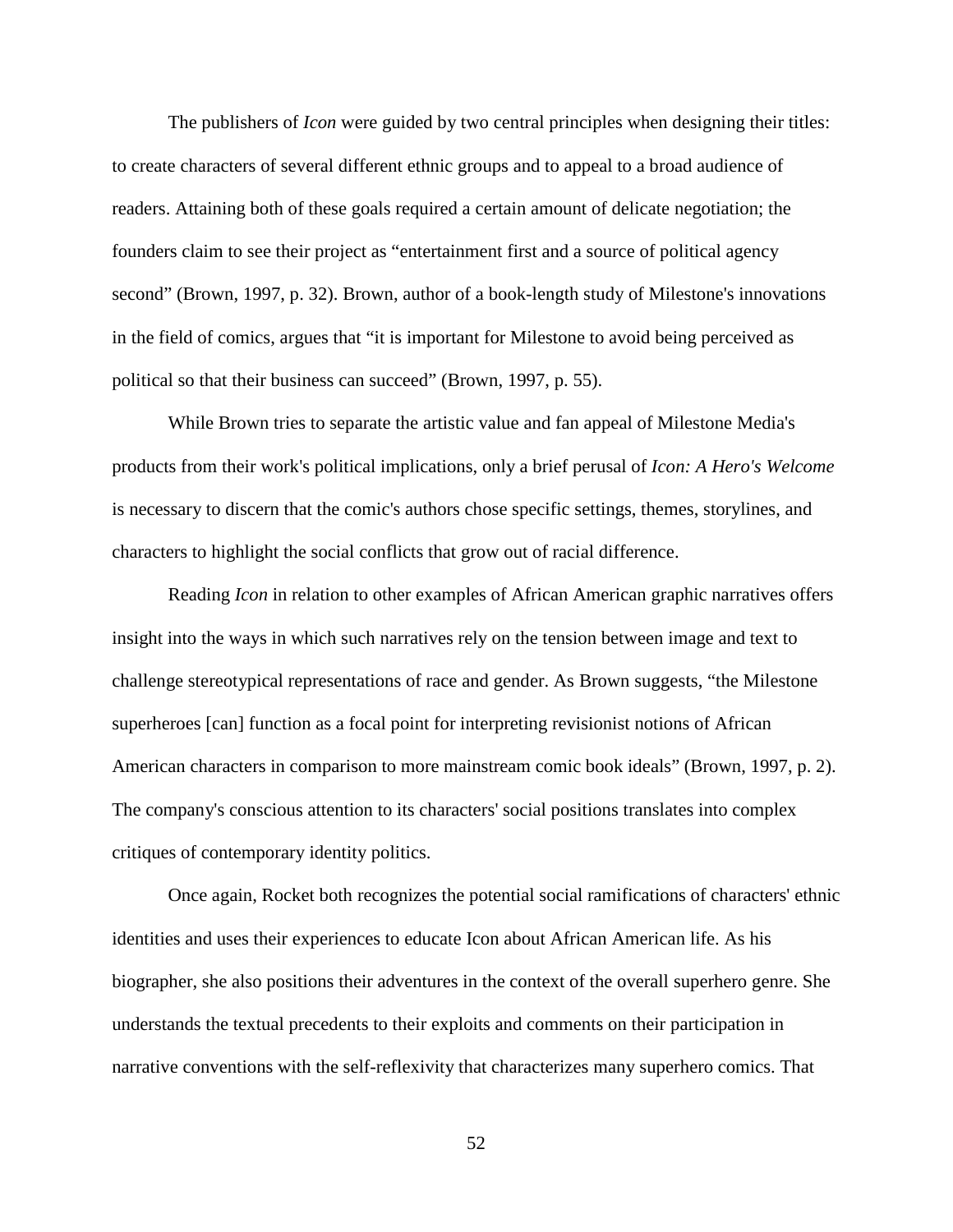self- reflexivity is a central component of the entire Milestone universe, as demonstrated when Icon intervenes briefly in others' stories. (Ryan, 2006)

In *Reinventing Comics: How Imagination and Technology Are Revolutionizing an Art Form*, McCloud (1994) argues that "gender balance and minority representation" (p. 11) are goals of modern comics professionals. The creators of African American graphic novels have taken on these challenges in their reexaminations of popular histories and conventions. Such a large-scale project promises fans of the genre a lengthy future in and beyond the past.

These books broke the barriers imposed on the media by early publishers, providing a wider, inclusive voice mirroring contemporary society, cultural and political issues. More often though, the stories in graphic novels are about single important, complex and critical issues facing contemporary society. Graphic novels are not limited to using only familiar characters, so authors have been able to break out of the stereotypical racial and gender roles and explore new worlds and narratives.

# **A Case Study About Creating Graphic Novels in the Classroom**

One of the more interesting programs using graphic novels to investigate social justice takes a very different approach. Rather than using existing graphic novels to start conversations, a team of educators provided instruction about the formal elements of graphic novels, similar to the material found in McCloud's (1994) *Understanding Comics*. The students then created their own stories and in order to explore their shifting identities. This project, called Graphic Journeys Project was developed in a in West Florida school district to teach middle schools students to write their own stories in the form of graphic novel, theorizing that graphic novels can assist people in their community transitions from immigrant or refugee to new resident in order to gain a better understanding of who and what they are becoming as well as the process itself. This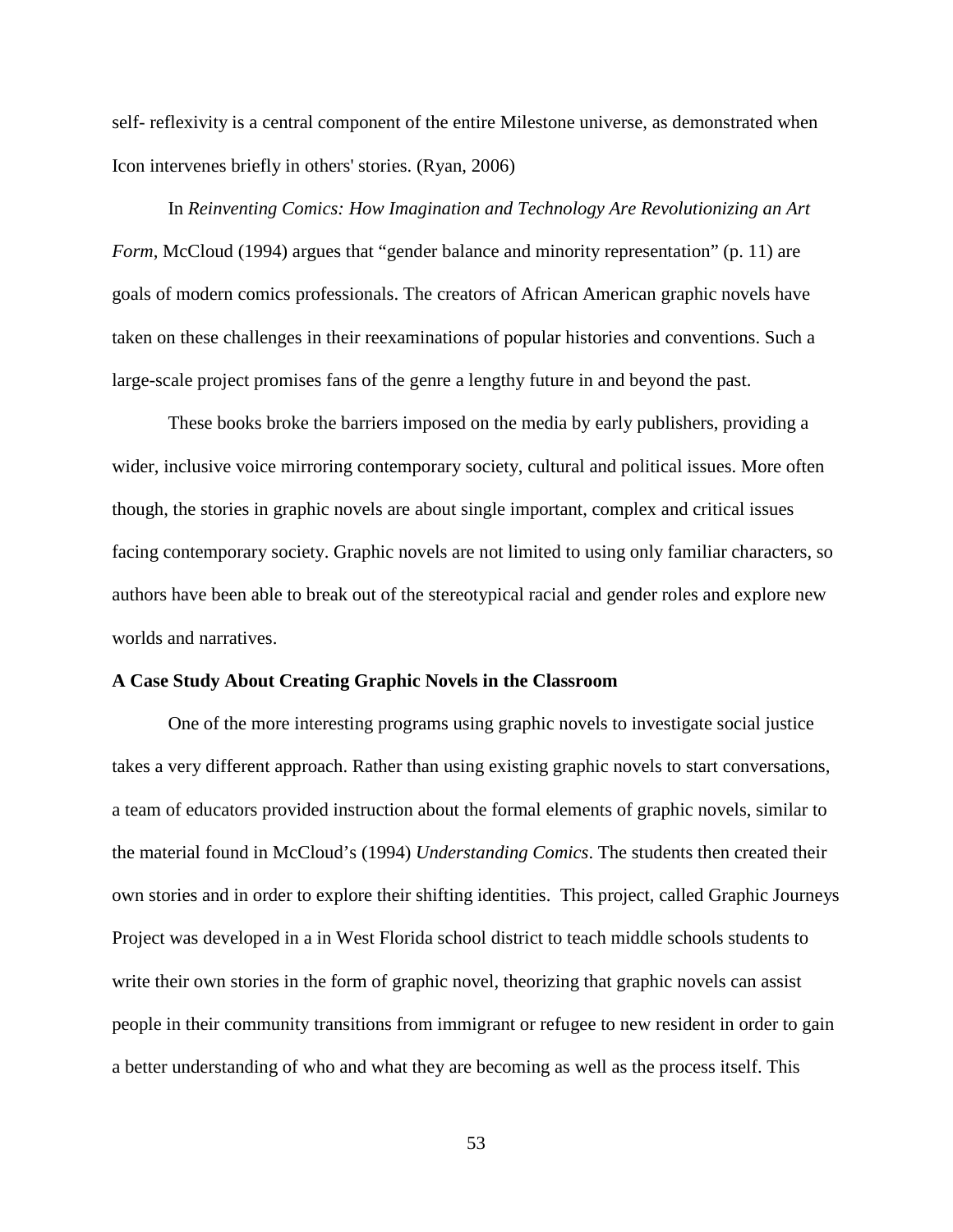project was done with 32 middle school English learners who told their personal family stories about immigration through graphic novels. A critical component of this project was to help them explore their shifting identities from where they came from (leaving behind families, friends, communities and cultures) to a new country where they were required to learn and adapt to the language and customs.

Graphic Journeys was a multimedia literacy project that took place over a period of six months in the ESOL classroom of a diverse public middle school on the west coast of Florida. As a multimedia, personal writing project, Graphic Journeys engaged teen ESL classes in the composition process while building bridges to help them acquire academic English language skills. This project offered 32 ELs the opportunity to research their family's immigration narratives and depict them as graphic stories. The stories were compiled and published in hardcover books that were distributed to each participating student at a large-scale family/community event.

The context of The Graphic Journeys project was to create a framework for students to explore identity-as-narrative, situated in an ESL classroom. The students created a conceptual framework for their telling own stories in detail in the graphic novel and comics format. The teachers "supported the students reflections on the implications of this type of project, and provided recommendations based on integrating a multi-literacies pedagogy with academic English language instruction" (Danzak, 2011, p. 187). The result of this is that students were able to increase their knowledge of the English language by using a multi-literacy pedagogy to telling stories that they were intimately familiar with-their own.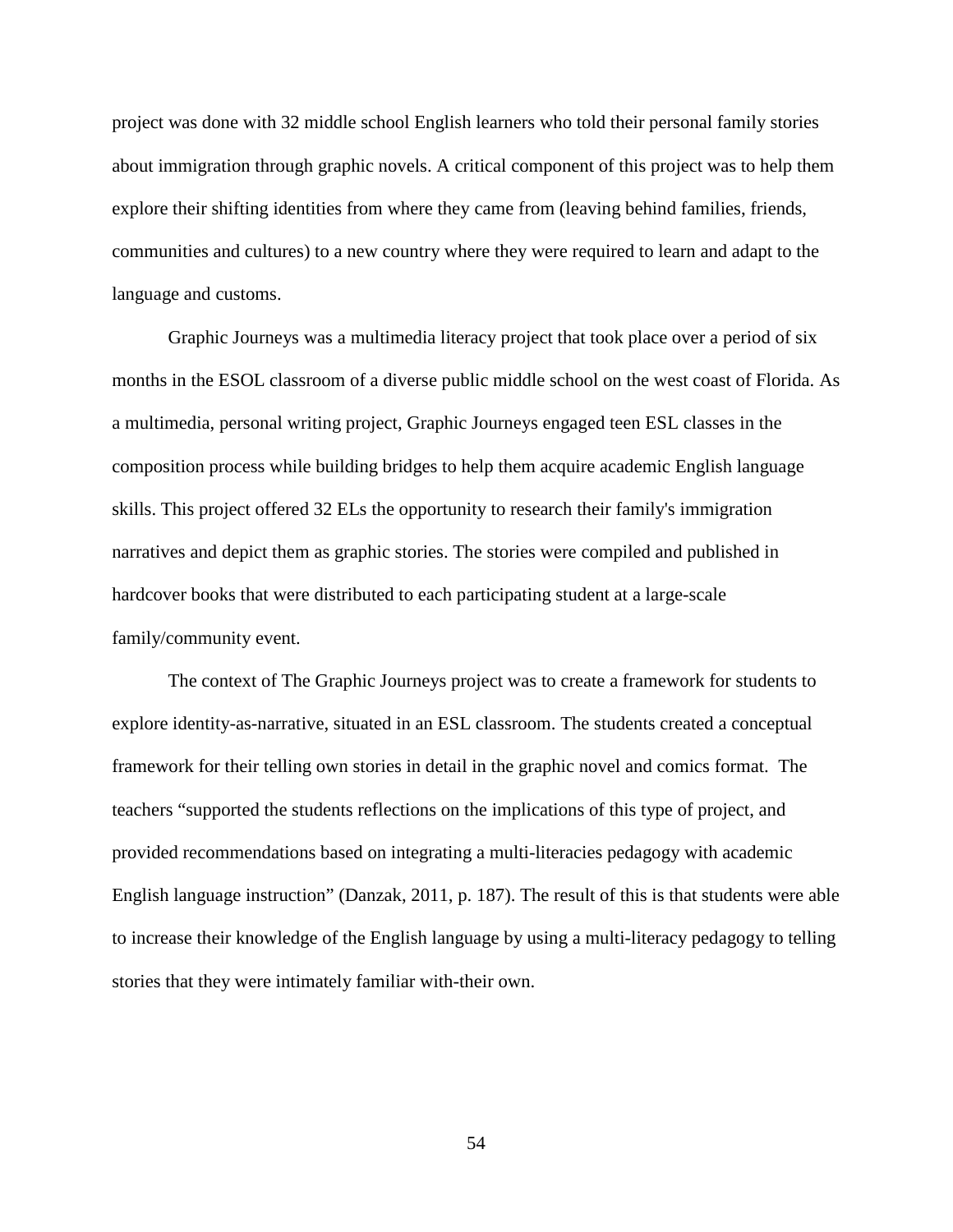### **In the Future**

Most of the literature and criticism about graphic novels examine characters and books that address the relationships between multiple identities, social justice, historical events and other narratives, but from the viewpoint of authors of these books. Other articles describe the power of using comics to promote visual literacy, assist individuals to understand and assimilate into new communities and societies.

At the same time, there is a dearth of literature examining the benefits and processes used for students to create their own graphic novels to explore and understand issues that are personal and important to them. Issues such how learning about the formal elements of sequential storytelling, and the different kinds of tools that are used, such practical (pens, pencils, and paper) or digital. Finally, there is little to no research about best practices that are used, to teach students how to use text and images to write compelling, and authentic stories. However, before such practices can be enumerated or educational impacts assessed, the range and variation of uses and users of graphic novels for learning must be described.

When looking at the tools and methods that educators use to engage students and learning, one is struck by the diversity of media and methods that are currently in use. Along with the traditional methods and media such as books, papers, chalk boards, lectures and tests, many educators are looking towards alternative media to provide content, creation tools and new curricula. In the not so distant past there were slide projectors, shared televisions, records and tapes. Over the years, popular forms of entertainment have been developed and used for education. Television brought shows developed by educators such as *Sesame Street*, *Mr. Rogers*, along with more prosaic shows such as *Dora the Explorer*, Arthur and many others provided children with basic learning skills along with lessons in social behavior.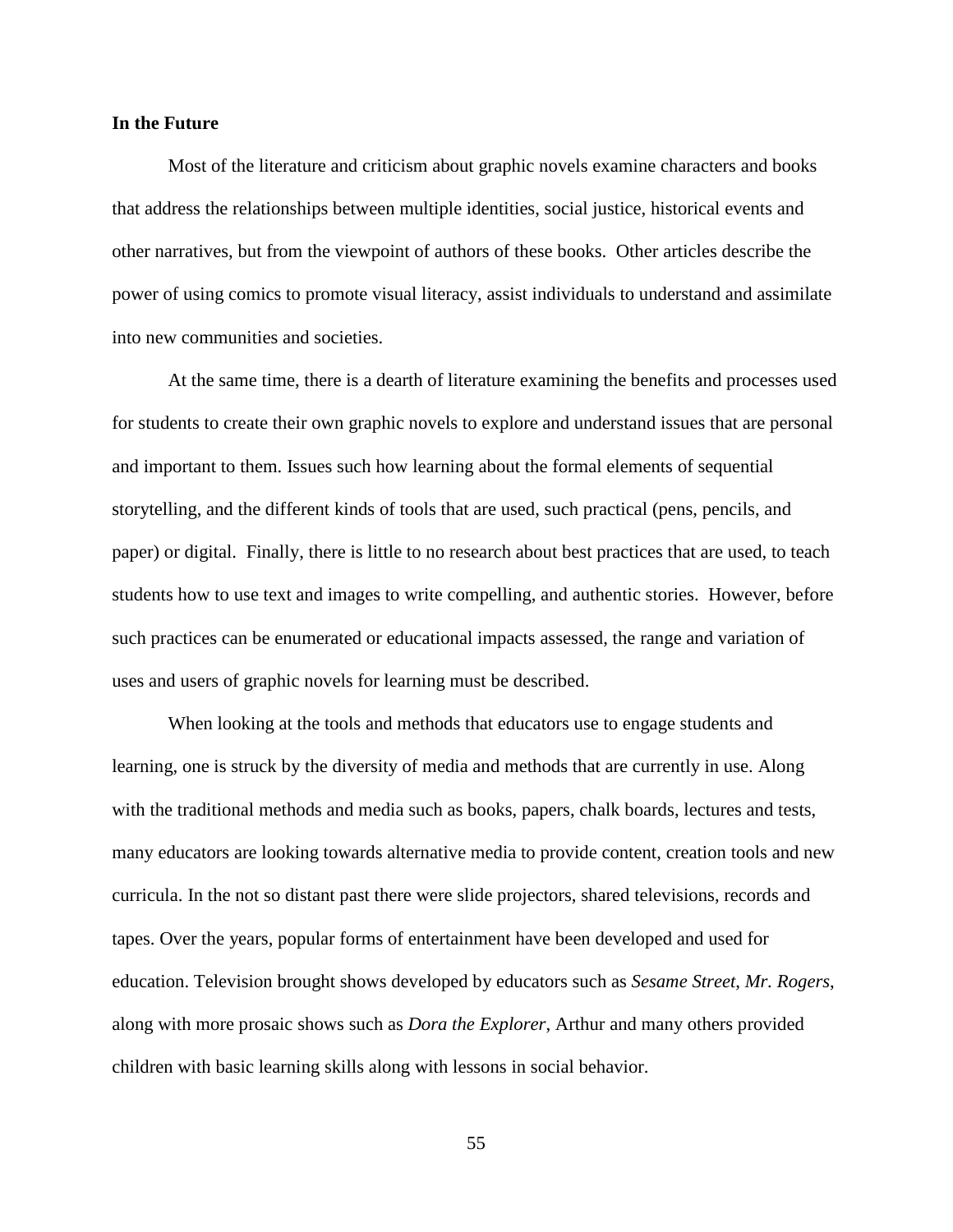Other popular forms of media such as theater and movies have also found their way into education, along with more recent forms of media such as comics, graphic novels and computer games. Each form has its own unique qualities and media characteristics that support different demographics and needs. This idea helps form the theory of transmedia, where every unique each media can tell a unique story or part of a story that uses the blends the narrative with the media. For example, a radio play will be told differently from a movie or a graphic novel. Sometimes content is adapted from other sources for educational purposes, other times new content is developed specifically for educational audiences. The end result is that graphic novels are a form of media that can successfully transition from entertainment to education.

The previous chapter illustrated that two of the primary topics graphic novels address are social justice, and issues relating to the identity of the individual as well as the individual's place in community. It is interesting to note that much of the research into this is in fact 5 to 10 years old, and was done before the research into the uses of transmedia in education. Although there has been some data collected about specific graphic novels with strong messages and content that is directly about social justice, in particular about the immigrant experience, and how it is integrated in formal learning environments, such as schools and academia, as well as articles about graphic novels used in a specific classes such as history. The research also describes popular books and methods that teachers use as launching points to start classroom dialogues about critical issues such as social justice, exploring a person's identity as an individual and within a community, as well as exploring the challenges facing immigrants and refugees as they as they develop new identities in a new land.

Within the existing literature, there are virtually no articles that examine how graphic novels are integrated into a formal curriculum, published before the early 2000s as well as a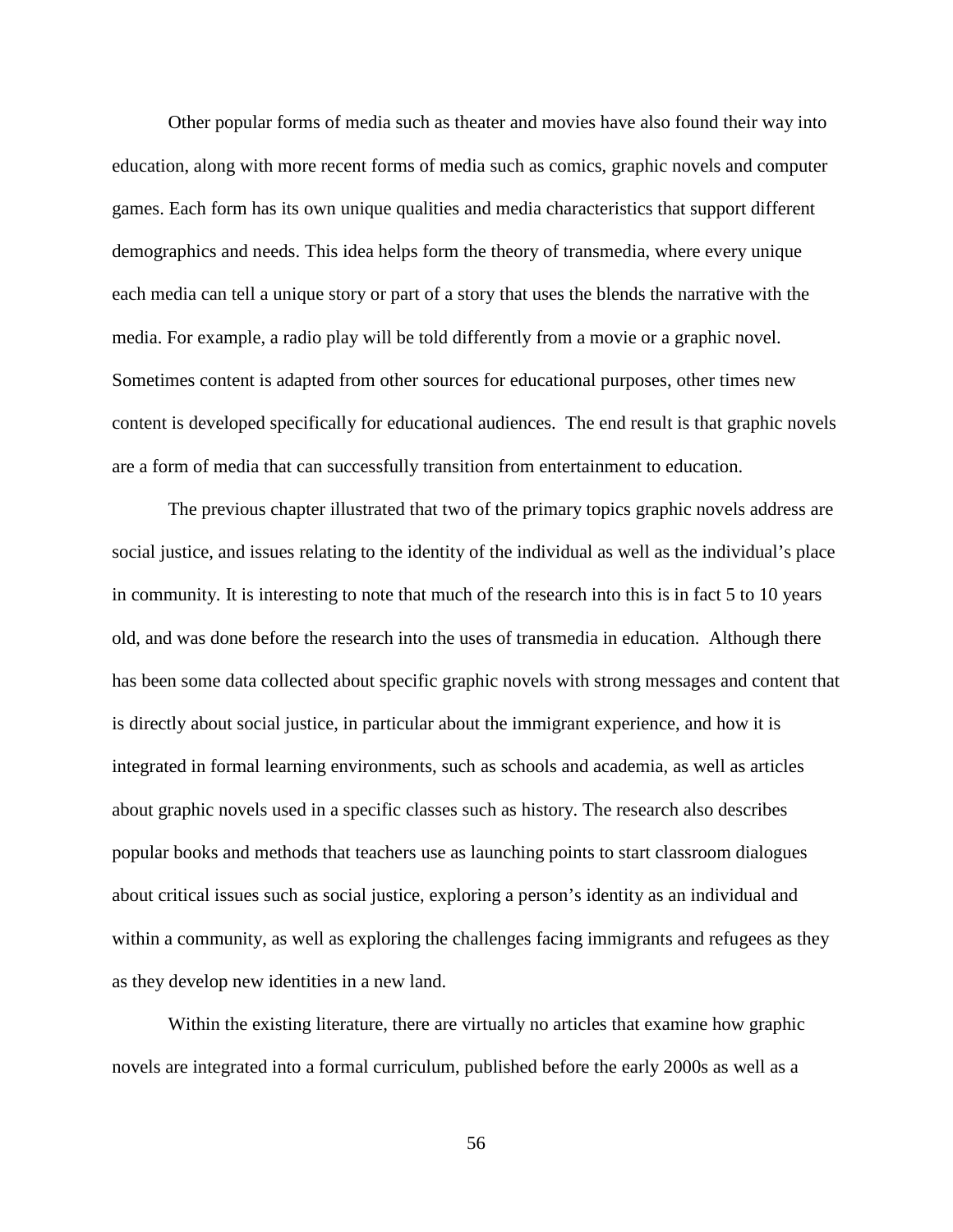general misunderstanding about the quality of the narrative found graphic novels. The result of this is that they are often unfairly compared to popular comic books filled with superheroes and talking animals, which leads to misconceptions about their efficacy in exploring critical and relevant issues in formal learning environments. Because graphic novels are an unconventional media for use in classrooms, developing standards for using them may be difficult or even undesirable. Yet, we do see that individual teachers who have identified, and selected specific stories for specific classes, and concurrent with other forms of popular media such as computer games, there is an increasing level of interest in using graphic novels in the classroom. Although most of the research is about integrating existing stories in curriculum, there is little written about how students create their own graphic novels to tell their own stories.

One reason for this growing interest is found in number of compelling new titles being released. There is evidence that of positive changes, partly as a result into an increase of academic investigations into graphic novels in formal learning environments. For example, selfreferencing books such as McCloud's (1994) *Understanding Comics*, address the formal elements about the structure of graphic novels while Nick Sousanis' (2015) *Unflattening* explores more philosophical and esoteric issues such as the elemental nature of the relationship between marks (images) and words. There is evidence that there is a growing understanding of educators about of the power of graphic novels in education, similar to the ways that movies were introduced. A very informal survey of educators, authors and fans conducted by the author shows near-unanimous comments graphic novels are a current, relevant and important media to bring into the classroom.

A second reason for the increased interest in graphic novels is that they represent one of the fastest growing media in the US. According to ComicChron, one of the primary resources for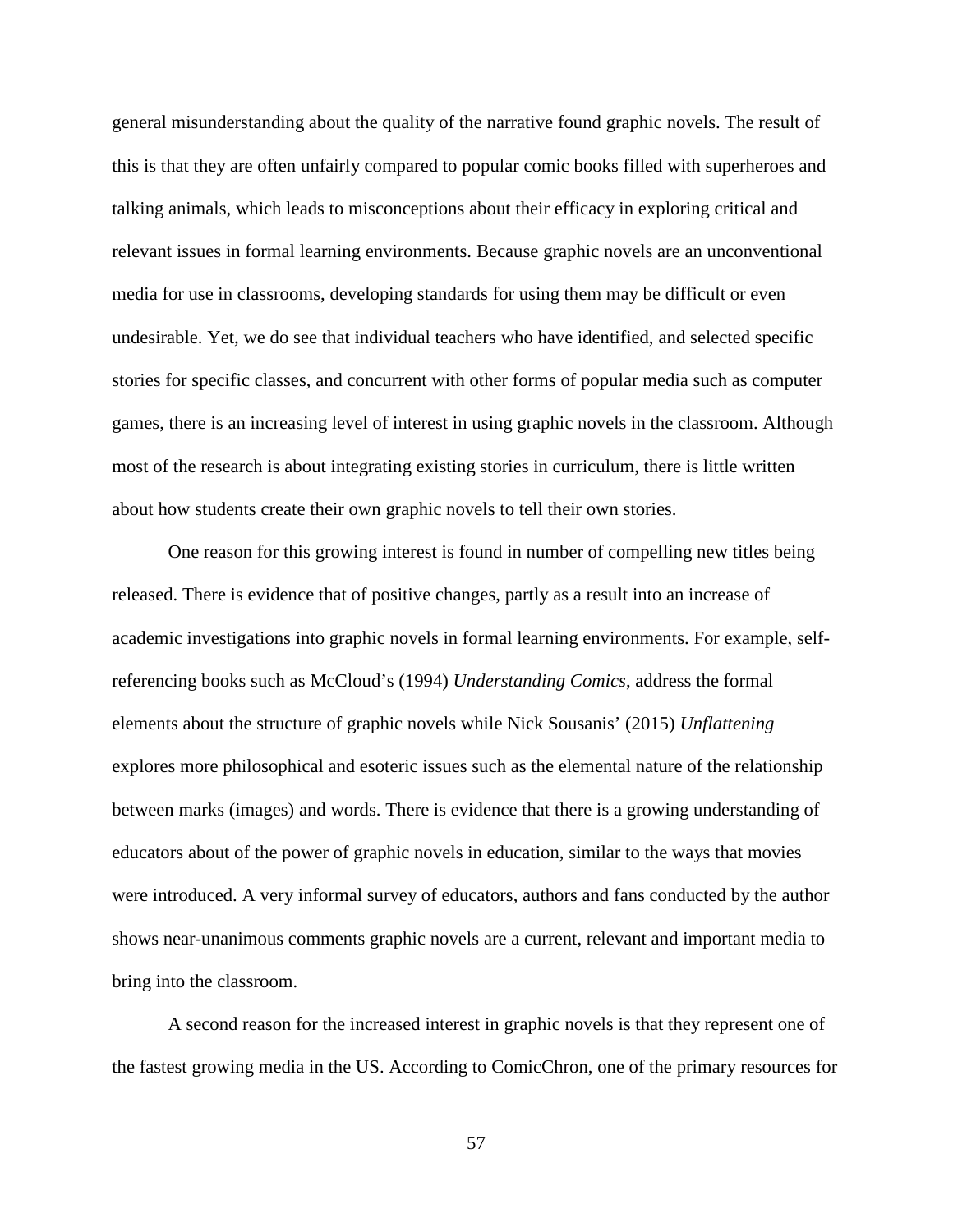tracking sales, the overall sales of comic books and graphic novels reached \$579.12 million, up by nearly \$40 million from the previous year. In fact, over the past decade, sales of comic books and graphic novels have increased between 20-30 million dollars a year (Comic Book Sales by Year, n.d.), illustrating that this growth in popularity is parallel to the growth of computer games. Furthermore, history shows that most new forms of popular media, including graphic novels, begin as forms of entertainment, followed by informal adaption to classrooms. The next step of this evolution is for formal academic investigations into the process and benefits of integrating a specific media in educational settings. This has happened to popular literature, cinema and even computer games, such as recent investigations of computer games and learning conducted by academics such as Ito, Jenkins and Barab, and others. The interest of this author is to explore the phenomenon of the use of graphic novels in formal educational settings.

The most basic questions about introducing graphic novels in different learning environments are: Why are educators teaching with graphic novels? Why not traditional literature, textbooks, or even movies? What can graphic novels provide that traditional literature cannot? Following this come a series of procedural questions such as: Why have some educators decided to use this specific medium to address important and critical issues? Why have certain stories been selected and not others? Are there commonalities in the practice and titles that are used by teachers? The answers to these questions will help provide a foundation for both the mundane (what levels are taught, syllabi, etc.), as well as deeper, philosophical questions that describe what educators hope to accomplish with graphic novels, as well as understanding their learning objectives and expectations.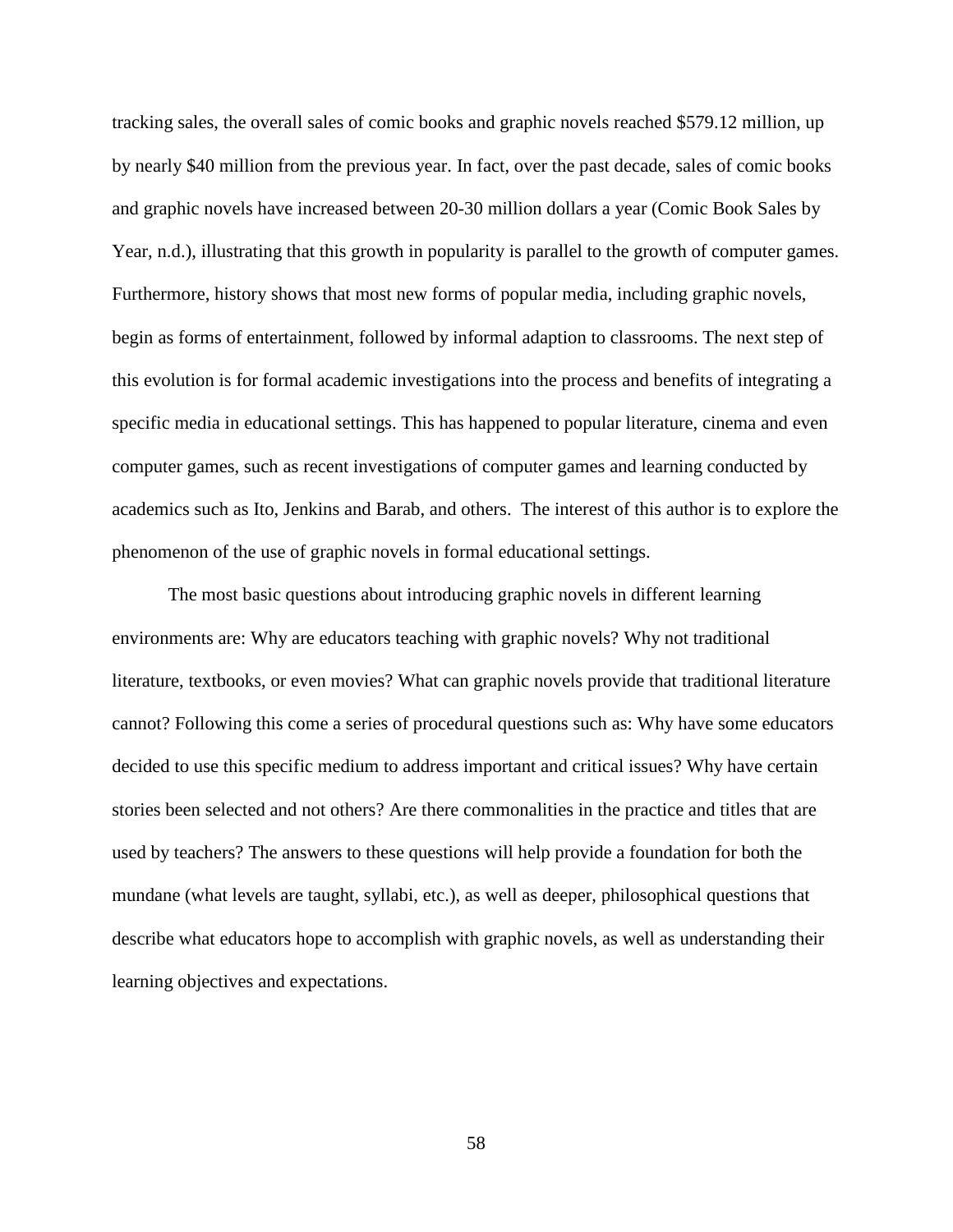#### **Chapter 3: Research Design**

The use and benefits of popular content and media (such as films) in education has been fairly well accepted and documented. Research by scholars such as Mimi Ito, Professor in Residence at the Humanities Research Institute at University of California, Irvine, Sasha Barab, Professor in the School for the Future of Innovation in Society, and Executive Director of the Center for Games and Impact at Arizona State University, Henry Jenkins, Provost Professor of Communication, Journalism, and Cinematic Arts, at University of Southern California, and Joi Ito (Mimi Ito's brother), the director of the Massachusetts Institute of Technology (MIT) Media Lab, an interdisciplinary research lab that encourages the unconventional mixing and matching of seemingly disparate research areas support programs and research studying the impact of digital media and games in education and learning are investigating areas such as MIT's Using Games in the Classroom, and ASU's study about the impact of games in education.

Yet, although graphic novels (and their older sibling, comic books) have been the subject of many articles about specific titles, classes or individuals, there are no broad formal studies about how graphic novels can be and are used in education. There are several schools and centers that offer programs, and even degrees in creating comics, such as the California College of the Arts in Oakland, California offers an MFA in Comics, and the Savannah College of Art and Design offers several degrees (BA, BFA, MA, MFA) in sequential art. The Center for Cartoon Studies, in Vermont, offers a two-year program that focuses on sequential art, specifically comics and graphic novels. But none of these schools are research institutions and do not offer classes on the pedagogical use of comics in education.

Even without centers for the formal study about the benefits of comics and graphic novels in education, there is informal, anecdotal and observational evidence that point to an increase in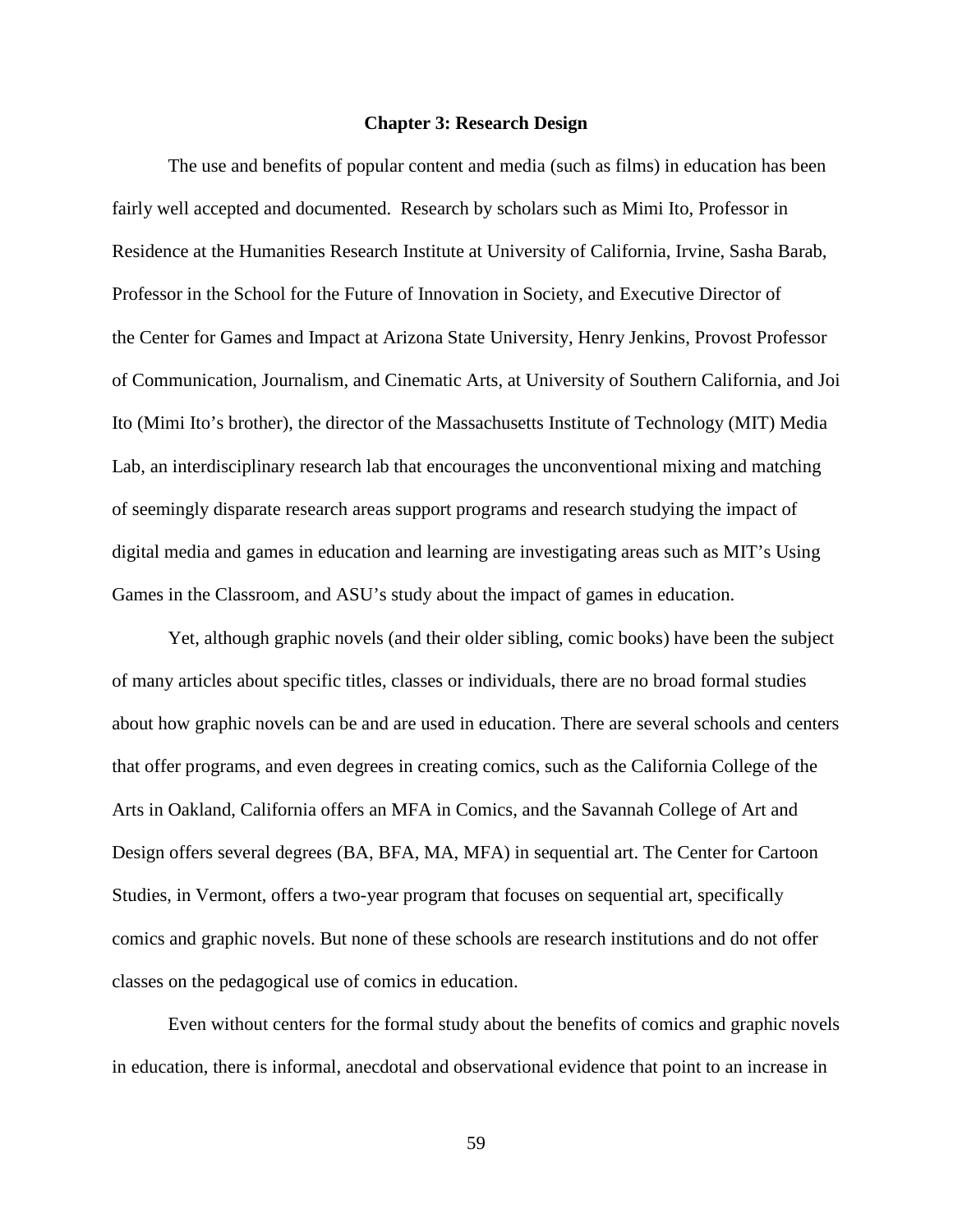interest in this. Listservs such as ComixScholars call for academic papers and conferences about the benefits of comics in education on a weekly, if not daily basis, and ComicCons around the world also show an increase in the subject based on the number of panels exploring different issues about education that take place at every conference. Yet, there continues to be a misperception about the efficacy of using graphic novels in education and learning. One only needs to look at the marketplace, as well as the number of fans, to see ample evidence of the growing interest in graphic novels to comic books by students and teachers alike. Chapter 2 offered examples of variety of titles and books about graphic novels, but the author feels that a closer examination of teachers who use graphic novels shows that although they have a more sophisticated approach to narrative and topics that set them apart from comics, they are both valuable tools for education. But, because of the lack of formal studies about using this genre in schools, it was necessary to begin with an exploratory study.

# **Study Goals**

The primary goal of this study was to investigate, document, and understand the reasons that educators who use graphic novels in their classrooms choose to use them, rather than traditional text. Secondary goals were to identify the classes they teach, and to identify commonalities and shared best practices. Although a limited number of interviews were scheduled, the author hoped that by reporting on the learning objectives, students' reactions, the books they use, types of assignments give, the criteria that they use to define the critical elements for success in their classes, as well as the instructors' own relationships with graphic novels, it would be possible to capture enough data to answer the primary question of why.

It was decided to use a phenomenological research process, for designing the research questions as well as conducting the interviews. This method proved particularly appropriate to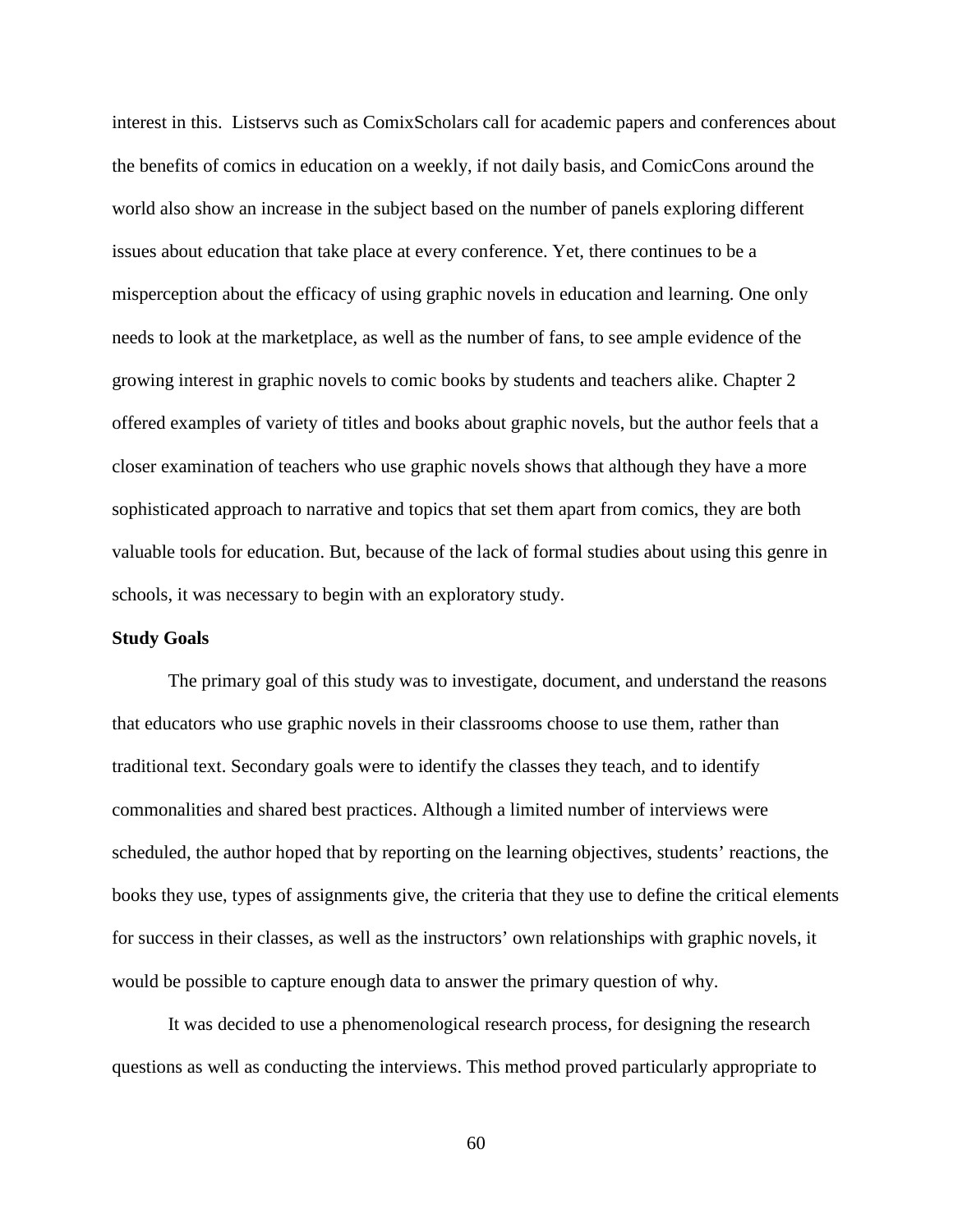this study because it permitted the subjects (teachers) to describe their points of view, reasoning and experiences in selecting the titles that they use as well as developing their own sets of learning outcomes and methods. The author was able to look at both the individuals' choices, curriculum and reasons for selecting graphic novels.

This method also demanded that the researcher acknowledge and take into consideration his own biases and experiences. For example, the author taught *The Jewish Graphic Novel* at university level, allowing him to acquire experience and understanding in how graphic novels can be used in an academic setting. This gave the author the tools, knowledge to be able to drill into the participants responses in order to gain an understanding of the why and what of selecting graphic novels as opposed to other media.

Besides gaining an understanding of the context of using graphic novels to study social justice, individual and community identity, the phenomenological protocol helped to identify other significant issues, as well as the motivations, challenges, benefits, and experiences of the teacher and of the authors, and to see what is currently being done in the field. The literature review in Chapter 2 shows that existing classes and curriculum are predicated by the choices of individual teachers. As such, there is no discernable pattern these teachers' reasons for using this media. Using a phenomenological protocol helped the author was able to identify from the data collected, experiences of using graphic novels in six different earning environments that created and defined an infrastructure for understanding the similarities and differences for using graphic novels in formal learning environments.

There were several inherent challenges in using this approach. For example, although there are classes, academic programs and even schools that teach comics and graphic novels, there are no research institutes or centers dedicated to the formal study of comics and graphic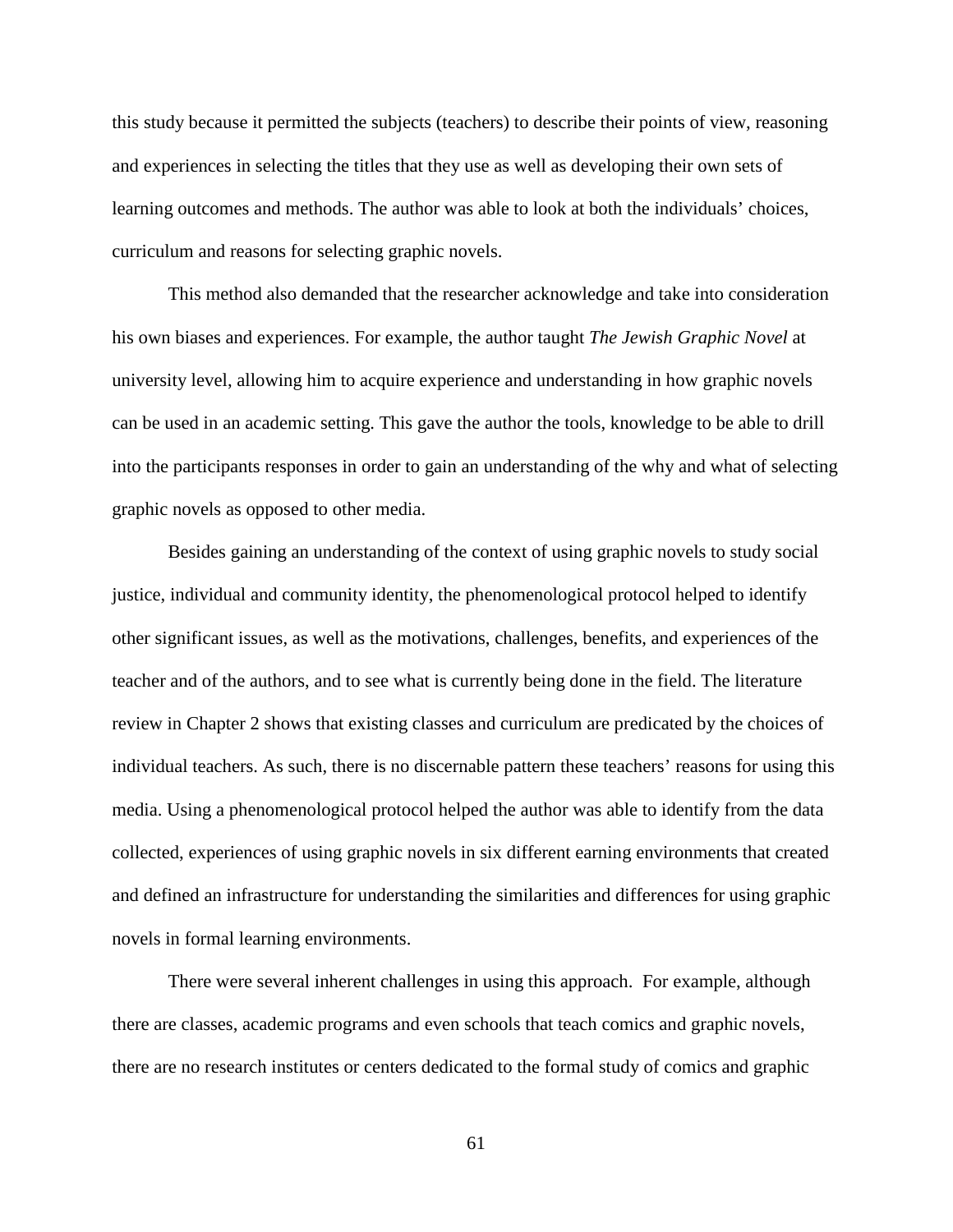novels in educational settings, similar to programs that study gaming. There is a listserv called ComixScholars that is run out of the English Department at University of Florida, but the author was not aware of it at the time. Its primary focus is on individual comics as literature, as opposed to broad-based studies about their impact on education.

As the interviews were transcribed for analysis, it became clear that despite the similarities in the sensibilities of the research subjects, there was little identifiable common ground. But it was also clear that there were still useful data to capture. In order to accommodate this understanding, it became necessary to employ a case study analysis, specifically looking at a key case study because the author's awareness of the topic could offer reasoned lines of explanation based on the setting and circumstances. Also, in recognizing that no data and narrative exist in a vacuum, the author understood that one of the benefits of a case study approach is that it

facilitates exploration of a phenomenon within it context using a variety of data sources. This insures that the issue is not explored through one lens, but rather a variety of lenses, which allows for multiple facts of the phenomenon to be revealed and understood.

(Baxter & Jack, 2008, p. 544)

Because of the multitude of titles and styles, there is no single way to understand graphic novels in the classroom. But the phenomenological methodology provided answers (or at least clues) to the how and why questions, as well as providing the "contextual conditions that [I] believe are relevant to this study" (Baxter & Jack, 2008, p. 545). In analyzing the data within the contexts provided by the research subjects, the author was be able to create a construct that helped to define the relationships, similarities and differences in approach, methods, and books used, which helps the author to identify best practices, as well as build a foundation for future studies.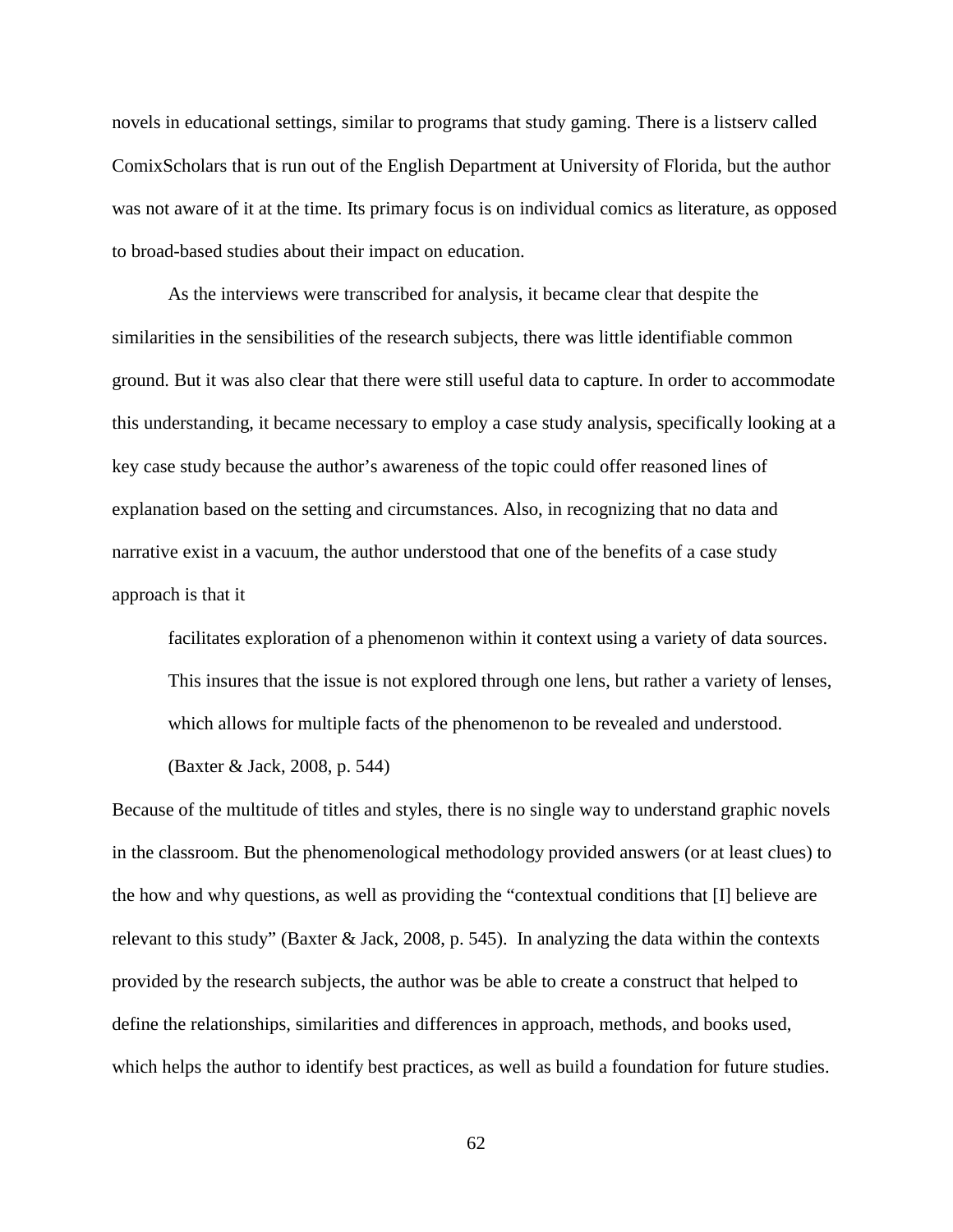#### **Selection of Key Informants**

The teaching of graphic novels in a classroom is still rather unique endeavor, as compared to using novels to teach classic or modern literature. This created a challenge to identify appropriate research subjects and required a certain about of flexibility in their selection.

#### **Development of the Interview Protocol**

The interview questions were divided into two general categories: descriptive and exploratory. The former was to understand the demographics of the study, such as gender, age, class level taught, number of times that the class has been taught, and whether or not the instructor was a previous fan of graphic novels. The exploratory questions were to probe the instructors for the deeper meaning of their choices, to understand the selections of titles, their reasons and learning objectives, and the critical elements that were used to determine the success of the students and classes.

One challenge was the understanding that there are different cognitive understandings of information and narratives at each grade level. To address this, the interviewees were limited to teachers in high school and undergraduate colleges. This helped to contextualize their responses to the exploratory questions about learning objectives, student reactions, within a 6-year window of cognitive and intellectual development. A second factor is that the participants needed to have taught and used graphic novels in their classes for at least two terms, or have participated in a formal program or study about the use of graphic novels in education in their schools. This was designed to insure that instructors were experienced in building a curriculum that includes graphic novels; has structured assignments; and has an evaluation rubric for evaluating the students. Table 1 lists the questions and the matrix used to analyze the responses. Appendix A contains the request for participation in the study. Approval for the study is in Appendix B.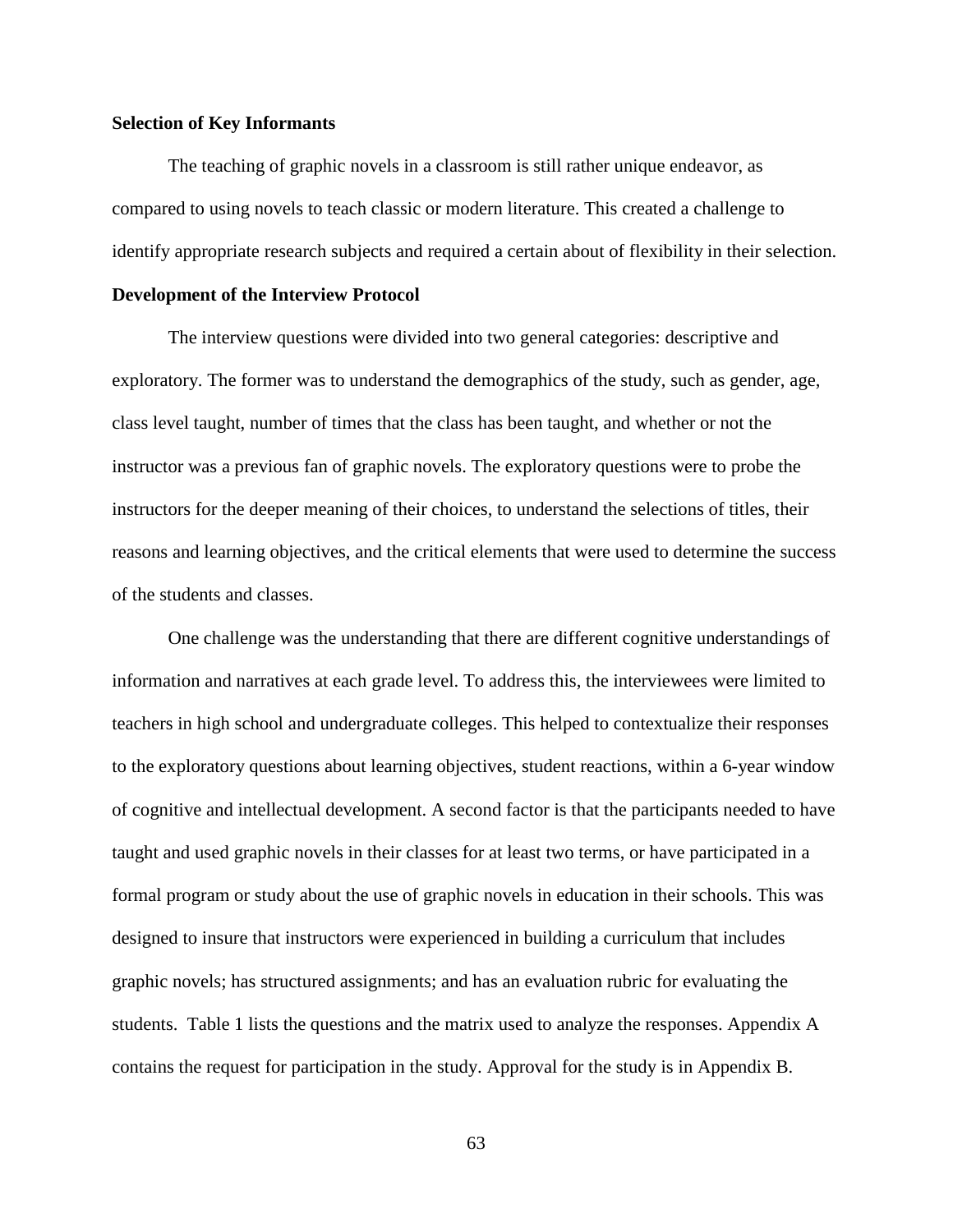Table 1 *Matrix of Questions and Responses*

| I. Interview Questions                                                                                                                                                                                                                                                                                                                                                                                                                                                 | Case 1 | Case 2 | Case 3 | Case 4 | Case 5 |
|------------------------------------------------------------------------------------------------------------------------------------------------------------------------------------------------------------------------------------------------------------------------------------------------------------------------------------------------------------------------------------------------------------------------------------------------------------------------|--------|--------|--------|--------|--------|
| Q1-Demographics<br>P1- What type of institution do you teach at?<br>P2- What class level do you teach?<br>P3- How many classes have you used graphic novels,<br>or what was the length of study or program that you<br>were involved in?<br>P4- What was the subject of the class or classes, or<br>what was the study or program?<br>P5- What is your gender and age?                                                                                                 |        |        |        |        |        |
| Q2- How did you come to this choice?<br>P1- Did someone recommend graphic novels?<br>P2- Were you already a fan? If so, for how long?<br>P4-Have you been to any comic conventions?<br>P5- How did you select the titles that you use?<br>P6- What were the criteria that led you to select the<br>specific title(s) that you used?                                                                                                                                    |        |        |        |        |        |
| Q3- What do you intend to accomplish?<br>P1- What were the learning objectives for this course?<br>P2- Why did you choose these objectives?<br>P3- How did you intend to accomplish this?<br>P4- Can you give me some examples of the types<br>assignments you gave?<br>P5- How did you evaluate the assignments?<br>P6- What were the criteria that you used to evaluate<br>the assignments?<br>P7- What were the criteria that you used to evaluate<br>the students? |        |        |        |        |        |
| Q4- What were the students' reactions to using graphic<br>novels?<br>P1- about the course?<br>P2- about the content?<br>P3- about the assignments?                                                                                                                                                                                                                                                                                                                     |        |        |        |        |        |
| Q5- What are the critical elements for success?<br>P1- How do you measure success in your class?<br>P2- What tools do you use to measure success in the<br>class?<br>P3- How would you describe the level of your<br>students' success?                                                                                                                                                                                                                                |        |        |        |        |        |
| II. Artifacts, documents, syllabi, other submitted material                                                                                                                                                                                                                                                                                                                                                                                                            |        |        |        |        |        |
| Q1- What is the artifact?<br>P1- What media is it?<br>P2- How is this artifact used?                                                                                                                                                                                                                                                                                                                                                                                   |        |        |        |        |        |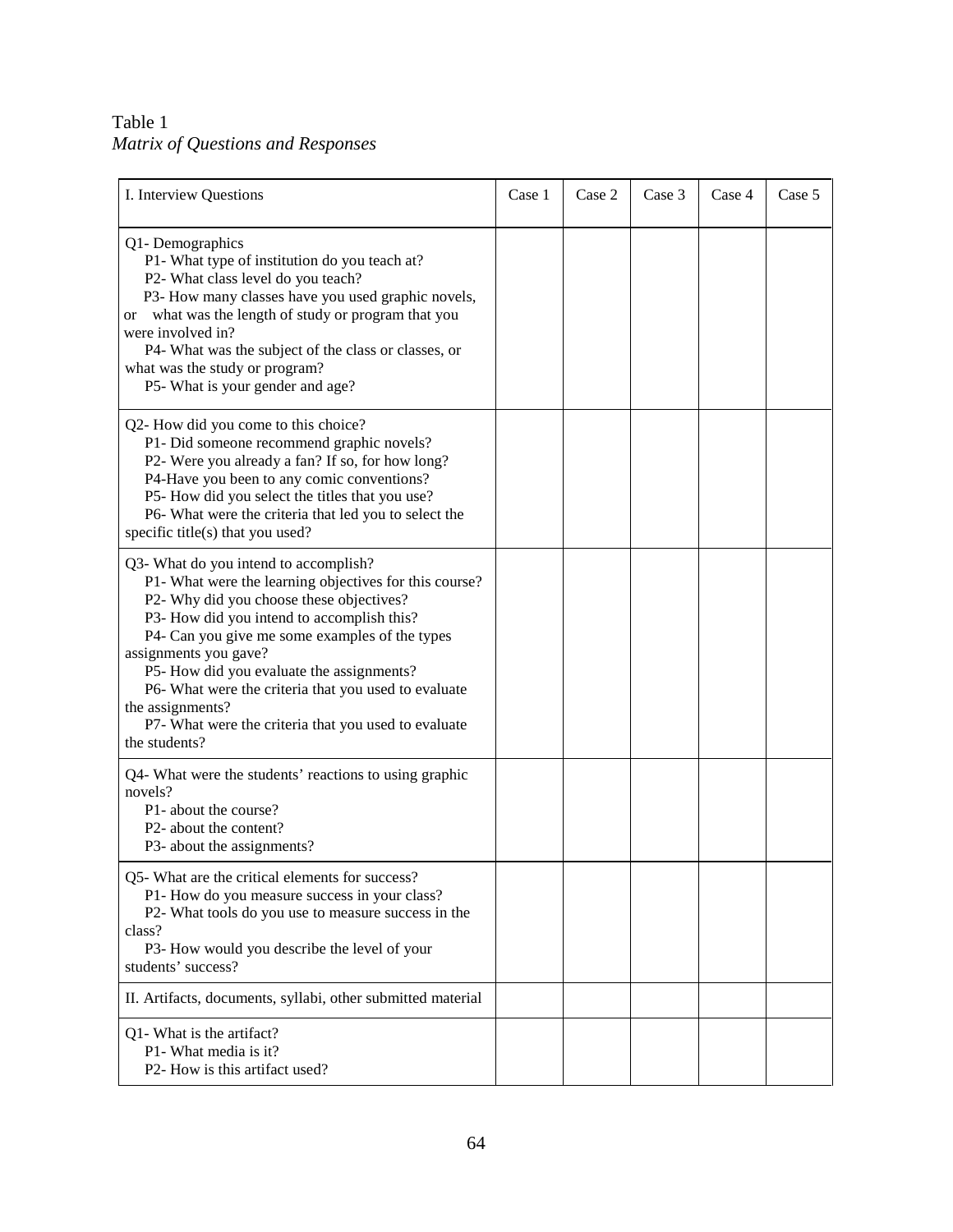In order to identify appropriate data subjects, the author decided to use social media such as Facebook, LinkedIn, and Google+ to reach out to professional colleagues, authors of journals cited in this study. The author felt that this method would provide enough interview subjects for this work, but if this proved to be thin, the author planned to adapt a snowball sampling method. The snowball method assembles

a group of informants during the course of the study, provides a way to gain access to a population that has not formal organizational structure. In this method, the research begins with a small number of names of potential informants. Once a potential candidate becomes a confirmed informant, the researcher then ask[s] that informants to recommend one or more others who will also fit the criteria of the study. (Brown, 2012, p. 67)

A request for participation in the study was posted on Facebook, Google+ and LinkedIn, and emails were sent to several select individuals (teachers and writers). After two weeks, there were no responses on the social media sites, and several of the individuals contacted were cut from the list by mutual decision. A second positing on social media brought the same results. At that time, the author contacted a librarian acquaintance on Facebook, who also happens to be a fan of comics and graphic novels. The librarian suggested the University of Florida listserv Comixscholar, which proved to be a much more successful resource. Within a week of posting, there were six responses, and over the next two months, 10 additional teachers to responded. Each teacher was sent a questionnaire to assess his or her suitability to the study. After another month of culling and selecting, six teachers were selected to participate.

#### **Demographics of Key Informants in the Study**

The six research subjects are a fairly diverse group of teachers. There are three males and three females, two college professors, three high school teachers, and one middle and high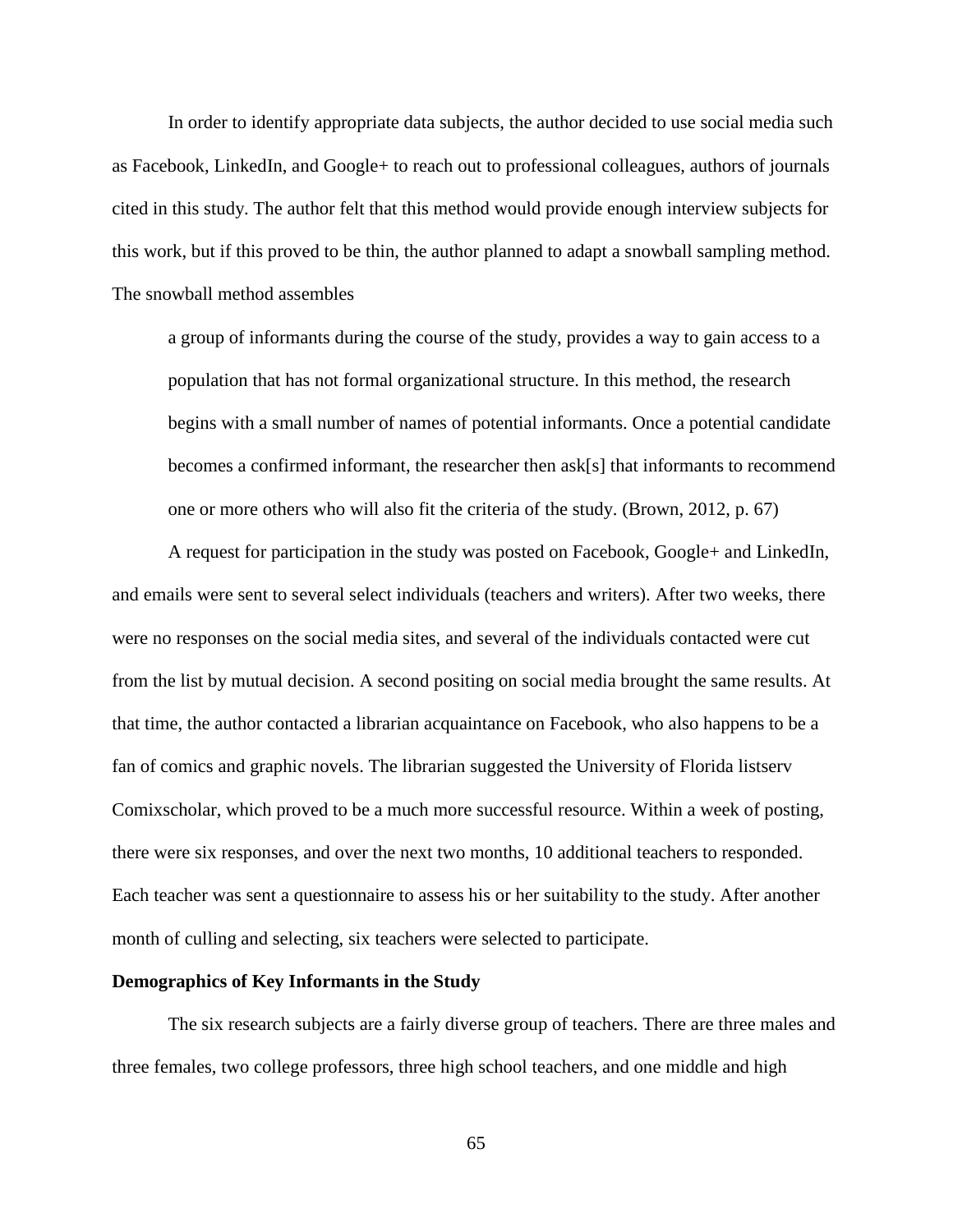school teacher. One of the college professors teaches Spanish literature at a small liberal arts college in the Pacific Northwest, while the other is an ESL teacher at a Engineers college in the country of Oman. One HS teacher teaches AP English in Chicago, one is the curriculum specialist for a group of charter schools in Los Angeles, and one is a  $9<sup>th</sup>$  grade world history teacher in Chicago. The final teacher is an ESL teacher at a joint middle/high school in northern Thailand. Of the six, four have been fans of comics since childhood, while two were introduced to them while in college. Also of the six, four have attended Comic Cons, and of those four, three presented. Table 2 displays the basic demographics of the research subjects: gender, age, grade level taught and subject, while Table 3 shows information about the location of the teacher (national or international), how long they have been fans, and if they have attended any Comic Cons.

# Table 2 *Basic Demographics*

|                        | SI              | S <sub>2</sub> | S <sub>3</sub>           | S <sub>4</sub>         | S <sub>5</sub> | S <sub>6</sub> |
|------------------------|-----------------|----------------|--------------------------|------------------------|----------------|----------------|
| Male (age)             |                 | 39             | 40                       |                        | 39             |                |
| Female (age)           | 45              |                |                          | 30                     |                | 26             |
| College teacher        | X               |                |                          |                        | X              |                |
| High school teacher    |                 | X              | X                        | X                      |                |                |
| Middle and high school |                 |                |                          |                        |                | X              |
| teacher                |                 |                |                          |                        |                |                |
| Subject                | Spanish<br>Lit. | AP<br>English  | Curriculum<br>Specialist | $9th$ grade<br>History | <b>ESL</b>     | <b>ESL</b>     |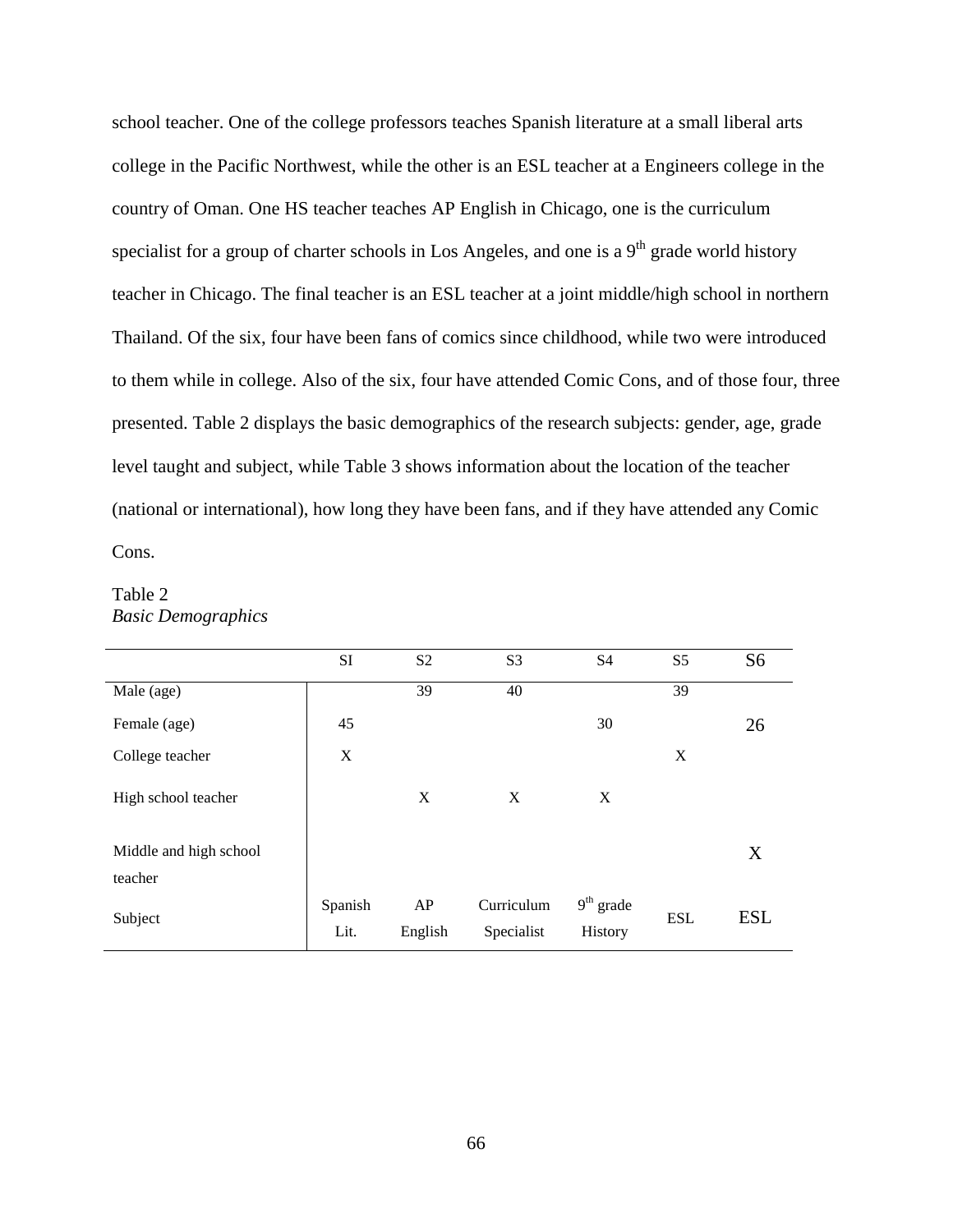Table 3 *Additional demographic information*

|                | <b>SI</b> | S <sub>2</sub> | S <sub>3</sub> | S <sub>4</sub> | S5 | S6 |
|----------------|-----------|----------------|----------------|----------------|----|----|
| National       | X         | X              | X              | X              |    |    |
| International  |           |                |                |                | X  | X  |
| Fan from youth |           | X              | X              | X              | X  | X  |
| Comic Con      |           | x              | X              |                | X  |    |
|                |           |                |                |                |    |    |

#### **Study Design**

The interviews were all scheduled via email correspondence, and took place during a three-month period. Each interview was conducted via Skype, and recorded with Call Recorder, a Skype recording utility. Each interview took between 60 and 90 minutes and followed the format illustrated in the question and response matrix in Table 1. All of the audio files of the interviews were placed into iTunes for listening and transcription, while the original files were backed up to an external hard drive for archival purposes. Although the author requested copies of syllabi and lesson plans, none were provided, despite several reminders.

The author did not feel it necessary to do complete follow up interviews, but did conduct email correspondence with all of the interview subjects for clarifications as needed.

#### **Data Analysis**

The author did all of the transcriptions over a three-month period. The author listened to each complete recording 2-3 times, transcribing relevant comments, and marking time code for future reference As the transcription process progressed, the author retuned to specific sections to insure the data and the comments were accurate, and to obtain additional detail. The primary focuses of the transcriptions was to identify the responses to the specific questions asked, as well as to pick-up and record any other important data relevant to the study.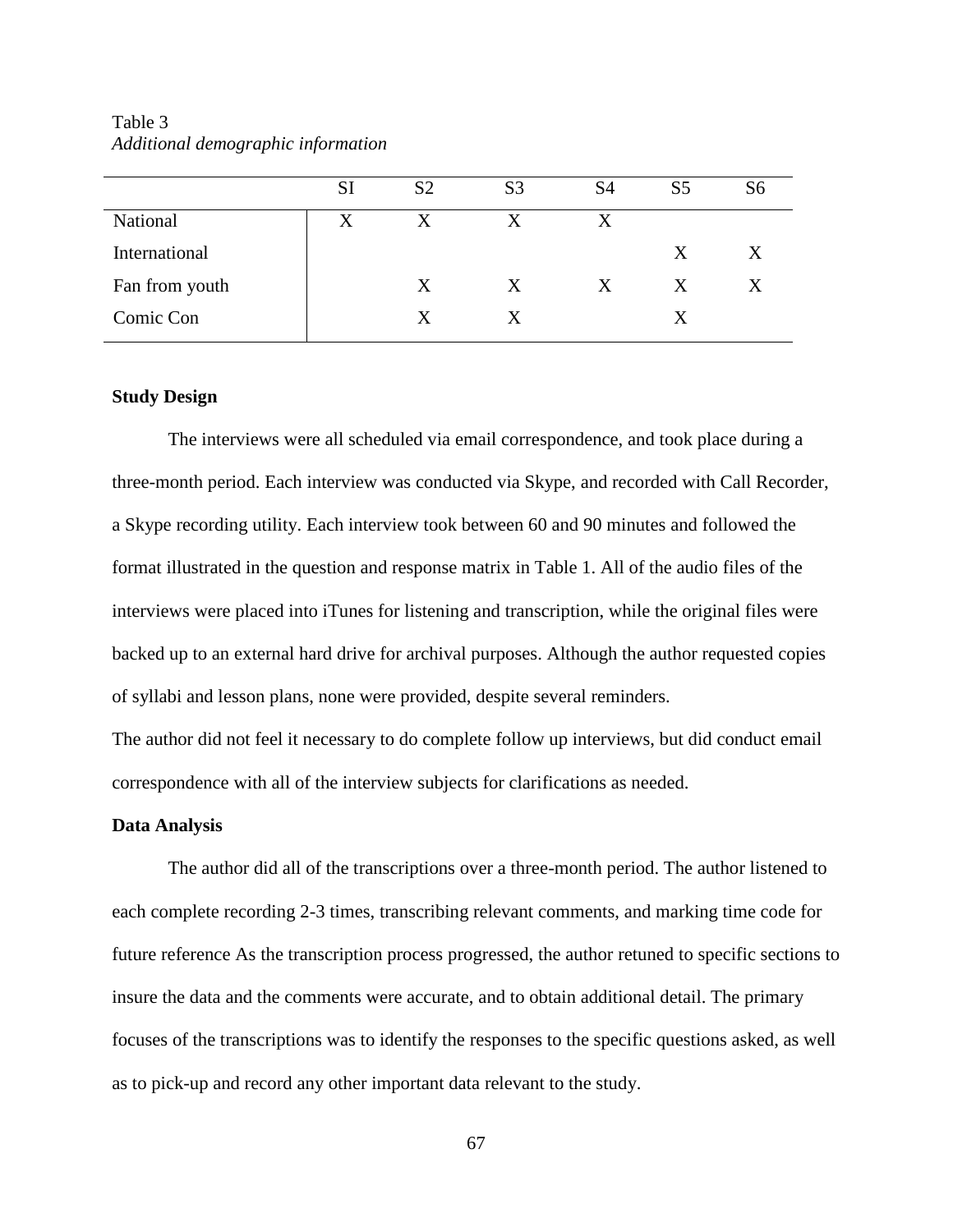All of the subjects' responses to the questions were entered into the matrix shown in Table 1. In looking for common themes, the author first looked for common language. As an example, the question about learning objectives (Q3-P1), the author looked specifically for the sentences that contained learning objective, class goals or similar language that described the reasoning of the teachers. Other themes were not as easy or clear to label, and required multiple readings in order to identify the theme. One of the initial challenges that was identified early on in the process, was that although there were similarities in comments, there was very little actual common ground. Because not all of the responses shared any common language, the author employed an iterative process of multiple readings of the responses in order to identify real meaning in the answers, as opposed to interpretations, in order to determine additional themes.

Once the initial group of themes was established, they were reviewed by the author, and compared with the number of similar responses to determine if there were enough data for those themes to be included in the report. It was determined by the author with guidance from the Chair, that four was the minimum number to be included.

Coding proved to be another challenge caused by the lack of common ground, but again, an iterative process of reviewing the themes and answers provided the codes used (see Table 4). After determining the codes, the author returned to the matrix to identify appropriate quotes to illustrate the thematic commonalities in the data analysis in Chapter 4.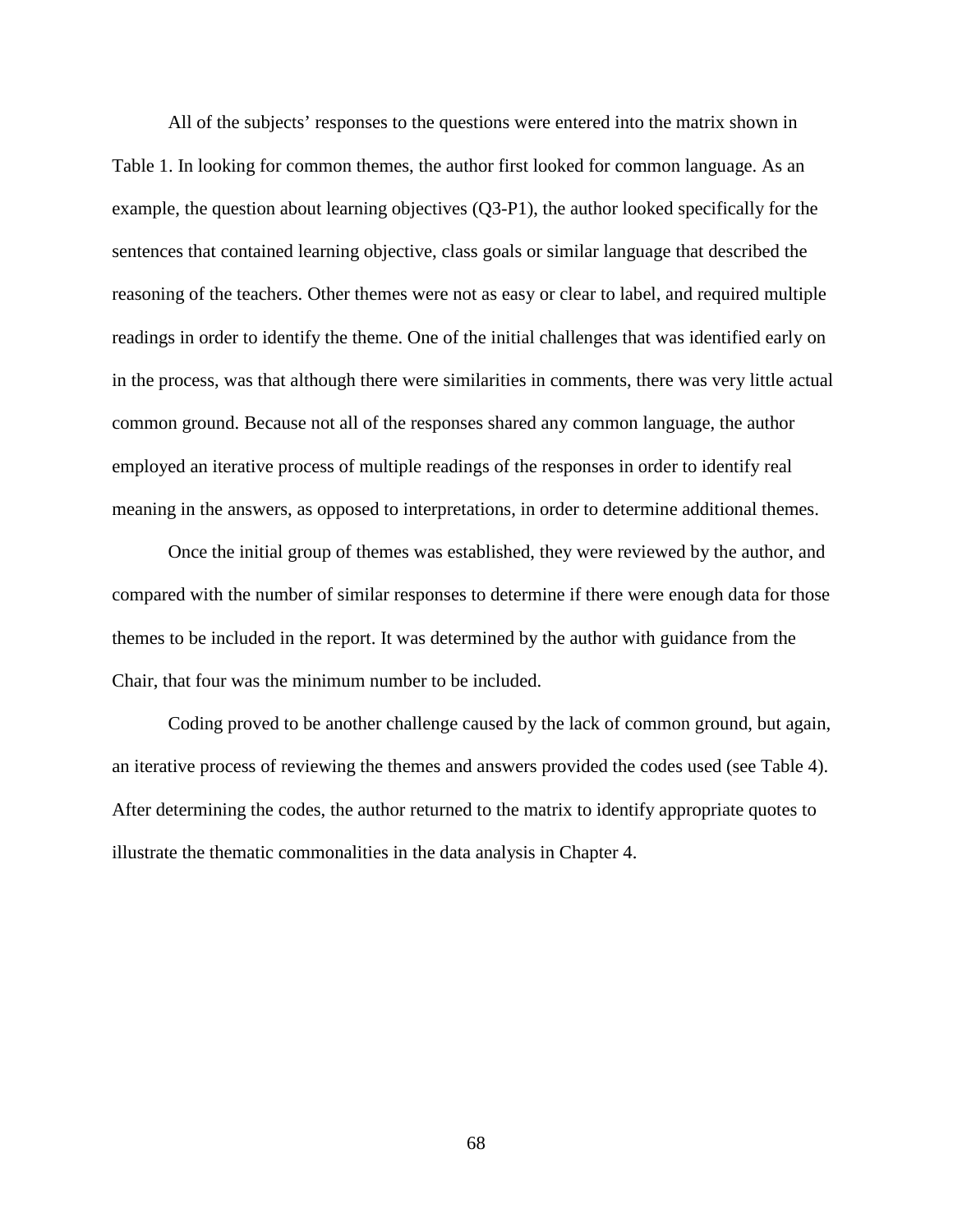# Table 4 *Codes and Definitions*

| Category: Visual                                              | Definition for Coding                                 |
|---------------------------------------------------------------|-------------------------------------------------------|
| Develops visual literacy                                      | Describes an instructional goal of demonstrating      |
|                                                               | to students the relationships between a narrative,    |
|                                                               | the text, and the images                              |
| Nurtures a love of reading and literature                     | Describes a positive impact on students'              |
|                                                               | perceptions of reading taken it out of the context    |
|                                                               | of print only books and placed in a text-image        |
|                                                               | environment                                           |
| Supports comprehension for ESL students                       | Describes how graphic novels support meaning          |
|                                                               | making for second language learners by                |
|                                                               | illustrating the relationships between text and       |
|                                                               | context with action, and location.                    |
| Prepares students for specific                                | Prepares students for employment by placing           |
|                                                               | professional nomenclature and terms in                |
|                                                               | contextual narratives                                 |
| Category: Content                                             |                                                       |
| Native content- using comics, graphic novels to tell original | Describes the role of graphic novels/comics in        |
| stories rather then traditional books                         | teaching multiple issues pertaining to social         |
|                                                               | justice, such as current events, first-person         |
|                                                               | accounts of historical episodes, personal             |
|                                                               | memoirs,                                              |
| Diversity in comics                                           | Describes the value of graphic novels/comics as       |
|                                                               | sources of diversity in many forms by using           |
|                                                               | multiple voices to tell stories that clarify, explain |
|                                                               | and interpret factual individual narratives to        |
|                                                               | global events as well as personal histories           |
| Cultural studies                                              |                                                       |
| Identifies the types of readers, and their content selections | Describes students' familiarity with traditional      |
|                                                               | content, but told with a new media that is            |
|                                                               | relatively inexpensive                                |
| Student authors and creators                                  | Describes the motivation to document new stories      |
|                                                               | about modern historical events, experience,           |
|                                                               | journeys, and integration into new communities,       |
|                                                               | cultures                                              |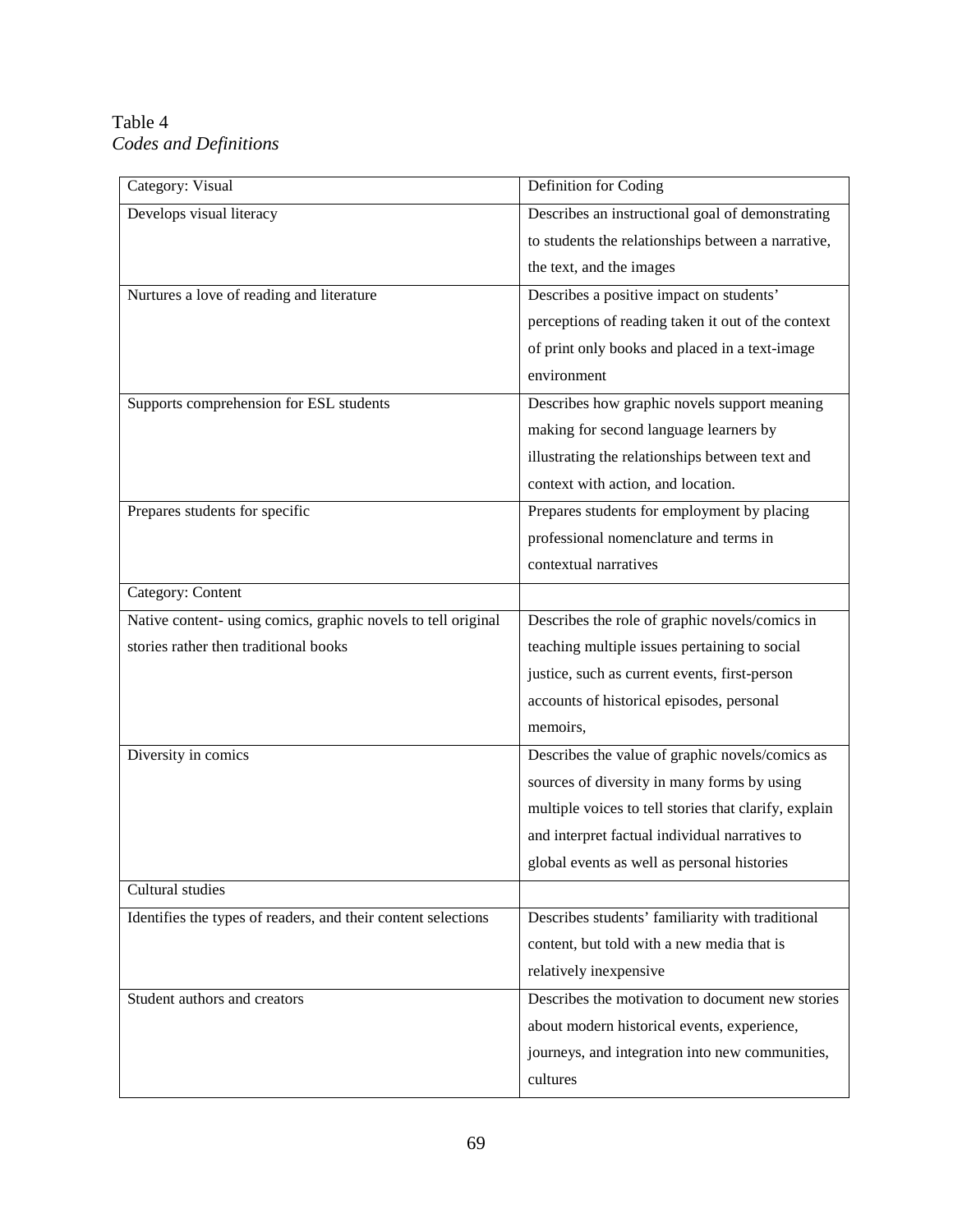#### **Chapter 4: Data Analysis**

# **Introduction**

This study was conceived of as a modified phenomenological approach to understanding the lived experience of educators choosing to use graphic novels as curricular material in their courses. However, as the initial interviews progressed, it became increasingly clear that, rather than clear common ground, the informants in the study were very different in their personal journey to graphic novels as educational texts. The instructors are creative, educated and provided thoughtful unique answers that simply do not give the commonalities and meanings that the author had hoped for.

The limited areas of common ground will be addressed as such, and the rest will be presented as six case studies that describe their reasons and methods for using this media. After describing areas of shared experience, each case will be presented using a common structure that includes:

- Types of comics (Marvel super heroes or independent memoirs, historical events, cultural stories)
- Curriculum & titles
- Who supplies the material?
- Censorship: government and self-censorship
- Individual teachers' definition of social justice
- Textual literacy, encourage love of reading
- Complete comics or individual panels or pages
- Technology in teaching
- Unique attributes to the specific classes.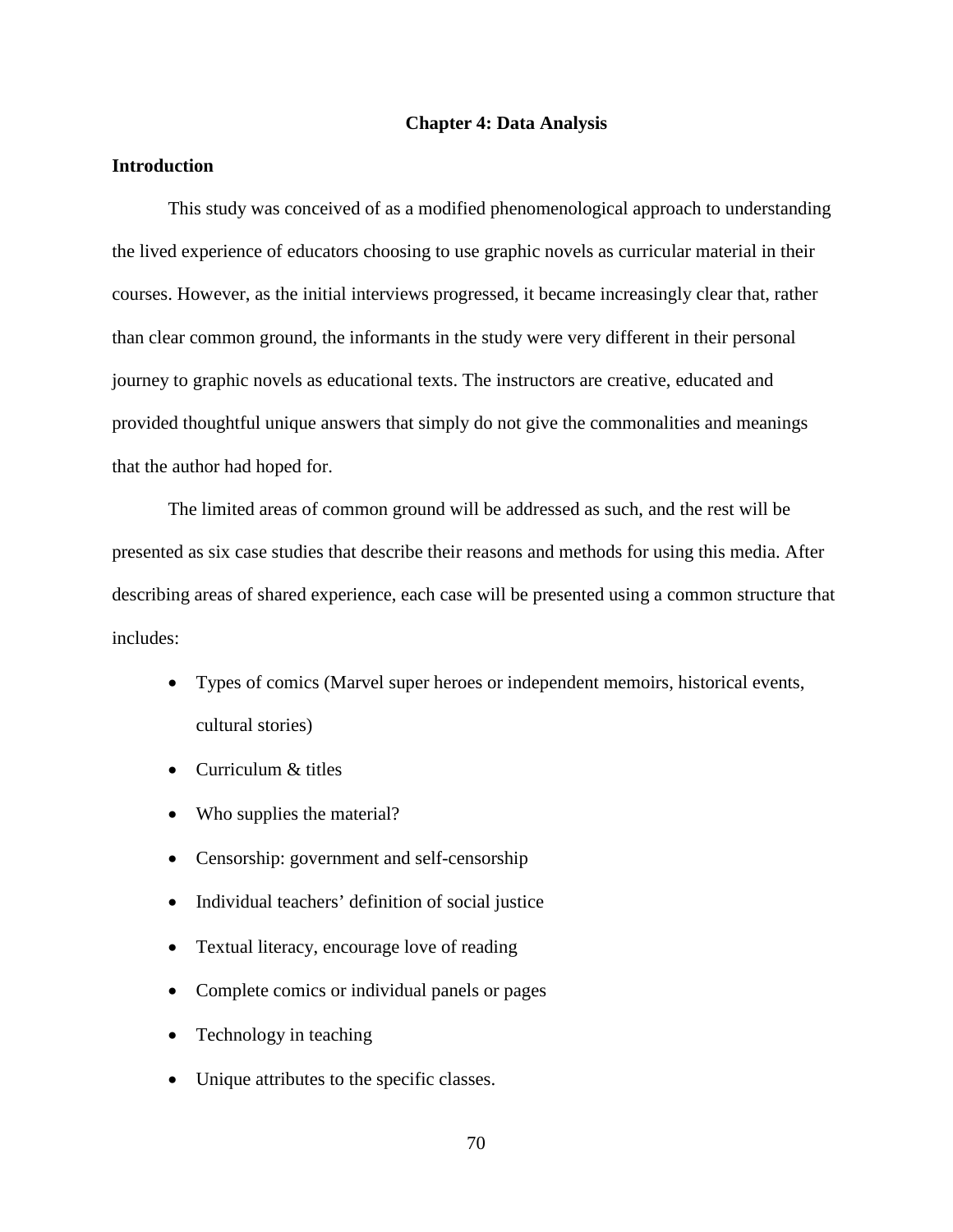Because of the lack of common ground, it is important to note that not all of these issues are addressed in each case study. But the data that is presented is an accurate and rich description of the unique, and individual approaches that each teacher has developed for using graphic novels and comics in their classroom to teach social justice and issues of identity.

#### **Common Ground**

Although the premise of the interviews was to understand the reasons that use comics and graphic novels to teach issues relating social justice and identity, the only distinctive, common thread shared by all of the teachers is to promote and support different elements of visual literacy. All of the six teachers address visual literacy through reading graphic novels, writing essays and answering questions about the content, while two teachers assign projects where need to create their own comics based on a supplied topic.

In the first group, S1, the professor of Spanish literature said that, "graphic novels better matches the general learning objectives of the course, with the added benefits of increasing visual literacy, since we live in an era of the need for increased visual awareness." Additionally, S1 teaches a class on class on visual literacy, and states that students must, "think about form and media is topic based. Students look at visual memories, looking at art, at propaganda, film documentary, museums, all in a cultural context." S2 mirrors this comment, and adds a caveat about teaching the media itself, and that graphic novels and comics "align with the learning objectives of the school, with modifications for the inclusion of visual literacy, and formal elements of graphic storytelling."

Only three of the seven teachers directly aligned visual literacy with the theme of social justice. S1 said that, "One of the important reasons for using graphic novels is that they are directly related to helping students better understand and relate to contemporary society and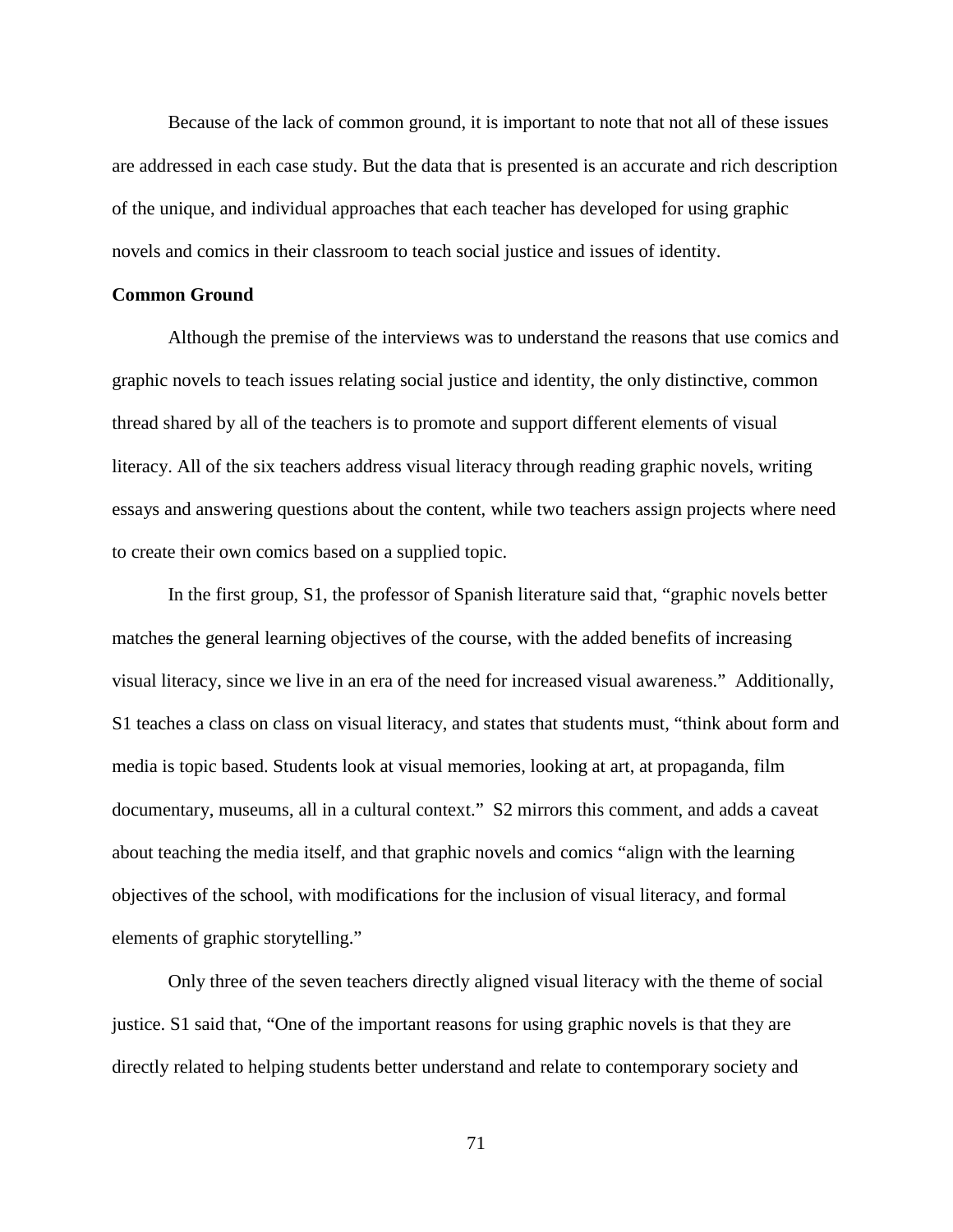culture." She also added that,

visual memory about Spanish Civil war and the last Argentine dictatorship looks at representations of memory, especially collective memory. They [the students] need to be grounded in how to do visual literacy, in a thematic course, looking at the evolution of iconic images by looking at art, and looking at propaganda". S1 is also the only teacher to comment about the actual experience of reading comics and graphic comics in the classroom, saying, "Visual text, in graphic novels make the students come alive in new ways.

S4, a college history teacher who focuses on the Middle East, said that the,

panels engage students visually and textually, and that comics can increase visual literacy, which aide in a better understanding of complexities and nuances of Middle East, and a the ability to analyze different media and their impact on learning and understanding.

In addressing the formal elements of graphic novels, S3 says that the images are used to predict, to look back, to understand sequencing, foreshadowing, etc. When people like to read, they keep on reading and their brain starts to figure these things out. This process increases visual and critical thinking, as well as critical engagement, which teaches them that through the reading comics, they learn to decipher images and text together.

S5 and S6 are the two teachers who although they did not address visual literacy in a clear way, they nonetheless were cognizant about its importance in education.

## **Case Studies**

Although there is little common ground among the research subjects, there is a plethora of data describing their reasons for using graphic novels, their approach to teaching social justice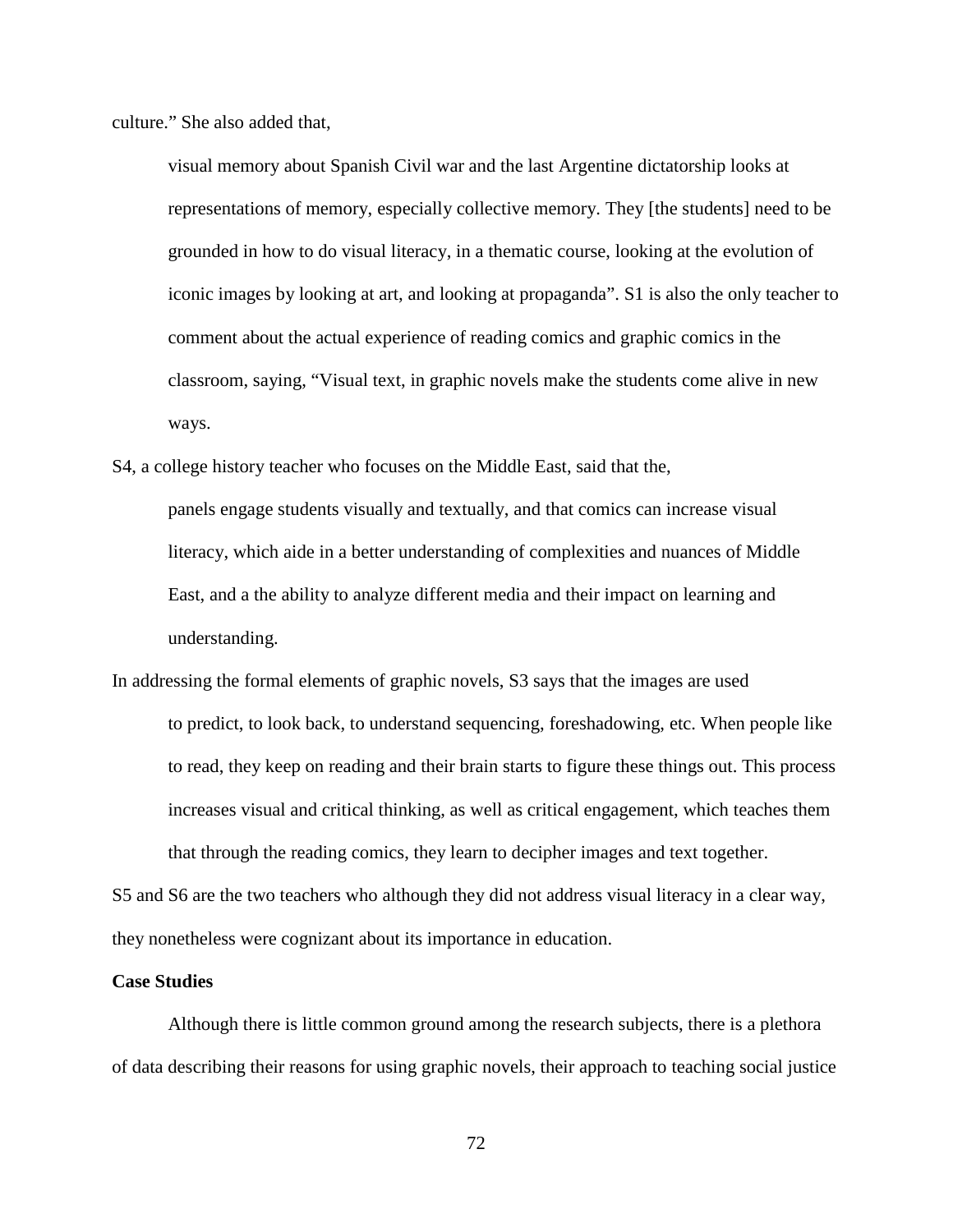and identity, and their approach to teaching. There is some conceptual overlap among the different responses, but it is more in the realm of sharing a common over-reaching process as opposed to common ground. By looking at the criteria listed in the introduction, as well some other, more personal choices, it is possible gain an understanding of some of the unique reasons that describe the reasoning of teachers who use graphic novels and comics in their classrooms.

## **Subject 1**

Subject 1, (S1) a 45-year-old female, teaches Spanish Literature, in Spanish at a liberal arts college in the state of Washington, and has been using graphic novels in her classes for 6 years. S1 had little to interest in comics or graphic novels until high school, when she was assigned to read *Maus*. S1 had never been exposed to anything like *Maus* and was inspired by originality and that the book was about representations of Shoah [Holocaust], that combined form with the content. Even though she was impressed with using what is essentially a comic to teach history, she had little to no additional experience with the genre until her first year of college teaching, when she was required to teach Satrapi's (2003) memoir, *Persepolis* as part of the freshman read. Following this, she read Moore's award winning book, *Watchmen*. After this, S1 started reading for fun; then, it turned professional after she acquired tenure, while in her late 30s. When she began to teach critical thinking, academic writing, and visual literacies, which goal is to develop individual and original critical perspectives, concepts, theories, and analyses. At this point, she began to take it [graphic novels] seriously, considering the relationships "between form, media, and topics; looking at art, at propaganda, documentary films, museums in a cultural context, and how to talk about the formal elements of graphic novels."

S1 teaches advanced intermediate students, which offers its own set of challenges, primarily obtaining books in Spanish. According to S1,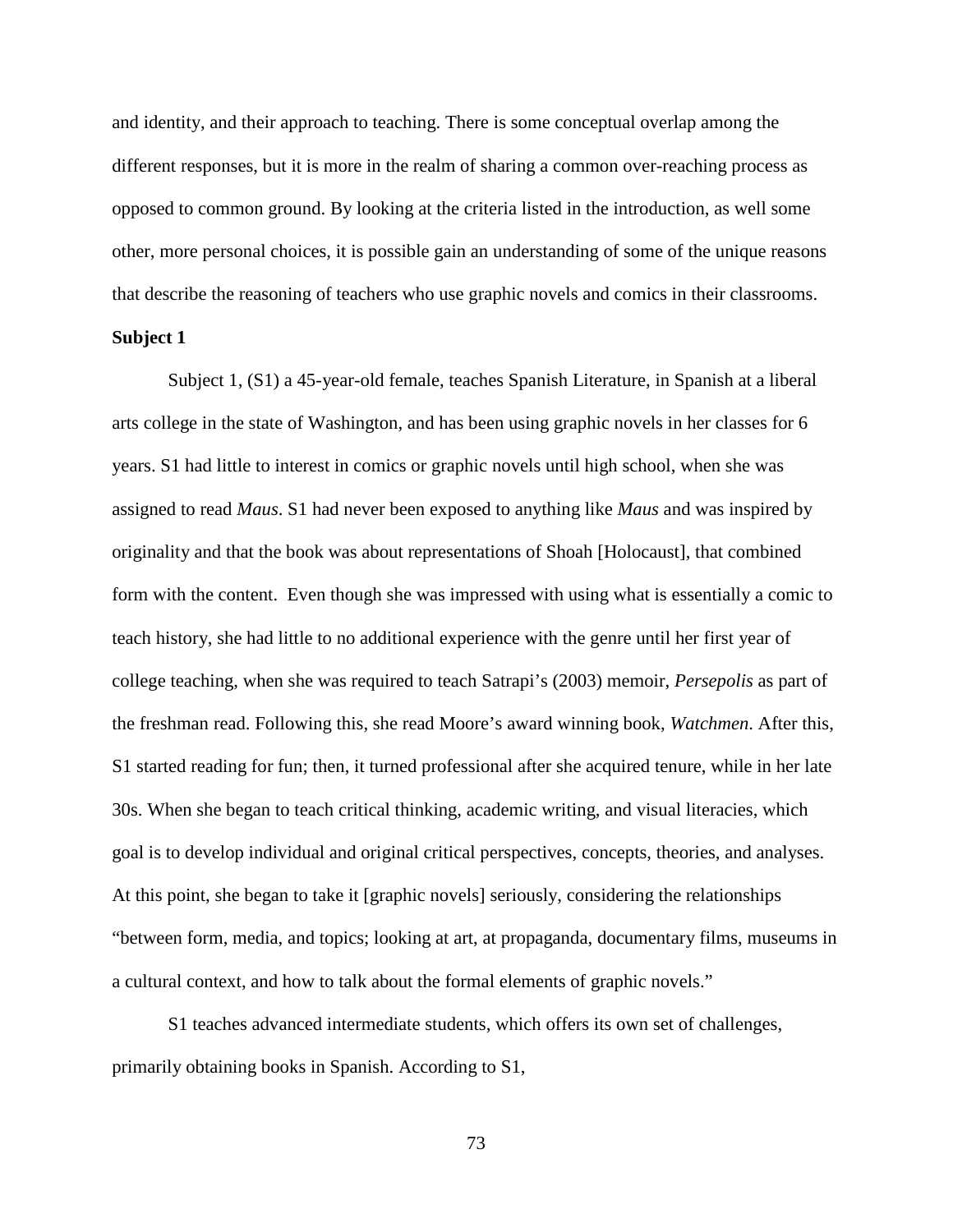The different titles chosen for the different classes are driven by economics. What can I get on Amazon at reduced rates? There is very little in Spanish that is available online. Books need to be imported…I feel that I cannot make the students purchase and read one comic per week for \$50-\$75/week. So to make this work, I needed to started collecting titles, so that the course is content driven and that the books fit into the context of the course.

To do this, she been purchasing sets (enough for a class) of graphic novels in Spanish, whenever she travels to South America. Addressing the possibility of acquiring eBooks or other material online, S1 says "there is very little in Spanish that is available and free, and that online material does not allow you to actually handle the book."

Most of the content is about social justice and history in Spain (the Spanish Civil War), and in South America, (the last Argentine dictatorship). Assignments include components that address visual memory, and representations of memory, especially collective memory. She adds,

The books are not stand lone and are all part of a thematic course, and that they need to be grounded in how to do visual literacy, the evolution of iconic images- through looking at art, propaganda, documentaries, and sometimes museum exhibits.

One important book that is available in Spanish is Scott McCloud's (1994) *Understanding Comics*, which she used to introduce her students to the formal elements of graphic novels, so that they learn technical terms such as frame, gutter, etc. The graphic novels that S1 uses in her classes are all based upon the theme of the class, and the students are charged with looking at both the form and content in a cultural context as well as visual context. Courses are all in taught in Spanish. The theory is read in the language of its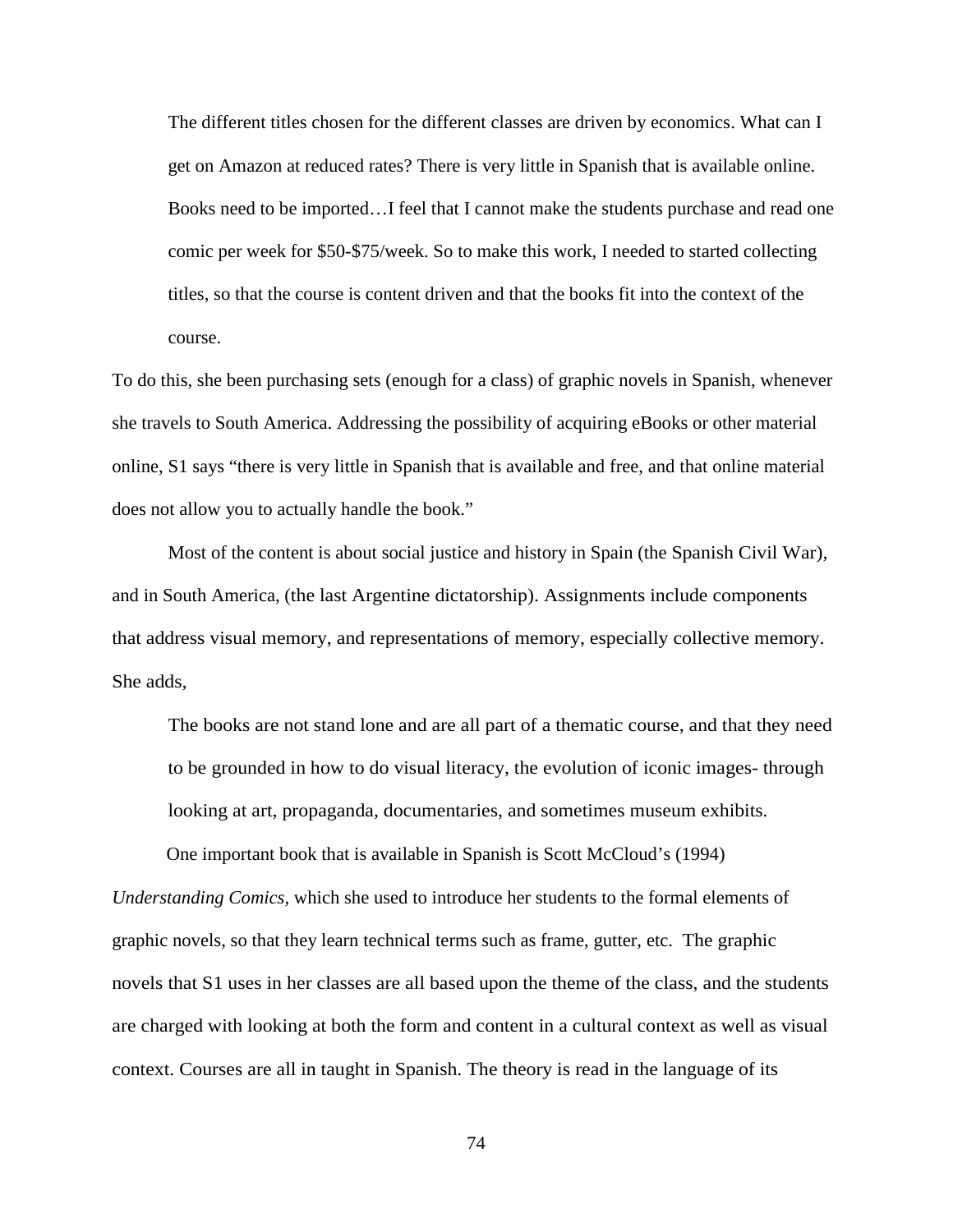origin, but the content in Spanish. Scott McCloud (1994) is read in Spanish and English. The language of reading is the students' choice, but all discussions (content and form) are in Spanish.

S1's learning goals vary from class to class, "each course has a different goal. Different kinds of courses have different levels, so each course has a different goal." In general, the goals match "the general learning objectives of the course, with the added benefits of increasing visual literacy, since we live in an era of the need for increased visual awareness." Also, using graphic novels corresponds to South America's tradition of political graphics. To support visual thinking, she has groups work together to make their own comics, from either their own stories, or adapting story that they all have read. For this the students,

usually go from text to graphics. In the group assignments, there is one person in each group who knows how to draw. The point is not so much as to draw well, but to be able to narrate the story. They imagine how to do the first page, introducing the main characters, to the setting, and the existential angst, focusing on how to translate their written text into a visual. Students think about details and importance of the things they may have overlooked. This teaches them how to think visually, and to look at details. At small liberal arts college, teaching political thinking and academic writing is more about traditional text analysis. But I want the students to think about form and content. They cannot just focus on form, or just focus on content…form and content is new to students because they have just studied traditional text and have never been asked to think also about form.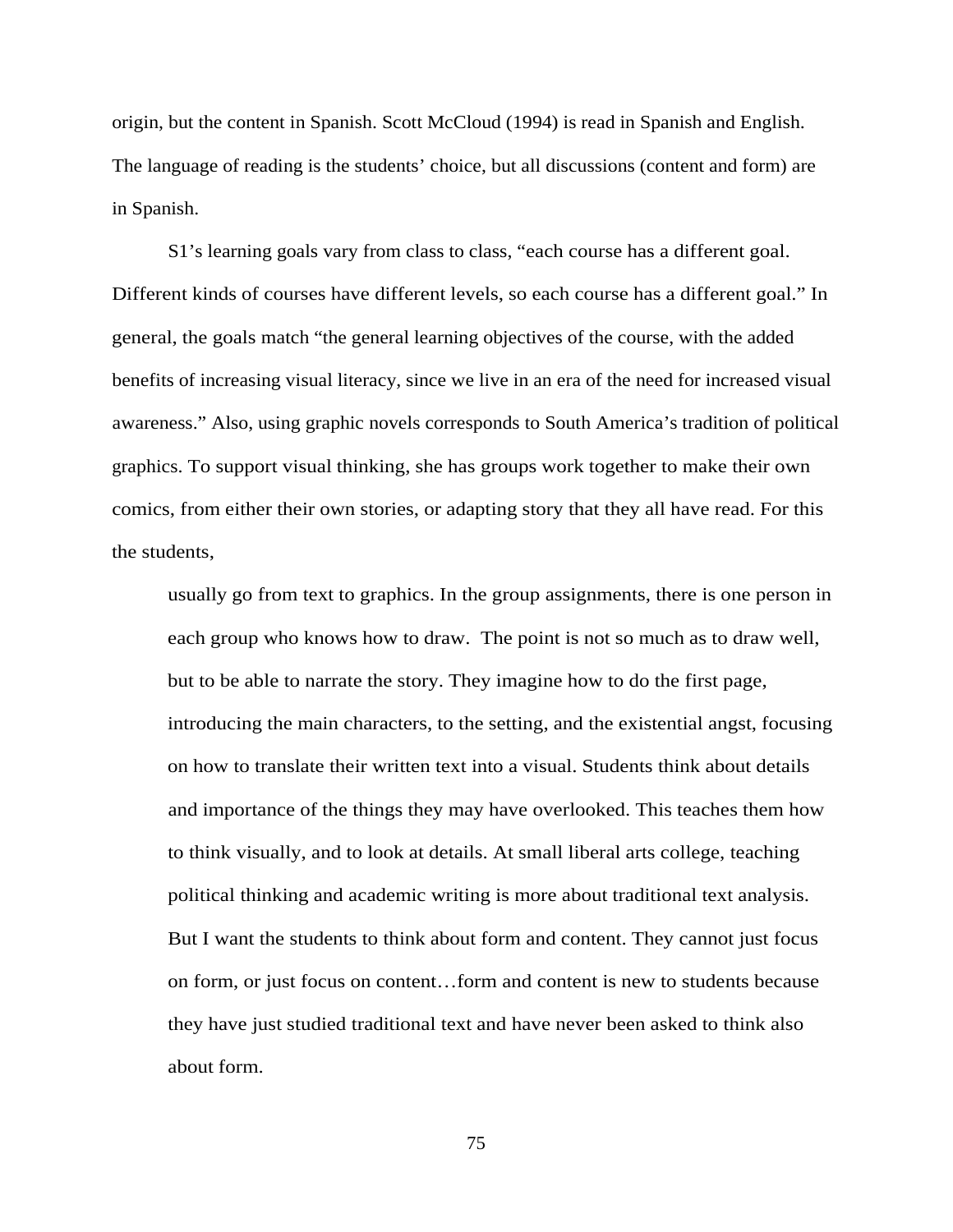S1 reports that the although the majority of her students have never used graphic novels or comics as primary academic resources in their classes, the overall response has been very positive,

For example when reading *Understanding Comics*, they latch onto that they enjoy seeing the form of the theory that they are reading. And for the first time the students don't complain about reading theory, because the theory is being visualized, and that they are about to apply it for the first time. It's accessible, it's fun and they actually learn a heck of a lot at the same time. It is a very good tool!

#### **Subject 2**

Subject 2 (S2) is a 39 year-old male in Chicago, who has been teaching AP English in high school for 11 years. He has taught graphic novels, film, and creative writing in all grades, and has been focused on juniors and seniors for the past 4 years. Although he has been a fan of comic books since childhood (mostly Marvel and DC superheroes), he lost interest for about 10 years. In his high school unit on the Holocaust, his teacher assigned *Maus* to read, instead of Elie Weisel's *Night*, which had been in the standard curriculum. She told the class that "she was tired of teaching it, and the students were tired of reading it." His first experience in teaching a graphic novel in a class was 2007's *Beowulf* by Gareth Hinds, which he discovered by accident, while browsing in a bookstore. S2 said that he "was blown away by it", and that the edition really engaged the students. Their interest led him to search for other adaptations to bring to his students, and was supported by the department head, who also advocates for using graphic novels in school. Additionally, S2 has attended and presented at several Comic Cons in South Dakota, Denver, Chicago, Seattle and New York, where he presented with a group of seven other educators from different disciplines about using comics in the classroom.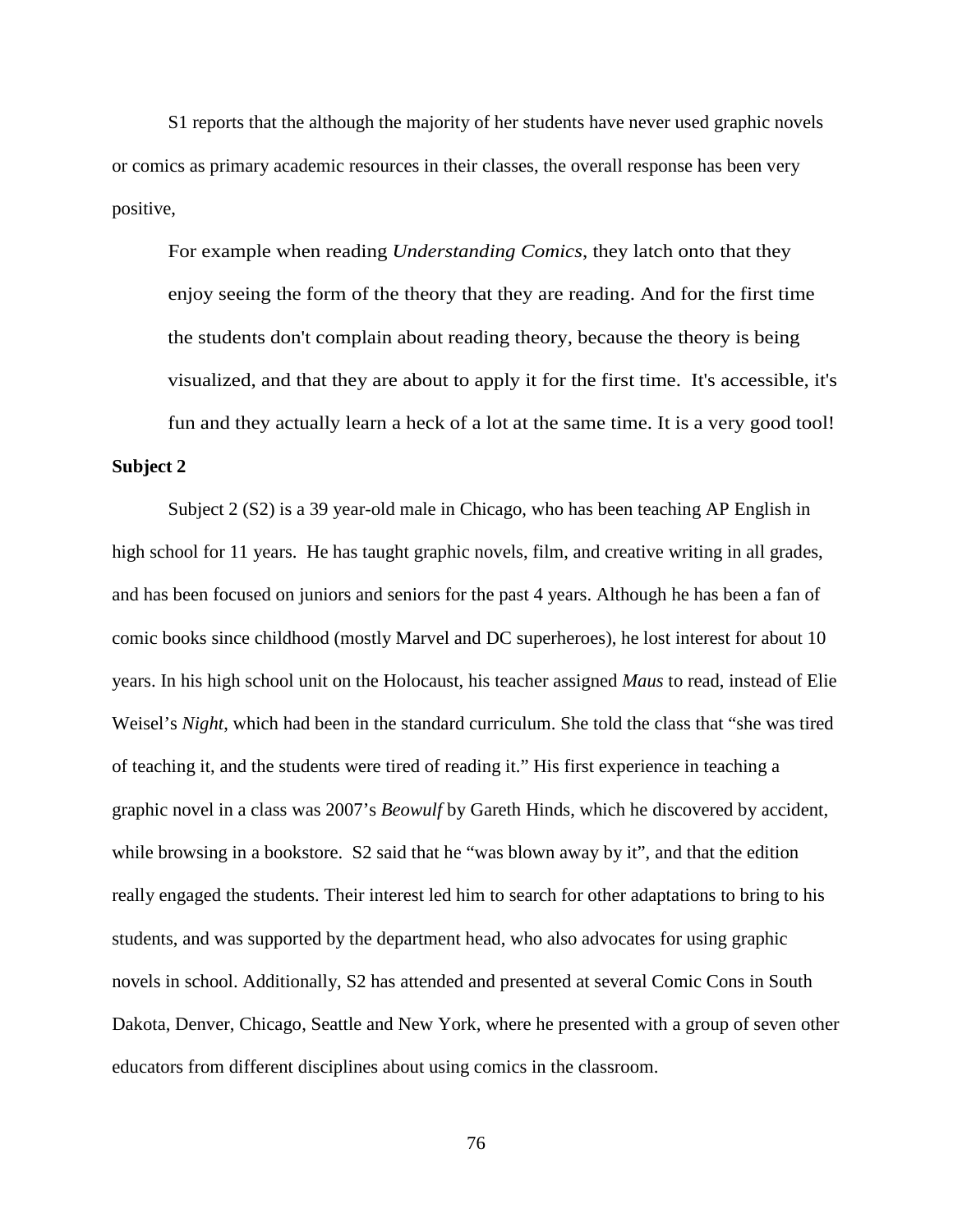From those early experiences, he developed learning objectives to "Increase visual literacy, demonstrate alternative ways of telling a story (through text and images), and introduce students to classic books and stories in an accessible language/media that also promotes reading."

These learning objectives align with the learning objectives of the school, with modifications for the inclusion of visual literacy and the formal elements of graphic storytelling. It is critical for S1 to "increase visual literacy, to understand and identify formal elements of a graphic novel, as well as explain the relationship between text and images". In order to do this, he assigns writing projects that he describes as a way to "Get the students to write on an art form in a professional level on an art form unlike any that they have written about before. It is a combination of text and visual analysis." It is important for S2 to introduce technology into his class, which he does by having students blog and record podcasts. He explains this, saying,

Using blogs encourages them in a form that matches the content that they are writing about. This helps students to think about how writing exists in other forms than they know about, and opens their eyes to writing outside their comfort zone, to think visually, to talk about other things than what they're are used to talking about in English class, to introduce them to think about different types of questions about narrative and what is more effective to them. This type of assignment engages them because it is not a traditional essay and relates better to the media that they are studying.

S2 also assigns the students to create their own comics to demonstrate their understanding of the narrative structure and style of the medium. These assignments require the students to "create their own 3-4 page comic based on original material and art." They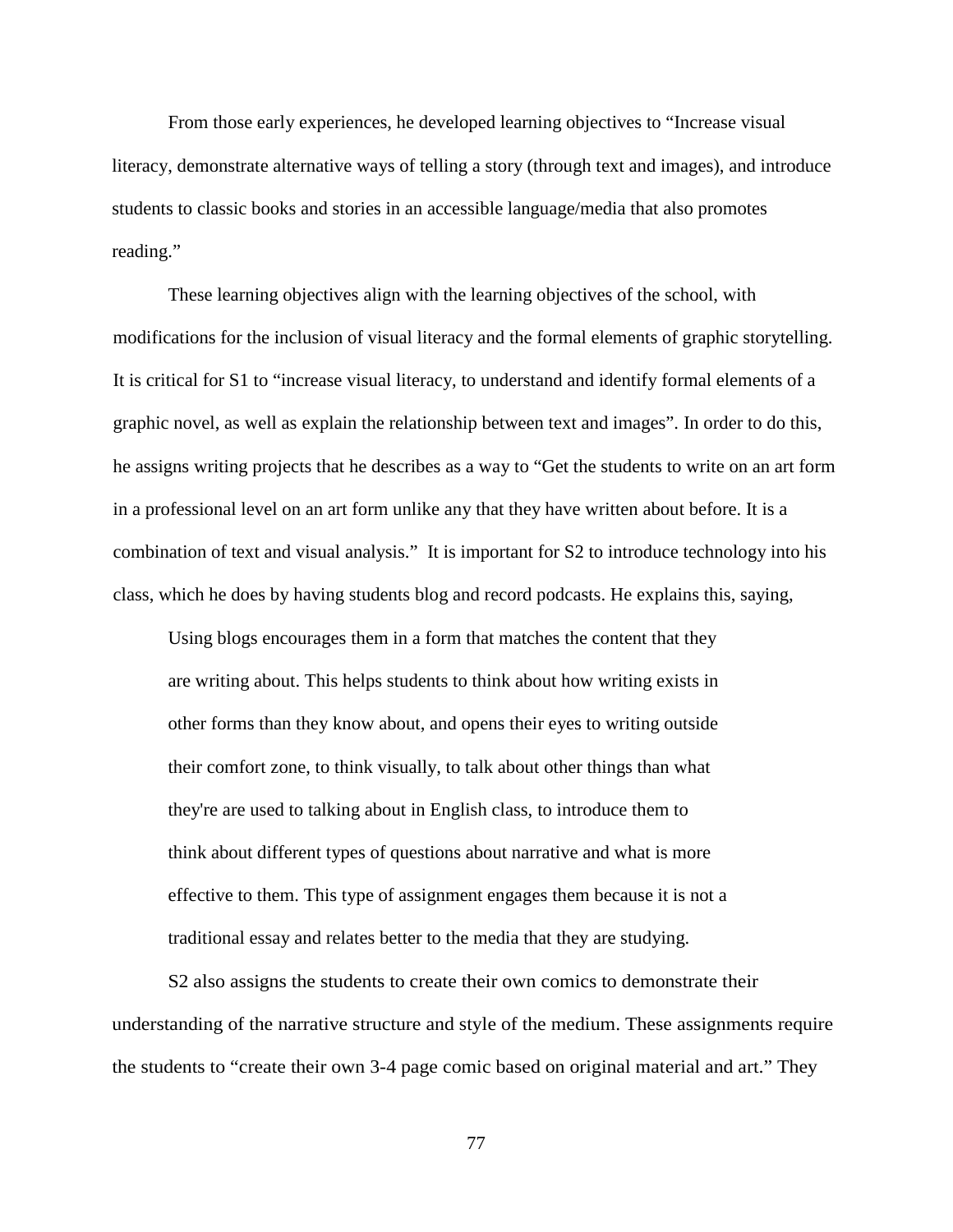can do this independently, or as part of a group, very important component for the students is that "There were students who worried about their art skills, but partnered with artists so that they could still participate." These collaborations are also important because it "echoes the way that most comics are created, in a collaborative manner with writers, artists, colorists, letterers and other skillsets."

S2 relates that the students feel challenged and totally enjoy reading graphic novels. He encourages them to read during their down time and has created a library of graphic novels in his classroom for them. It is these titles that allow him to introduce titles relating to social justice. His selections contain "stories that explore many topical issues, and include many female protagonists, as well as a selection of stories by and about different ethnic communities." He has volume 1 of the Scott Pilgrim series in his classroom library and discovered that when they complete the book, "the students rush to the [school] library to read the others." When asked about how the students respond to his classes, S1 replied,

They love it! When asked why, many students admit that the graphic novels are the first books that they read cover-to-cover while in high school. They were so engaged that they was to read more graphic novels, as well as traditional books. The graphic novel is like a gateway to literacy.

#### **Subject 3**

Subject 3 (S3), is a 40-year-old male, and works at a south Los Angeles charter school that is primarily for underserved communities. He was in the general work force for 10 years before switching to become a teacher for the LAUSD. He taught high school there, but grew tired and frustrated with receiving a pink slip at the end of every year, then transitioned to the charter school for a more stabile work environment. He taught  $9<sup>th</sup>$  and  $10<sup>th</sup>$  grades for 3 years,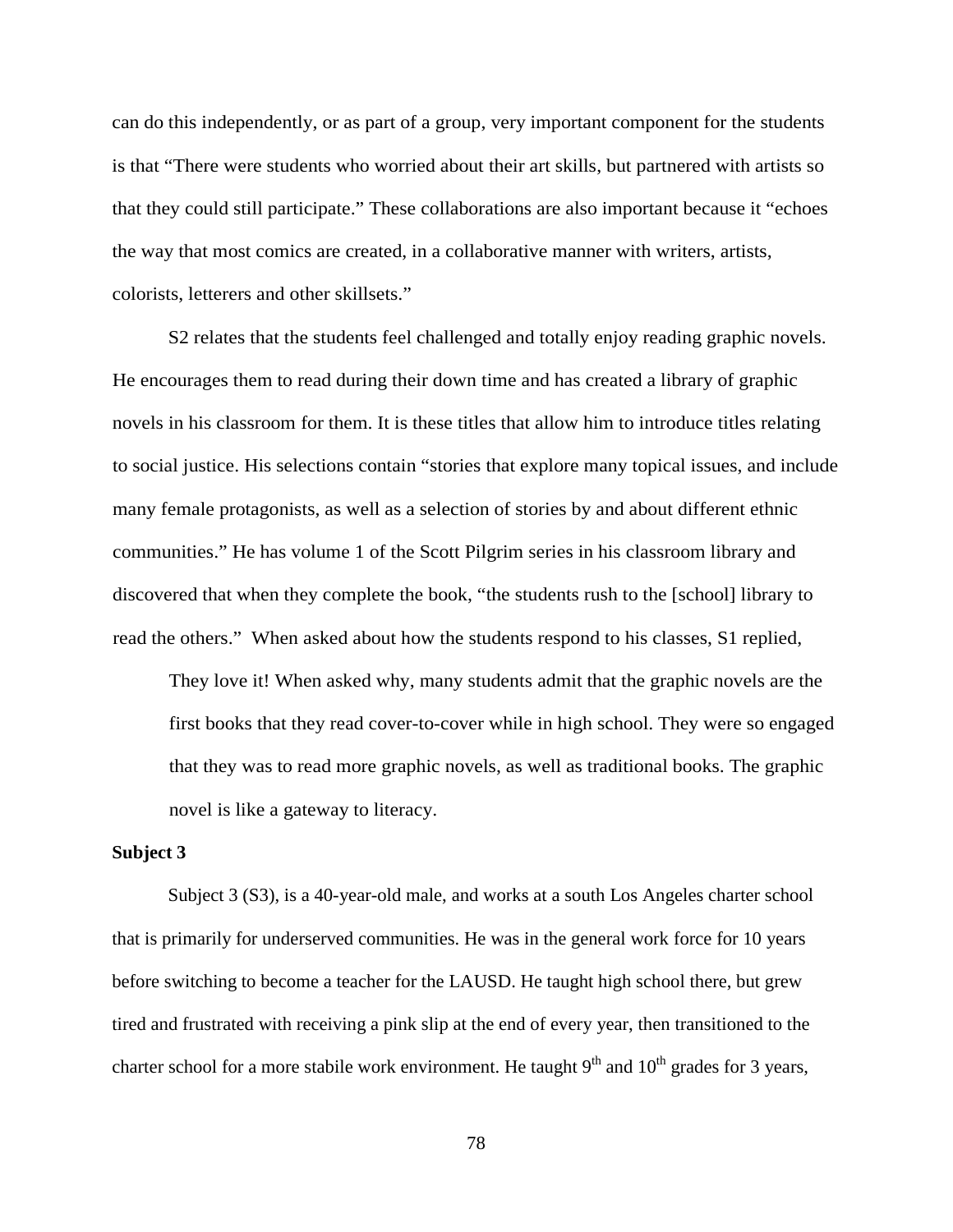before becoming a curriculum specialist for the past three years schools. As the curriculum specialist, S3 works as part of a literacy team with new teachers from the five schools of the charter school system, "selecting content and building curriculum to help teachers develop resources that they do not have time to do."

S3 has been a fan of comic books since childhood and always "believed that they are great tools for cognitive development of young thinkers and readers." His stated goal is, "Primarily to increase student literacy and love of reading. Drive them to become part of the culture of literacy and empower the students to ask questions about the text and to pass on their newly acquired love of reading to their peers."

For his first two years as a teacher at the charter school, the only graphic novels that S3 used were *Persepolis*, and *Maus*, "mostly because the school had already purchased them, so I used them." Regarding the use of comics and graphic novels in the classroom, the attitude of the school was that "if the kids came to class and there were no problems, you had the freedom of choice to use comics." S3's students came to class an enjoyed the material, so he brought his own collection to school for the students to read. There was an additional, practical reason for this, as he lived in a small apartment and had many long boxes filled with comics. His collection was mostly comics from Marvel and some Image, although he had stopped collecting while in mid-college "because of how women and minorities were represented." Once he started teaching with comics though, he got interested again in Batman, because the students all seemed to love Batman.

As a curriculum specialist, S3 uses common core standards in selecting comics for classroom assignments because "common core standards [are] a gateway to literature because they have recommended levels off text," and that "text used in class should have a certain level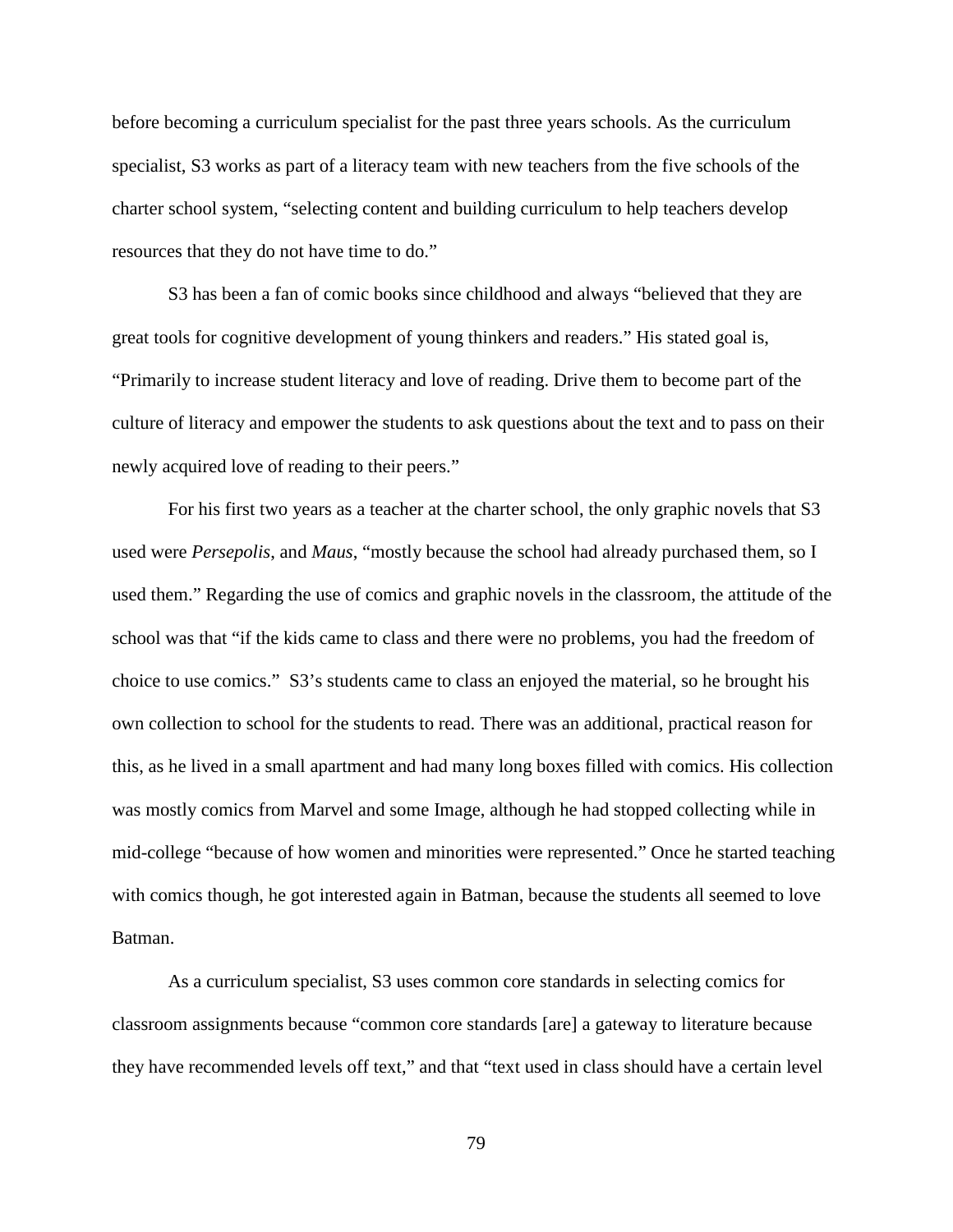of complexity, but measuring complexity itself is now more complex." This requires him to help teachers select appropriate titles for their individual classes. At first, S3 used X-Men, Spiderman, Daredevil and Avengers because those titles were easily available. But one of the problems was that the different series were often confusing because the books were written by different authors and illustrated by different artists. This resulted in a lack of continuity, making it difficult for students to read. He began to "Select series where there was on writer's voice, one art style, one comic world, because of the continuity and it was more engaging to the students."

S3 strives to align the use of comics with the school's learning objectives, but also to promote literacy in general. His goal then is

primarily to give students the opportunity to acquire reading and critical thinking skills among students who were traditionally poor readers. Teaching kids to read text, or ESL is complicated enough. Adding visuals is like a cognitive reading apprenticeship, where students read out load, and break down individual pages or panels to help them understand.

Teaching with graphic novels to recent readers is challenging not only because of the text, but also because of the images. It is not as simple as looking at a picture- a sequential novels uses images in a particular way that needs to be taught to students in order to help them gain a better understanding of the story. This is done so that they can

predict, to look back, to understand sequencing, foreshadowing, etc., When people like to read, they keep on reading and their brain starts to figure these things out, increasing visual and critical thinking. Critical engagement teaches them to read comics, decipher images and text and to interpret meaning. It is literacy, narrative and critical thinking based upon common core standards.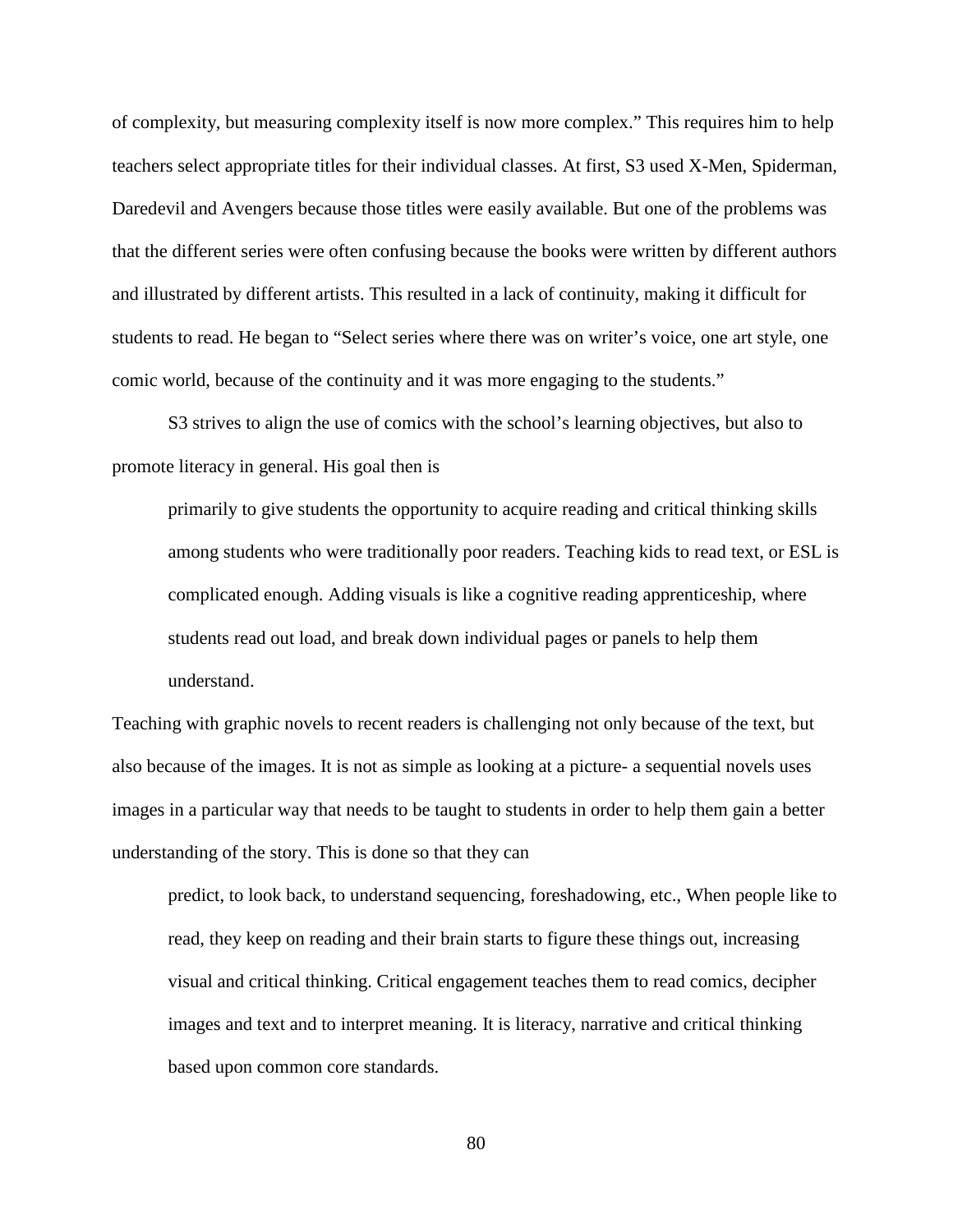S3 advocates for informal, as well as formal learning assignments. For example, as an informal assignment,

Students in his classes spend the first twenty minutes in sustained silent reading. Students choose whatever they want and read and are encouraged to read what they love. Most selected comics, but some read text a book, or literature. Students would pick up a book at random, just to read, and then got hooked on a title/series. They asked for more of the series… Students came early to school and to class to read these books.

S3's formal assignments are much more rigorous and require students to "look at different types text and readings and then do expository analysis. They evaluate different types of text (fictional and real) and different types of information gathering to compare and contrast different voices, and perspectives."

Throughout the semester, students read complicated stories and then get specific writing assignments, related to the text (comic or traditional), where they are required to "use a formal narrative structure with a protagonist, antagonist, central conflict, characteristic traits (based on super heroes), setting and character." They have the choice to write either an essay, or as a short comic. If they choose to do a comic, they have the choice to hand draw it or use Pixton, an online program that has stock characters that the student artists can place and manipulate as needed. This last method allows them to focus on the text and narrative, as opposed to worrying about the art. Students can work individually, but are encouraged to work in a group, because "that also guides them in a consensus building activity."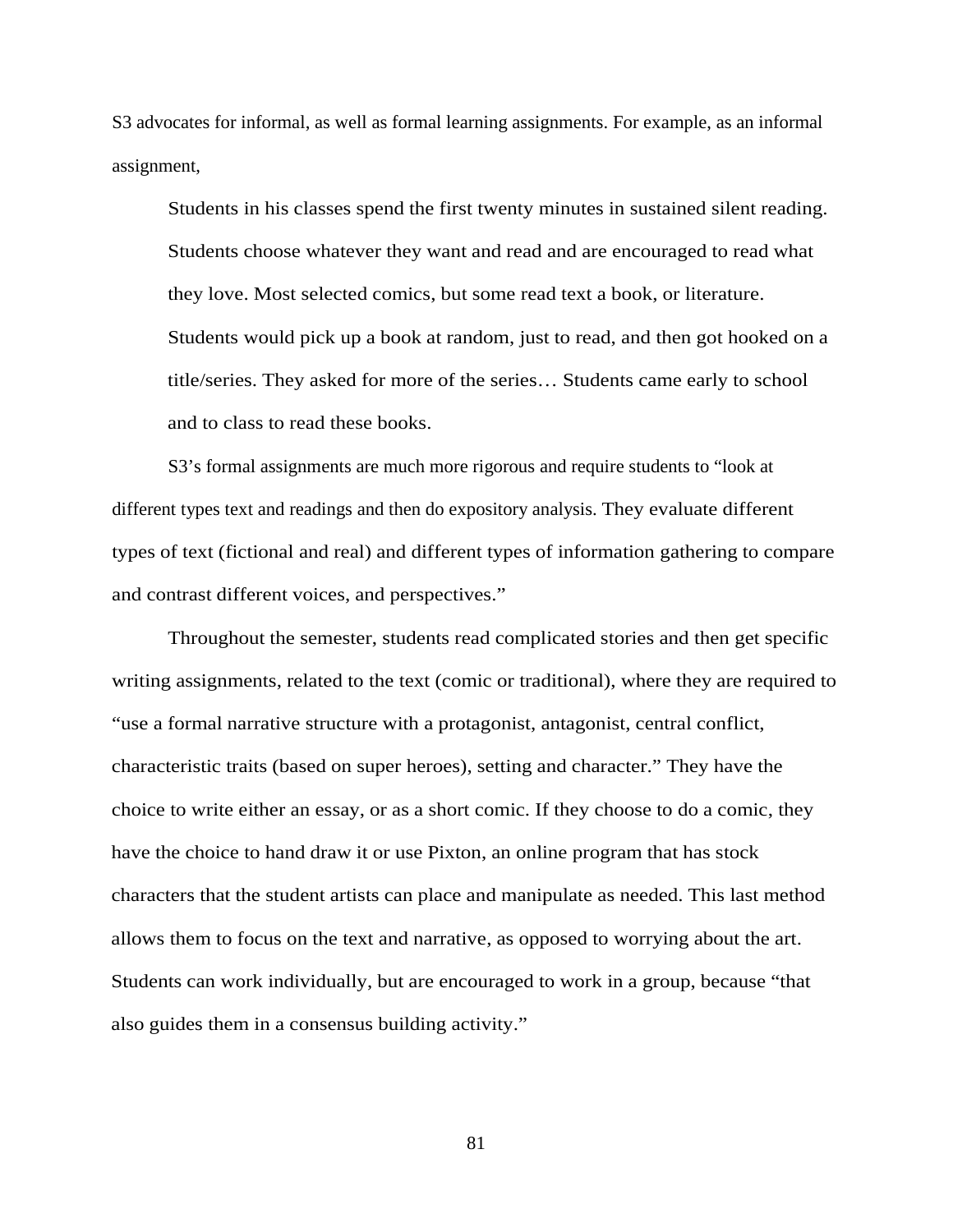Another group project that S3 assigns is based on a writer's workshop that also helps prepare them for life after school. For example, two students

get a word to break down, such as "community". They need to discuss and identify words that define community. They then break that down the list to 5, then 3 words. Next, using those three words, they write sentences that define community. Then they make a one or two panel comic that use those two sentences. This teaches students the same exercises as the professionals, and what they do in school is like the outside world.

S3 derives this kind of collaboration from the hybridity theory,

recognizing the different spaces that students populate in and then create bridges that transfer the skills from one space to another. Teachers supply the place for students to practice the skills through writing long form narrative or a comic. The teacher values how they communicate, and what they then bring to the class.

S3 says that the end of the year evaluations of the formal and informal learning exercises based on comics and graphic novels show that "students came to class reading below class level, and using standard reading evaluation tools showed that at the end of the year demonstrated a 100% increase of reading skills so that students were reading in a much higher grade level." Students were engaged, their learning skills improved and they not only enjoyed the class, they loved it.

#### **Subject 4**

Subject 4 (S4) is a 30-year-old female and has been a  $9<sup>th</sup>$  grade world history teacher at a public school in the Boston area for 6 years. As a child, S4 was not interested in comics or graphic novels. But this changed in high school, when she was required to read *Maus*, and *Persepolis,* and her interest began to grow. After starting to teach, S4 had a professional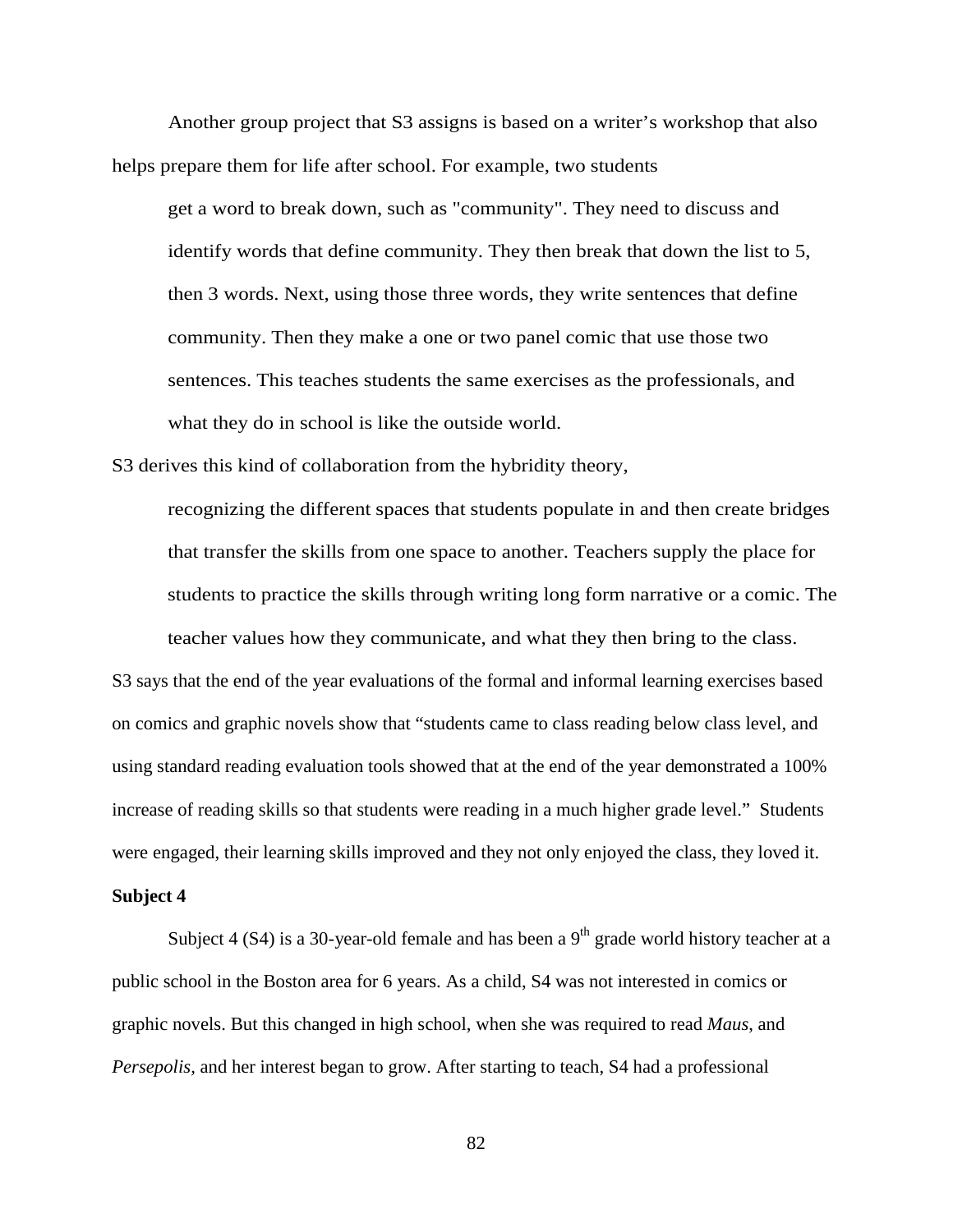development opportunity to study graphic novels as part of a one-year online book group with other educators. This opportunity provided her the opportunity for deeper reflections on the genre, as the group read multiple social-justice and history themed graphic novels such as Glidden's (2010) *How to Understand Israel in 60 Days*, Soltani and Khalil's (2011) graphic novel about contemporary Iran, *Zahra's Paradise*, and from Egypt, the web comic *Qahera*, about a female Muslim super hero, written by 19-year-old art student, Mohamed. Several of the authors participated in the seminar, including Sarah Glidden (2010), with whom S4 has developed a friendship and professional correspondence.

S4 was already interested in the Middle East, saying "I had a personal interest in the region, the importance of events taking place there, so I integrated this into the general learning objectives of the course." She felt that these stories present a counter to the different stereotypes and oversimplifications of people in the Middle East." She began to seriously look at stories that addressed the human side of the history occurring in the present day. For example, when addressing the complicate life of women in the Middle East, she refers to *Qahera,* which "looks at women who choose to wear the hijab [the head covering worn by some Moslem women], and shows that it is not done out of oppression." This growing interest led her to the Palestinian city of Ramallah for three months, to interview local graphic artists in order to gain a better understanding of their experience.

S4's approach the learning objectives are to integrate all media (graphic novels, movies, books, etc.) into the class in an organic method because it will give the students a more complete understanding of the topic, saying that,

Learning objectives are integrated into the general topic that is being taught rather than as a stand alone. It gives students amore nuanced understanding of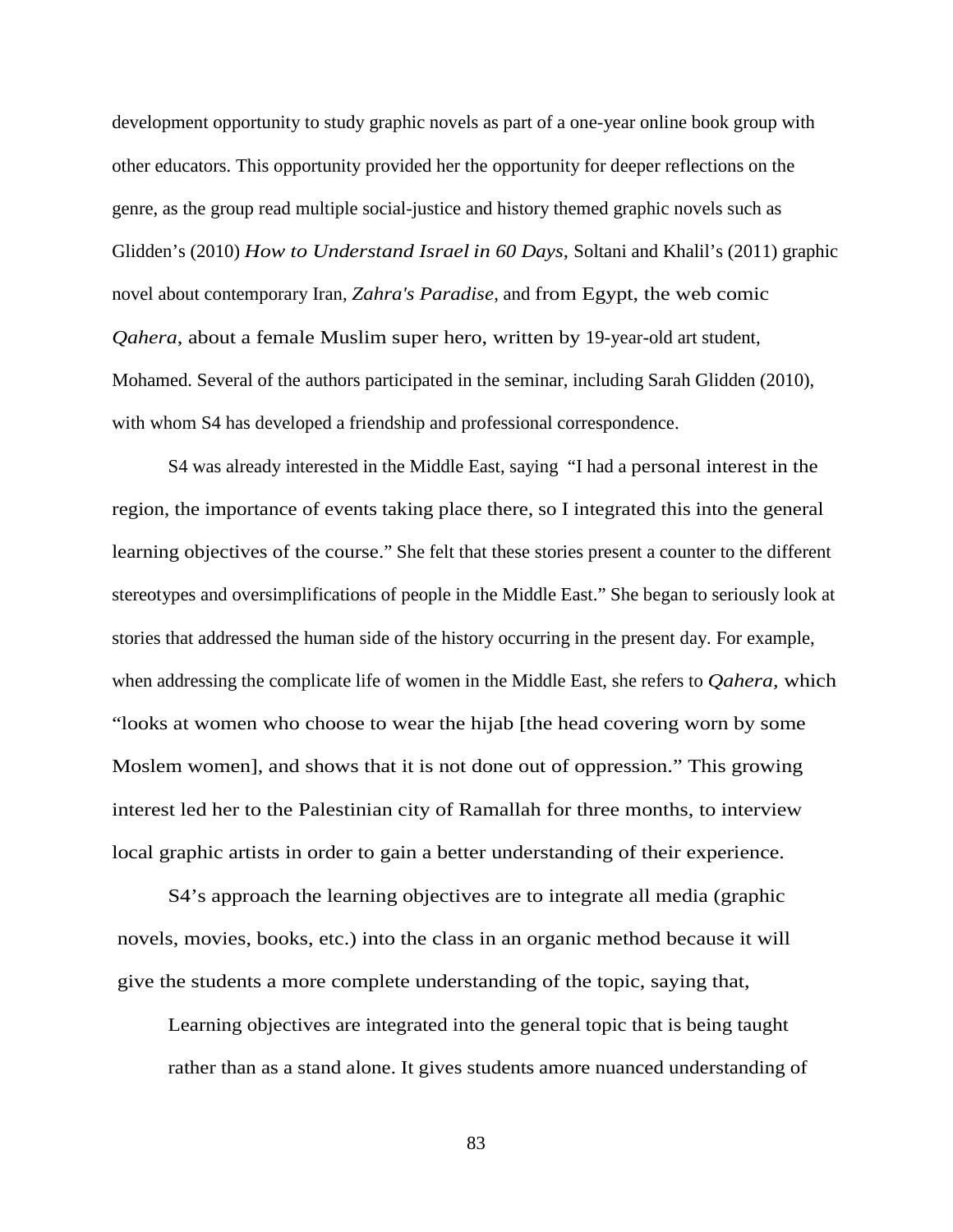the complications of the Middle East and it show them that history is not a linear narrative.

S4 also believes that it is critical for students to understand the formal elements of graphic storytelling in order to better understand the content of the stories. For the classes that she teachers, she selects titles that are memoirs, comic journalism or comic history because these are the stories that most engage the students. She also understands that not every student will take to graphic novels, in order to help insure students' understanding of the content as well as to promote visual literacy, she

finds relevant readings and interpretations of the books. Integrates them into the traditional assignments. I also use of different media, besides graphic novels. My view is that graphic novels are a gateway to other sources and there is at least one form of media that makes sense to each student and will be a conduit to understand different sources.

In order to accomplish this, S4 uses three ways to engage her students:

- 1. I identify content that aligns with the defined standards of the subject.
- 2. Selection of panels from books that help students to recognize different perspectives and perceptions. This genre lends itself to that kind of analysis
- 3. I select panels that engage students visually and textually. I choose panels that will help complicate students understanding of the topic.

It is interesting to see that although she has become a fan of using graphic novels for teaching, S4 never assigns a complete graphic novel, but instead, "selects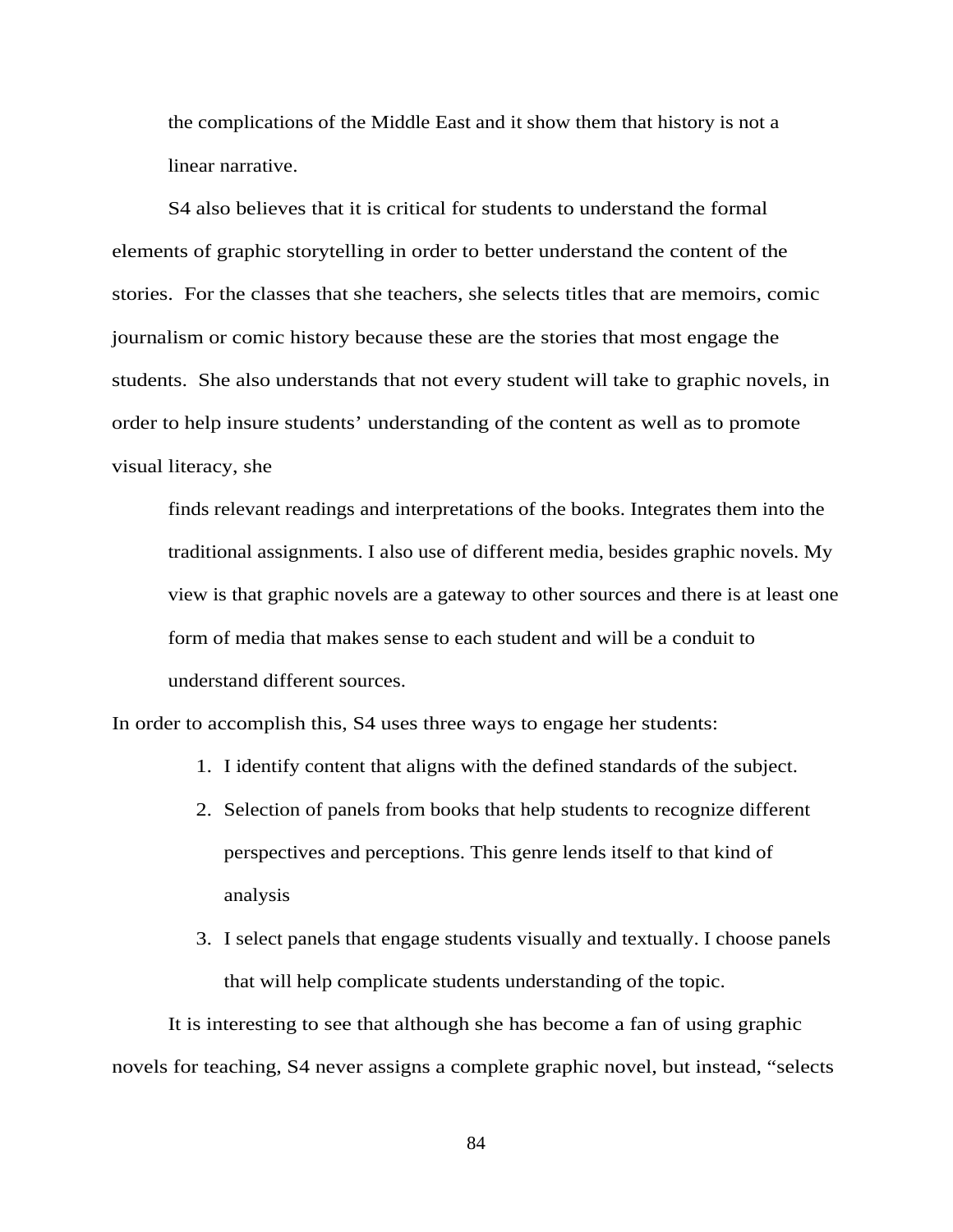individual panels, or one or two pages as the primary source." These panels accomplish two things: "The panel will visually and textually engage the students, and will also "help students in recognizing different perspectives and perceptions" of the ideas and events that she is teaching. As to the success of this method, she reports that, "After reading a panel or just a couple of pages, students continue to read to complete the books." S4 also reports that the general student reception of he choices of media, especially graphic novels is very positive, and that the students are engaged and interested in both the content and the work assigned (traditional writing assignments). Regarding the students general interest in graphic novels, she reports that the students are "motivated to learn and continue to explore the genre for other topics.

## **Subject 5**

Subject 5 (S5) is a 39-year-old American male currently teaching ESL at an engineering college in Oman. Previously to this, he spent 4 years in Prague, and two summers in China, also as an ESL teacher. In Oman, he teaches mass communication, literature, English for engineers for all grades, as well as foundation level English. S5 has enjoyed comics from childhood, and says, "that it was a natural fit to use them." Has he attended and presented at several Comic Cons in Abu Dubai, Germany, England, and other European countries. Regarding the availability of comics in Oman, S5 reports that printed books are difficult to come by, but the students are very open to it, partly because they are used to accessing different media, such as digital games, which S5 says naturally ties in to graphic novels. One needs only to attend one Comic Con to see the validity of that statement. S5's experience of using graphic novels and comics in an ESL program at a non-native English speaking country has always been positive, and he relates says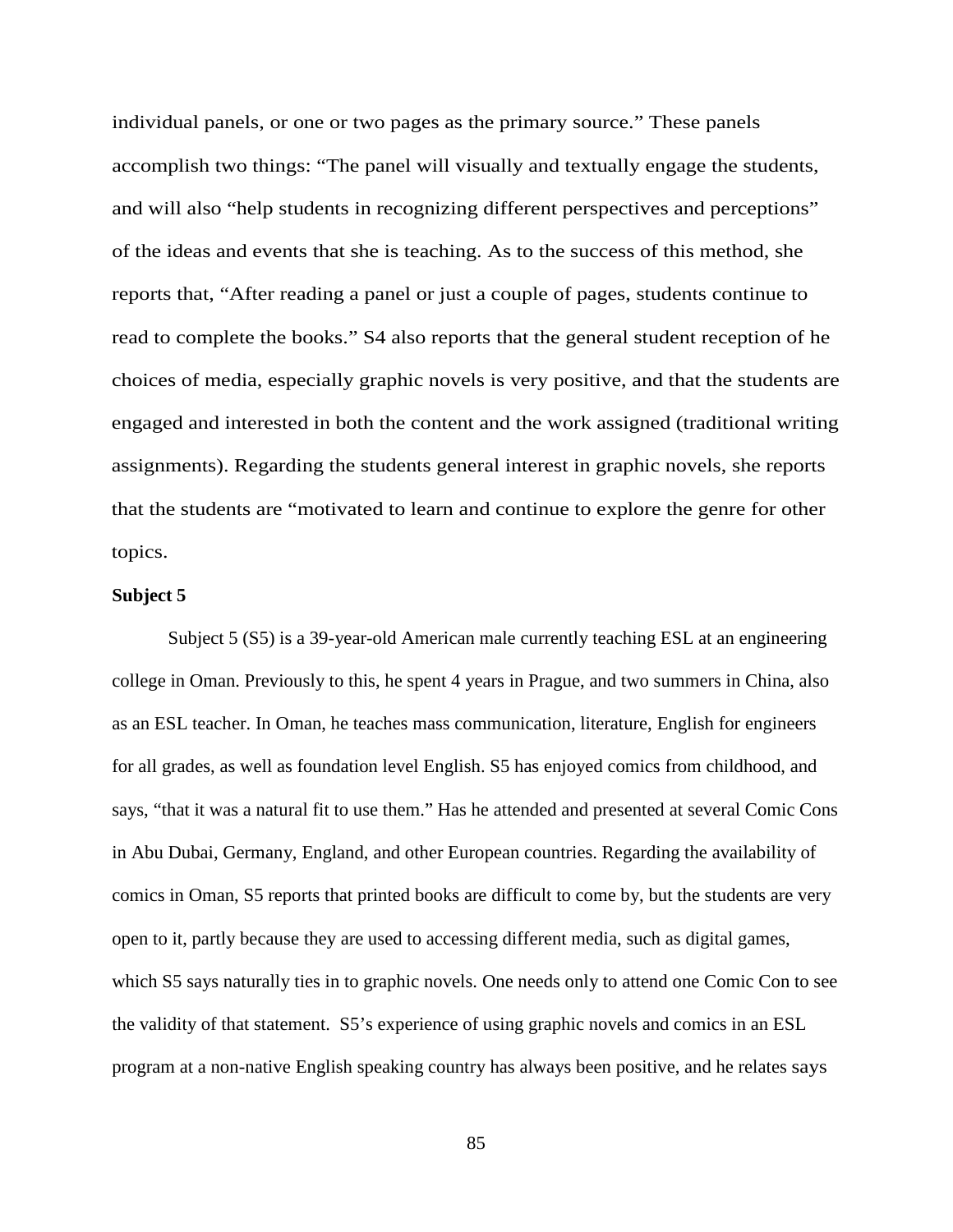that it "Does not matter if the books are in English, they naturally scaffold and put the language learner at ease, because the visuals will help explain the text."

S5 says that teaching with comics in Oman is rewarding because the students enjoy the material, he is respected and is well liked. But it does have its challenges, such as obtaining appropriate comics, the need for a higher level of cultural sensitivity, and making sure that students acquire a professional level of English proficiency.

As there are no comic stores in Muscat, the capital where he teaches, S5 needs to rely on the Internet along with "friends and colleagues who are up to date on new comics." Whenever possible, he purchases sets of comics for his classes, but more often than not, uses books from his own collection, by scanning and printing pages for the students. Similar to S4, he usually uses single panels or pages, for similar and reasons that will be addressed below. Another challenge is that although all of his students have all studied and reached a minimum English proficiency before coming to college, they have never studied with a native English Speaker. Saying that comics are an excellent tool for teaching English, he reports that

Most of the students have studied English, but their teachers are from Oman, so they have not learned the cadence and nuances of spoken English. The primary objective is to increase their day-to-day language, their professional engineering and technical vocabulary to acclimate and make them comfortable in speaking in natural English language conversation, and to expand their ability to decipher and understand visual clues that address the relationship between text and images.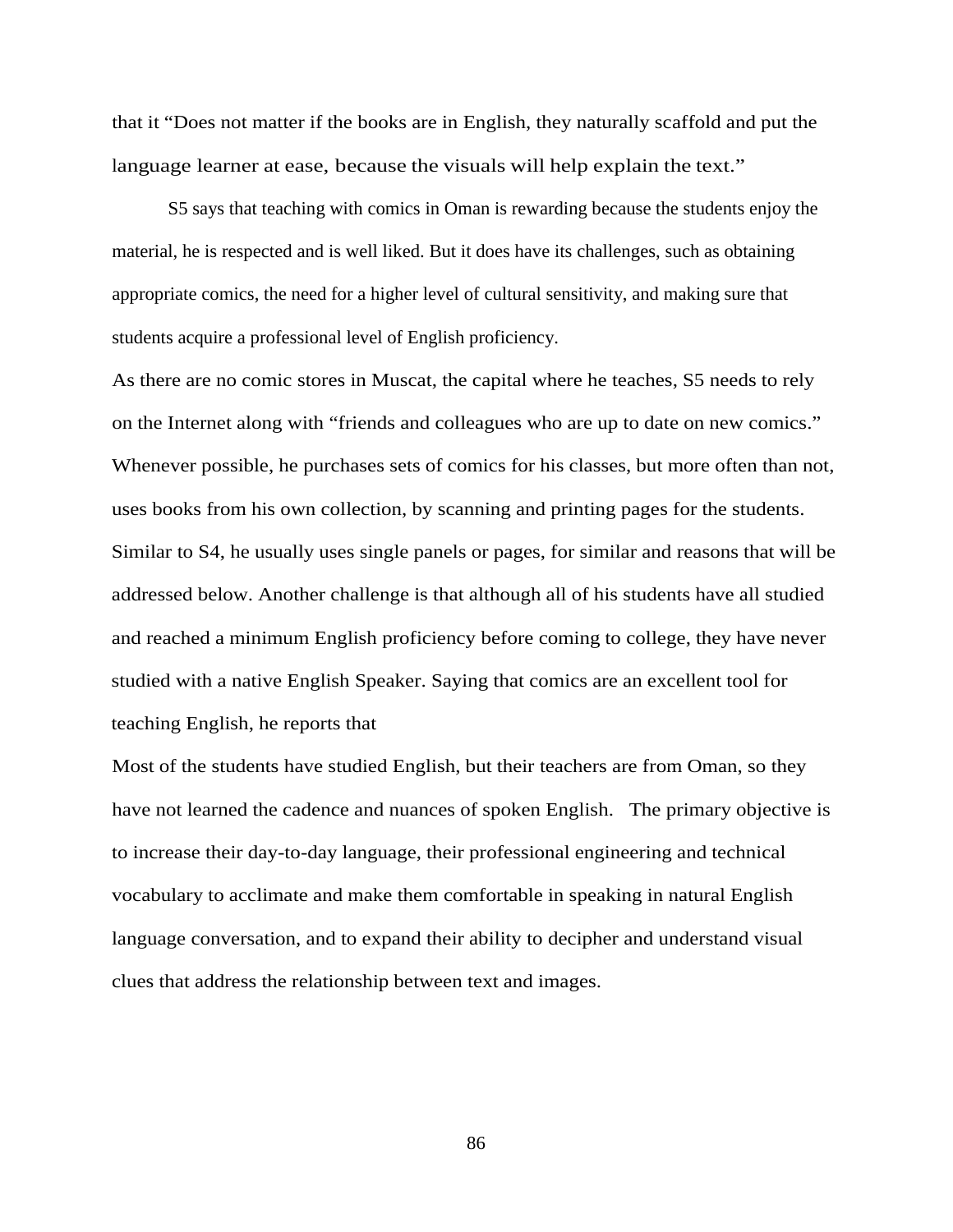Compounding this is the fact that for the most part, until the students entered college, they learned to speak English that was not up to grade and professional levels. To remedy this,

the school required an experienced ESL teacher with native English language skills, to bring the students up to par, and to feel comfortable in speaking and writing the language (since students had only learned from Omani teachers. Even with all of their previous English classes, the students enter the school at ground level with basic skills. It is up to the teacher to develop the curriculum to achieve the objectives. Most students enter the school at ground level, so teachers use some criteria selected y the school to increase their professional and spoken language skills and then, builds the curriculum as he sees appropriate.

One of S5's challenges is to then find and acquire the appropriate texts. He relates that

Selections are made that will support the teaching of ESL at a college level course for people who have studied English, but never with a native speaker. Selections need to highlight natural language because many of the engineering students will either travel to America for work, or will work with native English speakers in Oman. Titles and selections need to be totally engaging and even fun like a game, but also challenging so that the students will participate in classes and assignments.

It is critical for teachers there to act with great respect to the Omani cultural sensitivities, especially when teaching. Regarding this, S5 says,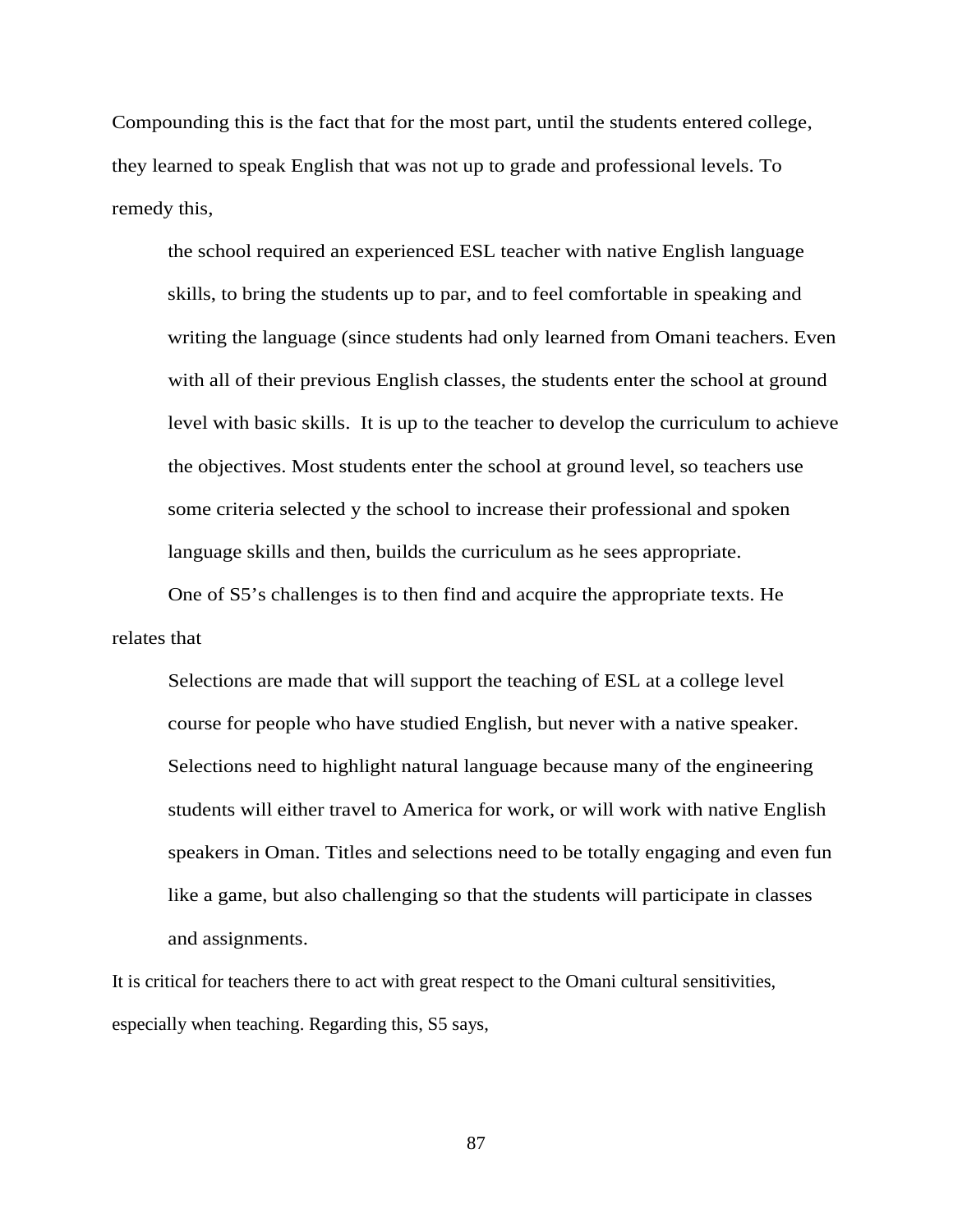although Oman is a relatively open society, as compared to other countries in the Emirates, it is still conservative, so there is a level of censorship. This requires a higher level of cultural sensitivity than in the USA. Books are selected that pop out, but are not childish, and can be picked apart in the classroom to explain and understand formal elements of the English language. Additionally, not many full books are used, so I use books that I can scan and select individual pages, or more often then not, single panels that demonstrate the vocabulary or grammar that highlights natural language speaking.

This cultural sensitivity not only determines the titles, but also how the teachers use the content. For example, a teacher needs to be extra vigilant if they want to include content of a more political nature, or that content related to social justice or history. It is difficult, but not impossible,

although the government generally frowns on certain titles, I sometimes sneak in a panel of something with a more political nature, such as from *Maus*. As I discuss the use of language with the class, I also contextualize the story and what it means.

In order to achieve the learning objectives set by the school as well as by him, SF developed a modified schedule, a blend of formal and informal learning, and also implemented technology into curriculum. These modifications that address the needs of the students and help insure their success in acquiring language skills. S5 relates that,

the students come to class only two days a week. The other three are spent "liaising with their peers and the instructor English discussions, and to collaborate on formal assignments. Much of the work is based on informal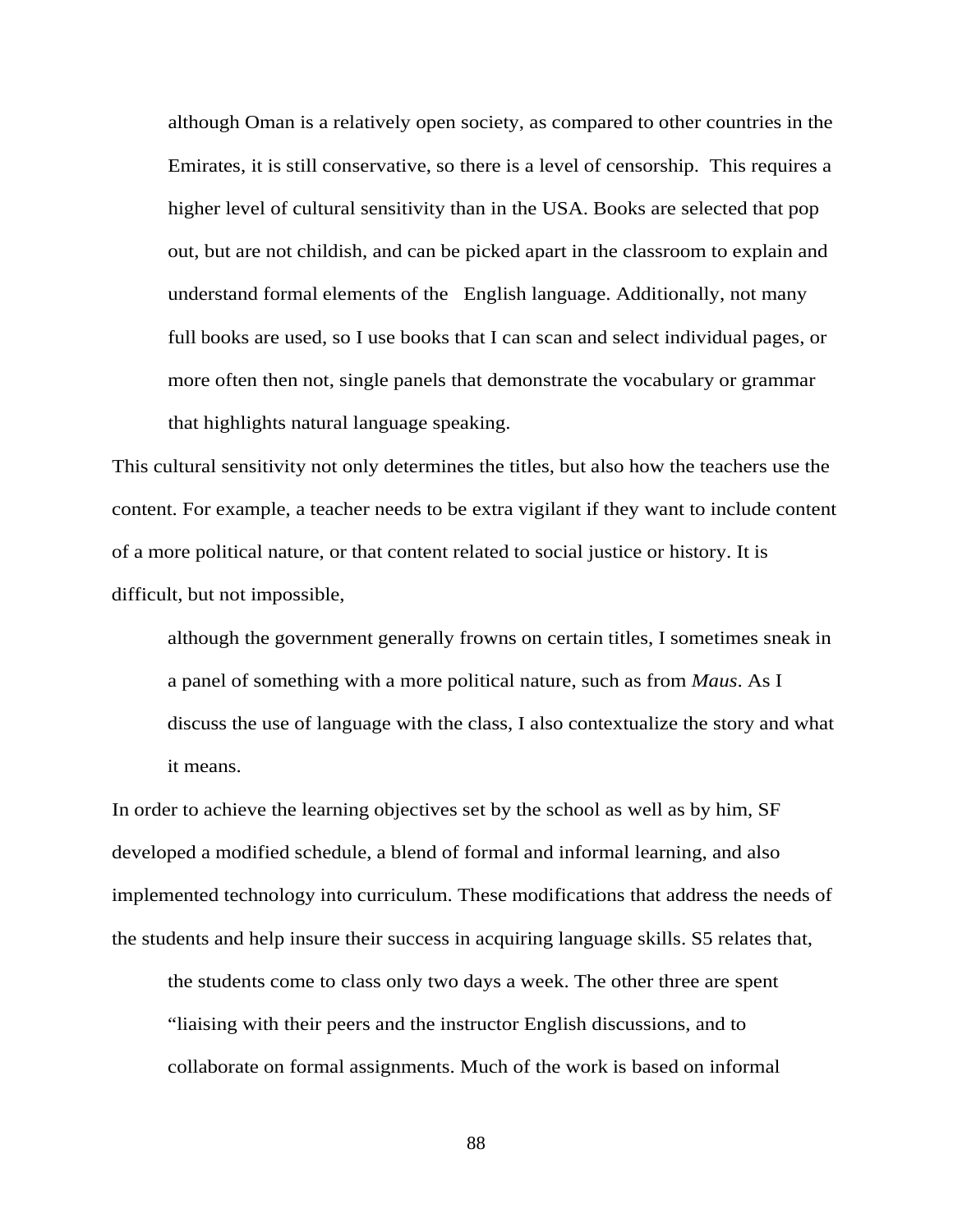learning principals because it better engages these particular students. Moodle is used to introduce new comics for reading assignments, and discussions about the

S5 uses comics in some of the formal learning assignments that he gives to students. For one assignment, students receive pages and panels and then need to evaluate and describe the narrative and/or dialogue. Students look at selected panels without text and need to select passages from a list that best describe the dialogue and narrative. The students need to create a story with stick figures and then explain their reasoning and logic of the narrative.

material as well as general discussions about the narrative and language.

S5 uses a rigorous system to evaluate the students that address both their formal informal learning assignments. He looks are everything that the students to in the class, such as, quizzes, oral discussions, participation in class as well as Moodle. Additionally, S5 reports that the students response the class and materials is "overwhelmingly positive, even though not all of the reading examples are complete stories," and that there is a dramatic increase in their

ability to engage in conversations with the teacher and peers, using natural English, proper pronunciation, about a variety of topics such as engineering and technology, sports and other day to day subjects, and are able to take a group of out of sequence panels from a comic and arrange them in the correct order and explain why they did so as well as the meaning of the comics.

#### **Subject 6**

Subject 6 (S6) is a 26-year-old American female, and has been a fan of comics since childhood, and has never attended a Comic Con because of cost and distance. In high school, S6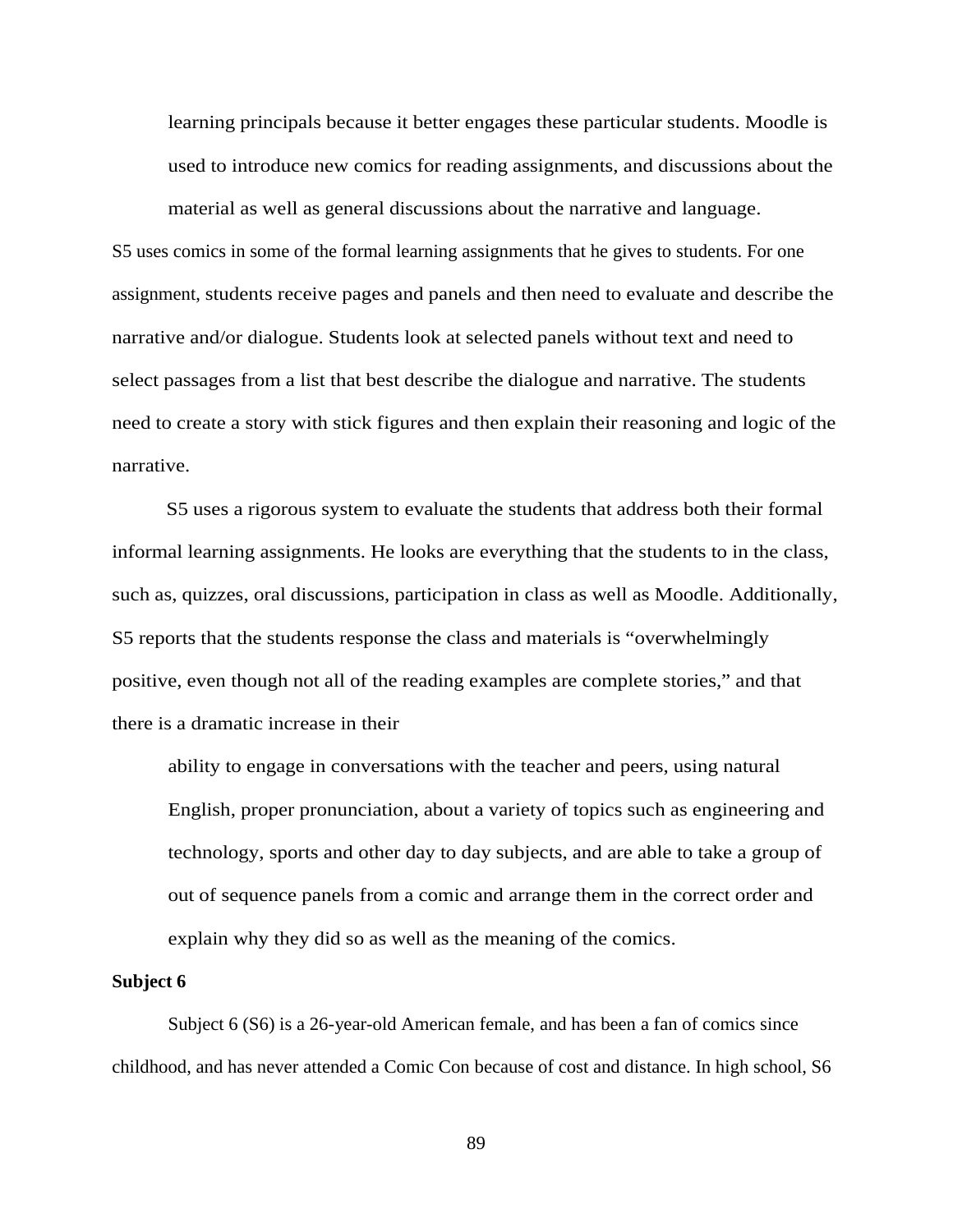was required to read *Persepolis* for a class and got hooked on graphic novels. She is also very interested in a sub-genre of graphic novels called graphic medicine, which "connotes use of comics in medical education and patient care."

S6 is proved to be a very interesting subject, as she is the only one of the subjects with experience in teaching at two very different types of schools. Most recently, she was the ESL teacher at a school in a small village on the Thai-Laotian border, and 2 hours away from Chiang Mai, the most culturally significant city in northern Thailand. She was on a one-year contract and at the time of this interview, she was one month from completion. Her students ranged in age from 14-18, and altogether, she taught 600 students throughout the year and used comics and graphic novels in all of her classes. Prior to this, she taught English at an institution for 12-15 year-old male sex offenders, located in Sioux City, Iowa. S6 reports that although clearly troubled, many were very sweet and that she had no problems with behavior. She used comics and graphic novels at both schools.

Each of the schools had its own set of challenges and opportunities. For example, when teaching at the institution, she needed to be hyper vigilant about using comics that featured super heroes that were over sexualized, a common issue in many comics and graphic novels. This is especially apparent in the ways that women were (and still are) illustrated, with skin-tight costumes that accentuate unrealistic physical features that appeal primarily to adolescent males.

Rather than eliminate comics from her classes, S6 identified appropriate titles that were safe and engaged the students. She recounted that, "there were lots of super that I could not use. But, there were also many that I could use, such as Teen Titans (the little kid version), Sonic the Hedgehog, and other titles from the Cartoon Network."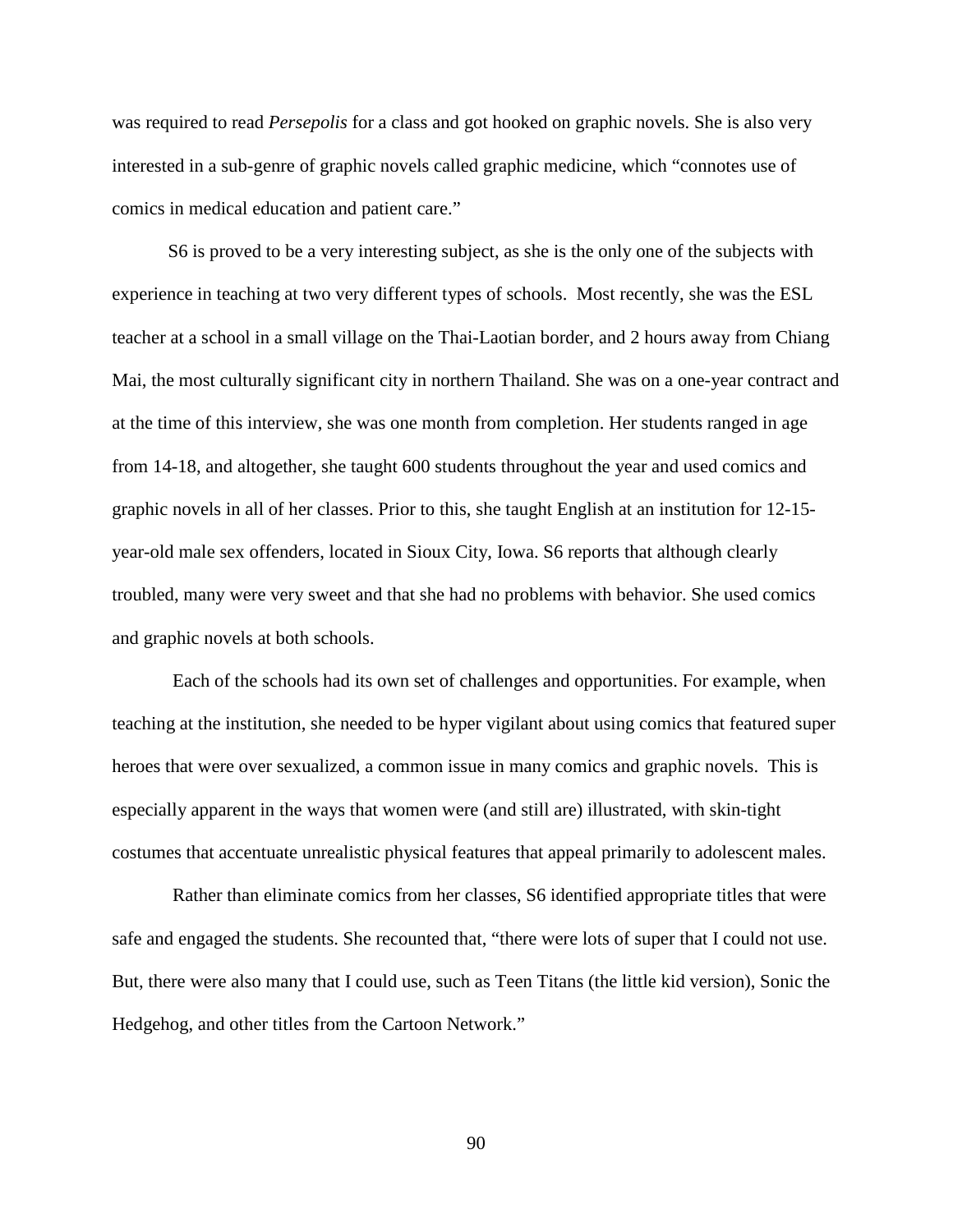S6 used comics as a way to help her students feel that they were not completely marginalized and forgotten because they were institutionalized. She understood that the "kids were locked in an institution and saw what other kids [on the outside] were watching and tried to play into that and showed them what they could do." She assigned the students both writing and drawing exercises, and selected "non-sexualized heroes, and used them to show the kids how to create and look at how comics are drawn, so that they felt free to draw and create their own comics." The result was very positive and that "the incarcerated kids loved to learn how to draw comics."

There were different challenges and opportunities for S6 when she taught in Thailand. Her primary learning objectives were selected by the school and were to "promote literacy, hone basic English skills, teach situational English for employment (hospitality, healthcare and building, along with language for daily routines and life changes." To accomplish this, S6 was given the freedom to structure her classes as she saw fit. She used curriculum and learning assignments that would be familiar in most American schools for ESL classes.

Classes are structured to discuss vocabulary and listening (one day), a speaking day for student dialogues, a day for listening activities with charts, a day of games, such as rearranging words and panels, viewing comics and choosing appropriate responses from a list, and a day to read and make comics strips with dialogue. The main assignments with comics are projects in place of formal midterms and finals. These projects are based on creating comics as well as speaking and listening.

Like students around the world, S6's students were exposed to English through popular media, but had never formally studied the language, and the Thai English teachers had the same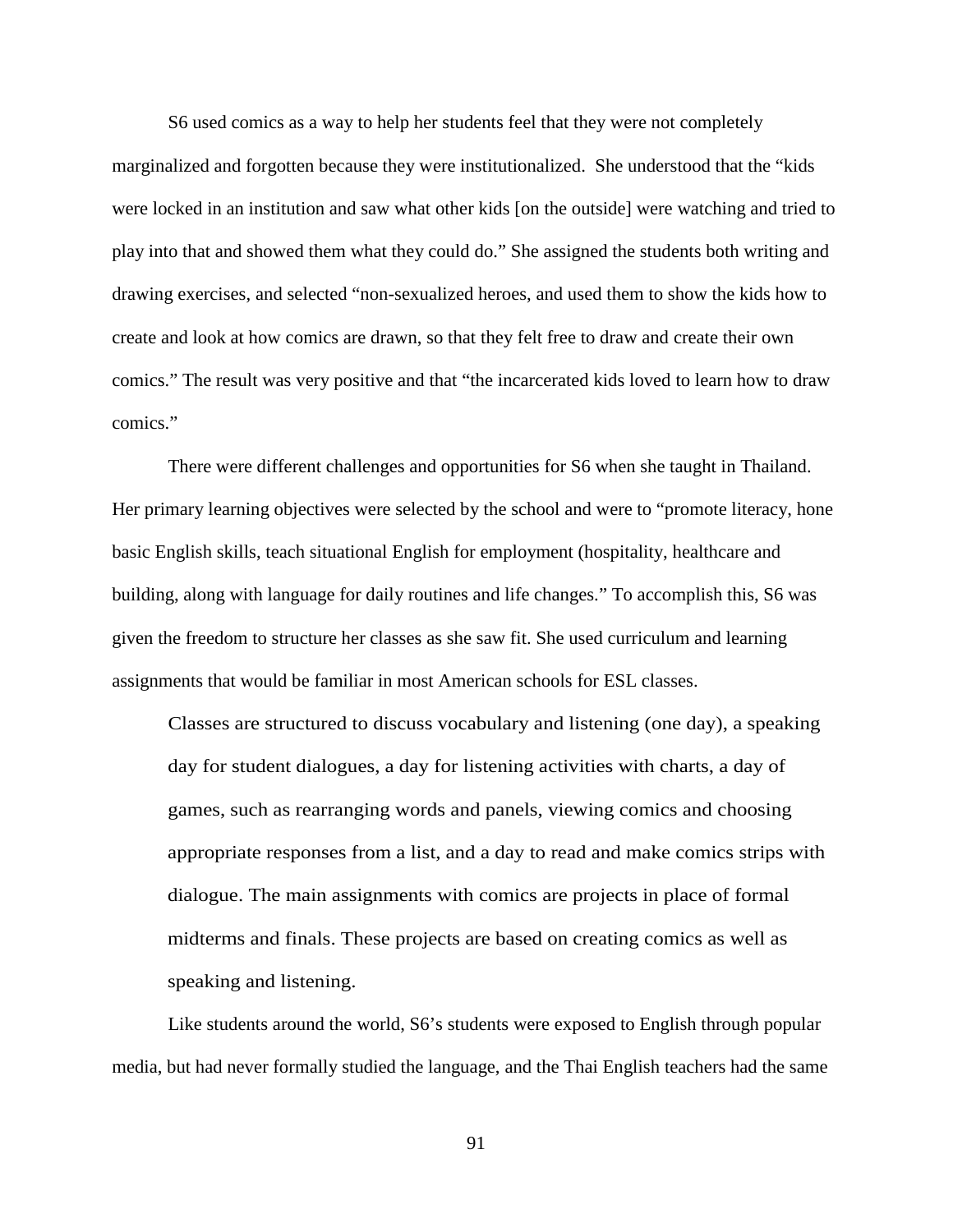issue as those in Oman- they did not speak with the natural cadence and accents. S6 selected simple comics to introduce the students to English that they could interpret and understand, reporting, "she choose really simple things, like sample pages from Garfield, and Peanuts. I choose comic strips to communicate what is going on in just a few panels, and that they are already familiar with." Obtaining the content not an insurmountable issue for S6, as she was able to "Purchase them in the village, as well as download, copy, and distribute complete comics or selected panels."

Although social justice was not in the curriculum or a learning objective, S6's sensibility was similar to what S5 does in Oman. While considering the primary learning objective of preparing students for employment S6 she finds ways to incorporate big ideas into her teaching. One way that she accomplishes is through technology. For the more advanced students, she uses iTunes apps to search for web comics from all over the world that had been translated into English. She then

selects comics that are age and language appropriate, with characters that are not over sexualized. I try to select titles that incorporate larger ideas, such as *Persepolis*, *Sirens Lament*, or excerpts from *The Avengers*. I try to find titles that use appropriate vocabulary that can be used in employment and conversation, titles that promote empathy with the experience of being a foreigner, and to help students understand the idea of being a global citizen and respecting other cultures.

S6 believes that ESL is becoming more important in the world to promote literacy and that comics are an important part of ESL language instruction.

S6 relates that she integrates one of the common Thai cultural interests into her curriculum is through drawing, and says simply that "Thai kids love to draw!" Her most popular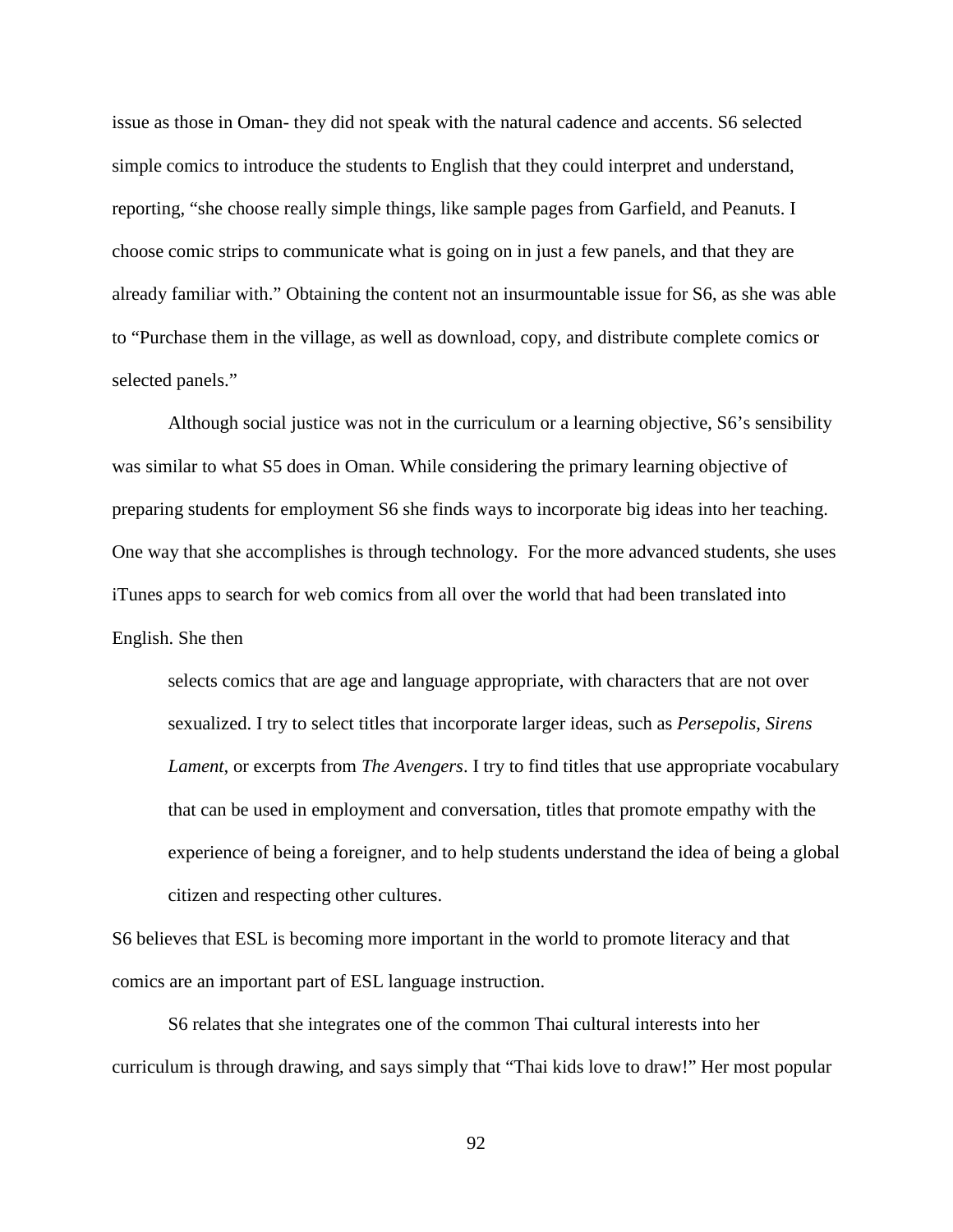and successful assignments are for her students to make their own comics. "If the 600 students that I had, only a few do not draw. For those few, I partner them with someone who does." She assigns the students different topics for them to write a short 5 or 6 page comic. Topics include things such as family and life cycle events, and life and work experiences. She also continues to integrate her ideas about being a global citizen, and reports that by making comics, she wants them to

create the experience of being in a foreign country, and to make about how it feels to be foreign, so if and when they travel, comics to make stories to see how it feels to be foreign for if and when they travel. These are some of the experiences that will introduce them to the idea of being a global citizen, with global responsibilities, and part of that is respecting other cultures and experiencing how to co-exist with them.

She "teaches them to understand emotion and feelings, and that the students' needs to act out what they draw so that the can understand." Sometimes S6 was able to create teachable moments based on students' questions. For example, Thai people are very concerned with beauty, and consider being thin to be beautiful as well as women's use of make-up. S6 is does not consider herself thing according to Thai standards, and she does not wear make-up. But, they are also very sensitive about the feelings of others. So when some of the students (and teachers made comments about her weight and lack of make-up, S6 gently painted out that her feels were hurt and the students apologized. She then turned this into a an assignment, and reports that

students engaged and asked questions about larger ideas that promote empathy. The students' questions such as, Teacher, do you feel like this increased their level of global understanding and respecting cultural differences, and how to coexist in different cultures. Thai kids have a very specific sense of beauty that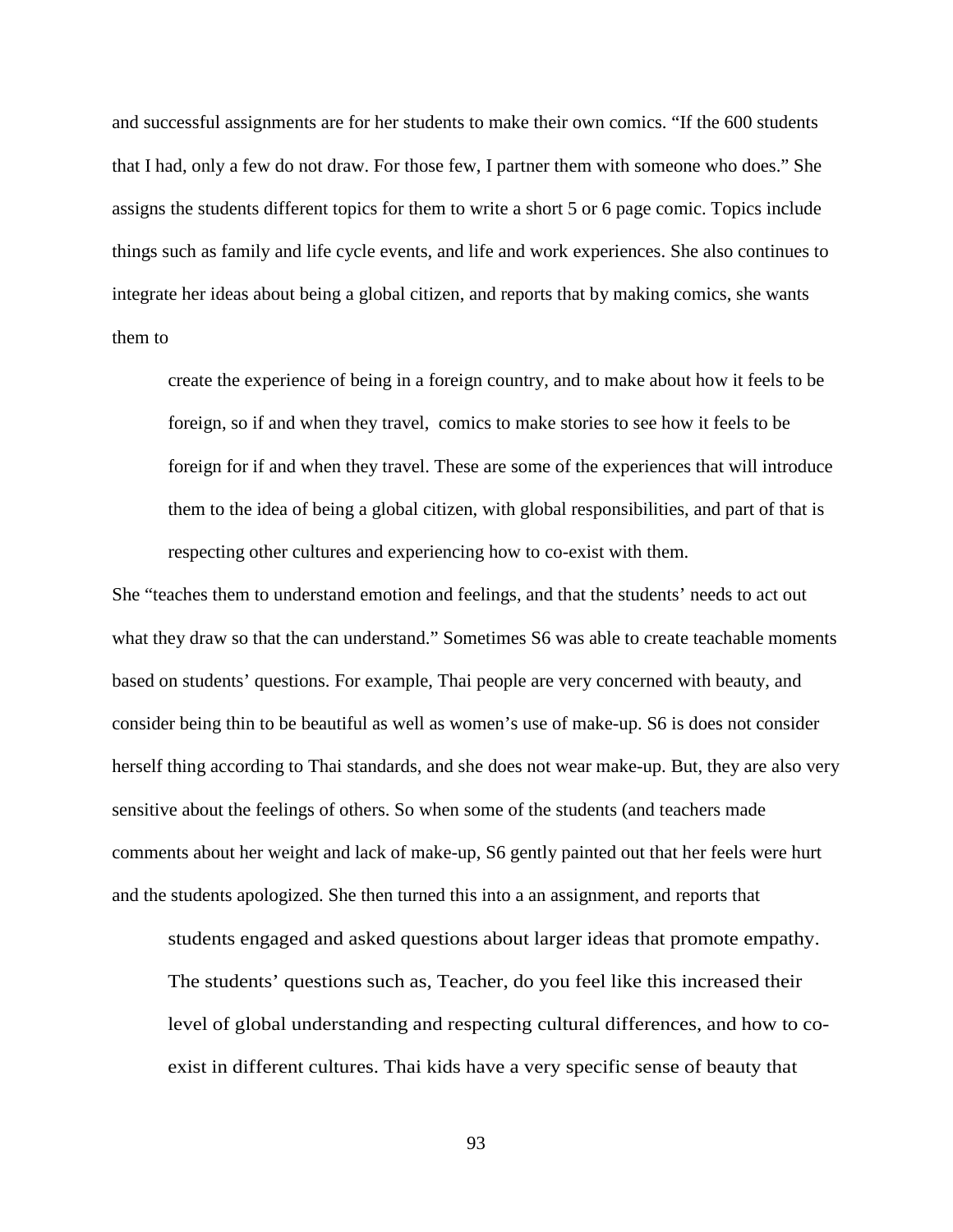includes being thin and women wearing make-up. I am not super thin and do not wear makeup, so students asked me why I am fat and not pretty. I explained that in my country, I am not considered fat or ugly. Students then made comics about this idea, their feelings about it and how they shifted their perception about how other people think about beauty.

#### **Additional Significance of the Data**

While the author harbored no assumptions that there would be one or more commonalities in the responses, the author was surprised to learn that visual literacy was the only clear reason that was shared by all six of the research subjects. Each teacher explained described their own reasons for promoting visual literacy, yet the practical application in their teaching and classrooms is as unique as the individuals. For example, S1 uses complete graphic novels in Spanish to teach students about the political struggles in Argentina, Chile and other South American countries. She says, "books are not stand alone and are all part of a thematic course, and that they need to be grounded in how to do visual literacy, the evolution of iconic images." On the other hand, S4 uses individual panels, or perhaps a single page because "The panel will visually and textually engage the students, and will also "help students in recognizing different perspectives and perceptions" of the ideas and events that she is teaching," adding "that graphic novels are a gateway to other sources and there is at least one form of media that makes sense to each student and will be a conduit to understand different sources." This last comment applies Gardner's (2000) theory about multiple intelligences, directly into the classroom. S4 essentially is saying that different students have different ways of learning, and absorbing content, and that graphic novels are one of the tools that can be used for visual thinkers.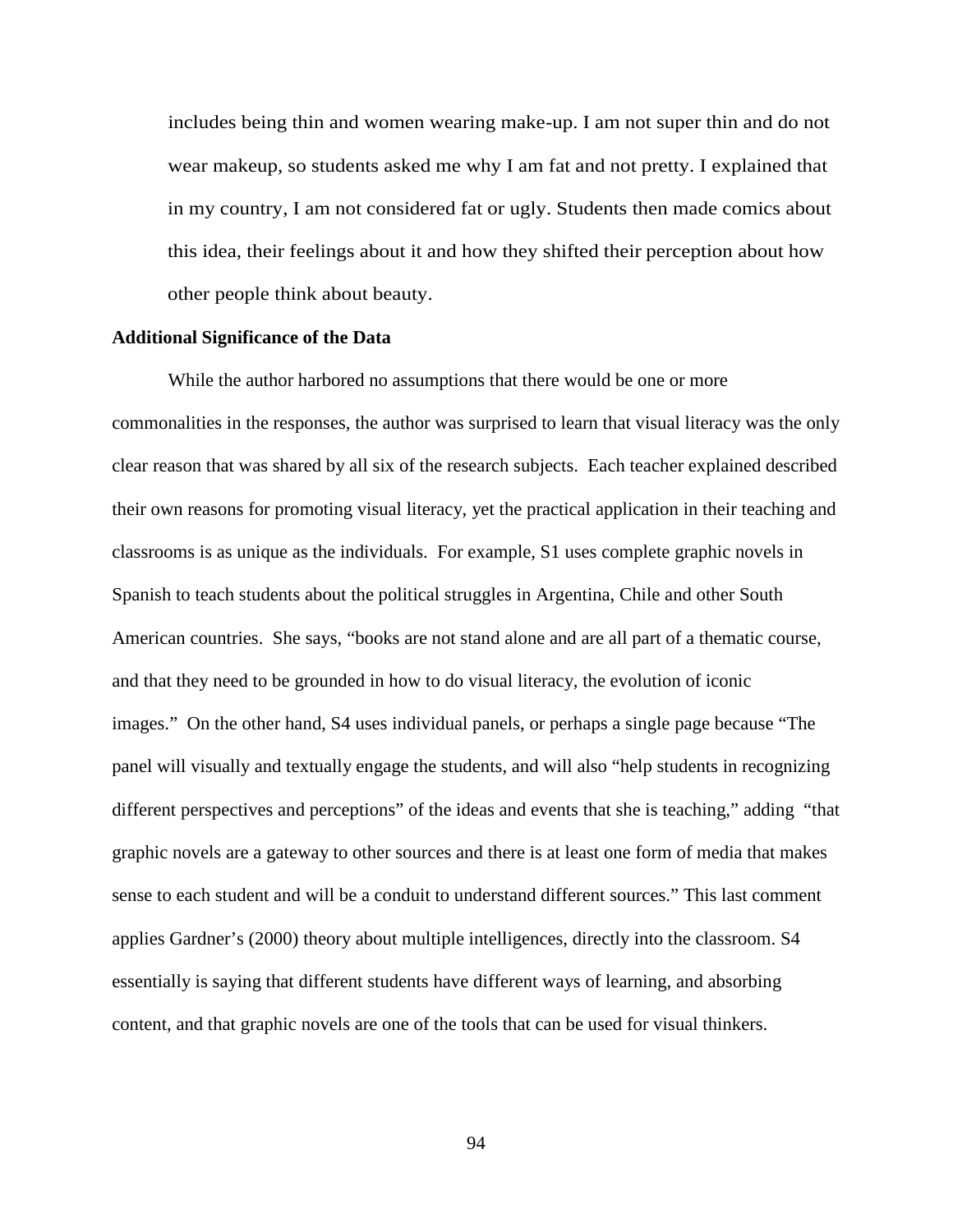About using graphic novels, S2 says that students "need engaging ways to learn because they are living in a visual society," and that graphic novels help teach students to think critically, visually and to "keep an open mind in a creative way, to think visually (which they already do, all day), and to think in alternative ways (besides traditional text)." In the interview, S5 said that graphics were also a powerful way to help students remember text, and says, "students recognized that they would remember context and text better if paired with an image." Also, whether reading a complete book, or just a panel, the "panel selections help students in recognizing different perspectives. Using graphic novels helps students to identify and understand different perspective and perceptions of the same thing" (more about this later). S4 says that part of the power of graphic novels in the context of her history classes is the, "increased visual literacy, better understanding of the complexities and nuances of the middle east, as well as increasing the ability to analyze different media and their impact on learning and understanding."

Contemporary society around the world is very visual, filled with dynamic images in movies, phones, magazines, billboards, monitors, games, and just about everything connected to every individual's day-to-day life, and displayed 24/7 nearly everywhere on the planet (although there are still some remote, completely off-the-grid communities around the world). We know that a large part of it is the ability to sort through the chaff of daily visuals; identifying and editing what one sees in order analyze, evaluate and find meaning and understanding. Although all of the research subjects acknowledge the importance of critical and visual thinking, and that graphic novels and comics are critical in helping students acquire these critical skills, none of them addressed the different aspects of how comics actually influence the cognitive development of visual thinking. Although S2 reported that when teaching *The Pride of Baghdad*, he not only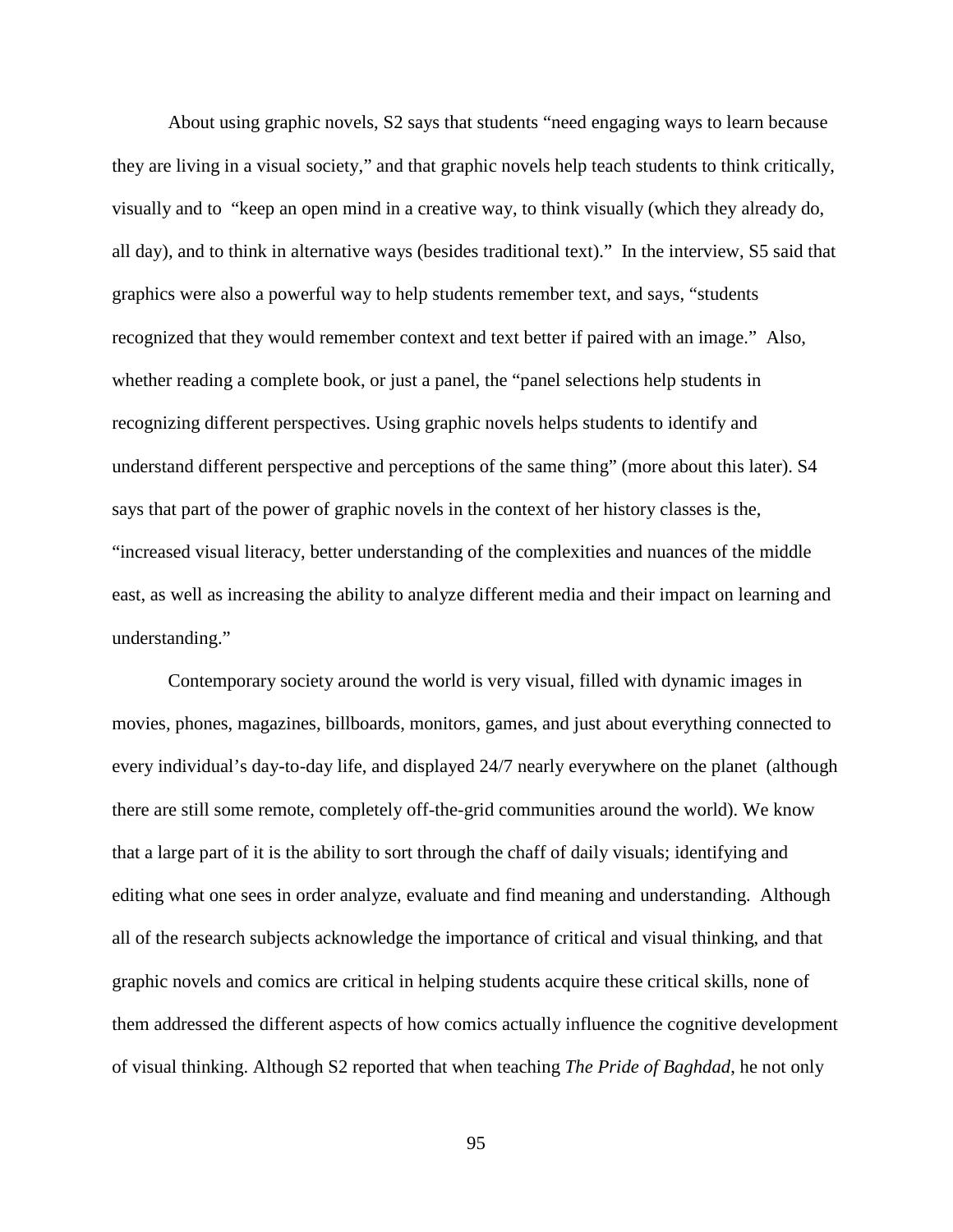teaches the narrative, but also teaches the formal visuals in a unique way, focusing on the relationship between colors, art, and layout with the story itself.

An additional benefit of graphic novels as it relates to visual literacy is that they are in a media and genres that learners are already familiar with, and can help bring them to classic literature. S2 says, "and for us to keep thinking about current kids who can't be far away from their cell phones, for us to expect that they will read Tale of two cities as a book is completely outdated." Graphic novels are for comic natives- people who already are familiar with and fans of the genre.

Even though visual thinking is the only common idea shared by the all of the teachers, there are associative threads that can infer other commonalities. For example among the four non-ESL teachers, graphic novels are also an excellent tool for promoting text-based literacy and a love of reading. S2, the high school teacher from Chicago, reported that, "We are creating readers. Many of these kids never checked a book out of the library, but they need these other books (continuing the series) to keep reading the story." S3 echoes this, saying that comics are used primarily to increase student literacy and love of reading and to drive them to become part of the culture of literacy and empower the students to ask questions about the text and to pass on their newly acquired love of reading to their peers.

Graphic novels are a dynamic and clever way to get students to recognize visual and textual thinking, as well as the power of words. S3 says that students are, "talking about words the entire school year, but now are talking about how they relate to accompanying images," which is actually one of the steps in teaching critical visual thinking. In talking about books, S3 says that comics, "create the same thing in a unique ways and get them thinking about how writing existed in other forms from what they know."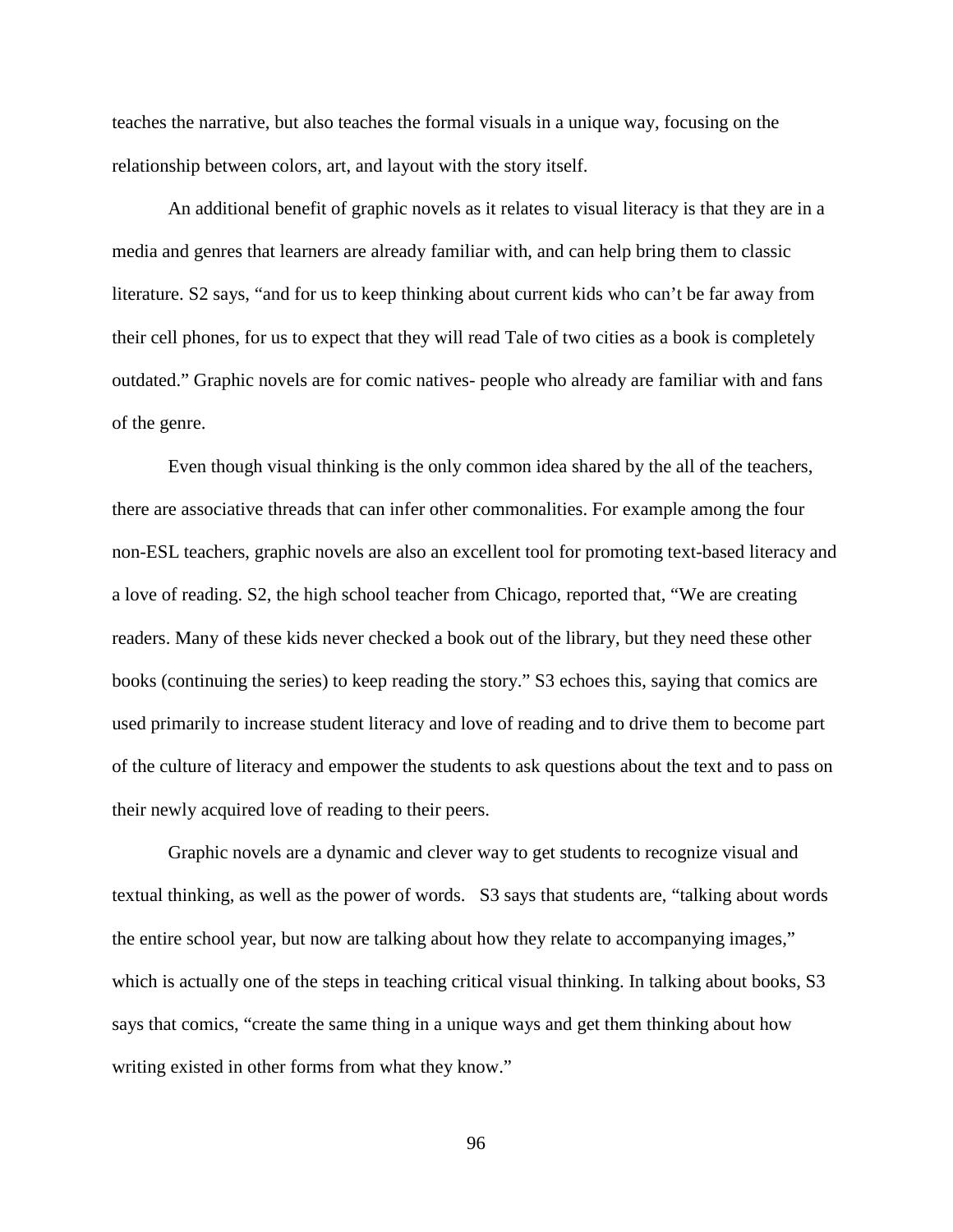At the outset of this work, the author had a pre-determined understanding of the definition of social justice and how it is pursued. But the literature, graphic novels and but especially the teachers demonstrated that there are actually many ways of understanding social justice and how to approach it in educational settings. For example, the approach to social justice by S1 and S4 was traditional, using graphic novels to talk about social and political events, such as in South America or the Middle East. These two teachers assigned both full readings of books, as well as individual panels and pages about famous and true events and actions. This material was used for class discussions about the history of the event, points of views of the characters in the story, and the authors if the book. The class assignments of S1 and S4 were also fairly traditional class work of writing essays and analysis of the books. S2, S3, S5, and S6 all viewed text and visual literacy as important components of social justice. As previously mentioned, S3 advocates comics as a gateway to reading and literacy, and says that they. "are great tools for cognitive development of young thinker and readers," continuing that, "reading drives them to be part of the culture of literacy" as well as critical engagement in society. As mentioned earlier, S4 believes that graphic novels help increase students' "visual literacy and a better understanding of the complexities and nuanced of the history and current events in the Middle East." This then helps students to not judge too quickly and to try to understand the issues is a way that can lead them to promote ideas and actions that will provide social justice to all of the residents there.

Although minimal, S5 must deal with state censorship because of his location. This does not allow him to openly assign books and stories that deal with human rights and social justice. But, using his skills and experience as a teacher, he does assign individual panels from books such as *Maus* to use as discussion points in much larger class discussions that include social justice. Oman is a small country, and many of the citizens do not travel abroad or have a global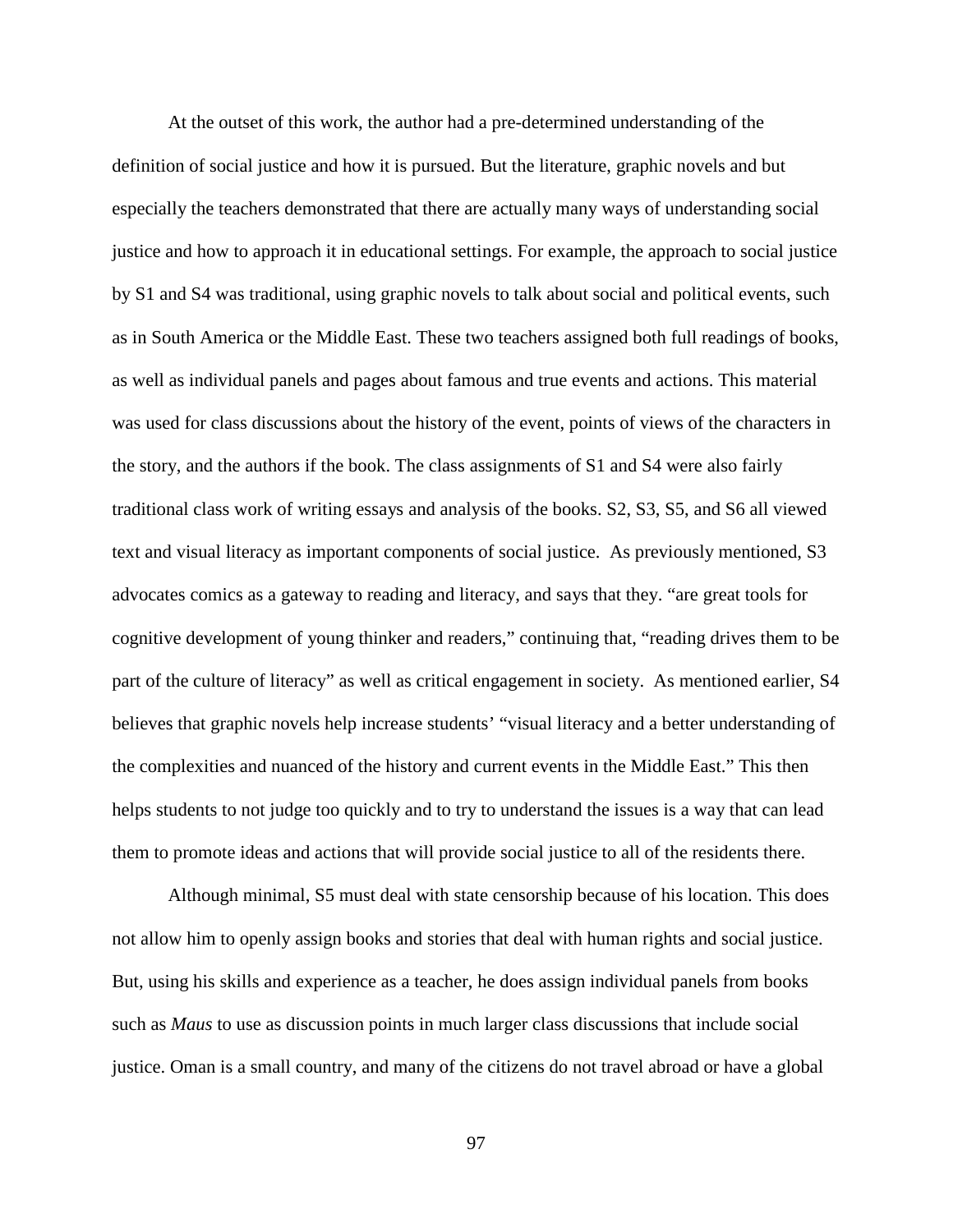perspective. The opportunity simply does not exist for them. S5 does say that the society is pacifist, so that he "plays with a soft hand, introducing things with a smile as an uncle, as opposed to an authoritarian." Through teaching ESL, S5 has the opportunity to promote literacy, as well as introduce a segment of society to issues such as common problems that face all global citizens.

In Chapter 4, S6 described how she addressed one aspect of social justice in her ESL classes. Stating that "although sexism is alive and well in Thailand, the students are open to different ideas." Selecting books such as *Teen Titans*, that toned down the sexuality of the characters, she was able to guide the students to focus on normal rather than hyper-sexualized comic book characters. The results were that in classroom discussions, the students asked her if she was offended by their previous comments (Teacher, why are you fat?), and apologized. In these lessons, S6 tied to "create the experience of what it feels like being a foreigner in a different country." Although this may not resonate for the Thai children in their own country, S6 taught them about "being a global citizen, with global responsibilities, and part of that is respecting other cultures and understanding and experiencing how to exist with other cultures," summarizing this idea by saying that ESL "teaches language as well as global citizenship."

Although Chapter 4 showed that aside from promoting visual literacy, there is an explicit lack of common ground that describes the reasons that teachers use graphic novels and comic books. Nonetheless, it is possible to see some similarities that weave their way through the teacher's responses, such as: graphic novels and comics promote a love of reading and are a gateway to reading traditional literature; the genre is completely engaging to the students; and they promote different aspects of social justice, from reading about historical events to learning about new and different cultures.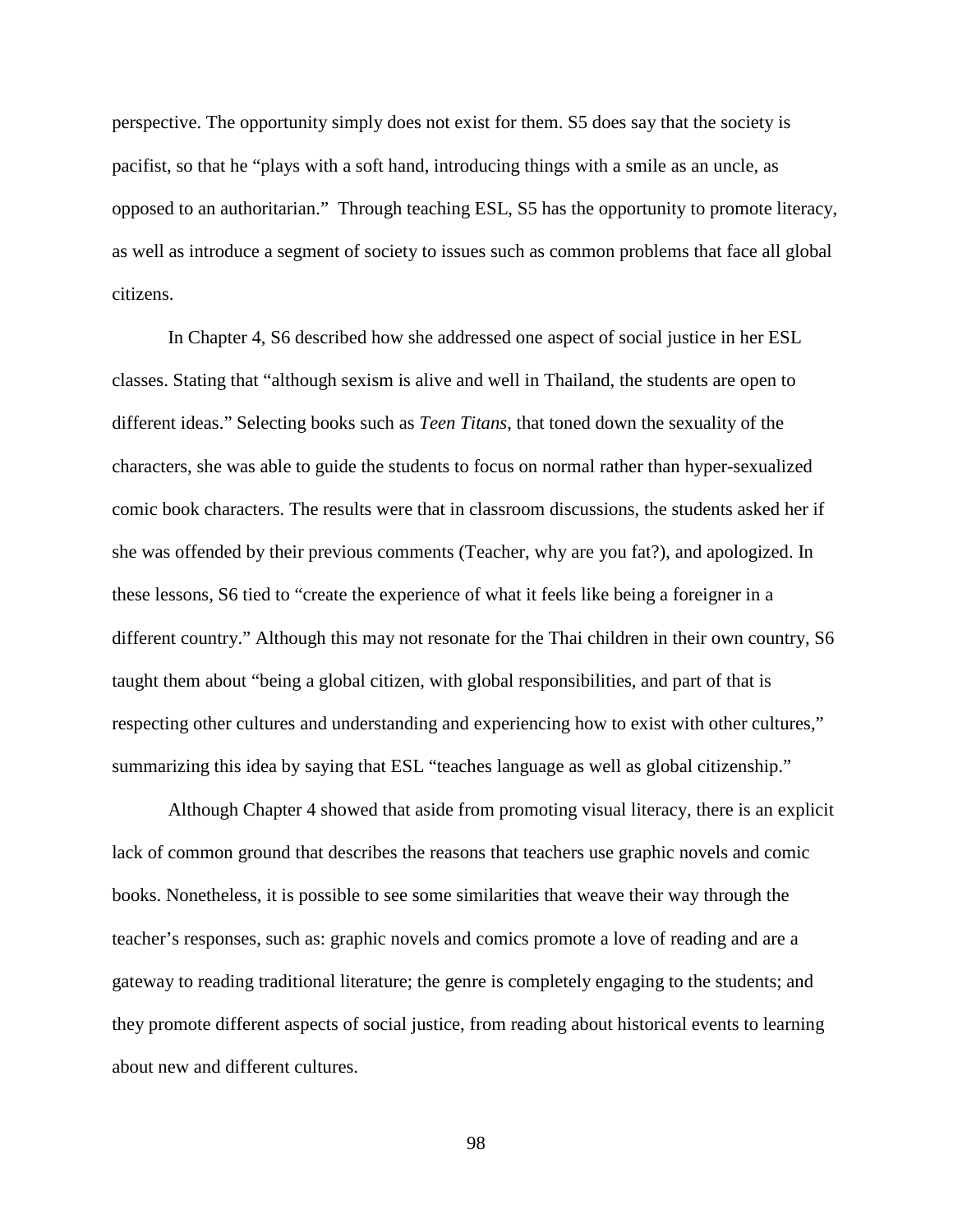Despite this apparent lack of commonality among the research subjects, there are two important attributes of using comics that are implicit in all of the teachers' responses- passion and commitment. Even though both terms describe most teachers, there are special attributes associated with teachers who use comics and graphic novels. For example, the data showed that although not all of the teachers are life-long fans of the genre, they are all very passionate about the genre, and believe in the power and relevancy of using comics and graphic novels in their teaching. They go out of their way to find content that is relevant and appropriate for their students. There are no standards for teaching with comics, no common core, no list of approved titles (although *Maus* and *Persepolis* were mentioned by several of the teachers), or even the kinds of assignments they give to their students, but they invest hours of additional, personal time to prepare for their classes. The teachers did all mention that they do receive moral support, and a lot of freedom from their administration, and even assistance for procuring content. But for the most part, it is up to the teachers themselves to prepare curriculum, lesson plans and to identify and acquire appropriate content. These same qualities also describe the teachers' commitment to teaching with comics. Providing comics from their personal collections, downloading content from the Internet, reaching out to colleagues and peers for suggestions, and advising the procurement specialists about titles are but some of the activities that these teachers engage in to insure that students have the materials that they require, and the results substantial, as demonstrated by the high level of student engagement with the actual materials, their increased reading levels and the measured development of their critical thinking skills.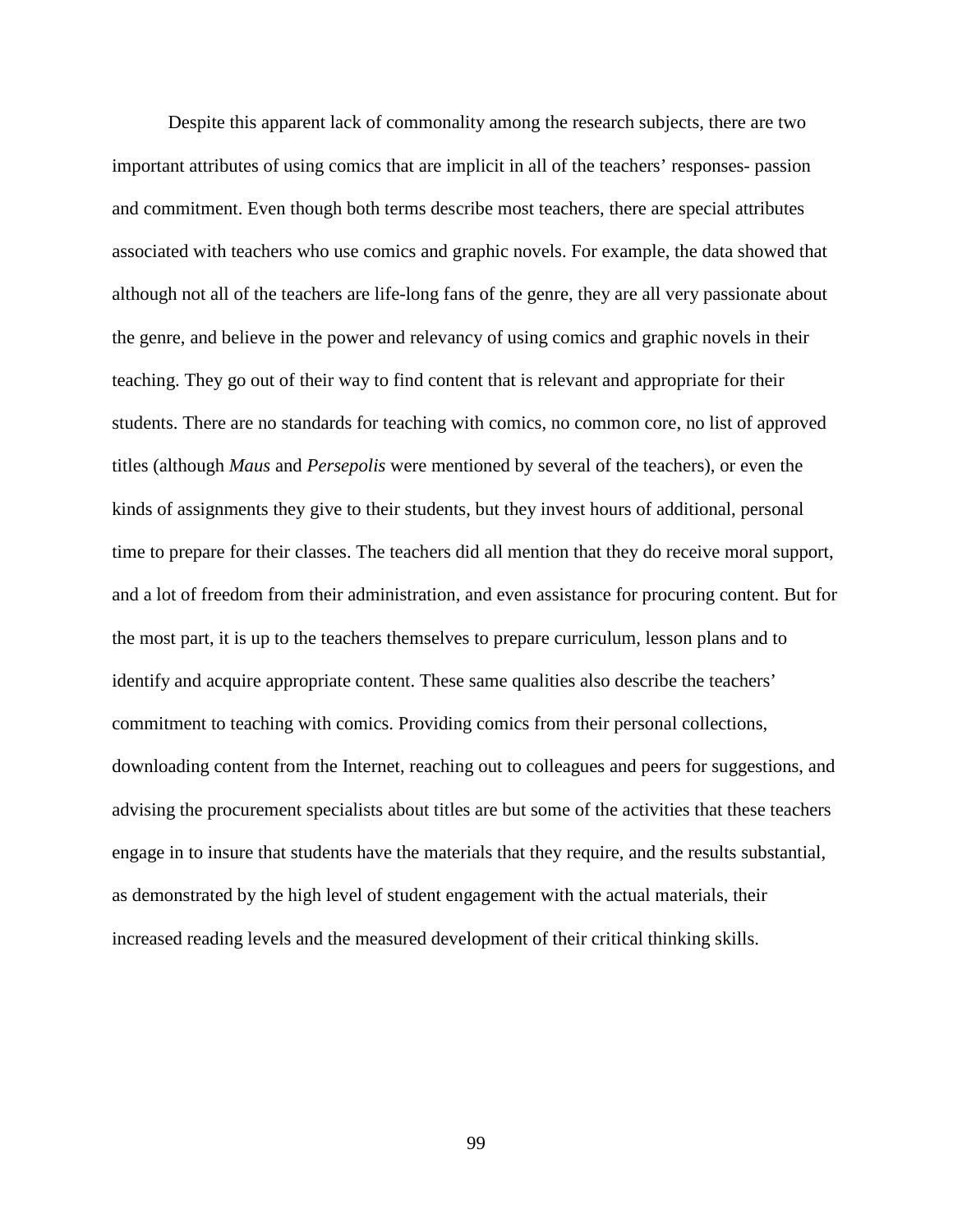### **Chapter 5: Conclusion**

It is important to remember that comic books and graphic novels are a relatively new media for classrooms, and until fairly recently, have been primarily associated with entertainment. Examples in Chapter 2 showed that journalists and teachers had fairly negative opinions of the medium, especially as a form of literature, as well as for their use in education and learning. Even though the books by It was only after the publication of Eisner's *A Contract with God and Other Tenement Stories* (1978) and Art Spiegelman's *Maus* (1980) did critics and educators began to recognize the unique qualities of this media, especially in education. Since that time, new titles exploring critical historical events, cultures and communities as well as literature about the genre have appeared in bookstores, libraries and Amazon.

At the onset of this research, it was the intent of author to learn why teachers choose to teach history, sociology, literature and other subjects with graphic novels in their classes, rather than traditional textbooks. Through readings and interviews, the author observed that, other than to promote visual literacy, there is no single, unifying reason or commonality for teachers to use comics and graphic novels in their classes. Yet, the readings described in Chapter 2 and data from Chapter 4, suggest that there is implicit common ground, based upon the teachers' sensibilities to their work, original decision to use comics, as well as implied in some of their responses.

## **The Power of Comics in Learning and Training**

Graphic novels are excellent media to address difficult narratives that are emotionally powerful. It is an interesting thought experiment to compare the difference between reading a graphic novel to watching a video, especially for emotionally charged content. For instance, *The Torture Report: A Graphic Adaptation* (Jacobson & Colõn, 2017) was recently published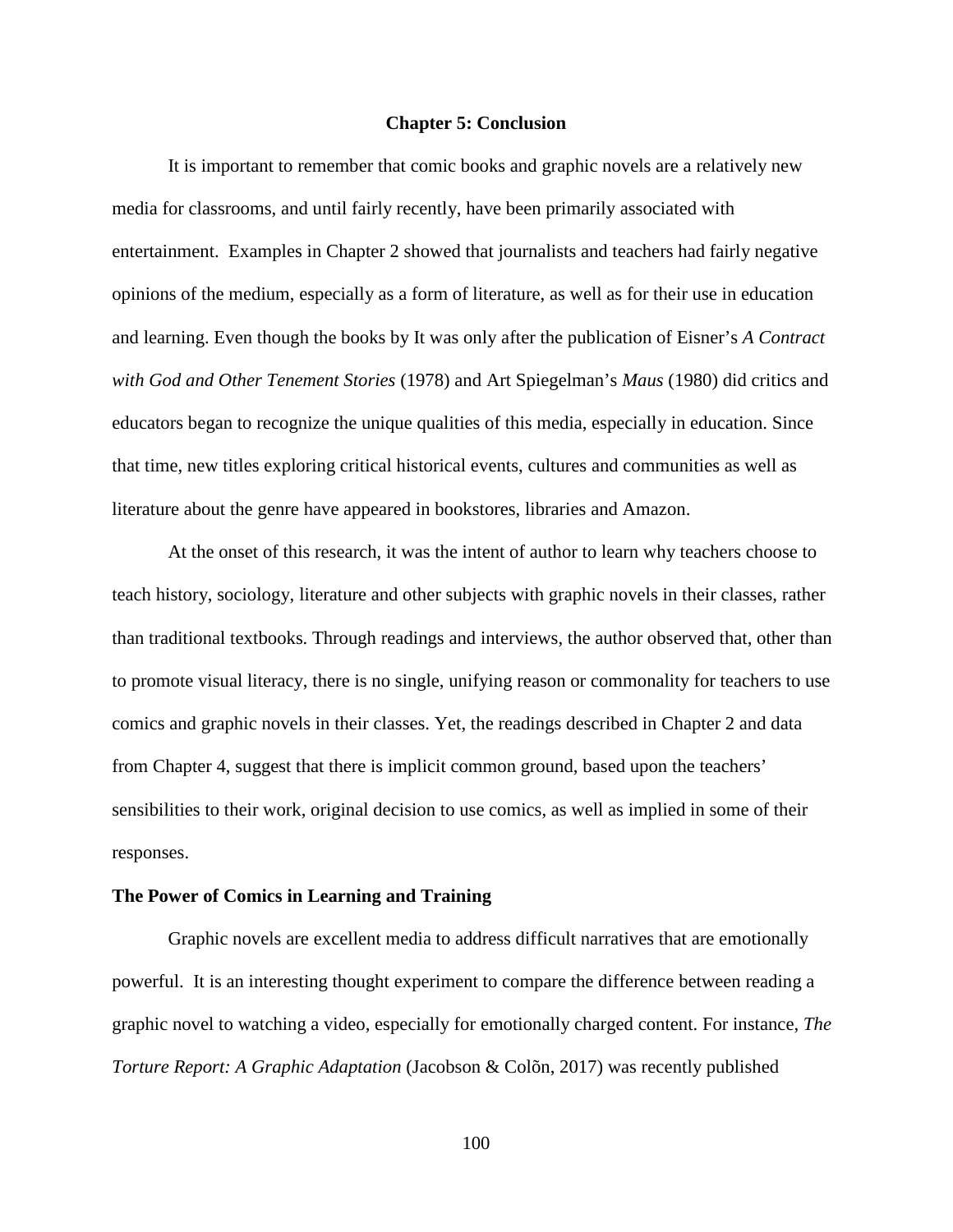explicitly to translate a Senate intelligence committee report on torture used in prisoners of the 'war on terrorism.' In the forward to the book, New York Times reporter, Jane Mayer describes the history of the report, from its inception in February 2009, to its release, six years later. Culled from

six million pages of CIA documents, the resulting report is a model of government accountability. So far only the 525-page summary of the full 6,770-page report has been publicly released but it provide one of the most unsparing airings of misconduct, bungling, deception and depravity by America's secret intelligence service ever to be shared with the American public. (Jacobson & Colõn, 2017, p. VIII)

The full report as well as the summary find that the use of torture is an abject failure. Yet, as Meyer continues, there has concerted effort made by supporters of torture, to downplay and disavow the report, such as former vice president Dick Cheney who said that the report is "full of crap" (Jacobson & Colõn, 2017, p. VIII). It is the authors belief that in order to change bad policy, we must first be educated about it, as Meyers also writes, "The more who learn the truth, the better off the country will be, because there is no better safeguard against the revival of torture than a well-informed public" (Jacobson & Colõn, 2017, p. IX).

Similar things can also be said about the other books that address difficult issues such as racism, sexism, and war that face our world today. Graphic novels are an excellent and powerful genre that engage, entertain and most important for this report, educate people about these and other critical issues.

Several things come to mind when comparing the experience of reading a graphic novel to watching any movie, whether actual or dramatized. Watching a dramatic recreation of a horrible event in a movie has the benefit of images and sound, and is effective in simulating an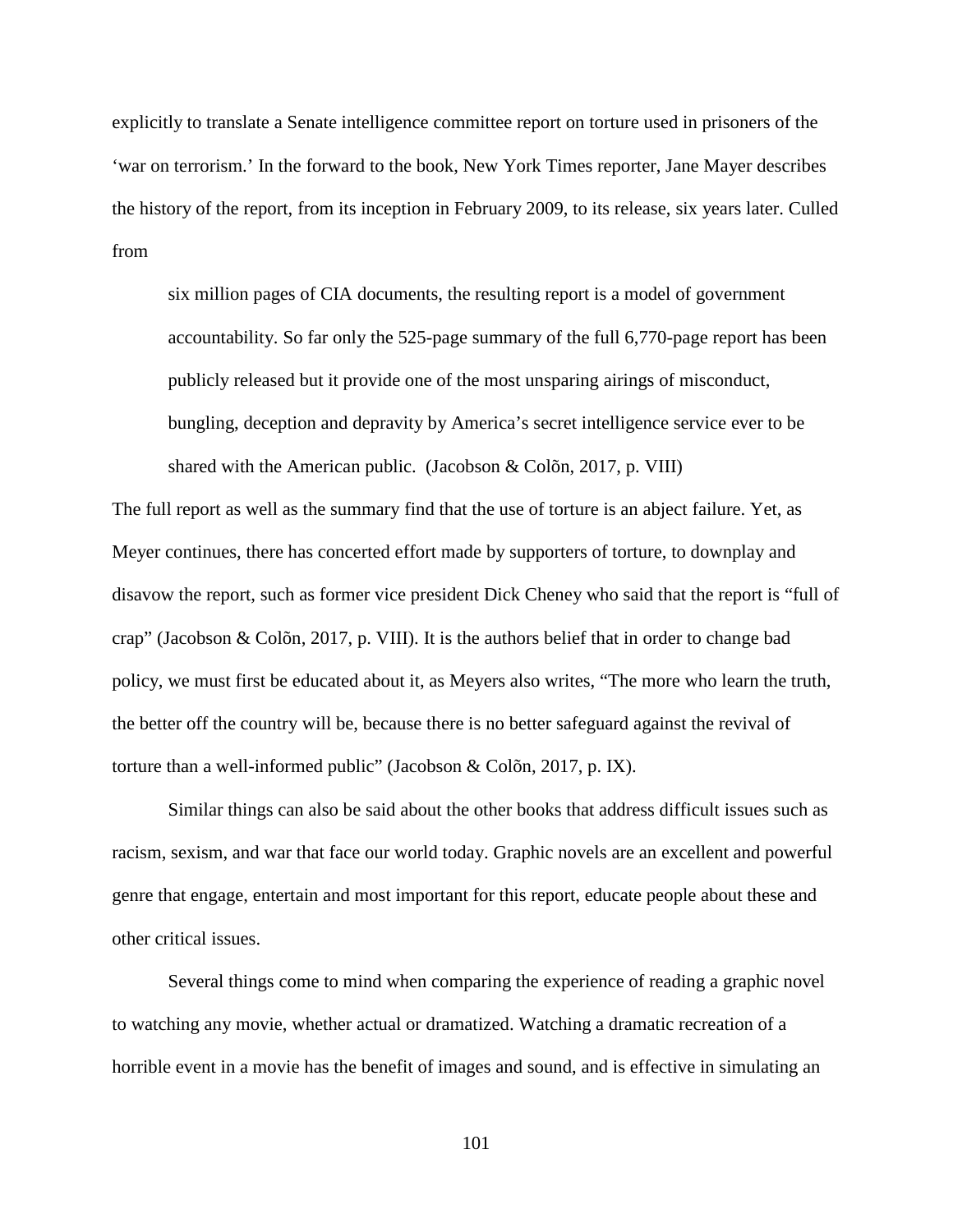experience, but I think that the effect passes, unless the viewer has been subject to that kind of event. In this case, the images and sound can stimulate and awaken suppressed memories that can trigger Post Traumatic Stress Disorder (PTSD). Even though we the viewers know that the people on the screen are only actors, and we all know that after the director says cut, these actors get up and walk away. But the triggers can cause intense reactions to actual survivors. The opening sequence of the movie *Saving Private Ryan* affected so many WWII veterans that many theaters provided therapists and consolers to help them cope after the movie. It was a powerful film, but very difficult to watch.

A graphic novel tells the story with text and images, but without stimulating other senses such as sound. A book provides a visual context for the words so that readers can pace themselves in order to not get overwhelmed with the content. The illustrations provide enough information to make strong, emotional impact, without overwhelming the reader, while the text gives an accurate running commentary describing the horrible activities taking place. As a book, the reader can remain on a page, or move around in a non-linear manner. The impact of this is actually quite powerful, and can remain with the reader far longer than a movie.

It is interesting that neither the research subjects nor the literature addressed research about many of the other practical (as well as theoretical) benefits of using graphic novels in learning environments. For example, the form of a comic book is nearly identical to the storyboards uses in movies, television, theater, websites, and even corporate presentations. In instructing students how to make comics, teachers are also providing students with a valuable skillset that is becoming more in demand. Students learn how to create dynamic compositions, transitions from once scene to the next, lighting cues and more. These same kinds of skills are also applicable for creating training tutorials for teaching people practical procedures, such as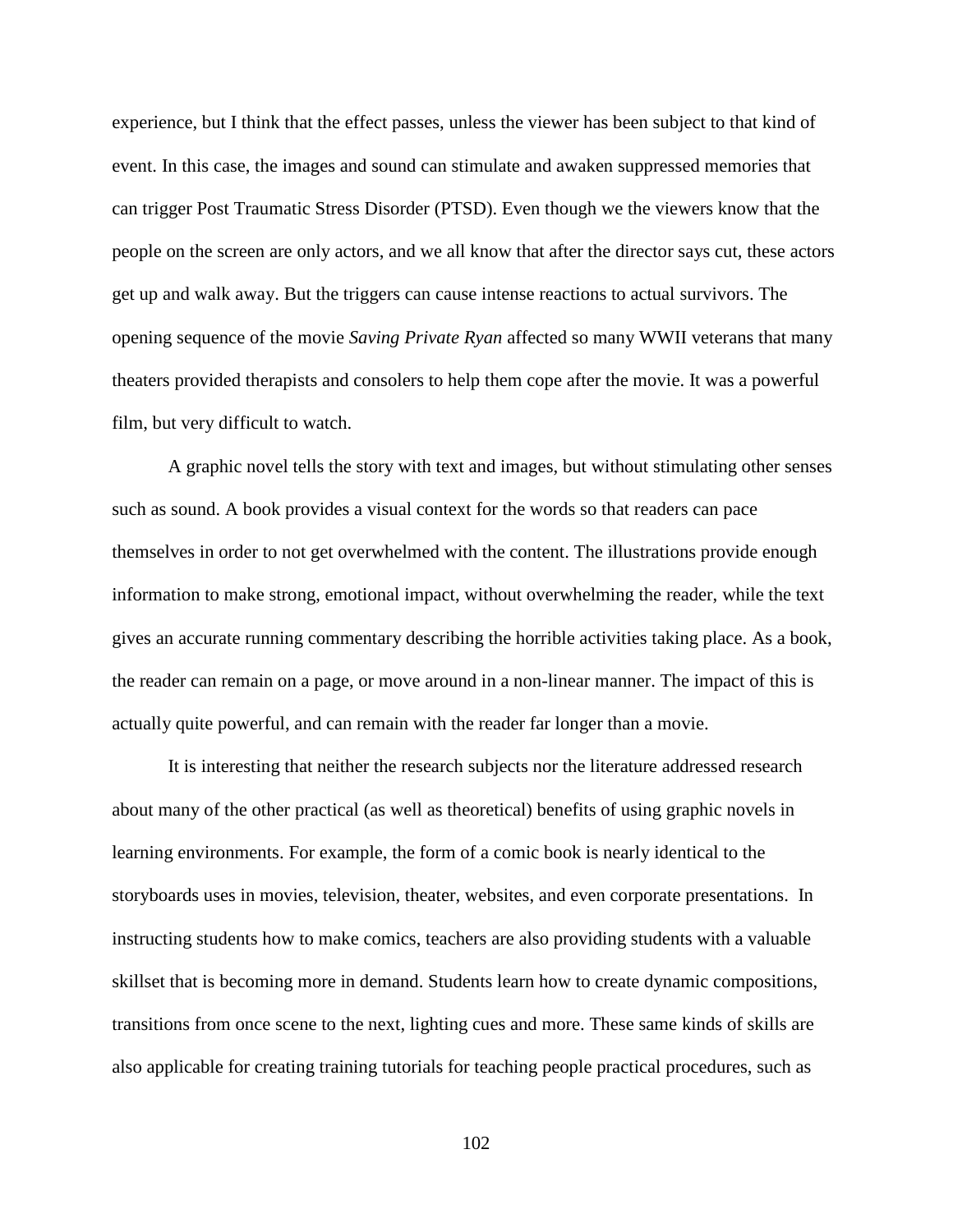installing software, or replacing a part in a car. Training videos are good for conceptual projects, but panel-by-panel illustrated tutorials (in the form of a comic) are an excellent media for mechanical training procedures that require the trainee about hard-to-find locations of parts or switches, installing software or changing a vacuum bag.

# **Comics Now**

Chapter 3 showed that last year, the overall sales of comic books and graphic novels reached \$579.12 million, up by nearly \$40 million from the previous year, and that over the past decade, the sales of comic books and graphic novels have increased between 20-30 million dollars a year (Comic Book Sales by Year, n.d.). The manner in which the numbers are tracked make it very difficult to identify specific titles, publishers or genre, but the numbers are consistent across all of the tracking institutions. It is possible to extrapolate from this, that along with popular titles (such as the Marvel Universe) there has also been a yearly increase in graphic novels and comics that address issues about social justice and identity are used in educational environments. Along with the increase in graphic novels and comics, there has also been an increase in the number of books and scholarly articles about graphic novels and comics.

But these numbers do not account for the increase of Web comics or other online distribution methods. This increase has stimulated a growth in independent and alternative comics that skirt much of the cost, complexity and bureaucracy of the larger, established publishing companies. To counter this many writers are becoming self-publishers, such as Parker and Calderon's (2015) book, *Black Fist and Brown Hand: Ready to Offend*. Others are turning to the web, and web comics, such as Mohamed, the 21-year old Egyptian writer who has been producing her graphic novel, *Qahera* exclusively as a web comic, in English and Arabic for global audience. This is made possible by the ease and cost of technology to produce and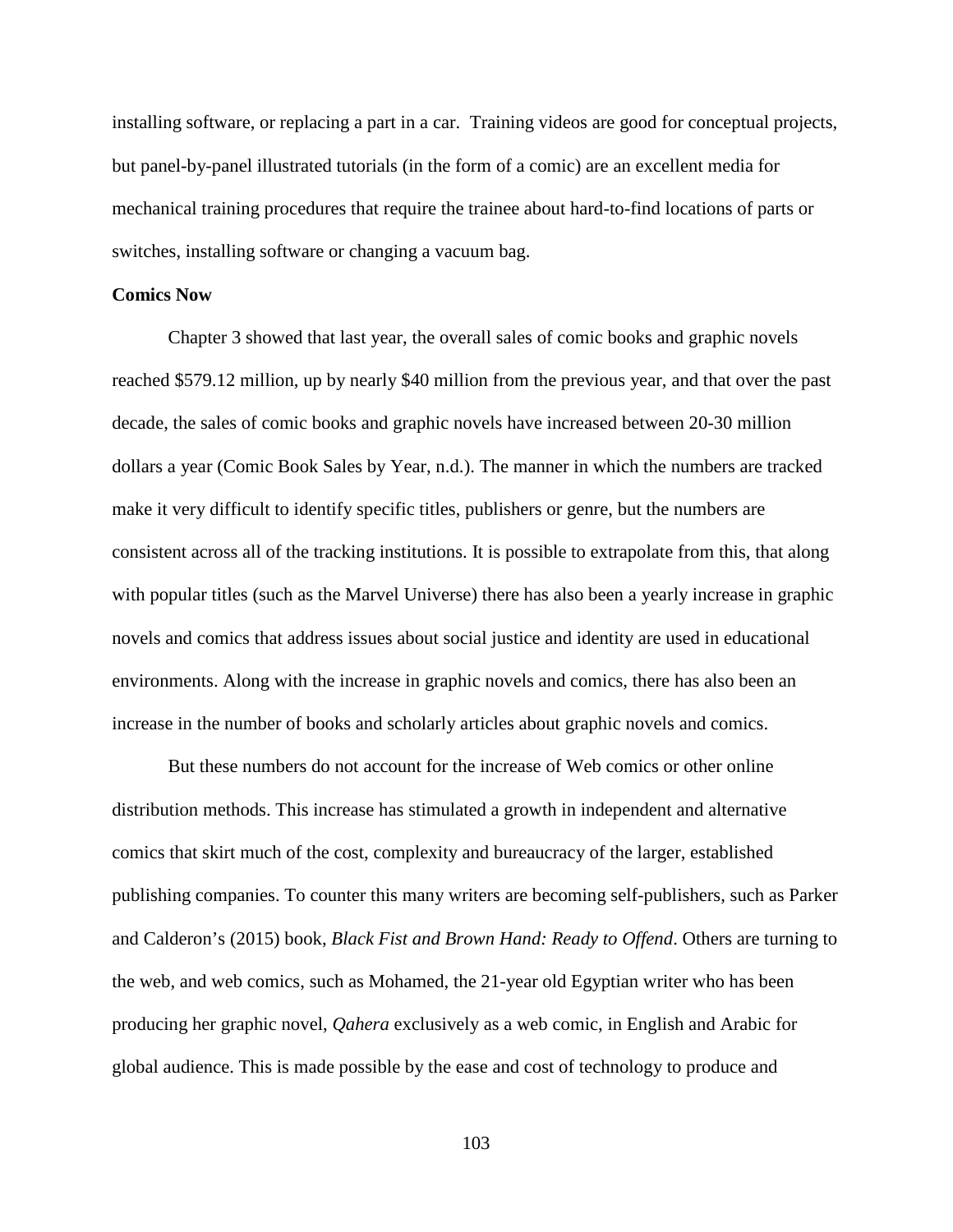distribute outside of the realm of traditional publishers and distributers. Independent distributors are beginning to capitalize on the growing interest in comics, developing online publishing and distribution sites. Also, publishers and distributers are developing mechanisms for independent artists to self-publish books and online comics; for example, Amazon and Kindle developed Amazon Direct Publishing to publish books and graphic novels for free. This gives authors more freedom for creating, as well as opens up new markets for distribution.

Comics and graphic novels are not alone in benefiting from the upsurge in titles and interest. As discussed in Chapter 2, comics and graphic novels have made great progress since critics and educators have written in the past that graphic novels and comics were not serious literature, worthy of formal study, or to examine critical issues. Each year over the past 15 years has seen an increase in the number of articles in many different scholarly journals, reporting on research studies looking at graphic novels as serious literature, history, gender studies, and even education. Augmenting this is the increase in books about comic books- both scholarly and popular. Studies have been conducted on a wide range of important topics relevant to this dissertation*. Multicultural Comics: From Zap to Blue Beetle* by Aldama (2010), *Creating Comics as Journalism, Memoir, and Nonfiction* by Duncan, Taylor and Stoddard (2016), *and Comics Confidential: Thirteen Graphic Novelists Talk About Story, Craft and Life Outside the Box* edited by Marcus (2016) are just three of the books that were important and influential reads during the author's research.

Along with the surge of distributors of comics and graphic novels in brick-and-mortar, and online bookstores, more and more libraries are not only growing the size of their collections, they are also appointing (or hiring) specialty librarians for comics and graphic novels. For example, Marilyn Taniguchi, the Library Services Manager at Beverly Hills Public Library is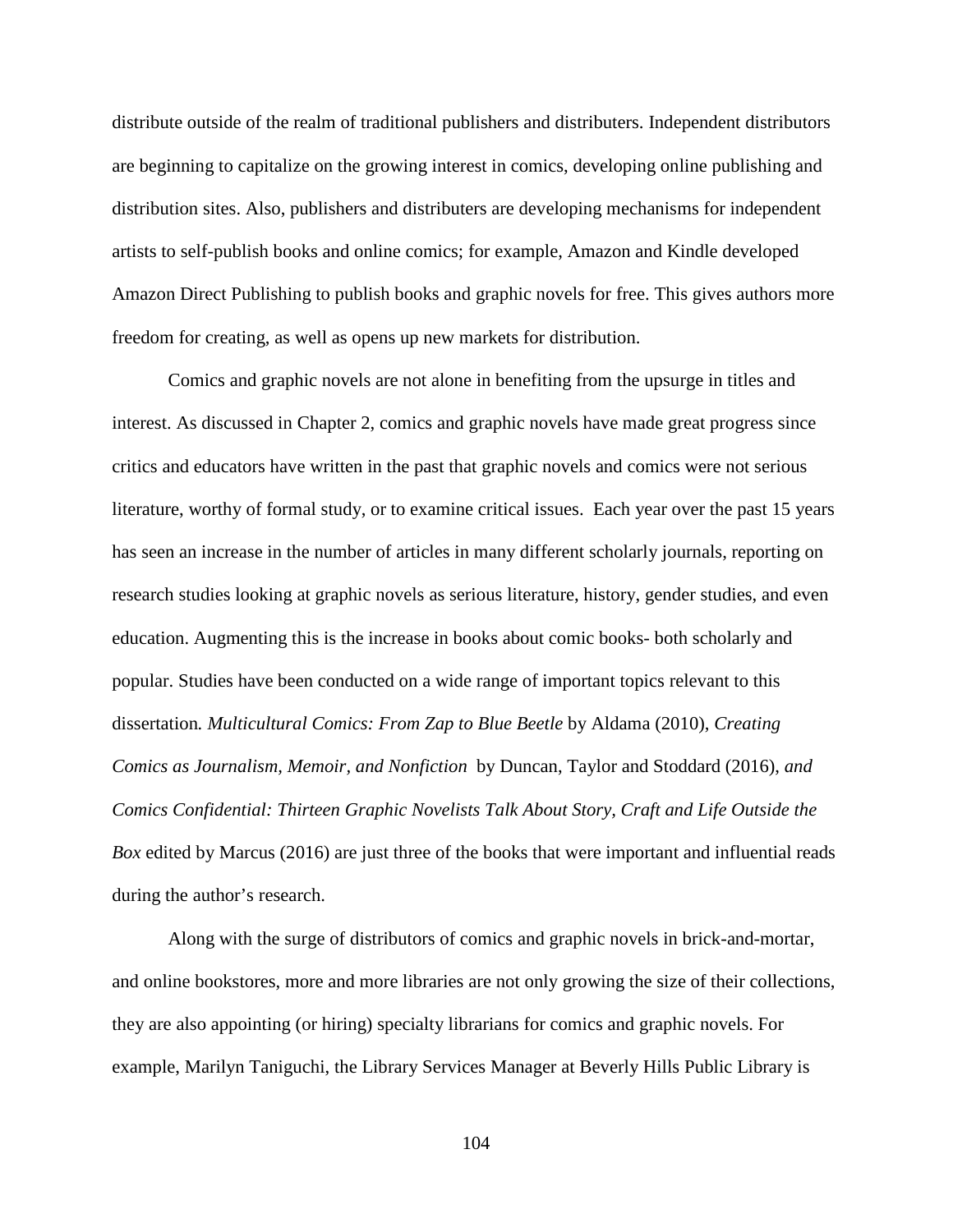responsible for their collection. She said that the library started to expand their collection from described the growth of their collection in the late 1990's and now has 2,458 books. She stated that,

the adult collection of graphic novels was given its own location in the Library in the early 2000s and now contains 1,254 graphic novels, while there are 1,011 graphic novels in J Graphic Novel collection, and 1,203 graphic novels in J Teen Graphic Novels. Hoopla is another library resource (used by the Los Angeles Public Library, as well as in other communities) that provides comic books, and graphic novels for Kindle and as PDF files, as well as streaming video, audio, and books for the general public.

The increased interest in using comics and graphic novels for education is not limited to the United States. There are scholars and researchers around the world adding to the knowledge base about graphic novels in education. Over the past year, the author connected with and had conversations not related to this dissertation with three of them: Iria Ros Piñeiro, a doctoral candidate from Valencia, Spain, but studying in Krakow, Poland is researching the use of graphic novels to teach European History; Lars Wallner, a doctoral student at in Sweden is writing his dissertation on using comic as a resource for educational interaction between students as well as students and teachers; and Sarah Lightman (2014) author o*f Graphic Details: Jewish Women's Confessional Comics in Essays and Interviews*, at the School of Modern Languages and Cultures at the University of Glasgow, is currently researching Dressing Eve and other Reparative Acts in Women's Traumatic Autobiographical Comics.

Recent interest and development about graphic novels and education has been made possible by the Internet, which has stimulated global communication between writers, artists, distributors, publishers and fans. These connections have led to multiple fan organizations that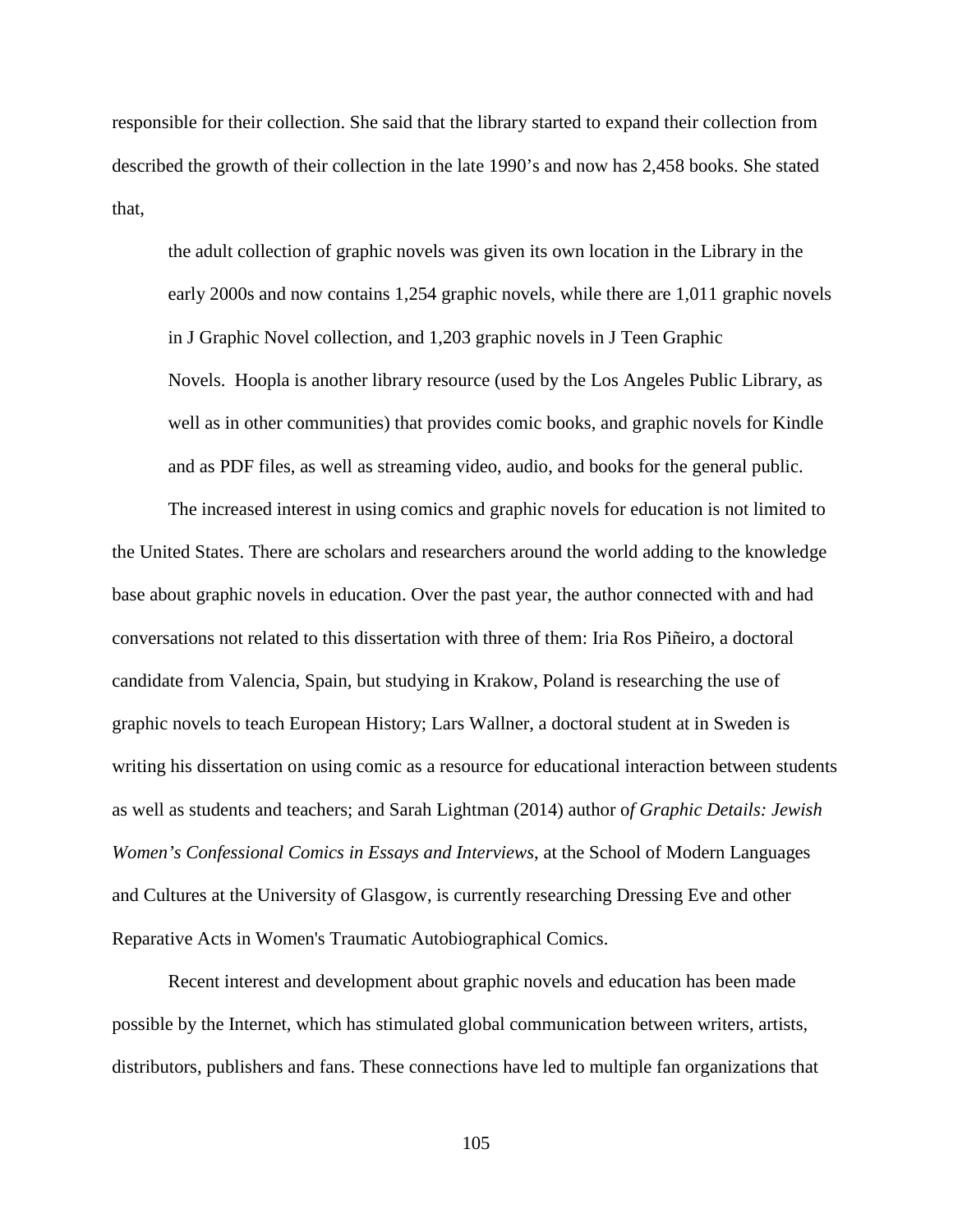meet online (and in real life) to discuss and argue about recent issues of their favorite comics. The Internet also fosters communication and collaboration between scholars, researchers and students as exemplified by the ComixScholars Discussion List, whose listserv that is hosted by the University of Florida English Department. The best, most accurate and informative description of ComixScholars is found on its website, stating that it is

an academic forum that serves the interests of those involved in research, criticism and teaching related to comics art. All aspects of comics and cartooning from around the world are open for discussion. Likewise, we welcome theoretical and critical approaches from all disciplinary perspectives. Academic scholars, people working in other institutional frameworks, and independent scholars are all equally welcome to contribute. The list's common ground is its foundation in scholarship and its willingness to examine all the givens of comics' form, culture, and history. It is a place to debate theoretical and historical issues; to post course syllabi and assignments; to call attention to potentially useful scholarship and other resources; and to post calls for submissions for books, journals, and conferences. The list is also a forum for discussing job searches, pedagogy, library acquisitions, financial resources, and other institutional factors that affect comics' scholarship. The list is intended to focus on the means and ends of scholarship, and our discussions will venture far afield from the immediate interests of most casual comics fans.

This list is an excellent resource, daily publishing multiple discussions, questions, and announcements from members from all around the world (this is where the author found the research subjects for this work). This discussion list is also a Community of Practice, as described by Wenger's (2008) web-based writing "people congregate in virtual spaces and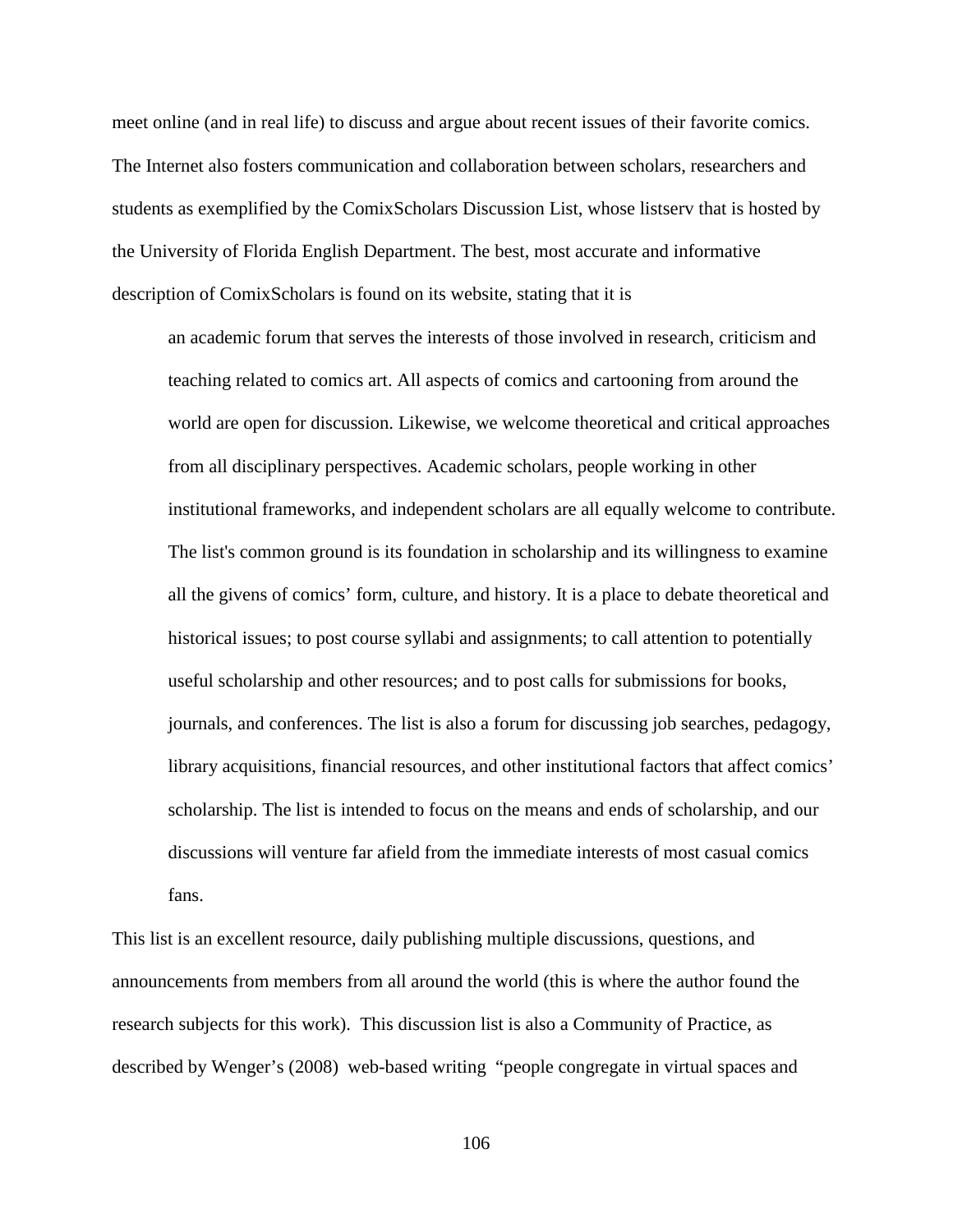develop shared ways of pursuing their common interests" (p. 7), this Listserv is a place used by individuals (scholars), communities (individuals interested in comics), and organizations (the institutions that sponsor the individuals).

# **The Future**

The research data show that apart from visual literacy, there was little explicit common ground for the teachers' reasons to use comics in the classroom (especially to teach social justice). There are other benefits, such as teaching a love of reading, critical thinking, and ESL and language development. The literature suggests that graphic novels can be used to teach a wide range of subjects such as history, literature, social studies, current events, introductory statistics, basic medical procedures and care, and more. Yet current research tends to be topiccentric, and with the exception of Wallner's research on about using comics as resources for educational interactions, there are few (if any) books that specifically relate to formal educational studies, such as educational theory, curriculum development, learning outcomes, comics' impact on the cognitive development of students, assessment, standards, and other associated topics. Barab et al.'s (2010) research discussed in Chapter 3 showed similarities between game design and graphic novels, but they are just that- similarities, and not the same medium. Both have their place in education, just as all manner of media through the ages have been used, but they are both very different from each other. Games are dynamic, interactive activities, often played collaboratively in a group, with sounds, video, sometimes motion, and other devices to stimulate the senses. Graphic novels are not. They are created for an individual to remain sedentary, with few stimulations, or simulations, where the most activity happens in the readers' imagination. These differences are the same described in Jenkin's work on transmedia. Two different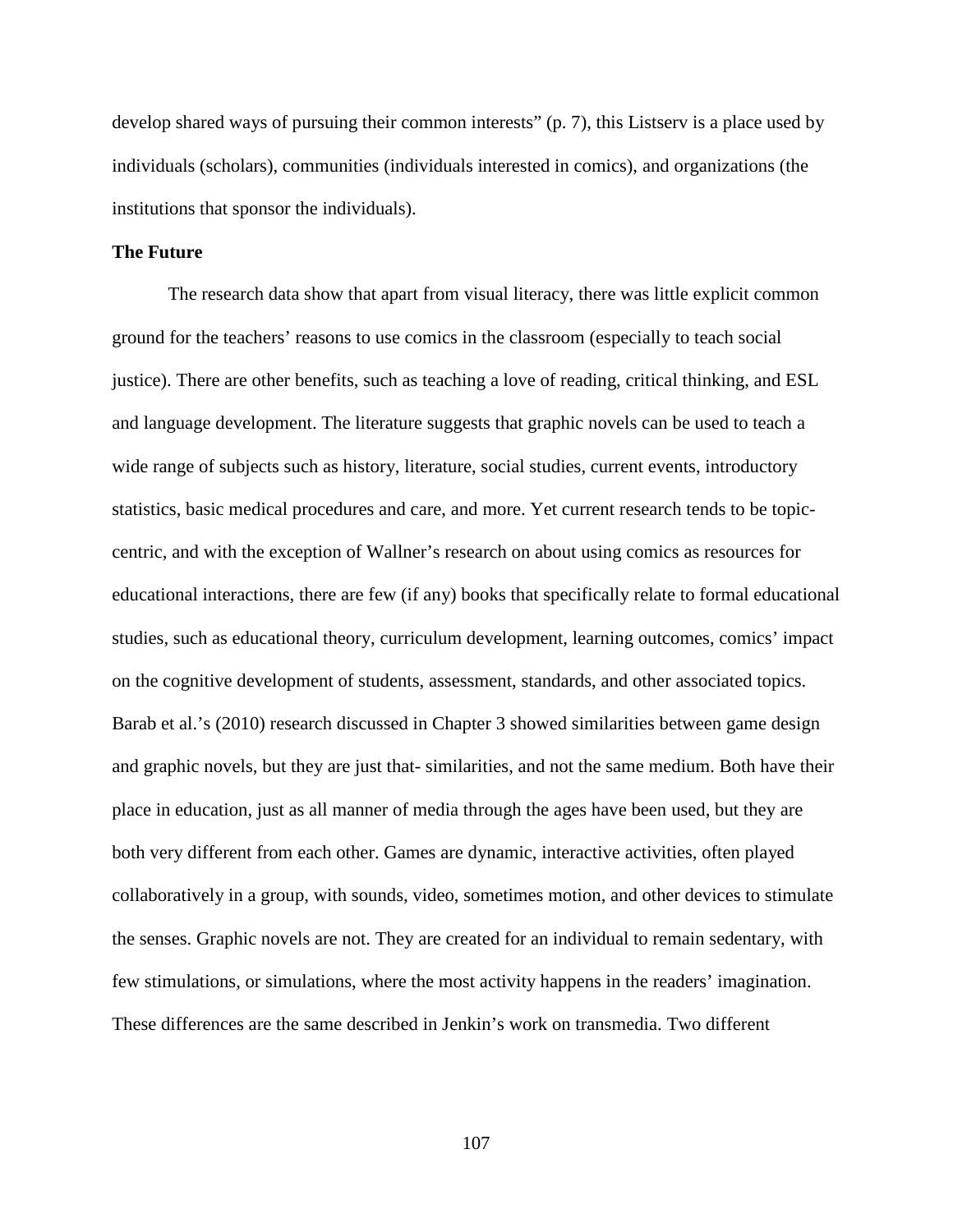experiences that address the different needs and expectations of different kinds of learners, when combined together, present a more complete story or learning experience.

The literature also shows that graphic novels and comics are also different from traditional books. Books rely solely on the imagination and mind's eye to describe the visuals and actions of any narrative. Each reader creates their own unique experience or movie in their minds. Although there are books that have very visually descriptive, visuals become very nuanced, based on the experience, knowledge and imagination of the viewer. On the other hand graphic novels are just that – graphics. The illustrations provide markers for the reader to contextualize the characters, local, and action according the to the vision of the author and artist. The readers continue to actively use their imagination when considering sounds, physical sensations (heat, cold, wind, etc.), and pacing, but only after seeing the visual hints and clues of the author.

There are two very different experiences, two ways of looking at the story, and two ways of interpreting the narrative. Transmedia states that together, they create a more complete experience for the user. Academia is already deep into research about the benefits of using different types of games in different learning environments for different kind of learners, looking at cognitive development, social and emotional impact, and other critical factors. One of the important benefits of using comics is that they are cheaper to produce, and distribute, which means that they are more available to more students than computer games.

 The data show a clear trend of continued growth of comics and graphic novels in the marketplace, which means that comics are not going away and that we can expect to see more comics in more classes in different kinds learning environments. It would very beneficial to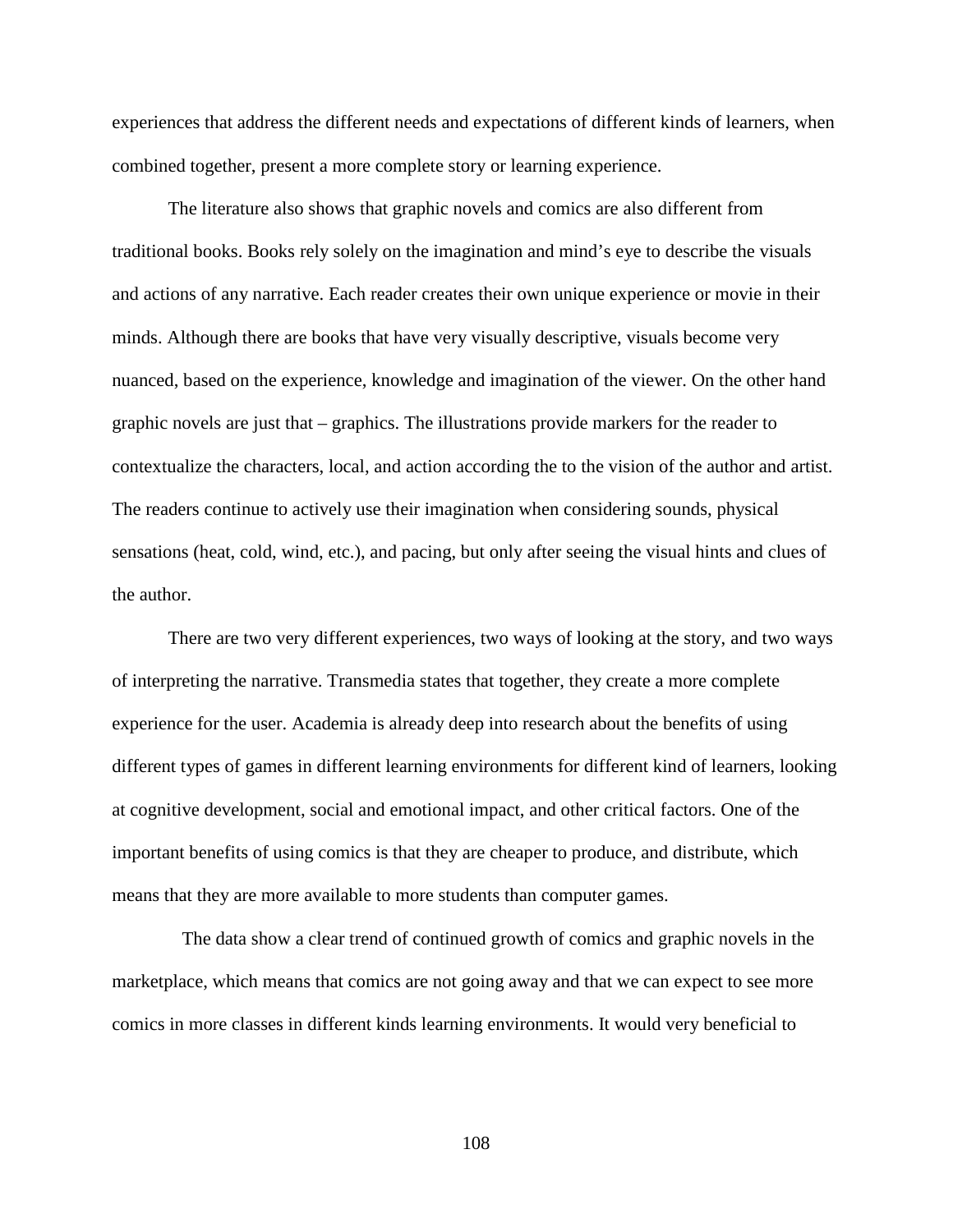adapt the research objectives and projects that used in game-based learning research and adapt it for comics and graphic novels. Future research and action projects can include:

- A much wider, more inclusive survey of teachers already using graphic novels and comics to obtain more details to identify classes taught, grade levels, books, curriculum, learning objectives, and evaluations in order to create a baseline for understanding the what and how;
- Research into the specifics of the previous topics to determine commonalities and criteria for identifying best practices;
- Identify and evaluate schools and districts that already require reading specific titles. What are the titles are read, why were they chosen, what are the learning objectives and subjects taught. (For example, in 2016 the New York City Public Schools added March by John Lewis to their Social Studies curriculum;
- Research on comics and graphic novels effects on cognitive development of students at different class levels;
- Research to determine if comics can actually influence peoples sensitivities to issues pertaining to social justice;
- Research how comics actually influence the cognitive development of visual thinking;
- Identify titles and topics of books that promote social justice and issues of identity, to determine appropriateness for grade levels and class subjects;
- Replication of the Graphic Journeys project in other school systems, to encourage students to share and compare family histories;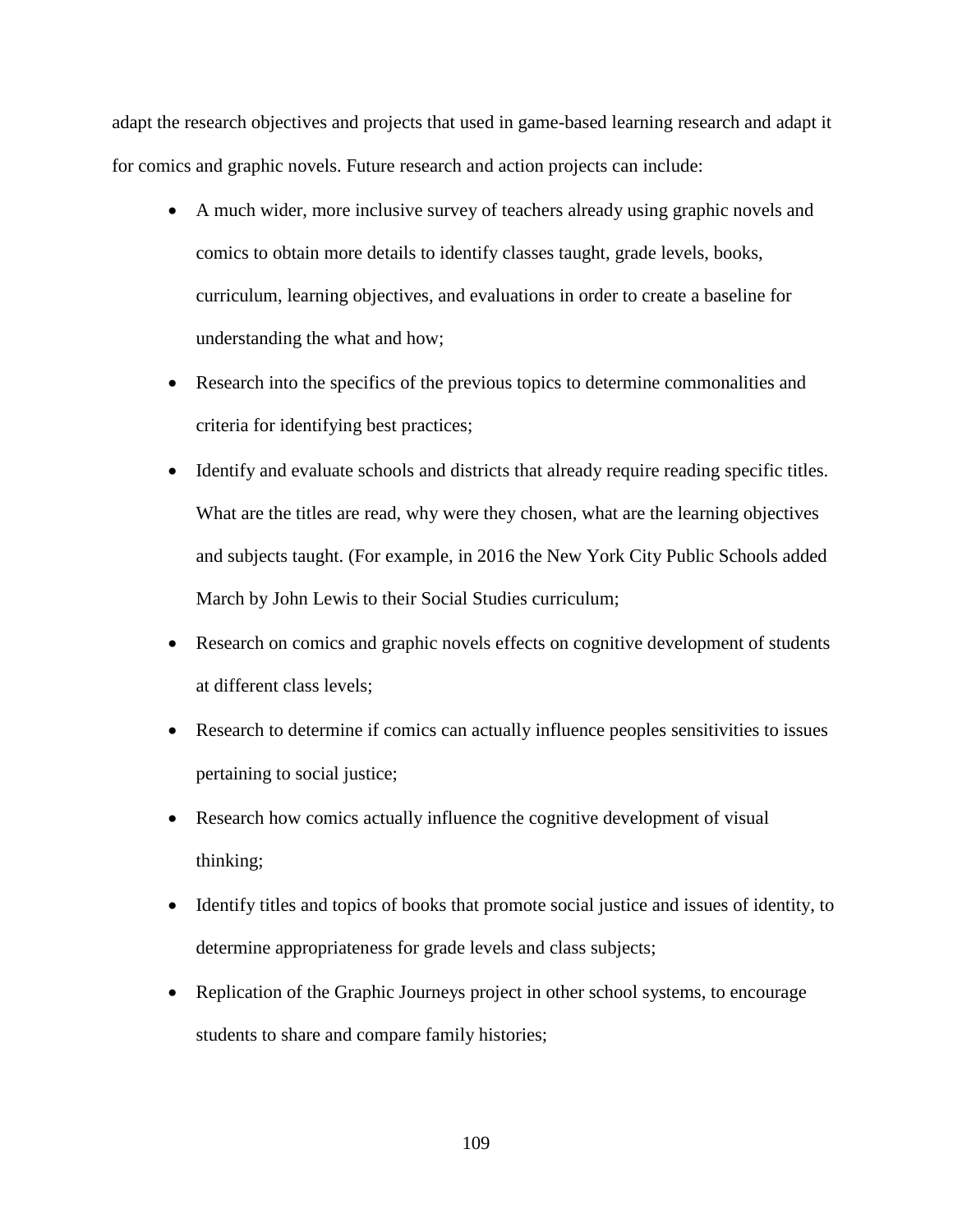• Global collaborations for creating and sharing comics about different cultures and communities. (The author has collaborated with teachers and educators in Siberia, Israel and Mongolia in the past, and all have expressed an interest in pursuing this idea).

# **Final Reflections**

In his movie *Cave of Forgotten Dreams* about the prehistoric drawings found in the Chauvet-Pont-d'Arc Cave in southern France, Herzog shows that pictorial narrative has been on this planet for at least 32,000 years. Cave and rock paintings, bas-relief sculpture, hieroglyphics and even early alphabets were all based on image-based narrative and are found in every corner of the world where there are or have been human beings. In many ways, image-based stories are part of a global language. If we take this into consideration, it is not difficult to understand the reasoning behind the decision to place a plaque with images of two humans on the Pioneer 10 spacecraft. Images are used to tell stories, teach practical actions, and communicate with others when common language does not exist. The author remembers an incident that occurred in the northern Golan Heights when serving in the Israeli Army. He met a Druze shepherd who attempted to communicate in Arabic, a language the author does not speak. The author handed the shepherd a pen and paper and the man drew a series of basic images, communicating that a group of his sheep had wandered off, and if the author had seen them. The author was unable to help the shepherd, but realized that every picture does tell as story.

Understanding the history of image-based narrative helps explain why students, why people are drawn to comics. These stories can be used to engage learners of all ages and of all languages, to educate individuals, and communities about the evil as well as the good that humans are capable.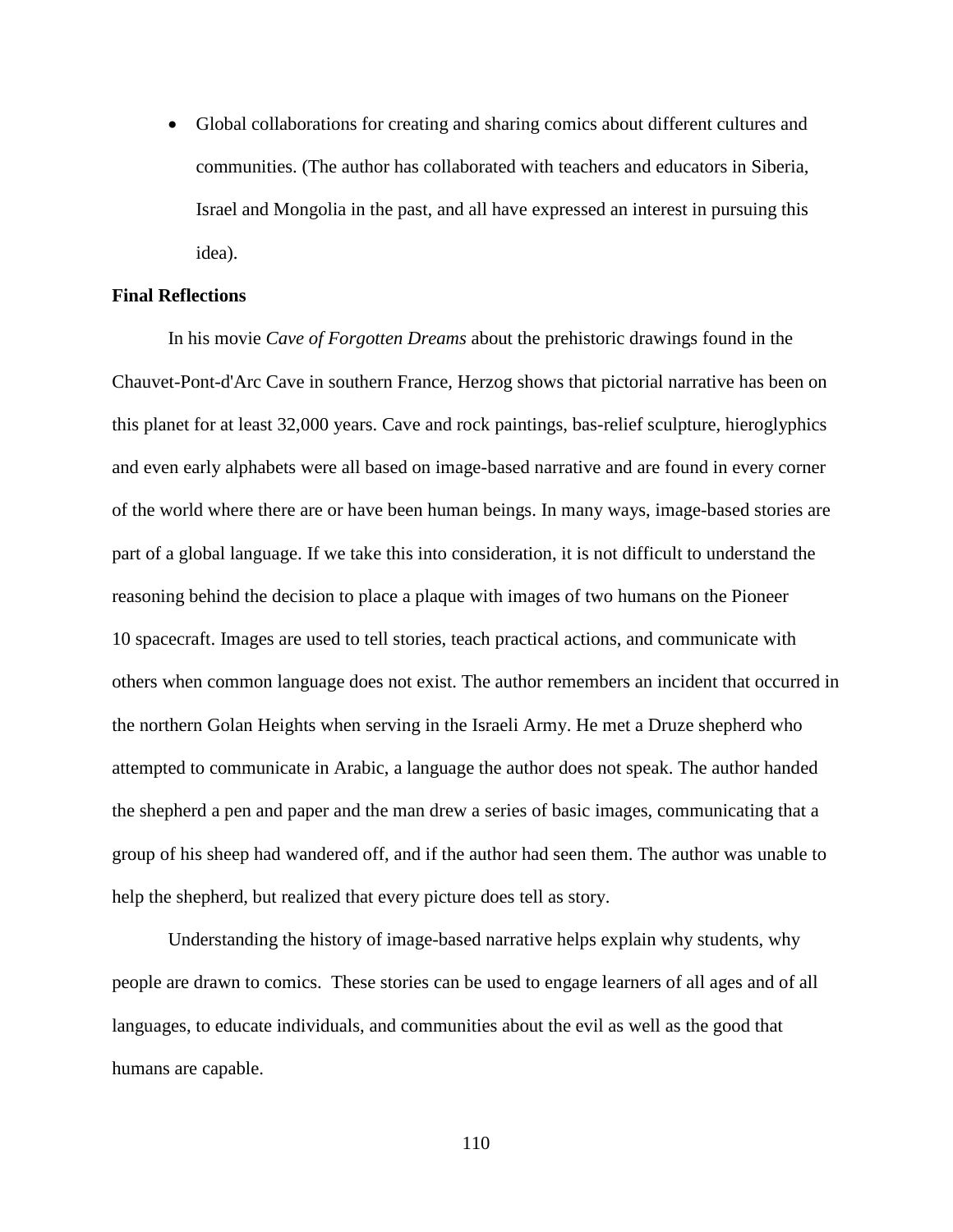It seems that in the current state of this country, and the rest of world, there is push to build walls to separate people from each other, to divide and separate communities, and promote a general fear of the other. Although there are those who may support these actions, this author does not, and believes that the physical and metaphorical walls are artificial barriers to understanding and accepting of different cultures. Comics and graphic novels can help people share stories in non-threatening ways, so that we can all better understand each other, In *Muulticultural Comics: From Zap to Blue Beetle*, Leonard Rifas, a teacher at Seattle Central Community College writes,

the idea that comics could influence readers, cause damage, or have importance follows from the principal that media both reflect and affect the wider society. They do, but not in a simple, mechanical way. Comics supply evidence of widely shared assumptions and also teach particular ways of looking at things. (Aldama, 2010, p. 27)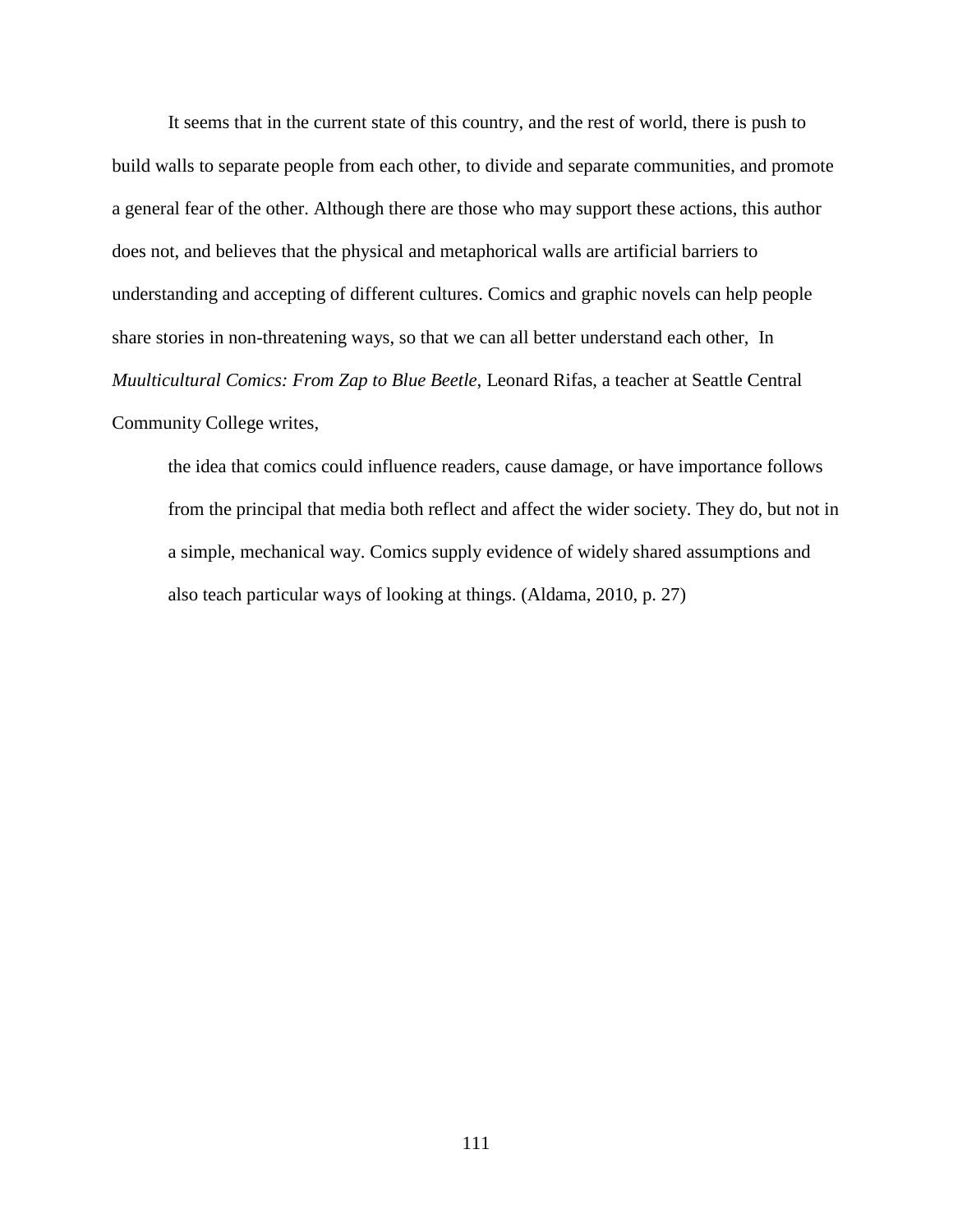## REFERENCES

Abirached, Z. (2008). *I remember Beirut*. Minneapolis, MN: Graphic Universe.

- Aldama, L. A. (2016*). Latinx comic book storytelling: An odyssey by interview*. San Diego, CA: SDSU Press.
- Arroyo, D., & Arroyo, R. (2014*). Hero chicK #5*. Orlando, FL: KaBlamComics.

Barab, S. A., Gresalfi, M., Dodge, T., & Ingram-Goble, A. (2010). Narratizing disciplines and disciplinizing narratives: Games as 21st century curriculum. *International Journal of Gaming and Computer-Mediated Simulations*, *2*(1), 1-18. doi:10.4018/jgcms.2010010102

- Barab, S. A., Gresalfi, M., Dodge, T., & Ingram-Goble, A. (2012). Narratizing disciplines and disciplinizing narratives: Games as  $21<sup>st</sup>$  century curriculum. In E. Ferdig (Ed.), *Interdisciplinary advancements in gaming, simulations and virtual environments: Emerging trends* (pp. 18-31). Hershey, PA: IGI Global. doi:10.4018/978- 1-4666-0029-4.
- Barry, L. (2015). *Syllabus: Notes from an accidental professor*. Montreal, Canada: Drawn & Quarterly.
- Baskind, S., & Omer-Sherman, R. (2008). *The Jewish graphic novel: Critical approaches.* Princeton, NJ: Rutgers University Press.
- Baxter, P., & Jack, S. (2008). Qualitative case study methodology: Study design and implementation for novice researchers. *The Qualitative Report*, *13*(4). 544-559. Retrieved from http://nsuworks.nova.edu/cgi/viewcontent.cgi?article=1573&context=tqr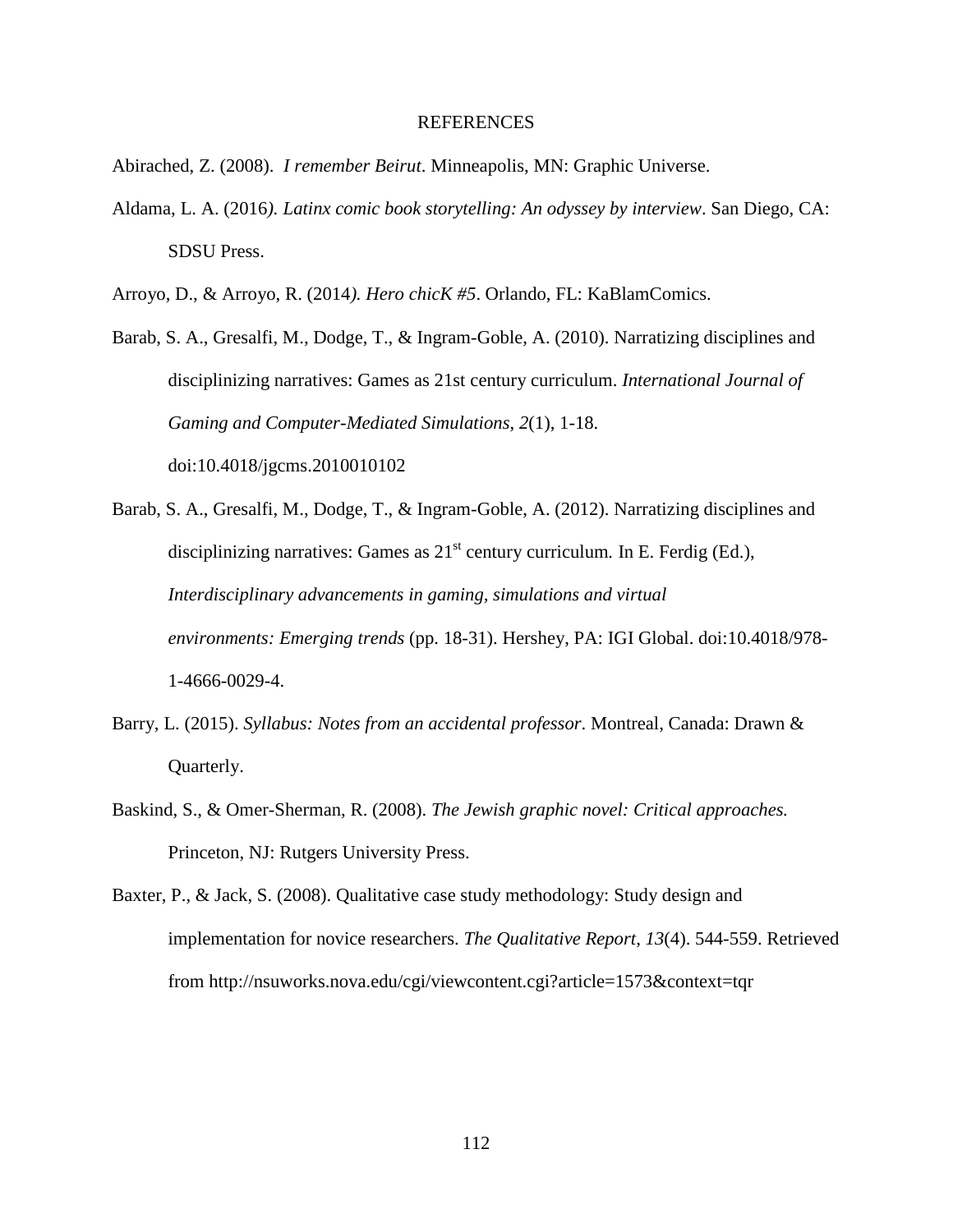Boatright, M. D. (2010). Graphic journeys: Graphic novels' representations of immigrant experiences. *Journal of Adolescent & Adult Literacy*, 53(6), 468-476. doi: 10.1598/JAAL.53.6.3

- Brown, A. (2012*). A phenomenological study of undergraduate instructors using the inverted or flipped classroom model*. (Doctoral dissertation). Retrieved from ProQuest Dissertations & Theses Global. (AAT 5830185362)
- Brown, J. A. (1997). *New heroes: Gender, race, fans, and comic book superheroes* (Doctoral dissertation). Retrieved from http://www.collectionscanada.gc.ca/obj/s4/f2/ dsk2/ftp02/NQ27882.pdf
- Brozo, W. G., Moorman, G., Meyer, C. K. (2014). *WHAM! Teaching with graphic novels across the curriculum*. New York, NY: Teachers College of Columbia University.
- Carter, J. B. (2007). Transforming English with graphic novels: Moving toward our "Optimus Prime". *English Journal*, *97*(2), 49-53. Retrieved from http://www.jstor.org/ stable/30046788
- Carter, J. B. (2007). *Building literacy connections with graphic novels, page by page, panel by panel*. Illinois: National Council of Teachers of English.
- Christensen, L. L. (2006). Graphic global conflict: Graphic novels in the high school social studies classroom. *The Social Studies Journal*, *97*(6), 227-230. Retreived from http://racomics.pbworks.com/f/GN+Social+Studies.pdf.
- Chute, H. (2008). Comics as literature? Reading graphic narrative. *PMLA*, *123*(2), pp. 452-465. doi:10.1632/pmla.2008.123.2.452.
- Comic Book Sales by Year. (n.d.) Retrieved from http://www.comichron.com/ yearlycomicssales.html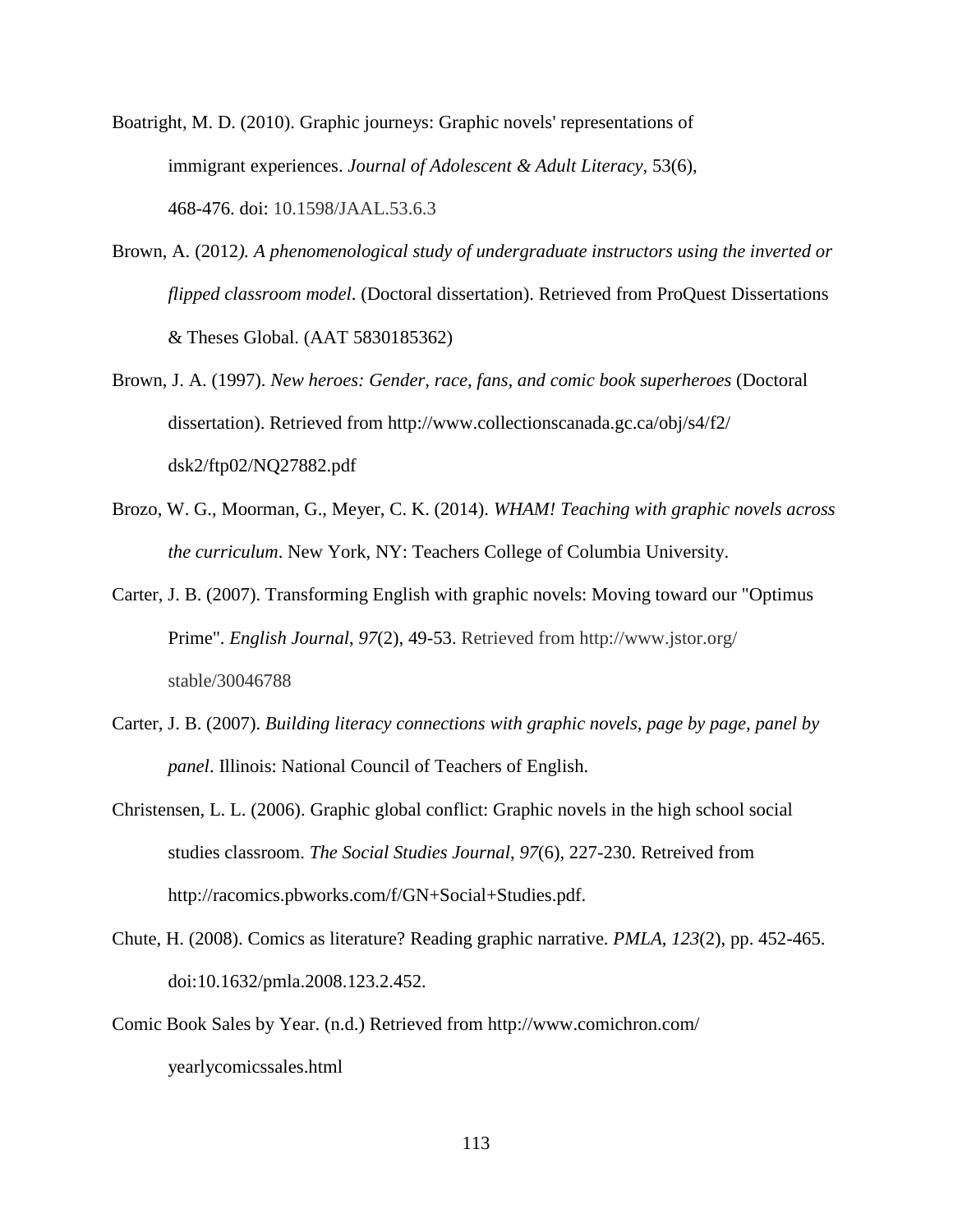- Connors, S. P. (2010). 'The best of both worlds': Rethinking the literary merit of graphic novels. *The Alan Review*, 65-70. doi:10.21061/alan.v37i3.a.9
- Crumb, R., & Alter, R. (2009). *The book of Genesis*. (1st ed.). New York, NY: W.W. Norton & Company.
- Danzak, R. L. (2011). Defining identities through multiliteracies: EL teens narrate their immigration experiences as graphic stories. *Journal of Adolescent & Adult Literacy*, *55*(3), 187-196. doi:10.1002/JAAL.00024.
- Delisle, G., Firoud, L., & Dascher, H. (2012). *Jerusalem: Chronicles from the holy city*. Montreal, Canada: Drawn & Quarterly.
- *Drawn and Quarterly.* (2015). Retrieved from https://www.drawnandquarterly.com/syllabus.
- Duncan, R., Taylor, M. R., & Stoddart, D. (2016). *Creating comics as journalism, memoir, and nonfiction.* New York, NY: Routledge.

Eisner, W. (1985). *A contract with God*. Northampton, MA: Kitchen Sink Press.

- Eisner, W. (2005). *The plot: The secret story of protocols of the elders of Zion*. New York, NY: W.W. Norton & Company.
- Eisner, W. (2008). *Graphic storytelling and visual narrative*. New York, NY: W.W. Norton & Company.
- El Rassi, T. (2007). *Arab in America*. San Francisco, CA: Last Gasp of San Francisco.
- Frakes, C. (2015). *Prison island, a graphic memoir*. San Francisco, CA: Zest Books.
- Frey, N., & Fisher, D. (2004). Using graphic novels, anime, and the internet in an urban high school. *English Journal*, 19-25. doi: 10.2307/4128804
- Galek, M., & Klimek, A. (2009). *Episodes from Auschwitz: Witold's report. Oświęcim*-Babice, Auschwitz, Poland: K & L Press.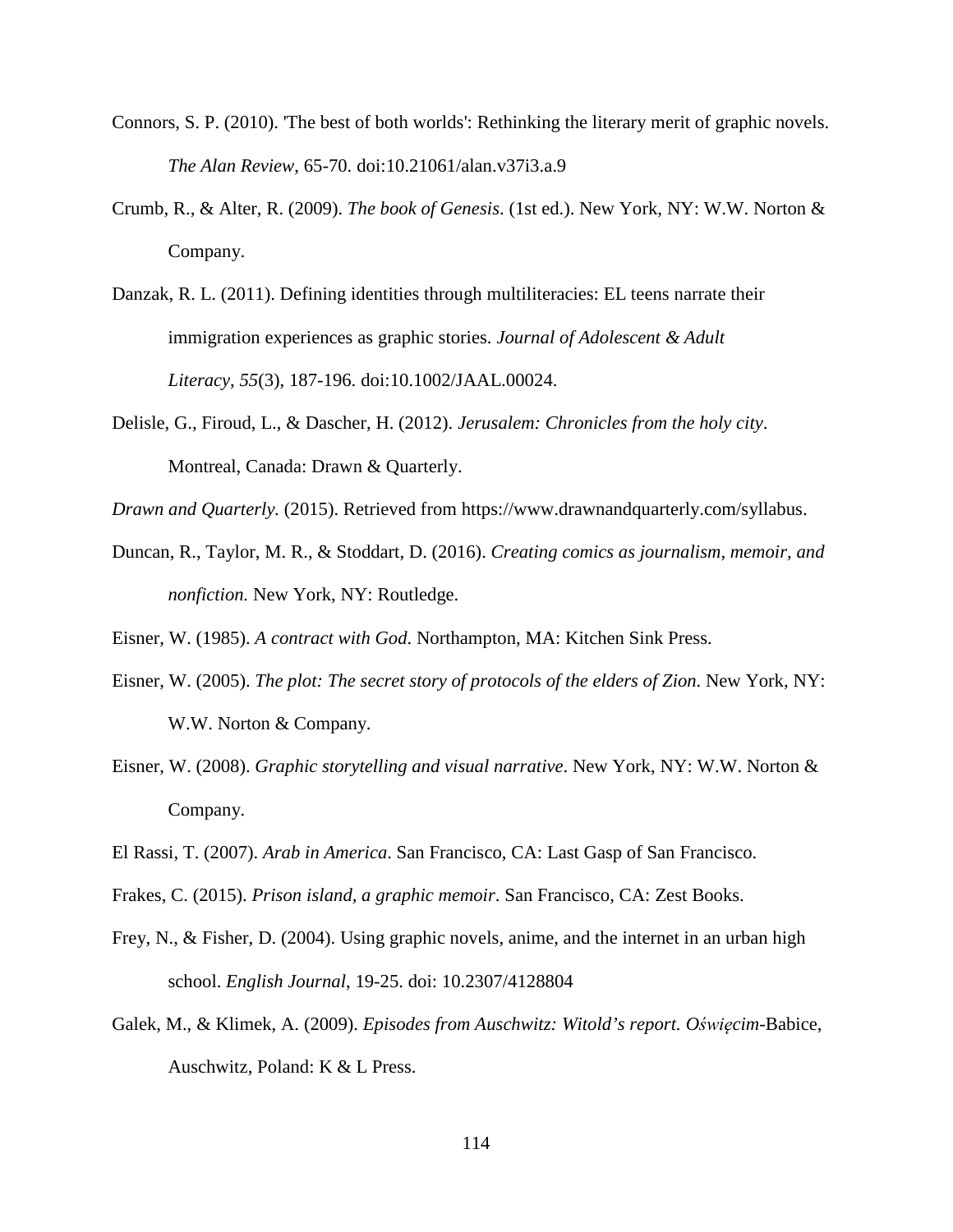- Gardner, H. (2000). *Intelligence reframed: Multiple intelligences for the 21<sup>st</sup> century*. New York, NY: Basic Books.
- Geis, D. R. (2003). *Considering Maus: approaches to Art Spiegelman's "survivor's tale" of the holocaust*. Tuscaloosa, AL: University of Alabama Press.
- Giménez, C. (2016). *Paracuellos, children of the defeated in Franco's fascist Spain*. San Diego, CA: EuroComics, US.

Glidden, S. (2010). *How to understand Israel in 60 days or less*. New York, NY: DC Comics.

- Graphic Novel (2016, March 29). In Wikipedia. Retrieved March 29, 2016, from https://en.wikipedia.org/wiki/Graphic\_novel.
- Hedges, C., & Sacco, J. (2012). *Days of destruction, days of revolt*. New York, NY: Nation Books.
- Huh, C. (2013). *Keeping my hope*. CreateSpace Independent Publishing Platform, an Amazon Company.
- Ito, J. (2017). In Wikipedia, Retreived March 30, 2017 from https://en.wikipedia.org/ wiki/Joi\_Ito.
- Jacobson, S., & Colõn, E. (2017). *The torture report: A graphic adaptation*. New York, NY: Nation Books.
- Juneau, T., & , Sucharov, M. (2010). Narratives in pencil: Using graphic novels to teach Israeli-Palestinian relations. *International Studies Perspectives*, 11, 172–183. doi: 10.1111/j.1528-3585.2010.00400.x
- Kaplan, A. (2008). *From Krakow to Krypton: Jews and comic books*. Philadelphia, PA: The Jewish Publication Society.
- Katchor, B. (1998). *The Jew of New York.* New York, NY: Pantheon.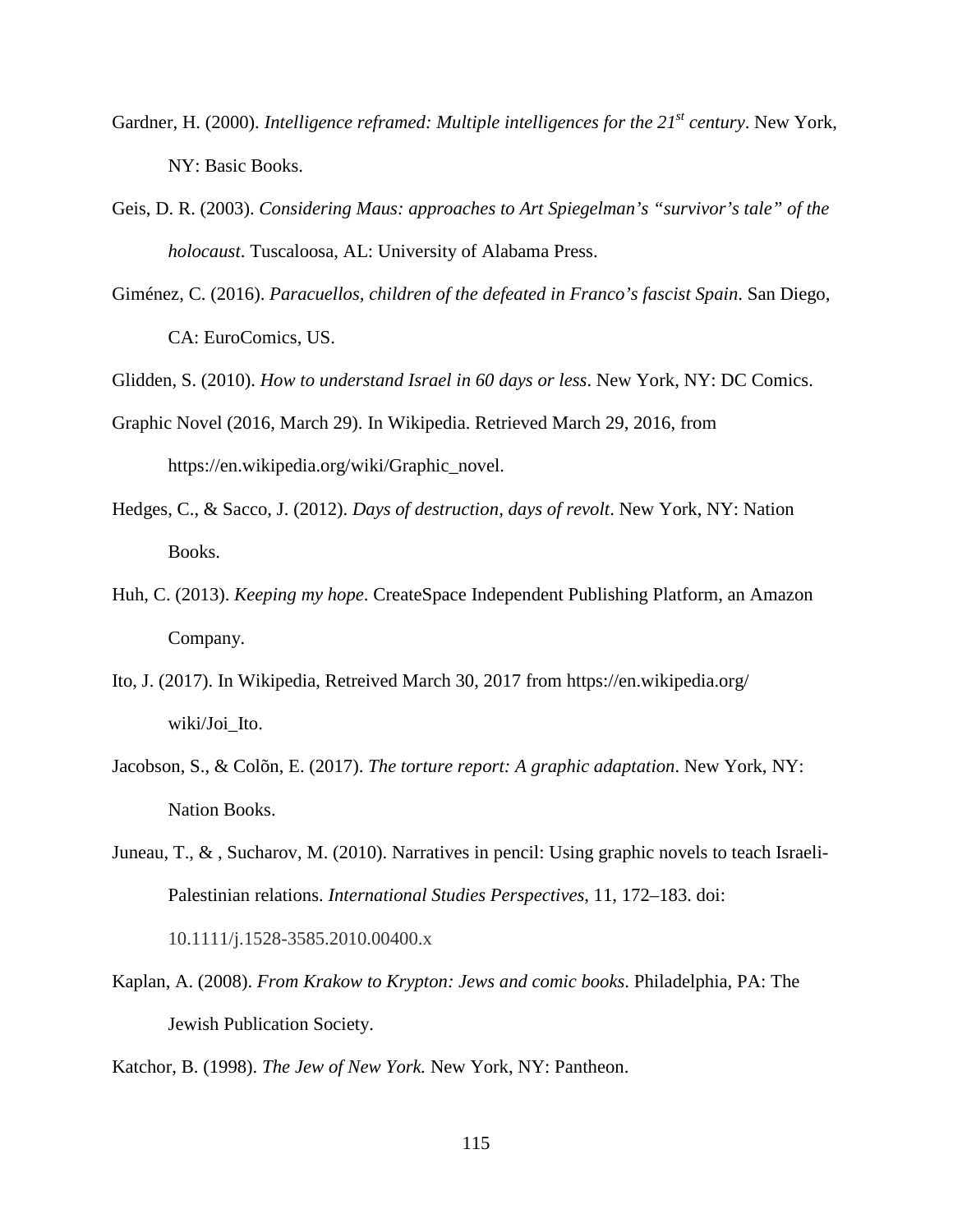Katin, M. (2006). *We are on our own: A memoir*. Montreal, Canada: Drawn & Quarterly. Lemelman, M. (2010). *Two cents plain: My boyhood in Brooklyn*. New York, NY: Bloomsbury.

- Lewis, J., Aydin, A., & Powell, N. (2013). *March: Book one*. Marietta, GA: Top Shelf Productions.
- Lightman, S. (2014). *Graphic details: Jewish women's confessional comics in essays and interviews*. Jefferson, NC: McFarland & Company.
- Lu, L. Y. (2010*).* Inner-city children's graphics call for social justice. *English Language Teaching*, *3*(3), 11-18. Retrieved from files.eric.ed.gov/fulltext/EJ1081805.pdf
- Markstein, D. (2001). *The adventures of Mr. Obadiah Oldbuck*. Retrieved December 2, 2015, from http://www.toonopedia.com/oldbuck.htm.
- Marcus, L. S. (2016). *Comics confidential, thirteen graphic novelists talk story, craft, and life outside the box*. Boston, MA: Candlewick Press.
- McCloud, S. (1994). *Understanding comics: The invisible art* (1st ed.). New York, NY: Harper Perennial.
- McEvers, K. (2016, January 4). *Graphic novelist named national ambassador for young people's literature* [Interview]. Retrieved from http://www.npr.org/2016/01/04/461945010/ graphic-novelist-named-national-ambassador-for-young-peoples-literature
- McKay, S. E., & LaFrance, D. (2013). *War brothers, the graphic novel*. Toronto, Canada: Annick Press.
- Mitchell, M. S., & Mitchell, N. (2015, July 29), *How does Stan Lee feel about race-changing superheroes?* [Web log post] Retrieved from http://www.thegeektwins.com/ 2015/07/how-does-stan-lee-feel-about-race.html#.WYu4dGR97r0.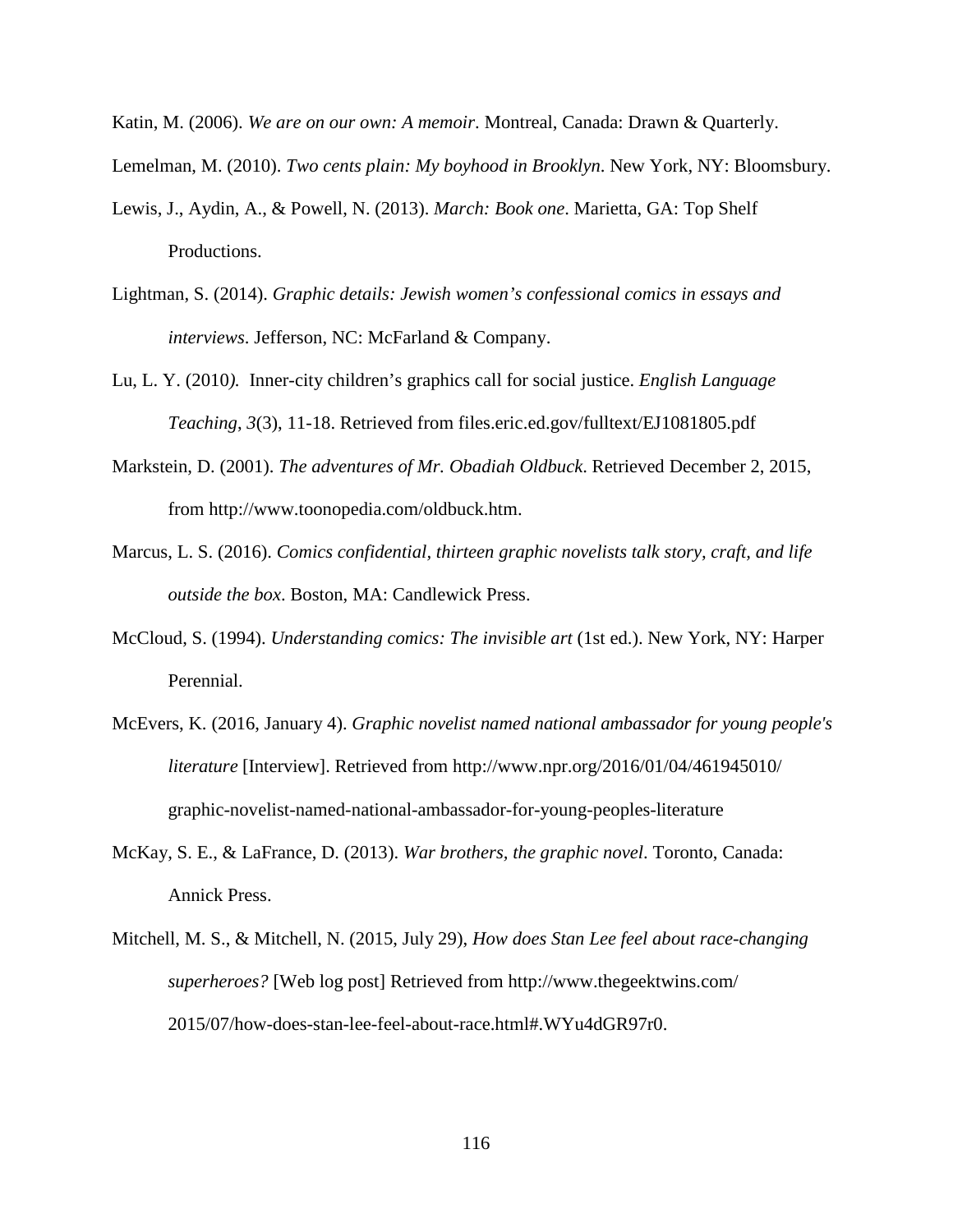- Multiliteracies. (n.d.). In Wikipedia. Retrieved 2/30/2016 from https://en.wikipedia.org/ wiki/Multiliteracy.
- Nakazawa, K. (1982). *I saw it: The atomic bombing of Hiroshima*. San Francisco, CA: Educomics.
- Parker, J., & Calderon, L. (2015). *Black fist and brown hand: Ready to offend*. Lawndale, CA: NeatoComics.

Parada, D. (2011). *Zotz: Serpent and shield #1.* San Francisco, CA: Zotzcomic.

- Pekar, H., & Waldman, J. T. (2012). *Not the Israel my parents promised me*. New York, NY: Hill and Wang.
- Peters, M. (2014, July 19). *Superhero switch ups a history of race and gender switches in comics*. Retrieved from http://www.salon.com/2014/07/19/ superhero\_switch\_ups\_a\_history\_of\_race\_and\_gender\_switches\_in\_comics.
- Ryan, J. D. (2006). Black female authorship and the African American graphic novel: Historical responsibility in icon: A hero's welcome. *MFS Modern Fiction Studies*, *52*(4), 918-946. doi:10.1353/mfs.2007.0008
- Sacco, J. (1994). *Palestine: A nation occupied*. Seattle, WA: Fantagraphic Books.
- Sacco, J. (2002). *Safe area Gorazde: The war in Eastern Bosnia 1992-1995*. Seattle, WA: Fantagraphic Books.

Sarabia, M. R. (2009). *Rainbow warriors*. San Diego, CA: Sadhaka Studio.

- Satrapi, M. (2003). *Persepolis: The story of a childhood* (M. Ripa, B. Ferris Trans.). (1st ed.). New York, NY: Pantheon.
- Schank, R. (1995). *Tell me a story: Narrative and intelligence*. Evanston IL.: Northwestern University Press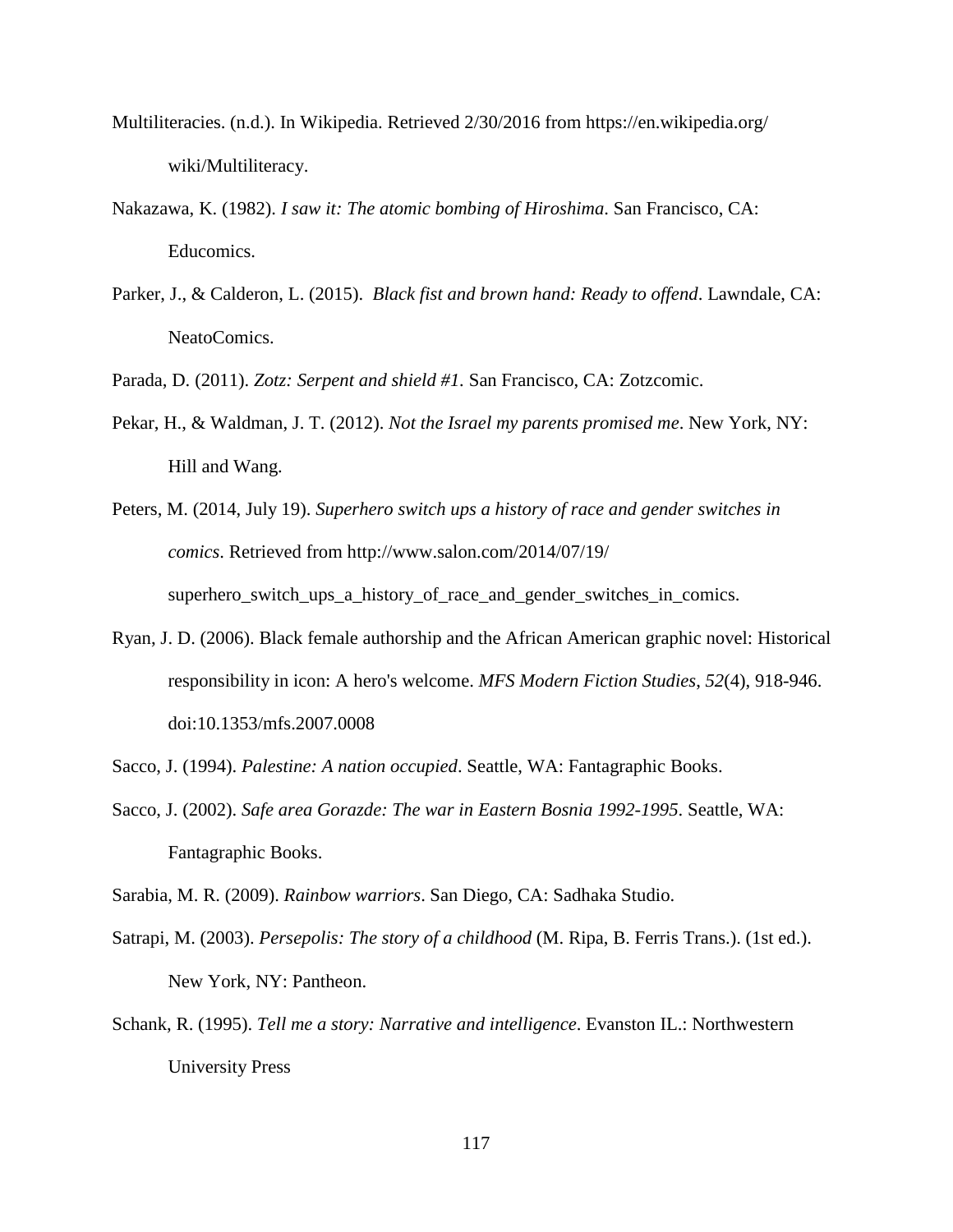Sfar, J. (2005). *The rabbi's cat* (1st ed.). New York, NY: Pantheon Books.

Sousanis, N. (2015). *Unflattening*. Cambridge, MA: Harvard University Press.

Stavans, S., & Alcaraz, L. (2000). *Latino USA, a cartoon history*. New York, NY: Basic Books.

Stavans, S. & Sheinkin, S. (2012). *El Iluminado: A graphic novel.* New York, NY: Basic Books.

Tamaki, M., & Tamaki, J. (2009). *Skim*. London, England: Walker Books.

Tan, S. (2007). *The arrival*. New York, NY: Arthur Levine Books.

Titeux, S., & Ameziane, A. (2016). *Muhammed Ali.* Milwaukie, OR: Dark Horse Books.

Transmedia Storytelling. (n.d.). In Wikipedia. Retrieved November 16, 2015 from https://en.wikipedia.org/wiki/Transmedia\_storytelling.

Uriarte, M. (2016). *The white donkey: Terminal lance*. New York, NY: Little, Brown & Company.

Velez, I. (1987). *Tales of the closet, Volume One*. Bronx, NY: Planet Bronx Productions.

- Wenger, E. (2008). *Communities of practice: Learning, meaning, and identity*. New York, NY: Cambridge University Press.
- Witek, J. (1989). *Comic books as history, the narrative art of Jack Jackson, Art Spiegelman, and Harvey Pekar*. Biloxi, MS: University Press of Mississippi.
- Yakin, B., & Bertozzi, N. (2013*). Jerusalem: A family portrait*. New York, NY: First Second.
- Yang, G. L. (2006). *American born Chinese* (1st ed.). New York, NY: First Second Books.

Yang, G. L. & Pham, T. (2011). *Level up*. New York, NY: Square Fish.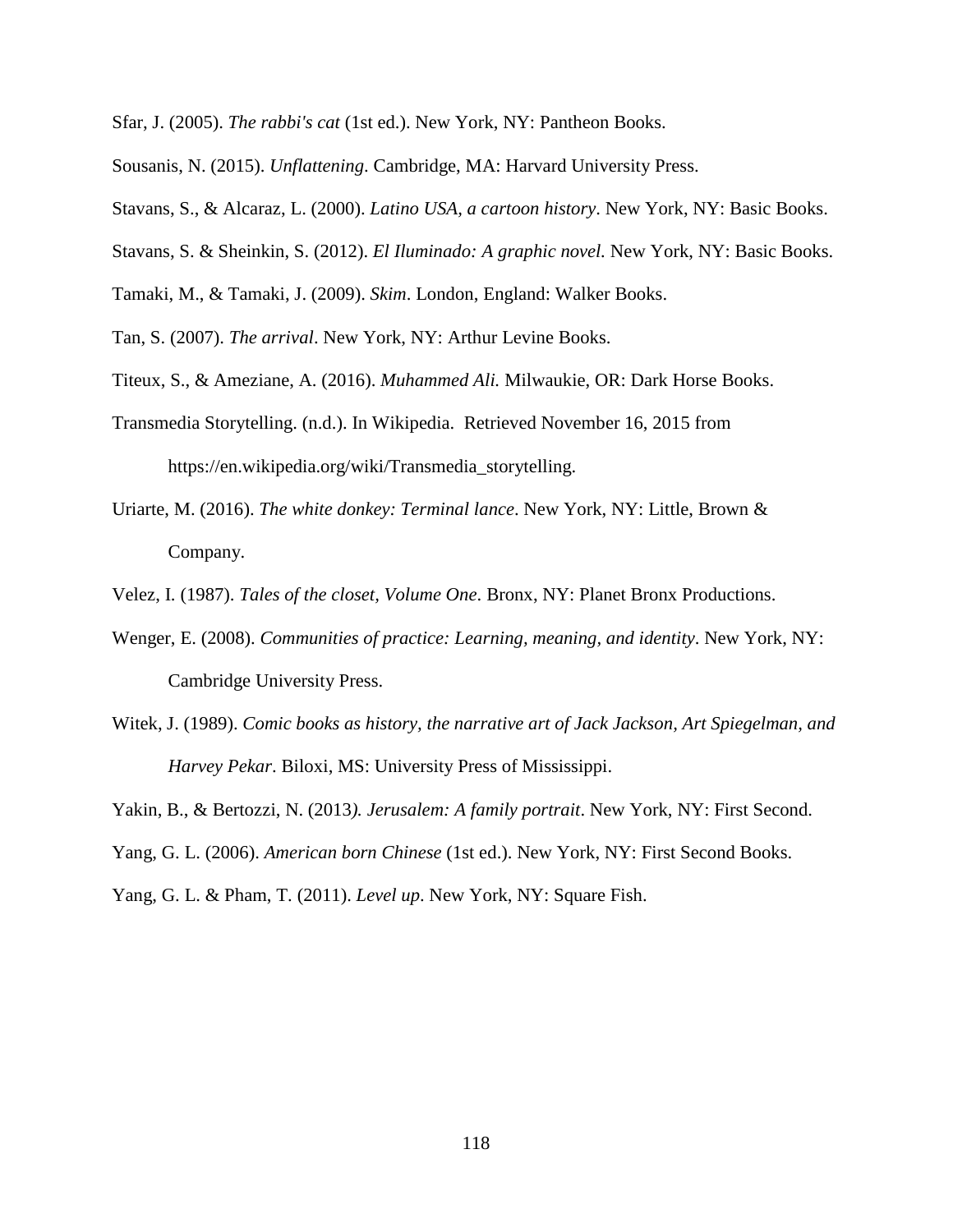# APPENDIX A

# Participation Request

### Dear [Name],

I am a doctoral candidate in the Department of Educational Technology at Pepperdine University. In partial fulfillment of the requirements for the degree of Doctor of Education, I am conducting a study on instructors who have used graphic novels in their classes to address issues pertaining to social justice. [Your name was suggested to me by [informant or colleague].]. I hope you will consider contributing to this research. If you are interested, I ask that you complete a brief preliminary questionnaire to determine whether you are a good fit for the study.

If you are selected to participate in this study, your participation will require a 1 to  $1/2$  hour interview, which will take place online using Skype video calling. The purpose of this interview is to learn about your experience using graphic novels in your curriculum- the titles selected, learning objectives, the types of assignments and your methods for evaluating the students.

Other requirements: Prior to the scheduled interview, I will ask participants to share with me copies of, or access to, course materials from before and after the transition for one course. In addition, participants will need to have the Skype application installed on a computer, and have an account set up with the service. They will also need a webcam and microphone.

Your participation in this research would be completely voluntary. All identifying information will be removed from the study before presentation or publication, and your documentation and identity will be kept in strict confidence. The findings of this study may benefit other instructors who use or wish to use graphic novels in their classrooms. . As such, your participation in the study will contribute to the scholarship on undergraduate instruction.

Please review the attached consent form before replying. Your emailed agreement to contribute to the study will constitute your consent to be a part of the research described therein. Also, please take a few minutes to complete the brief questionnaire attached and return it to me by [date] with your emailed agreement if you are willing and able to contribute to the study.

Let me know if you have any questions or concerns you would like to discuss before deciding whether to contribute. I look forward to hearing from you.

Sincerely,

David Greenfield